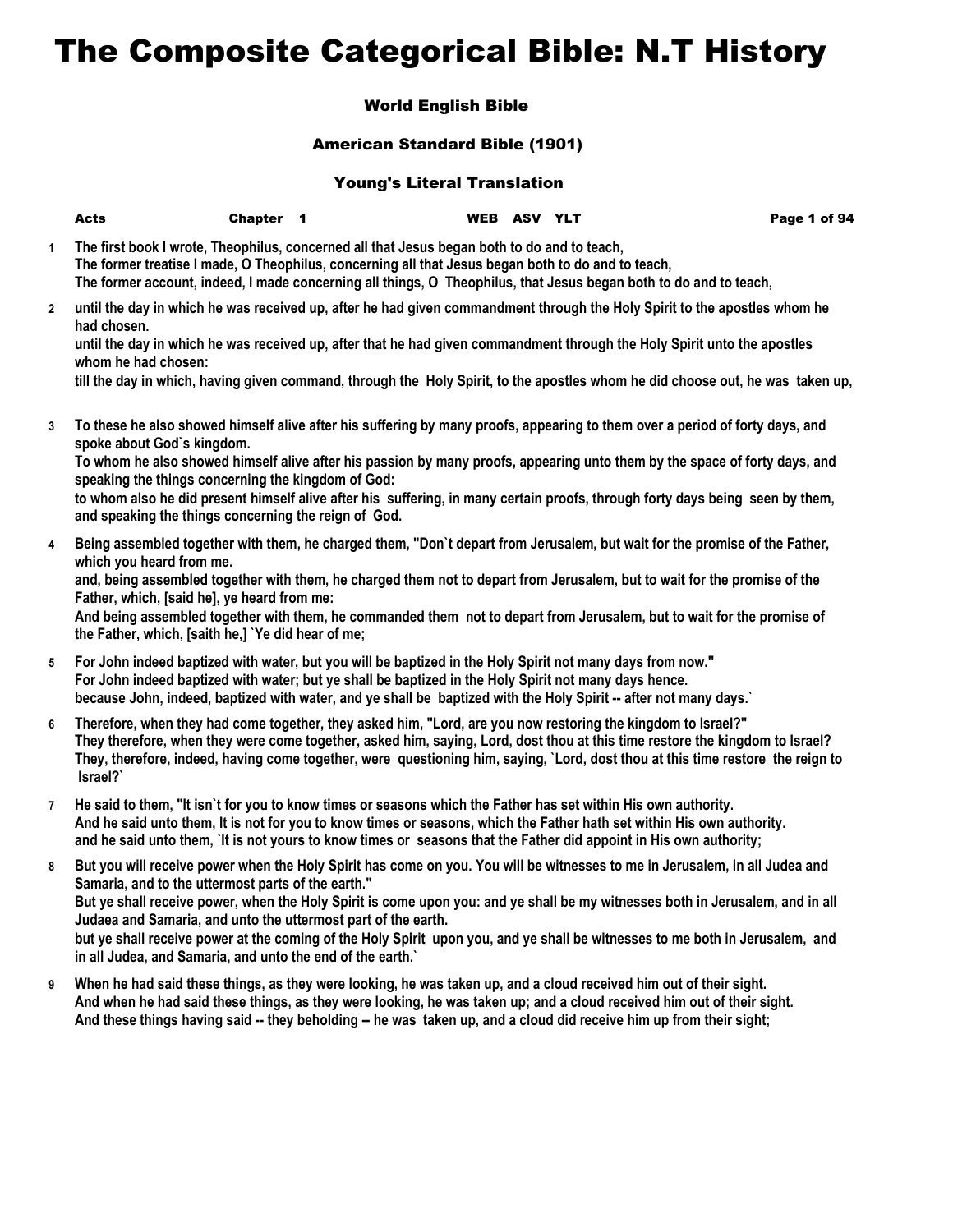- **10 While they were looking steadfastly into the sky as he went, behold, two men stood by them in white clothing, And while they were looking stedfastly into heaven as he went, behold, two men stood by them in white apparel; and as they were looking stedfastly to the heaven in his going on, then, lo, two men stood by them in white apparel,**
- **11 who also said, "You men of Galilee, why do you stand looking into the sky? This Jesus, who was received up from you into the sky will come back in the same way as you saw him going into the sky." who also said, Ye men of Galilee, why stand ye looking into heaven? this Jesus, who was received up from you into heaven shall so come in like manner as ye beheld him going into heaven. who also said, `Men, Galileans, why do ye stand gazing into the heaven? this Jesus who was received up from you into the heaven, shall so come in what manner ye saw him going on to the heaven.`**
- **12 Then they returned to Jerusalem from the mountain called Olivet, which is near Jerusalem, a Sabbath day`s journey away. Then returned they unto Jerusalem from the mount called Olivet, which is nigh unto Jerusalem, a Sabbath day`s journey off. Then did they return to Jerusalem from the mount that is called of Olives, that is near Jerusalem, a sabbath`s journey;**
- **13 When they had come in, they went up into the upper chamber, where they were staying; that is Peter, John, James, Andrew, Philip, Thomas, Bartholomew, Matthew, James the son of Alphaeus, Simon the Zealot, and Judas the son of James. And when they were come in, they went up into the upper chamber, where they were abiding; both Peter and John and James and Andrew, Philip and Thomas, Bartholomew and Matthew, James [the son] of Alphaeus, and Simon the Zealot, and Judas [the son] of James.**

**and when they came in, they went up to the upper room, where were abiding both Peter, and James, and John, and Andrew, Philip, and Thomas, Bartholomew, and Matthew, James, of Alphaeus, and Simon the Zelotes, and Judas, of James;**

**14 All these with one accord continued steadfastly in prayer and supplication, with the women, and Mary, the mother of Jesus, and with his brothers.**

**These all with one accord continued stedfastly in prayer, with the women, and Mary the mother of Jesus, and with his these all were continuing with one accord in prayer and supplication, with women, and Mary the mother of Jesus, and with his brethren.**

**15 In these days, Peter stood up in the midst of the disciples (and there was a multitude of persons gathered together, about one hundred twenty), and said,**

**And in these days Peter stood up in the midst of the brethren, and said (and there was a multitude of persons [gathered] together, about a hundred and twenty),**

**And in these days, Peter having risen up in the midst of the disciples, said, (the multitude also of the names at the same place was, as it were, an hundred and twenty,)**

- **16 "Brothers, it was necessary that this Scripture should be fulfilled, which the Holy Spirit spoke before by the mouth of David concerning Judas, who was guide to those who took Jesus. Brethren, it was needful that the Scripture should be fulfilled, which the Holy Spirit spake before by the mouth of David concerning Judas, who was guide to them that took Jesus. `Men, brethren, it behoved this Writing that it be fulfilled that beforehand the Holy Spirit spake through the mouth of David, concerning Judas, who became guide to those who took Jesus,**
- **17 For he was numbered with us, and received his portion in this ministry. For he was numbered among us, and received his portion in this ministry. because he was numbered among us, and did receive the share in this ministration,**
- **18 Now this man obtained a field with the reward for his wickedness, and falling headlong, his body burst open, and all his intestines gushed out.**

**(Now this man obtained a field with the reward of his iniquity; and falling headlong, he burst asunder in the midst, and all his bowels gushed out.**

**this one, indeed, then, purchased a field out of the reward of unrighteousness, and falling headlong, burst asunder in the midst, and all his bowels gushed forth,**

**19 It became known to everyone who lived in Jerusalem that in their language that field was called `Akeldama,` that is, `The field of blood.`**

**And it became known to all the dwellers at Jerusalem; insomuch that in their language that field was called Akeldama, that is, The field of blood.)**

**and it became known to all those dwelling in Jerusalem, insomuch that that place is called, in their proper dialect, Aceldama, that is, field of blood,**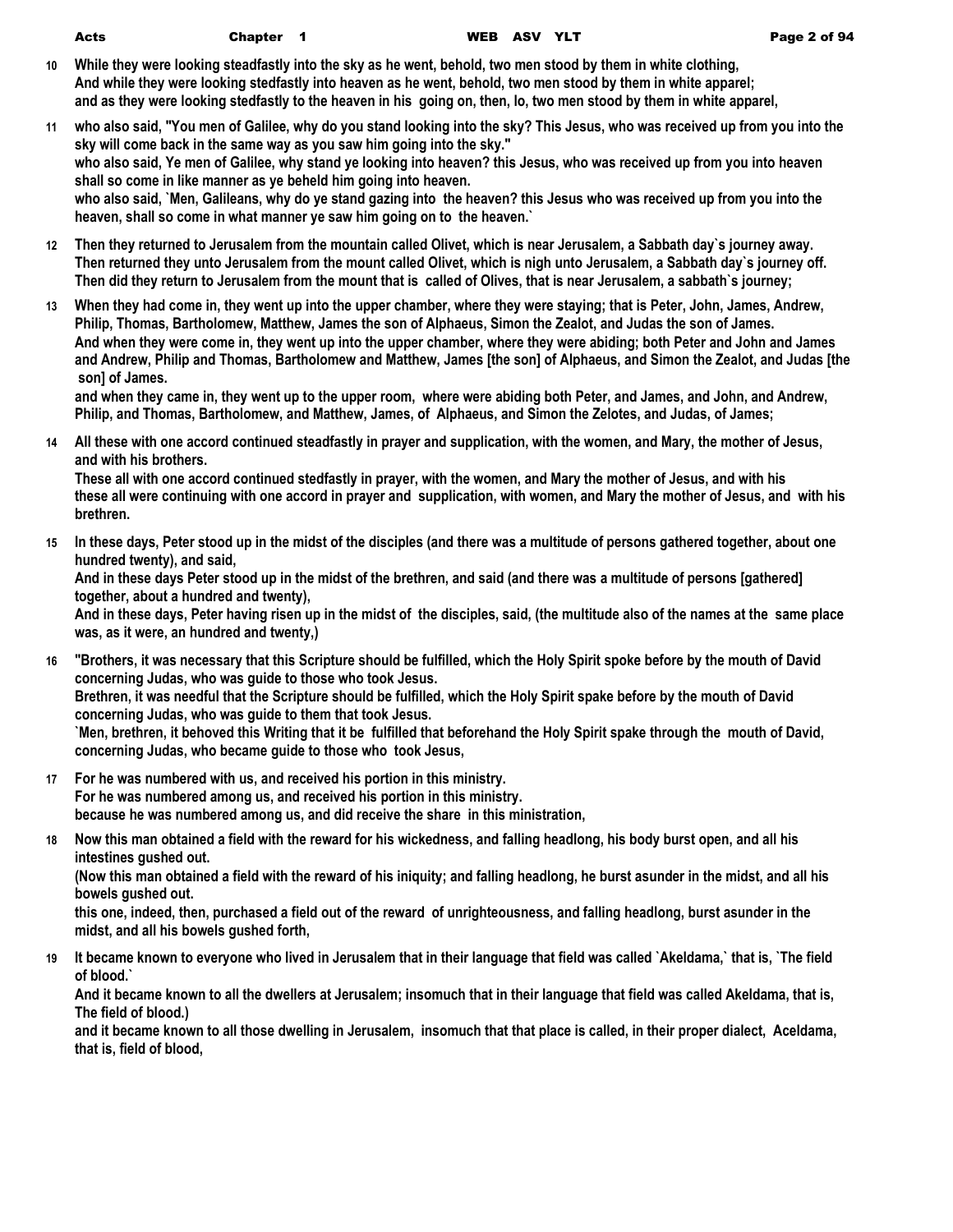**20 For it is written in the book of Psalms, `Let his habitation be made desolate, Let no one dwell therein,` and, `Let another take his office.`**

**For it is written in the book of Psalms, Let his habitation be made desolate, And let no man dwell therein: and, His office let another take.**

**for it hath been written in the book of Psalms: Let his lodging-place become desolate, and let no one be dwelling in it, and his oversight let another take.**

- **21 Of the men therefore who have accompanied us all the time that the Lord Jesus went in and went out among us, Of the men therefore that have companied with us all the time that the Lord Jesus went in and went out among us, `It behoveth, therefore, of the men who did go with us during all the time in which the Lord Jesus went in and went out among us,**
- **22 beginning from the baptism of John, to the day that he was received up from us, of these must one become a witness with us of his resurrection."**

**beginning from the baptism of John, unto the day that he was received up from us, of these must one become a witness with us of his resurrection.**

**beginning from the baptism of John, unto the day in which he was received up from us, one of these to become with us a witness of his rising again.`**

- **23 They put forward two, Joseph called Barsabbas, who was surnamed Justus, and Matthias. And they put forward two, Joseph called Barsabbas, who was surnamed Justus, and Matthias. And they set two, Joseph called Barsabas, who was surnamed Justus, and Matthias,**
- **24 They prayed, and said, "You, Lord, who know the hearts of all men, show which one of these two you have chosen And they prayed, and said, Thou, Lord, who knowest the hearts of all men, show of these two the one whom thou hast chosen, and having prayed, they said, `Thou, Lord, who art knowing the heart of all, shew which one thou didst choose of these two**
- **25 to take part in this ministry and apostleship from which Judas fell away, that he might go to his own place." to take the place in this ministry and apostleship from which Judas fell away, that he might go to his own place. to receive the share of this ministration and apostleship, from which Judas, by transgression, did fall, to go on to his proper place;`**
- **26 They drew lots for them, and the lot fell on Matthias, and he was numbered with the eleven apostles. And they gave lots for them; and the lot fell upon Matthias; and he was numbered with the eleven apostles. and they gave their lots, and the lot fell upon Matthias, and he was numbered with the eleven apostles.**
- **1 Now when the day of Pentecost had come, they were all with one accord in one place. And when the day of Pentecost was now come, they were all together in one place. And in the day of the Pentecost being fulfilled, they were all with one accord at the same place,**
- **2 Suddenly there came from the sky a sound like the rushing of a mighty wind, and it filled all the house where they were sitting. And suddenly there came from heaven a sound as of the rushing of a mighty wind, and it filled all the house where they were sitting.**

**and there came suddenly out of the heaven a sound as of a bearing violent breath, and it filled all the house where they were sitting,**

- **3 Tongues like fire appeared and were distributed to them, and it sat on each one of them. And there appeared unto them tongues parting asunder, like as of fire; and it sat upon each one of them. and there appeared to them divided tongues, as it were of fire; it sat also upon each one of them,**
- **4 They were all filled with the Holy Spirit, and began to speak with other languages, as the Spirit gave them the ability to speak. And they were all filled with the Holy Spirit, and began to speak with other tongues, as the Spirit gave them utterance. and they were all filled with the Holy Spirit, and began to speak with other tongues, according as the Spirit was giving them to declare.**
- **5 Now there were dwelling at Jerusalem Jews, devout men, from every nation under the sky. Now there were dwelling at Jerusalem Jews, devout men, from every nation under heaven. And there were dwelling in Jerusalem Jews, devout men from every nation of those under the heaven,**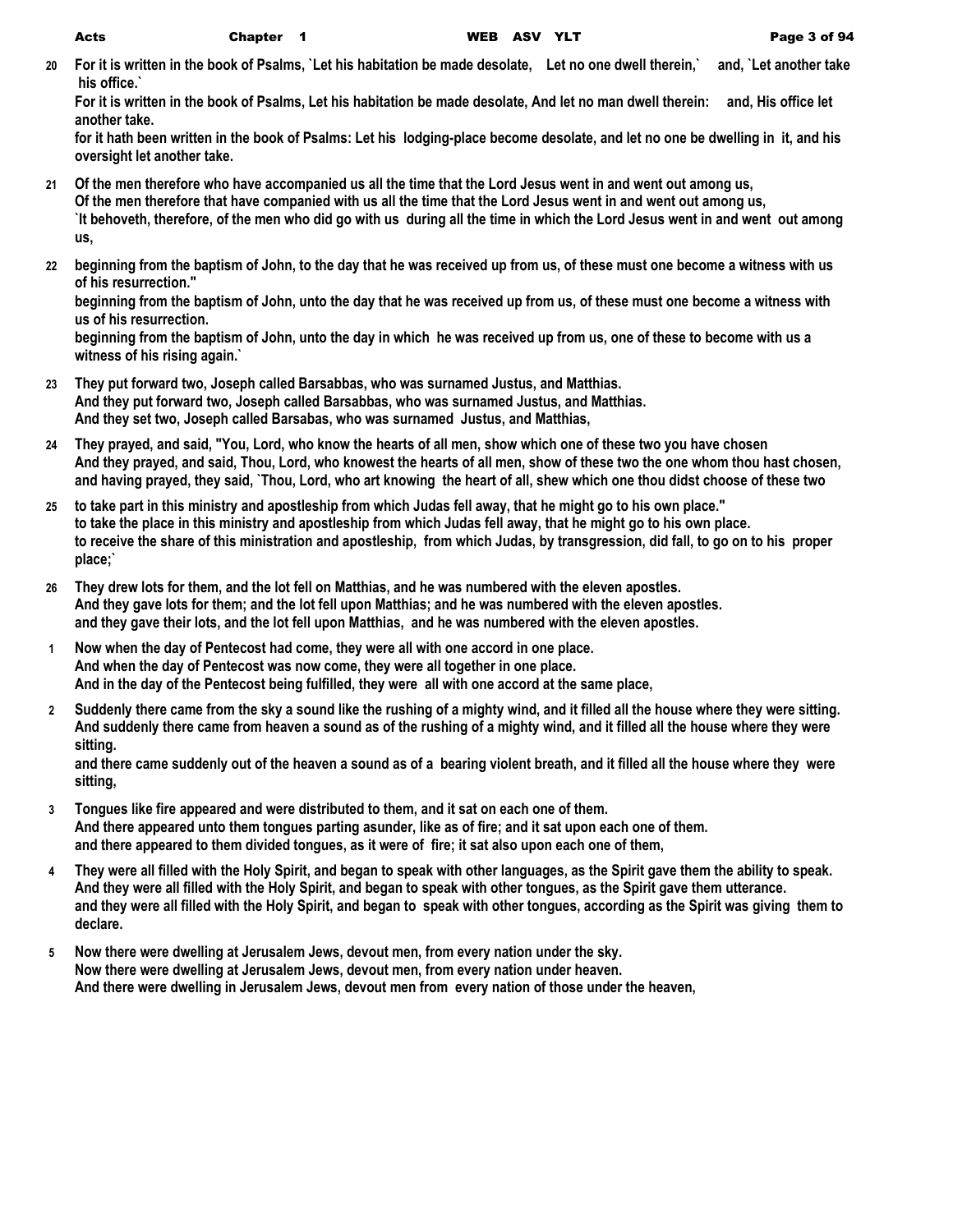**6 When this sound was heard, the multitude came together, and were bewildered, because everyone heard them speaking in his own language.**

**And when this sound was heard, the multitude came together, and were confounded, because that every man heard them speaking in his own language.**

**and the rumour of this having come, the multitude came together, and was confounded, because they were each one hearing them speaking in his proper dialect,**

- **7 They were all amazed and marveled, saying to one another, "Behold, aren`t all these who speak Galileans? And they were all amazed and marvelled, saying, Behold, are not all these that speak Galilaeans? and they were all amazed, and did wonder, saying one unto another, `Lo, are not all these who are speaking Galileans?**
- **8 How do we hear, everyone in our own native language? And how hear we, every man in our own language wherein we were born? and how do we hear, each in our proper dialect, in which we were born?**
- **9 Parthians, Medes, Elamites, and people from Mesopotamia, Judea, Cappadocia, Pontus, Asia, Parthians and Medes and Elamites, and the dwellers in Mesopotamia, in Judaea and Cappadocia, in Pontus and Asia, Parthians, and Medes, and Elamites, and those dwelling in Mesopotamia, in Judea also, and Cappadocia, Pontus, and Asia,**
- **10 Phrygia, Pamphylia, Egypt, the parts of Libya around Cyrene, visitors from Rome, both Jews and proselytes, in Phrygia and Pamphylia, in Egypt and the parts of Libya about Cyrene, and sojourners from Rome, both Jews and proselytes, Phrygia also, and Pamphylia, Egypt, and the parts of Libya, that [are] along Cyrene, and the strangers of Rome, both Jews and proselytes,**
- **11 Cretans and Arabians: we hear them speaking in our languages the mighty works of God!" Cretans and Arabians, we hear them speaking in our tongues the mighty works of God. Cretes and Arabians, we did hear them speaking in our tongues the great things of God.`**
- **12 They were all amazed, and were perplexed, saying one to another, "What does this mean?" And they were all amazed, and were perplexed, saying one to another, What meaneth this? And they were all amazed, and were in doubt, saying one unto another, `What would this wish to be?`**
- **13 Others, mocking, said, "They are filled with new wine." But others mocking said, They are filled with new wine. and others mocking said, -- `They are full of sweet wine;`**
- **14 But Peter, standing up with the eleven, lifted up his voice, and spoke out to them, "You men of Judea, and all you who dwell at Jerusalem, let this be known to you, and listen to my words. But Peter, standing up with the eleven, lifted up his voice, and spake forth unto them, [saying], Ye men of Judaea, and all ye that dwell at Jerusalem, be this known unto you, and give ear unto my words. and Peter having stood up with the eleven, lifted up his voice and declared to them, `Men, Jews! and all those dwelling in Jerusalem, let this be known to you, and harken to my sayings,**
- **15 For these aren`t drunken, as you suppose, seeing it is only the third hour of the day. For these are not drunken, as ye suppose; seeing it is [but] the third hour of the day. for these are not drunken, as ye take it up, for it is the third hour of the day.**
- **16 But this is what has been spoken through the prophet Joel: but this is that which hath been spoken through the prophet Joel: `But this is that which hath been spoken through the prophet Joel:**
- **17 `It will be in the last days, says God, I will pour forth of my Spirit on all flesh. Your sons and your daughters will prophesy. Your young men will see visions. Your old men will dream dreams. And it shall be in the last days, saith God, I will pour forth of my Spirit upon all flesh: And your sons and your daughters shall prophesy, And your young men shall see visions, And your old men shall dream dreams: And it shall be in the last days, saith God, I will pour out of My Spirit upon all flesh, and your sons and your daughters shall prophesy, and your young men shall see visions, and your old men shall dream dreams;**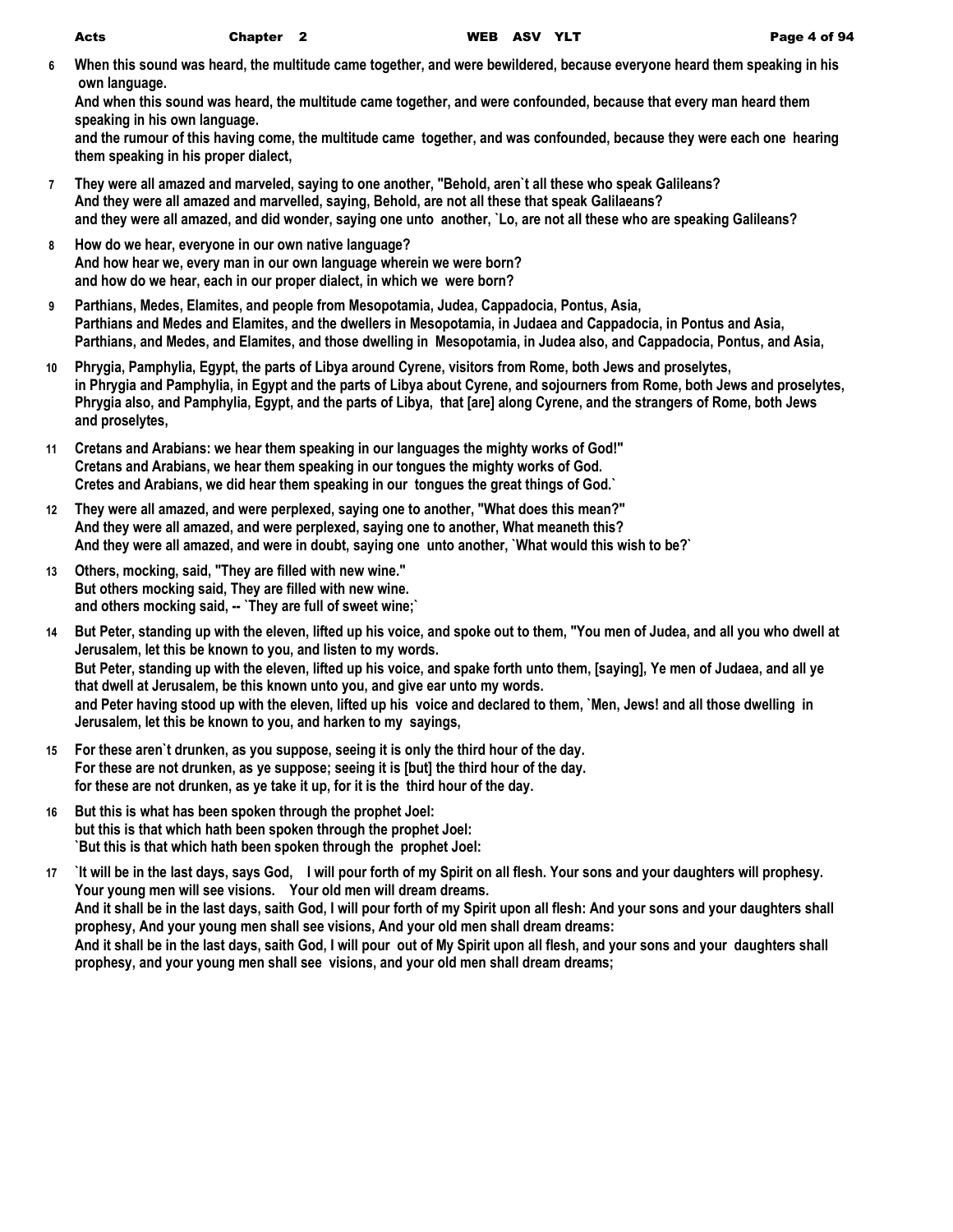- **18 Yes, and on my servants and on my handmaidens in those days, I will pour out my Spirit, and they will prophesy. Yea and on my servants and on my handmaidens in those days Will I pour forth of my Spirit; and they shall prophesy. and also upon My men-servants, and upon My maid-servants, in those days, I will pour out of My Spirit, and they shall prophesy;**
- **19 I will show wonders in the the sky above, And signs on the earth beneath; Blood, and fire, and billows of smoke. And I will show wonders in the heaven above, And signs on the earth beneath; Blood, and fire, and vapor of smoke: and I will give wonders in the heaven above, and signs upon the earth beneath -- blood, and fire, and vapour of smoke,**
- **20 The sun will be turned into darkness, And the moon into blood, Before the great and glorious day of the Lord comes. The sun shall be turned into darkness, And the moon into blood, Before the day of the Lord come, That great and notable the sun shall be turned to darkness, and the moon to blood, before the coming of the day of the Lord -- the great and illustrious;**
- **21 It will be, that whoever will call on the name of the Lord will be saved.`** And it shall be, that whosoever shall call on the name of the Lord shall be saved. **and it shall be, every one -- whoever shall call upon the name of the Lord, he shall be saved.**
- **22 "You men of Israel, hear these words. Jesus of Nazareth, a man approved by God to you by mighty works and wonders and signs which God did by him in the midst of you, even as you yourselves know, Ye men of Israel, hear these words: Jesus of Nazareth, a man approved of God unto you by mighty works and wonders and signs which God did by him in the midst of you, even as ye yourselves know; `Men, Israelites! hear these words, Jesus the Nazarene, a man approved of God among you by mighty works, and wonders, and signs, that God did through him in the midst of you, according as also ye yourselves have known;**
- **23 him, being delivered up by the determined counsel and foreknowledge of God, you have taken by the hand of lawless men, crucified and killed;**

**him, being delivered up by the determinate counsel and foreknowledge of God, ye by the hand of lawless men did crucify and slay:**

**this one, by the determinate counsel and foreknowledge of God, being given out, having taken by lawless hands, having crucified -- ye did slay;**

- **24 whom God raised up, having freed him from the agony of death, because it was not possible that he should be held by it. whom God raised up, having loosed the pangs of death: because it was not possible that he should be holden of it. whom God did raise up, having loosed the pains of the death, because it was not possible for him to be held by it,**
- **25 For David says concerning him, `I saw the Lord always before my face, For he is on my right hand, that I should not be For David saith concerning him, I beheld the Lord always before my face; For he is on my right hand, that I should not be moved:**

**for David saith in regard to him: I foresaw the Lord always before me -- because He is on my right hand -- that I may not be moved;**

- **26 Therefore my heart was glad, and my tongue rejoiced. Moreover my flesh also will dwell in hope; Therefore my heart was glad, and my tongue rejoiced; Moreover my flesh also shall dwell in hope: because of this was my heart cheered, and my tongue was glad, and yet -- my flesh also shall rest on hope,**
- **27 Because you will not leave my soul in Hades, Neither will you allow your Holy One to see decay. Because thou wilt not leave my soul unto Hades, Neither wilt thou give thy Holy One to see corruption. because Thou wilt not leave my soul to hades, nor wilt Thou give Thy Kind One to see corruption;**
- **28 You made known to me the ways of life. You will make me full of gladness with your presence.` Thou madest known unto me the ways of life; Thou shalt make me full of gladness with thy countenance. Thou didst make known to me ways of life, Thou shalt fill me with joy with Thy countenance.**
- **29 "Brothers, I may tell you freely of the patriarch David, that he both died and was buried, and his tomb is with us to this day. Brethren, I may say unto you freely of the patriarch David, that he both died and was buried, and his tomb is with us unto this day.**

**`Men, brethren! it is permitted to speak with freedom unto you concerning the patriarch David, that he both died and was buried, and his tomb is among us unto this day;**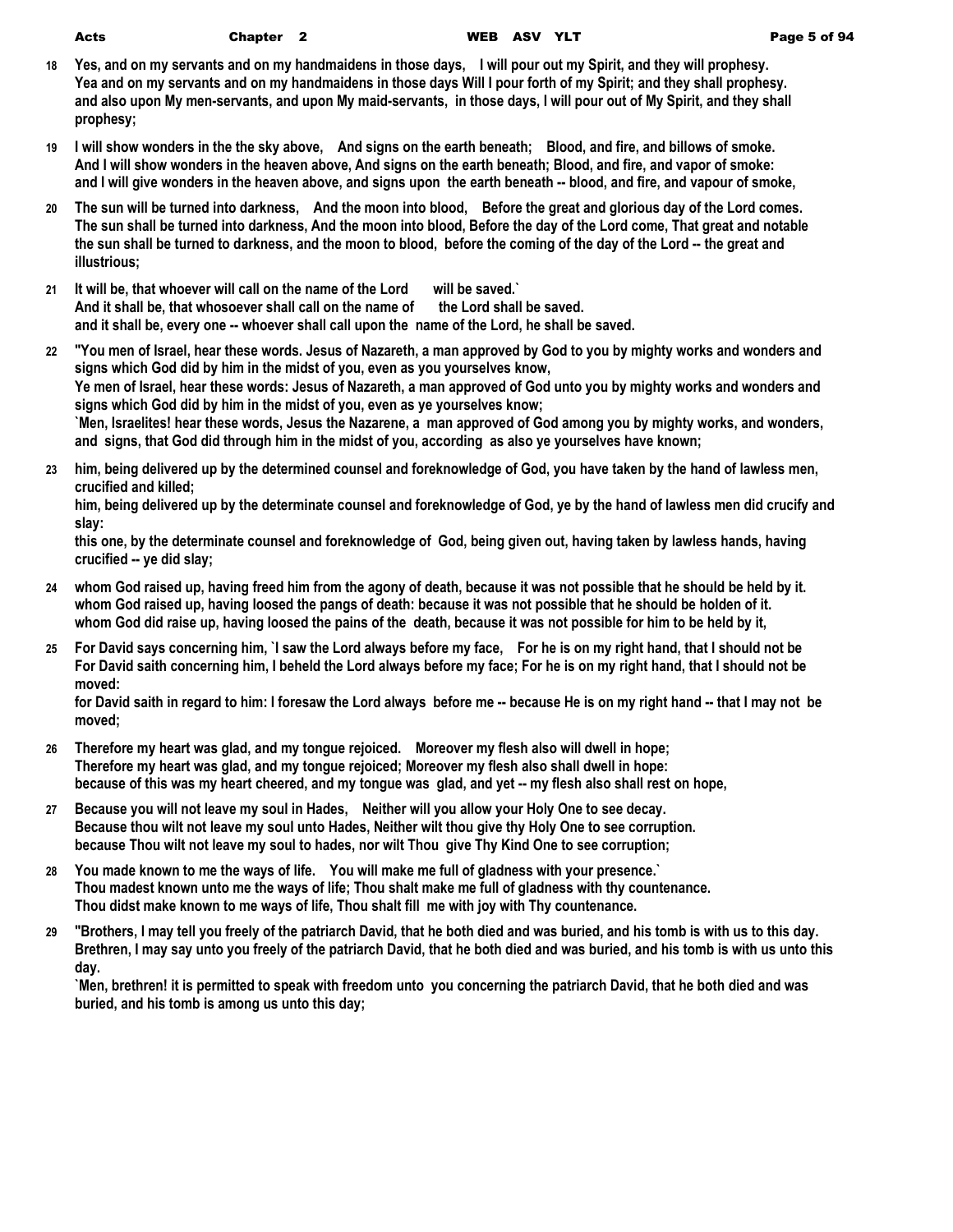**30 Therefore, being a prophet, and knowing that God had sworn with an oath to him that of the fruit of his body, according to the flesh, he would raise up the Christ to sit on his throne,**

**Being therefore a prophet, and knowing that God had sworn with an oath to him, that of the fruit of his loins he would set [one] upon his throne;**

**a prophet, therefore, being, and knowing that with an oath God did swear to him, out of the fruit of his loins, according to the flesh, to raise up the Christ, to sit upon his throne,**

- **31 he foreseeing this spoke about the resurrection of the Christ, that neither was his soul left in Hades, nor did his flesh see he foreseeing [this] spake of the resurrection of the Christ, that neither was he left unto Hades, nor did his flesh see having foreseen, he did speak concerning the rising again of the Christ, that his soul was not left to hades, nor did his flesh see corruption.**
- **32 This Jesus God raised up, whereof we all are witnesses. This Jesus did God raise up, whereof we all are witnesses. `This Jesus did God raise up, of which we are all witnesses;**
- **33 Being therefore exalted by the right hand of God, and having received from the Father the promise of the Holy Spirit, he has poured forth this, which you now see and hear. Being therefore by the right hand of God exalted, and having received of the Father the promise of the Holy Spirit, he hath poured forth this, which ye see and hear.**

**at the right hand then of God having been exalted -- also the promise of the Holy Spirit having received from the Father -- he was shedding forth this, which now ye see and hear;**

- **34 For David didn`t ascend into the heavens, but he says himself, `The Lord said to my Lord, "Sit by my right hand, For David ascended not into the heavens: but he saith himself, The Lord said unto my Lord, Sit thou on my right hand, for David did not go up to the heavens, and he saith himself: The Lord saith to my lord, Sit thou at my right hand,**
- **35 Until I make your enemies the footstool of your feet."` Till I make thine enemies the footstool of thy feet. till I make thy foes thy footstool;**
- **36 "Let all the house of Israel therefore know assuredly that God has made him both Lord and Christ, this Jesus whom you crucified."**

**Let all the house of Israel therefore know assuredly, that God hath made him both Lord and Christ, this Jesus whom ye crucified.**

**assuredly, therefore, let all the house of Israel know, that both Lord and Christ did God make him -- this Jesus whom ye did crucify.`**

**37 Now when they heard this, they were cut to the heart, and said to Peter and the rest of the apostles, "Brothers, what will we Now when they heard [this,] they were pricked in their heart, and said unto Peter and the rest of the apostles, Brethren, what shall we do?**

**And having heard, they were pricked to the heart; they say also to Peter, and to the rest of the apostles, `What shall we do, men, brethren?`**

**38 Peter said to them, "Repent, and be baptized, everyone of you, in the name of Jesus Christ for the forgiveness of sins, and you will receive the gift of the Holy Spirit.**

**And Peter [said] unto them, Repent ye, and be baptized every one of you in the name of Jesus Christ unto the remission of your sins; and ye shall receive the gift of the Holy Spirit.**

**and Peter said unto them, `Reform, and be baptized each of you on the name of Jesus Christ, to remission of sins, and ye shall receive the gift of the Holy Spirit,**

**39 For to you is the promise, and to your children, and to all who are far off, even as many as the Lord our God will call to himself." For to you is the promise, and to your children, and to all that are afar off, [even] as many as the Lord our God shall call unto him.**

**for to you is the promise, and to your children, and to all those afar off, as many as the Lord our God shall call.`**

**40 With many other words he testified, and exhorted them, saying, "Save yourselves from this crooked generation!" And with many other words he testified, and exhorted them, saying, Save yourselves from this crooked generation. Also with many more other words he was testifying and exhorting, saying, `Be saved from this perverse generation;`**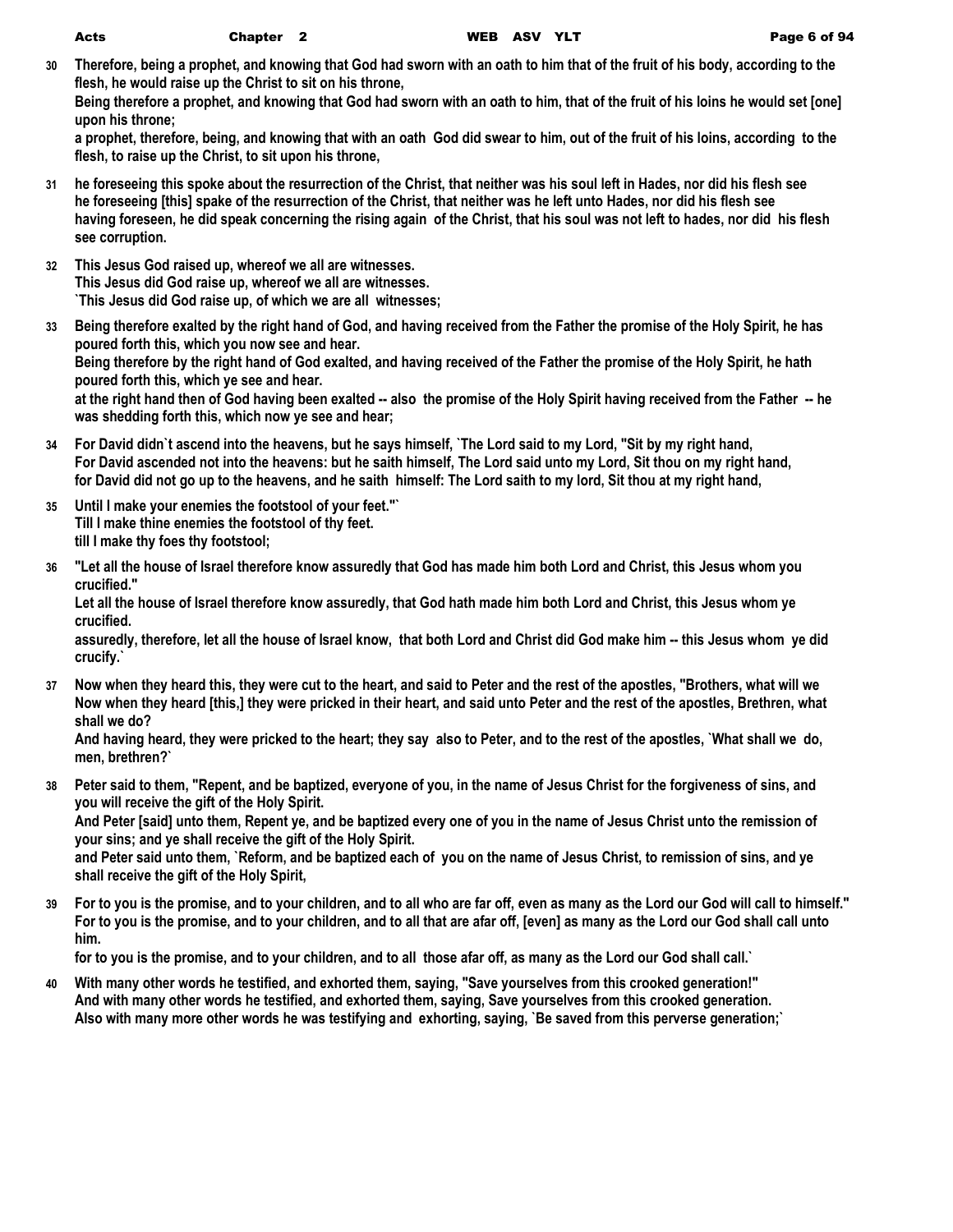| Acts | Chapter <sub>2</sub> |  |
|------|----------------------|--|
|------|----------------------|--|

- **41 Then those who gladly received his word were baptized. There were added that day about three thousand souls. They then that received his word were baptized: and there were added [unto them] in that day about three thousand souls. then those, indeed, who did gladly receive his word were baptized, and there were added on that day, as it were, three thousand souls,**
- **42 They continued steadfastly in the apostles` teaching and fellowship, in the breaking of bread, and prayer. And they continued stedfastly in the apostles` teaching and fellowship, in the breaking of bread and the prayers. and they were continuing stedfastly in the teaching of the apostles, and the fellowship, and the breaking of the bread, and the prayers.**
- **43 Fear came on every soul, and many wonders and signs were done through the apostles. And fear came upon every soul: and many wonders and signs were done through the apostles. And fear came on every soul, many wonders also and signs were being done through the apostles,**
- **44 All who believed were together, and had all things common. And all that believed were together, and had all things common; and all those believing were at the same place, and had all things common,**
- **45 They sold their possessions and goods, and distributed them to all, according as anyone had need. and they sold their possessions and goods, and parted them to all, according as any man had need. and the possessions and the goods they were selling, and were parting them to all, according as any one had need.**
- **46 Day by day, continuing steadfastly with one accord in the temple, and breaking bread at home, they took their food with gladness and singleness of heart,**

**And day by day, continuing stedfastly with one accord in the temple, and breaking bread at home, they took their food with gladness and singleness of heart,**

**Daily also continuing with one accord in the temple, breaking also at every house bread, they were partaking of food in gladness and simplicity of heart,**

- **47 praising God, and having favor with all the people. The Lord added to the assembly day by day those who were being saved. praising God, and having favor with all the people. And the Lord added to them day by day those that were saved. praising God, and having favour with all the people, and the Lord was adding those being saved every day to the assembly.**
- **1 Peter and John were going up into the temple at the hour of prayer, the ninth hour. Now Peter and John were going up into the temple at the hour of prayer, [being] the ninth [hour]. And Peter and John were going up at the same time to the temple, at the hour of the prayer, the ninth [hour],**
- **2 A certain man who was lame from his mother`s womb was being carried, whom they laid daily at the door of the temple which is called Beautiful, to ask alms of those who entered into the temple. And a certain man that was lame from his mother`s womb was carried, whom they laid daily at the door of the temple which is called Beautiful, to ask alms of them that entered into the temple; and a certain man, being lame from the womb of his mother, was being carried, whom they were laying every day at the gate of the temple, called Beautiful, to ask a kindness from those entering into the temple,**
- **3 Seeing Peter and John about to go into the temple, he asked to receive alms. who seeing Peter and John about to go into the temple, asked to receive an alms. who, having seen Peter and John about to go into the temple, was begging to receive a kindness.**
- **4 Peter, fastening his eyes on him, with John, said, "Look at us." And Peter, fastening his eyes upon him, with John, said, Look on us. And Peter, having looked stedfastly toward him with John, said, `Look toward us;`**
- **5 He listened to them, expecting to receive something from them. And he gave heed unto them, expecting to receive something from them. and he was giving heed to them, looking to receive something from them;**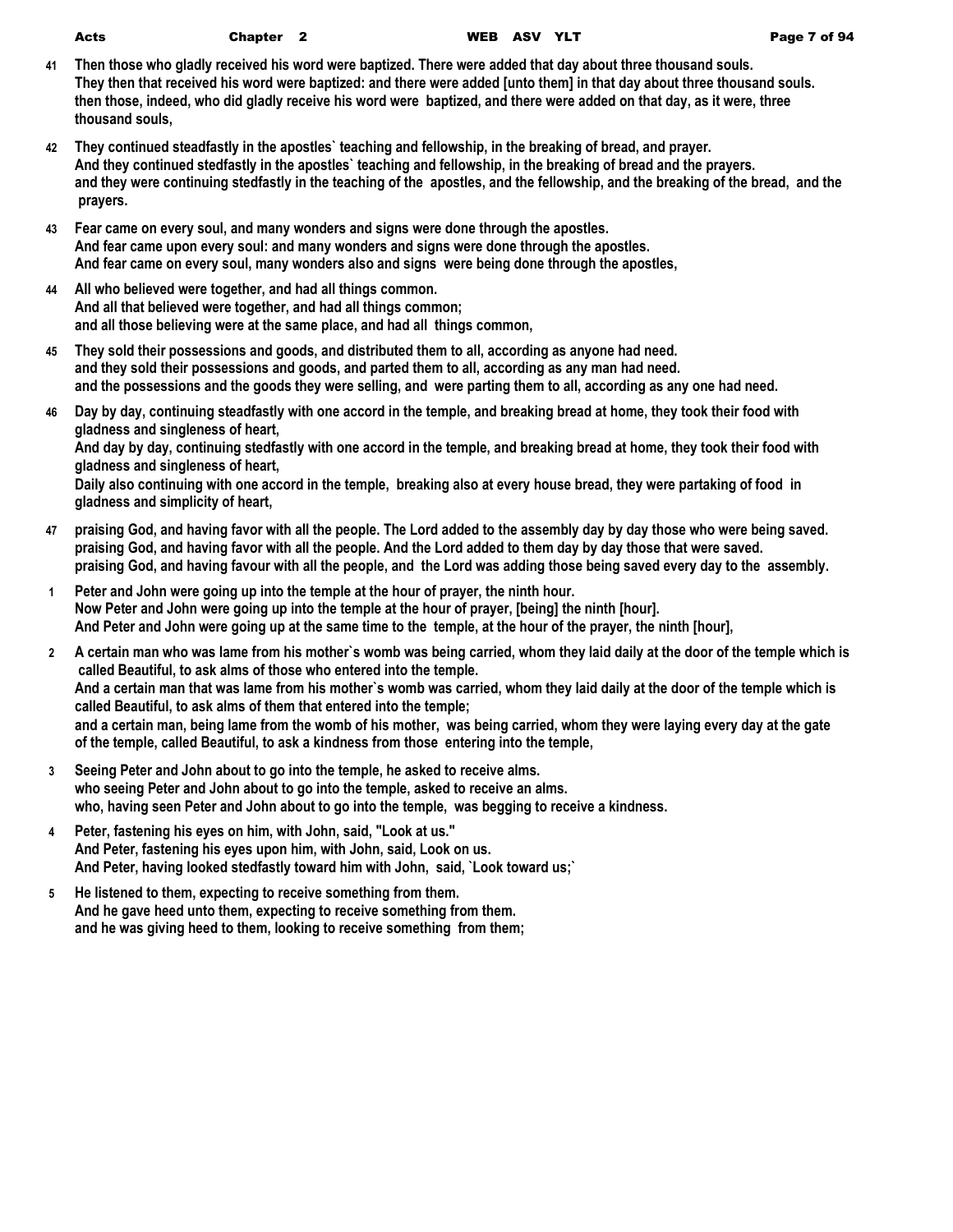**6 But Peter said, "Silver and gold have I none, but what I have, that I give you. In the name of Jesus Christ of Nazareth, rise and walk!"**

**But Peter said, Silver and gold have I none; but what I have, that give I thee. In the name of Jesus Christ of Nazareth, walk. and Peter said, `Silver and gold I have none, but what I have, that I give to thee; in the name of Jesus Christ of Nazareth, rise up and be walking.`**

- **7 He took him by the right hand, and raised him up. Immediately his feet and his ankle bones received strength. And he took him by the right hand, and raised him up: and immediately his feet and his ankle-bones received strength. And having seized him by the right hand, he raised [him] up, and presently his feet and ankles were strengthened,**
- **8 Leaping up, he stood, and began to walk. He entered with them into the temple, walking, leaping, and praising God. And leaping up, he stood, and began to walk; and he entered with them into the temple, walking, and leaping, and praising God. and springing up, he stood, and was walking, and did enter with them into the temple, walking and springing, and praising God;**
- **9 All the people saw him walking and praising God. And all the people saw him walking and praising God: and all the people saw him walking and praising God,**
- **10 They recognized him, that it was he who sat begging for alms at the Beautiful Gate of the temple. They were filled with wonder and amazement at that which had happened to him. and they took knowledge of him, that it was he that sat for alms at the Beautiful Gate of the temple; and they were filled with wonder and amazement at that which had happened unto him. they were knowing him also that this it was who for a kindness was sitting at the Beautiful gate of the temple, and they were filled with wonder and amazement at what hath happened to him.**
- **11 As the lame man who was healed held Peter and John, all the people ran together to them in the porch that is called Solomon`s, greatly wondering.**

**And as he held Peter and John, all the people ran together unto them in the porch that is called Solomon`s, greatly wondering. And at the lame man who was healed holding Peter and John, all the people ran together unto them in the porch called Solomon`s -- greatly amazed,**

- **12 When Peter saw it, he answered to the people, "You men of Israel, why do you marvel at this man? Why do you fasten your eyes on us, as though by our own power or godliness we had made him walk? And when Peter saw it, he answered unto the people, Ye men of Israel, why marvel ye at this man? or why fasten ye your eyes on us, as though by our own power or godliness we had made him to walk? and Peter having seen, answered unto the people, `Men, Israelites! why wonder ye at this? or on us why look ye so earnestly, as if by our own power or piety we have made him to walk?**
- **13 The God of Abraham, Isaac, and Jacob, the God of our fathers, has glorified his Servant Jesus, whom you delivered up, and denied before the face of Pilate, when he had determined to release him. The God of Abraham, and of Isaac, and of Jacob, the God of our fathers, hath glorified his Servant Jesus; whom ye delivered up, and denied before the face of Pilate, when he had determined to release him. `The God of Abraham, and of Isaac, and of Jacob, the God of our fathers, did glorify His child Jesus, whom ye delivered up, and denied him in the presence of Pilate, he having given judgment to release [him],**
- **14 But you denied the Holy and Righteous One, and asked for a murderer to be granted to you, But ye denied the Holy and Righteous One, and asked for a murderer to be granted unto you, and ye the Holy and Righteous One did deny, and desired a man -- a murderer -- to be granted to you,**
- **15 and killed the Prince of life, whom God raised from the dead, whereof we are witnesses. and killed the Prince of life; whom God raised from the dead; whereof we are witnesses. and the Prince of the life ye did kill, whom God did raise out of the dead, of which we are witnesses;**
- **16 By faith in his name has his name made this man strong, whom you see and know. Yes, the faith which is through him has given him this perfect soundness in the presence of you all. And by faith in his name hath his name made this man strong, whom ye behold and know: yea, the faith which is through him hath given him this perfect soundness in the presence of you all. and on the faith of his name, this one whom ye see and have known, his name made strong, even the faith that [is] through him did give to him this perfect soundness before you all.**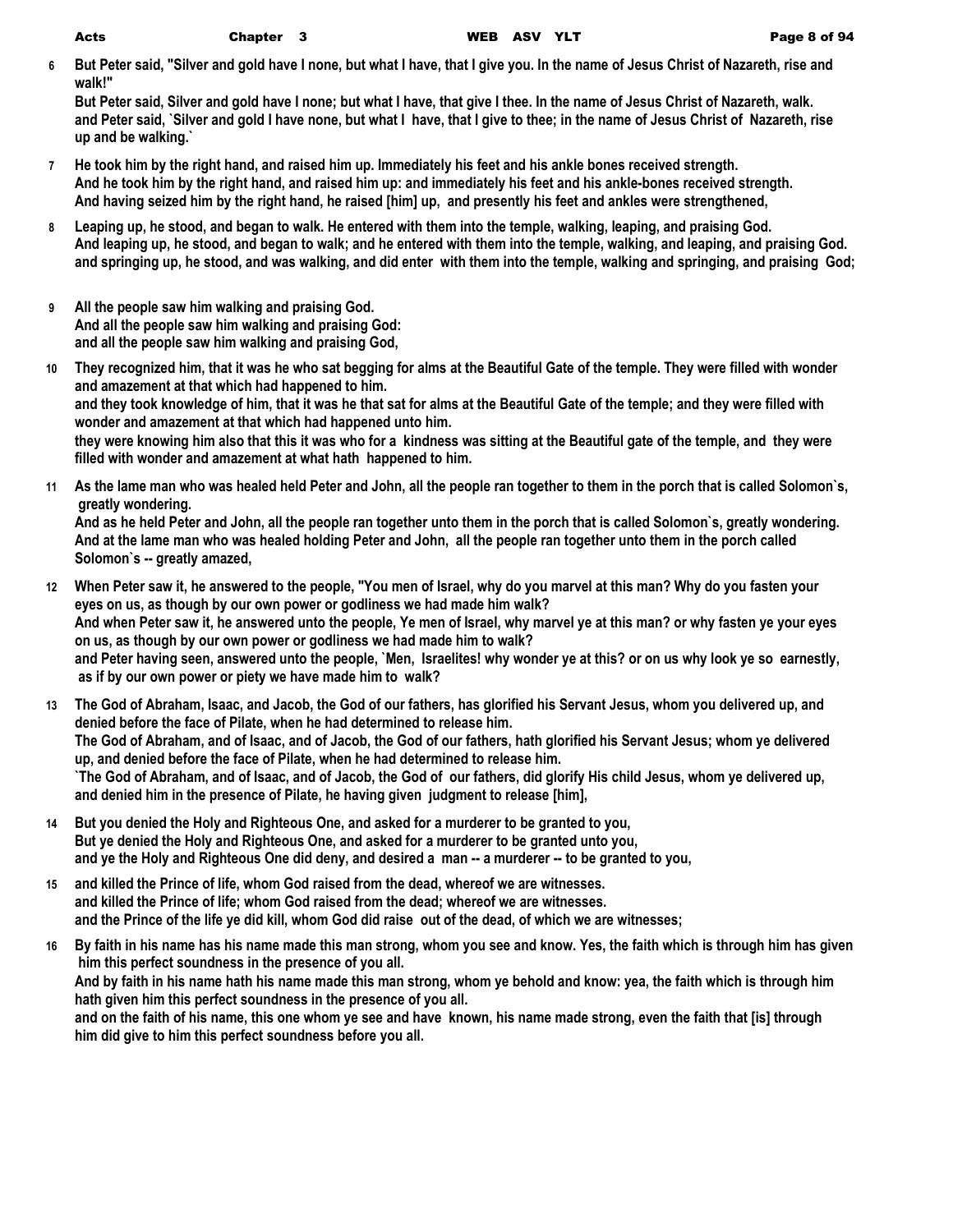| v<br>٦<br>- - - |
|-----------------|
|                 |

**17 "Now, brothers, I know that you did this in ignorance, as did also your rulers. And now, brethren, I know that in ignorance ye did it, as did also your rulers. `And now, brethren, I have known that through ignorance ye did [it], as also your rulers;**

- **18 But the things which God announced by the mouth of all his prophets, that Christ should suffer, he thus fulfilled. But the things which God foreshowed by the mouth of all the prophets, that his Christ should suffer, he thus fulfilled. and God, what things before He had declared through the mouth of all His prophets, that the Christ should suffer, He did thus fulfil;**
- **19 Repent therefore, and turn again, that your sins may be blotted out, that so there may come times of refreshing from the presence of the Lord,**

**Repent ye therefore, and turn again, that your sins may be blotted out, that so there may come seasons of refreshing from the presence of the Lord;**

**reform ye, therefore, and turn back, for your sins being blotted out, that times of refreshing may come from the presence of the Lord,**

- **20 and that he may send Christ Jesus, who was ordained for you before, and that he may send the Christ who hath been appointed for you, [even] Jesus: and He may send Jesus Christ who before hath been preached to you,**
- **21 whom the heaven must receive until the times of restoration of all things, whereof God spoke by the mouth of his holy prophets that have been from ancient times. whom the heaven must receive until the times of restoration of all things, whereof God spake by the mouth of His holy prophets that have been from of old. whom it behoveth heaven, indeed, to receive till times of a restitution of all things, of which God spake through the mouth of all His holy prophets from the age.**
- **22 For Moses indeed said to the fathers, `The Lord God will raise up a prophet to you from among your brothers, like me. You will listen to him in all things whatever he says to you. Moses indeed said, A prophet shall the Lord God raise up unto you from among your brethren, like unto me. To him shall ye hearken in all things whatsoever he shall speak unto you. `For Moses, indeed, unto the fathers said -- A prophet to you shall the Lord your God raise up out of your brethren, like to me; him shall ye hear in all things, as many as he may speak unto you;**
- **23 It will be, that every soul that will not listen to that prophet will be utterly destroyed from among the people.` And it shall be, that every soul that shall not hearken to that prophet, shall be utterly destroyed from among the people. and it shall be, every soul that may not hear that prophet shall be utterly destroyed out of the people;**
- **24 Yes, and all the prophets from Samuel and those who followed after, as many as have spoken, they also told of these days. Yea and all the prophets from Samuel and them that followed after, as many as have spoken, they also told of these days. and also all the prophets from Samuel and those following in order, as many as spake, did also foretell of these days.**
- **25 You are the sons of the prophets, and of the covenant which God made with our fathers, saying to Abraham, `In your seed will all the families of the earth be blessed.`**

**Ye are the sons of the prophets, and of the covenant which God made with your fathers, saying unto Abraham, And in thy seed shall all the families of the earth be blessed.**

**`Ye are sons of the prophets, and of the covenant that God made unto our fathers, saying unto Abraham: And in thy seed shall be blessed all the families of the earth;**

**26 God, having raised up his servant, Jesus, sent him to you first, to bless you, in turning away everyone of you from your wickedness."**

**Unto you first God, having raised up his Servant, sent him to bless you, in turning away every one of you from your iniquities. to you first, God, having raised up His child Jesus, did send him, blessing you, in the turning away of each one from your evil ways.`**

**1 As they spoke to the people, the priests and the captain of the temple and the Sadducees came to them, And as they spake unto the people, the priests and the captain of the temple and the Sadducees came upon them, And as they are speaking unto the people, there came to them the priests, and the magistrate of the temple, and the Sadducees --**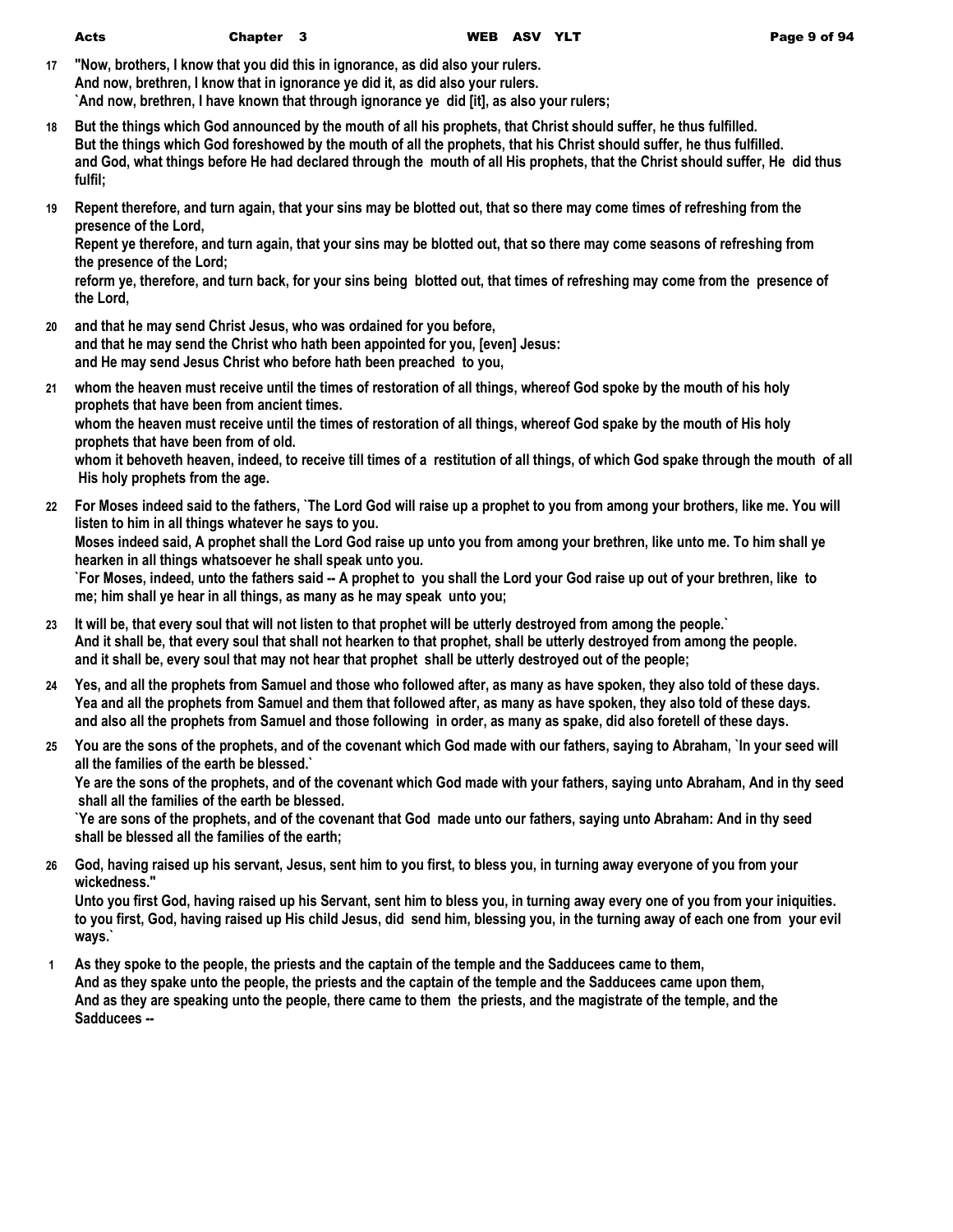| ۱cts |  |  |
|------|--|--|
|      |  |  |

Acts Chapter 4 WEB ASV YLT Page 10 of 94

- **2 being upset because they taught the people and proclaimed in Jesus the resurrection from the dead. being sore troubled because they taught the people, and proclaimed in Jesus the resurrection from the dead. being grieved because of their teaching the people, and preaching in Jesus the rising again out of the dead --**
- **3 They laid hands on them, and put them in custody until the next day, for it was now evening. And they laid hands on them, and put them in ward unto the morrow: for it was now eventide. and they laid hands upon them, and did put them in custody unto the morrow, for it was evening already;**
- **4 But many of those who heard the word believed, and the number of the men came to be about five thousand. But many of them that heard the word believed; and the number of the men came to be about five thousand. and many of those hearing the word did believe, and the number of the men became, as it were, five thousand.**
- **5 It happened in the morning, that their rulers, elders, and scribes were gathered together in Jerusalem. And it came to pass on the morrow, that their rulers and elders and scribes were gathered together in Jerusalem; And it came to pass upon the morrow, there were gathered together of them the rulers, and elders, and scribes, to**
- **6 Annas the high priest was there, with Caiaphas, John, Alexander, and as many as were relatives of the high priest. and Annas the high priest [was there], and Caiaphas, and John, and Alexander, and as many as were of the kindred of the high priest.**

**and Annas the chief priest, and Caiaphas, and John, and Alexander, and as many as were of the kindred of the chief priest,**

- **7 When they had stood them in the midst, they inquired, "By what power, or in what name, have you done this?" And when they had set them in the midst, they inquired, By what power, or in what name, have ye done this? and having set them in the midst, they were inquiring, `In what power, or in what name did ye do this?`**
- **8 Then Peter, filled with the Holy Spirit, said to them, "You rulers of the people, and elders of Israel, Then Peter, filled with the Holy Spirit, said unto them, Ye rulers of the people, and elders, Then Peter, having been filled with the Holy Spirit, said unto them: `Rulers of the people, and elders of Israel,**
- **9 if we are examined today concerning a good deed done to a crippled man, by what means this man has been healed, if we this day are examined concerning a good deed done to an impotent man, by what means this man is made whole; if we to-day are examined concerning the good deed to the ailing man, by whom he hath been saved,**
- **10 be it known to you all, and to all the people of Israel, that in the name of Jesus Christ of Nazareth, whom you crucified, whom God raised from the dead, in him does this man stand here before you whole. be it known unto you all, and to all the people of Israel, that in the name of Jesus Christ of Nazareth, whom ye crucified, whom God raised from the dead, [even] in him doth this man stand here before you whole. be it known to all of you, and to all the people of Israel, that in the name of Jesus Christ of Nazareth, whom ye did crucify, whom God did raise out of the dead, in him hath this one stood by before you whole.**
- **11 He is `the stone which was regarded as worthless by you, the builders, which was made the head of the corner.` He is the stone which was set at nought of you the builders, which was made the head of the corner. `This is the stone that was set at nought by you -- the builders, that became head of a corner;**
- **12 There is salvation in none other, for neither is there any other name under heaven, that is given among men, in which we must be saved!"**

**And in none other is there salvation: for neither is there any other name under heaven, that is given among men, wherein we must be saved.**

**and there is not salvation in any other, for there is no other name under the heaven that hath been given among men, in which it behoveth us to be saved.`**

**13 Now when they saw the boldness of Peter and John, and had perceived that they were unlearned and ignorant men, they marveled. They recognized that they had been with Jesus. Now when they beheld the boldness of Peter and John, and had perceived that they were unlearned and ignorant men, they** 

**marvelled; and they took knowledge of them, that they had been with Jesus. And beholding the openness of Peter and John, and having perceived that they are men unlettered and plebeian, they were** 

**wondering -- they were taking knowledge also of them that with Jesus they had been --**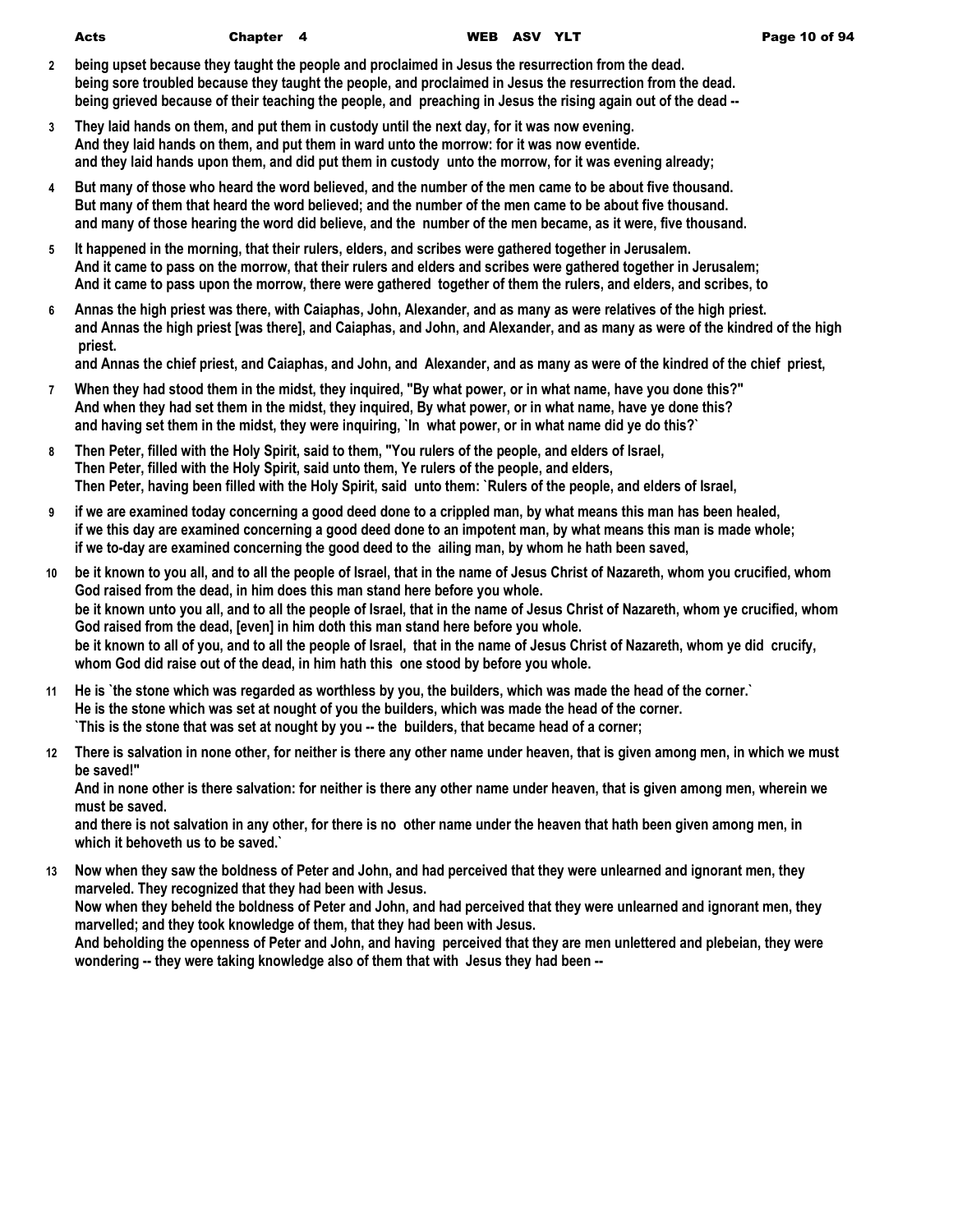- **14 Seeing the man who was healed standing with them, they could say nothing against it. And seeing the man that was healed standing with them, they could say nothing against it. and seeing the man standing with them who hath been healed, they had nothing to say against [it],**
- **15 But when they had commanded them to go aside out of the council, they conferred among themselves, But when they had commanded them to go aside out of the council, they conferred among themselves, and having commanded them to go away out of the sanhedrim, they took counsel with one another,**
- **16 saying, "What will we do to these men? Because indeed a notable miracle has been done through them, as can be plainly seen by all who dwell in Jerusalem, and we can`t deny it.**

**saying, What shall we do to these men? for that indeed a notable miracle hath been wrought through them, is manifest to all that dwell in Jerusalem; and we cannot deny it.**

**saying, `What shall we do to these men? because that, indeed, a notable sign hath been done through them, to all those dwelling in Jerusalem [is] manifest, and we are not able to deny [it];**

**17 But so that this spreads no further among the people, let`s threaten them, that from now on they don`t speak to anyone in this name."**

**But that it spread no further among the people, let us threaten them, that they speak henceforth to no man in this name. but that it may spread no further toward the people, let us strictly threaten them no more to speak in this name to any man.`**

- **18 They called them, and charged them not to speak at all nor teach in the name of Jesus. And they called them, and charged them not to speak at all nor teach in the name of Jesus. And having called them, they charged them not to speak at all, nor to teach, in the name of Jesus,**
- **19 But Peter and John answered them, "Whether it is right in the sight of God to listen to you rather than to God, judge for yourselves,**

**But Peter and John answered and said unto them, Whether it is right in the sight of God to hearken unto you rather than unto God, judge ye:**

**and Peter and John answering unto them said, `Whether it is righteous before God to hearken to you rather than to God, judge ye;**

- **20 for we can`t help telling the things which we saw and heard." for we cannot but speak the things which we saw and heard. for we cannot but speak what we did see and hear.`**
- **21 They, when they had further threatened them, let them go, finding no way to punish them, because of the people; for everyone glorified God for that which was done.**

**And they, when they had further threatened them, let them go, finding nothing how they might punish them, because of the people; for all men glorified God for that which was done.**

**And they having further threatened [them], let them go, finding nothing how they may punish them, because of the people, because all were glorifying God for that which hath been done,**

- **22 For the man was more than forty years old, on whom this miracle of healing was performed. For the man was more than forty years old, on whom this miracle of healing was wrought. for above forty years of age was the man upon whom had been done this sign of the healing.**
- **23 Being let go, they came to their own company, and reported all that the chief priests and the elders had said to them. And being let go, they came to their own company, and reported all that the chief priests and the elders had said unto them. And being let go, they went unto their own friends, and declared whatever the chief priests and the elders said unto them,**
- **24 They, when they heard it, lifted up their voice to God with one accord, and said, "O Lord, you are God, who made the heaven, the earth, the sea, and all that is in them;**

**And they, when they heard it, lifted up their voice to God with one accord, and said, O Lord, thou that didst make the heaven and the earth and the sea, and all that in them is:**

**and they having heard, with one accord did lift up the voice unto God, and said, `Lord, thou [art] God, who didst make the heaven, and the earth, and the sea, and all that [are] in them,**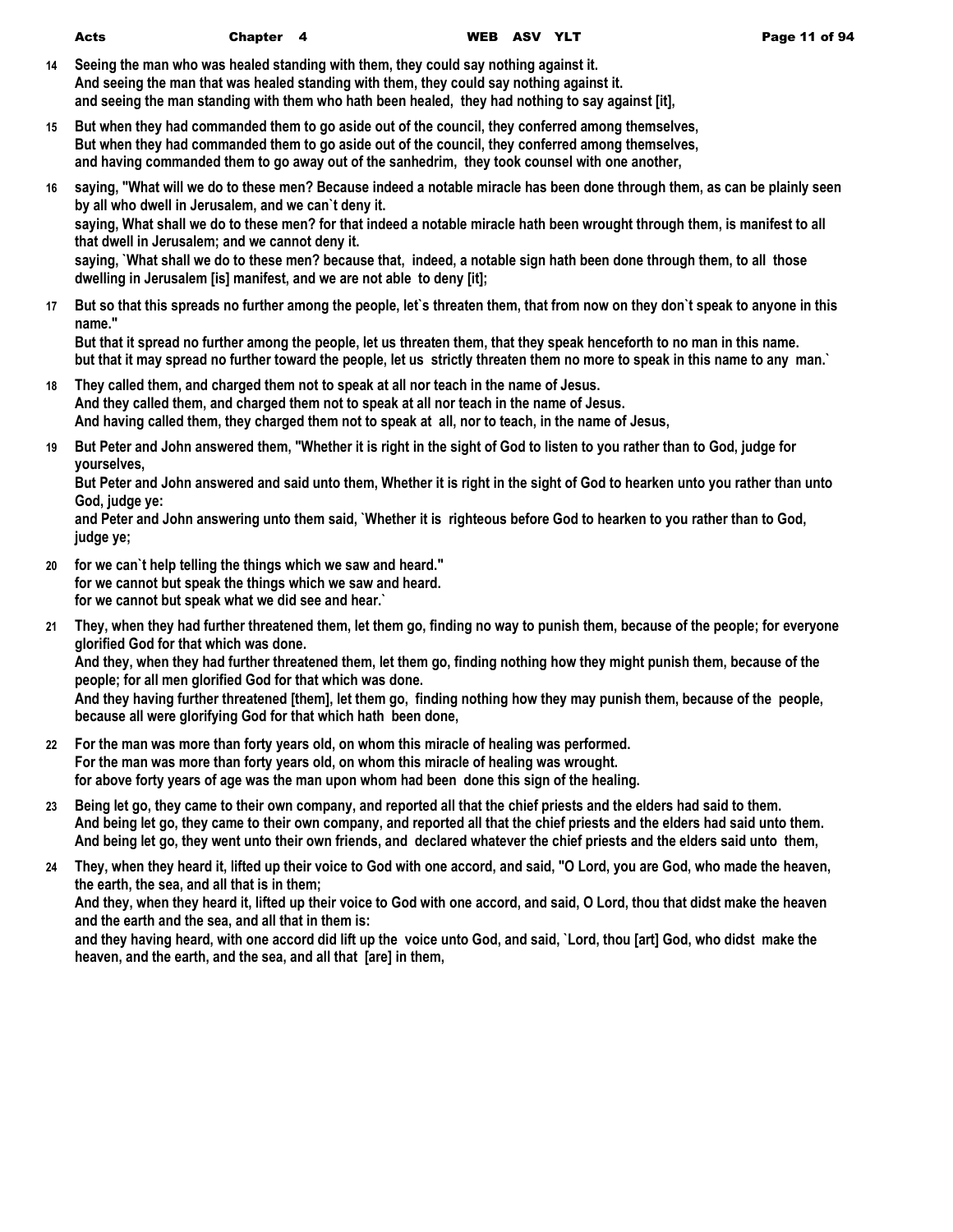**the kings of the earth stood up, and the rulers were gathered together against the Lord and against His Christ;**

- **27 For truly, in this city against your holy servant, Jesus, whom you anointed, both Herod and Pontius Pilate, with the Gentiles and the people of Israel, were gathered together for of a truth in this city against thy holy Servant Jesus, whom thou didst anoint, both Herod and Pontius Pilate, with the Gentiles and the peoples of Israel, were gathered together, for gathered together of a truth against Thy holy child Jesus, whom Thou didst anoint, were both Herod and Pontius Pilate, with nations and peoples of Israel,**
- **28 to do whatever your hand and your council foreordained to happen. to do whatsoever thy hand and thy council foreordained to come to pass. to do whatever Thy hand and Thy counsel did determine before to come to pass.**
- **29 Now, Lord, look at their threats, and grant to your servants to speak your word with all boldness, And now, Lord, look upon their threatenings: and grant unto thy servants to speak thy word with all boldness, `And now, Lord, look upon their threatenings, and grant to Thy servants with all freedom to speak Thy word,**
- **30 while you stretch forth your hand to heal; and that signs and wonders may be done through the name of your holy Servant Jesus."**

**while thy stretchest forth thy hand to heal; and that signs and wonders may be done through the name of thy holy Servant Jesus.**

**in the stretching forth of Thy hand, for healing, and signs, and wonders, to come to pass through the name of Thy holy child Jesus.`**

**31 When they had prayed, the place was shaken where they were gathered together. They were all filled with the Holy Spirit, and they spoke the word of God with boldness.**

**And when they had prayed, the place was shaken wherein they were gathered together; and they were all filled with the Holy Spirit, and they spake the word of God with boldness.**

**And they having prayed, the place was shaken in which they were gathered together, and they were all filled with the Holy Spirit, and were speaking the word of God with freedom,**

- **32 The multitude of those who believed were of one heart and soul. Not one of them claimed that anything of the things which he possessed was his own, but they had all things common. And the multitude of them that believed were of one heart and soul: and not one [of them] said that aught of the things which he possessed was his own; but they had all things common. and of the multitude of those who did believe the heart and the soul was one, and not one was saying that anything of the things he had was his own, but all things were to them in common.**
- **33 With great power, the apostles gave their testimony of the resurrection of the Lord Jesus. Great grace was on them all. And with great power gave the apostles their witness of the resurrection of the Lord Jesus: and great grace was upon them And with great power were the apostles giving the testimony to the rising again of the Lord Jesus, great grace also was on them all,**
- **34 For neither was there among them any who lacked, for as many as were owners of lands or houses sold them, and brought the prices of the things that were sold,**

**For neither was there among them any that lacked: for as many as were possessors of lands or houses sold them, and brought the prices of the things that were sold,**

**for there was not any one among them who did lack, for as many as were possessors of fields, or houses, selling [them], were bringing the prices of the thing sold,**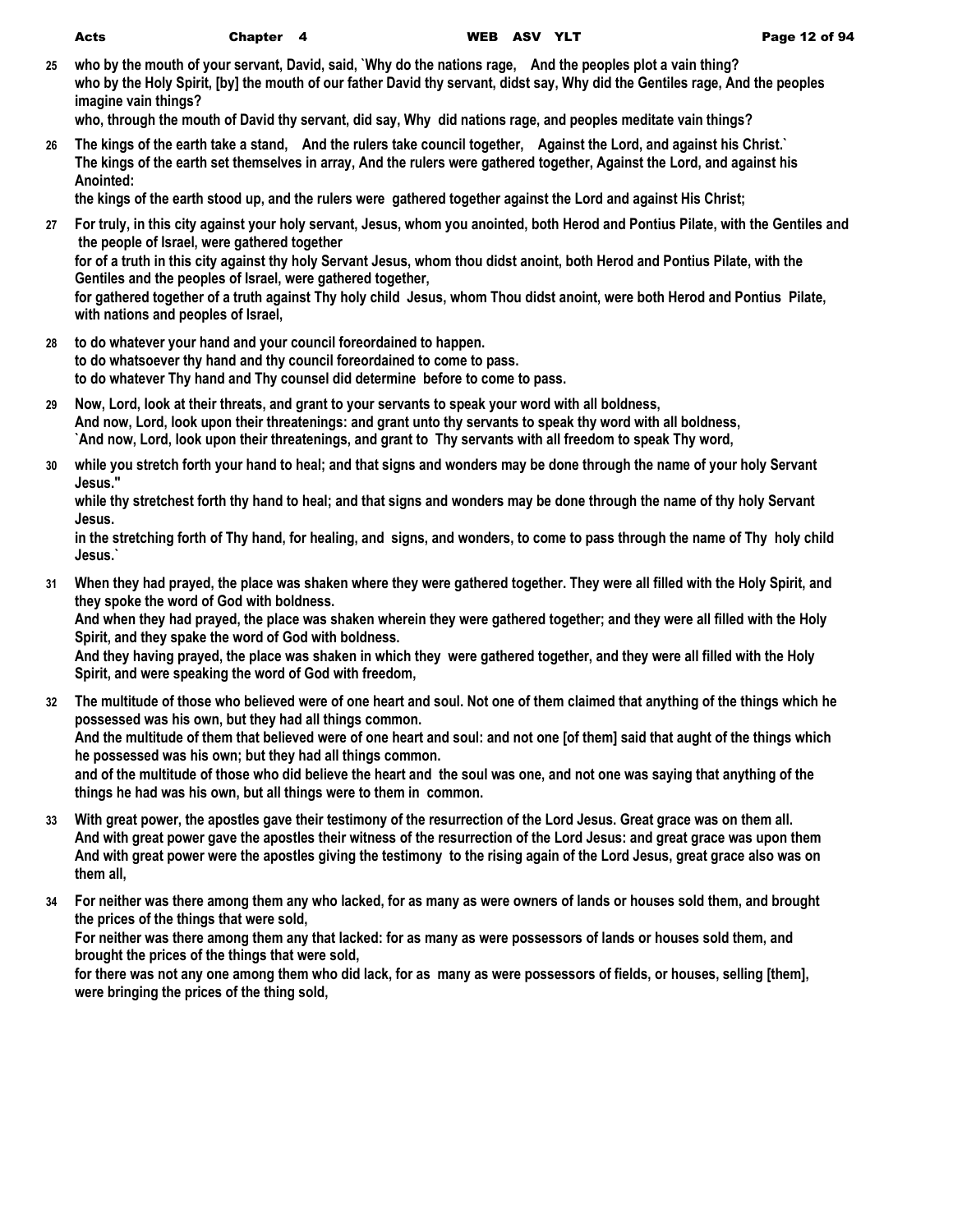- **35 and laid them at the apostles` feet, and distribution was made to each, according as anyone had need. and laid them at the apostles` feet: and distribution was made unto each, according as any one had need. and were laying them at the feet of the apostles, and distribution was being made to each according as any one had need.**
- **36 Joses, who by the apostles was surnamed Barnabas (which is, being interpreted, Son of Exhortation), a Levite, a man of Cyprus by race,**

**And Joseph, who by the apostles was surnamed Barnabas (which is, being interpreted, Son of exhortation), a Levite, a man of Cyprus by race,**

**And Joses, who was surnamed by the apostles Barnabas -- which is, having been interpreted, Son of Comfort -- a Levite, of Cyprus by birth,**

- **37 having a field, sold it, and brought the money and laid it at the apostles` feet. having a field, sold it, and brought the money and laid it at the apostles` feet. a field being his, having sold [it], brought the money and laid [it] at the feet of the apostles.**
- **1 But a certain man named Ananias, with Sapphira, his wife, sold a possession, But a certain man named Ananias, with Sapphira his wife, sold a possession, And a certain man, Ananias by name, with Sapphira his wife, sold a possession,**
- **2 and kept back part of the price, his wife also being aware of it, and brought a certain part, and laid it at the apostles` feet. and kept back [part] of the price, his wife also being privy to it, and brought a certain part, and laid it at the apostles` feet. and did keep back of the price -- his wife also knowing -- and having brought a certain part, at the feet of the apostles he laid [it].**
- **3 But Peter said, "Ananias, why has Satan filled your heart to lie to the Holy Spirit, and to keep back part of the price of the land? But Peter said, Ananias, why hath Satan filled thy heart to lie to the Holy Spirit, and to keep back [part] of the price of the land? And Peter said, `Ananias, wherefore did the Adversary fill thy heart, for thee to lie to the Holy Spirit, and to keep back of the price of the place?**
- **4 While you kept it, didn`t it remain your own? After it was sold, wasn`t it in your power? How is it that you have conceived this thing in your heart? You haven`t lied to men, but to God." While it remained, did it not remain thine own? and after it was sold, was it not in thy power? How is it that thou hast conceived this thing in thy heart? thou has not lied unto men, but unto God. while it remained, did it not remain thine? and having been sold, in thy authority was it not? why [is] it that thou didst put in thy heart this thing? thou didst not lie to men, but to God;`**
- **5 Ananias, hearing these words, fell down and died. Great fear came on all who heard these things. And Ananias hearing these words fell down and gave up the ghost: and great fear came upon all that heard it. and Ananias hearing these words, having fallen down, did expire, and great fear came upon all who heard these things,**
- **6 The young men arose and wrapped him up, and they carried him out and buried him. And the young men arose and wrapped him round, and they carried him out and buried him. and having risen, the younger men wound him up, and having carried forth, they buried [him].**
- **7 About three hours later, his wife, not knowing what was had happened, came in. And it was about the space of three hours after, when his wife, not knowing what was done, came in. And it came to pass, about three hours after, that his wife, not knowing what hath happened, came in,**
- **8 Peter answered her, "Tell me whether you sold the land for so much." She said, "Yes, for so much." And Peter answered unto her, Tell me whether ye sold the land for so much. And she said, Yea, for so much. and Peter answered her, `Tell me if for so much ye sold the place;` and she said, `Yes, for so much.`**
- **9 But Peter asked her, "How is it that you have agreed together to tempt the Spirit of the Lord? Behold, the feet of those who have buried your husband are at the door, and they will carry you out." But Peter [said] unto her, How is it that ye have agreed together to try the Spirit of the Lord? behold, the feet of them that have buried thy husband are at the door, and they shall carry thee out. And Peter said unto her, `How was it agreed by you, to tempt the Spirit of the Lord? lo, the feet of those who did bury thy husband [are] at the door, and they shall carry thee forth;`**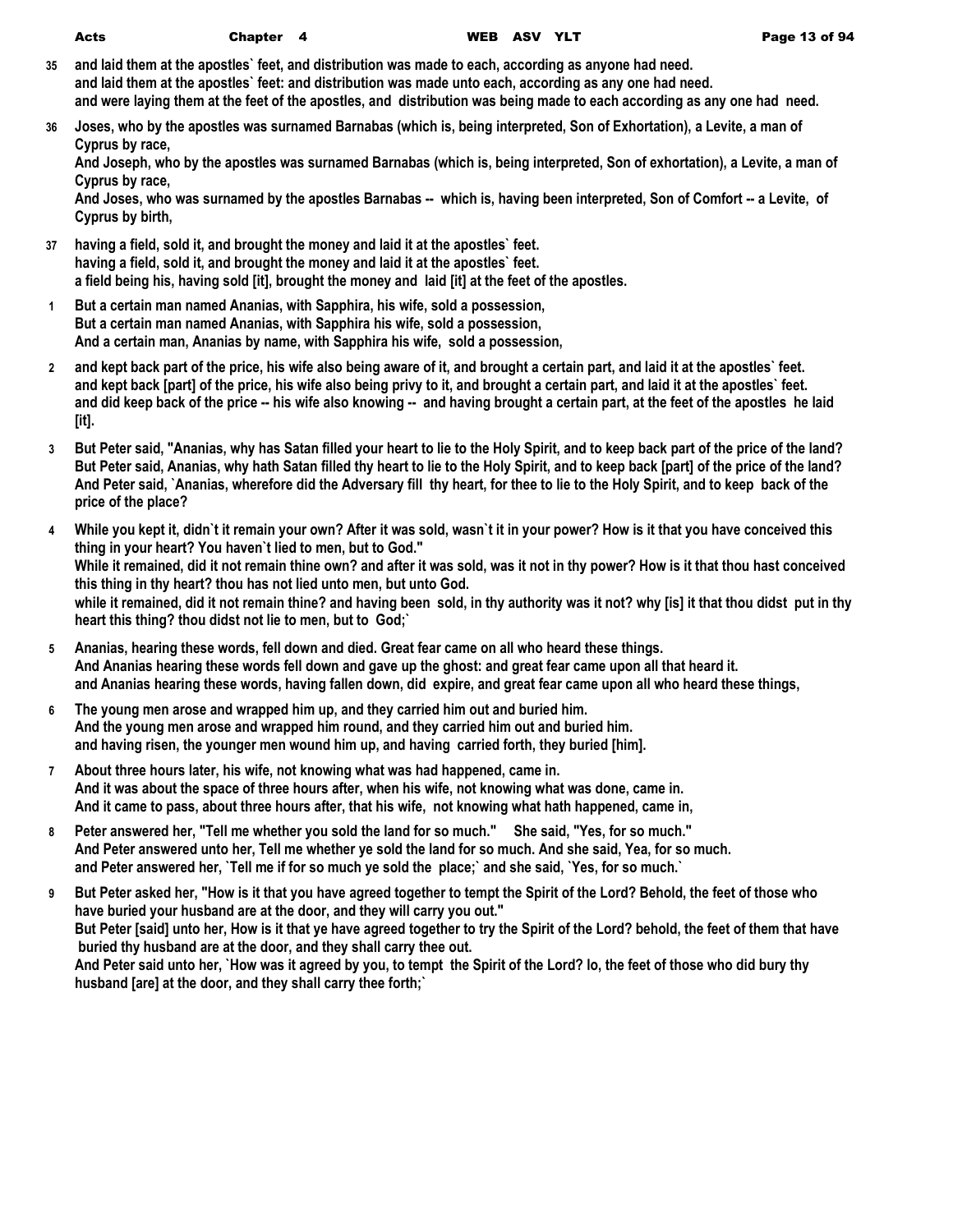**10 She fell down immediately at his feet, and died. The young men came in and found her dead, and they carried her out and buried her by her husband.**

**And she fell down immediately at his feet, and gave up the ghost: and the young men came in and found her dead, and they carried her out and buried her by her husband.**

**and she fell down presently at his feet, and expired, and the young men having come in, found her dead, and having carried forth, they buried [her] by her husband;**

- **11 Great fear came on the whole assembly, and on all who heard these things. And great fear came upon the whole church, and upon all that heard these things. and great fear came upon all the assembly, and upon all who heard these things.**
- **12 By the hands of the apostles many signs and wonders were done among the people. They were all with one accord in Solomon`s porch.**

**And by the hands of the apostles were many signs and wonders wrought among the people; and they were all with one accord in Solomon`s porch.**

**And through the hands of the apostles came many signs and wonders among the people, and they were with one accord all in the porch of Solomon;**

- **13 None of the rest dared to join them, however the people honored them. But of the rest durst no man join himself to them: howbeit the people magnified them; and of the rest no one was daring to join himself to them, but the people were magnifying them,**
- **14 More believers were added to the Lord, multitudes of both men and women. and believers were the more added to the Lord, multitudes both of them and women; (and the more were believers added to the Lord, multitudes both of men and women,)**
- **15 They even carried out the sick into the streets, and laid them on cots and mattresses, so that as Peter came by, at the least his shadow might overshadow some of them. insomuch that they even carried out the sick into the streets, and laid them on beds and couches, that, as Peter came by, at the least his shadow might overshadow some one of them. so as into the broad places to bring forth the ailing, and to lay [them] upon couches and mats, that at the coming of Peter, even [his] shadow might overshadow some one of them;**
- **16 Multitudes also came together from the cities around Jerusalem, bringing sick people, and those who were tormented by unclean spirits: and they were all healed.**

**And there also came together the multitudes from the cities round about Jerusalem, bring sick folk, and them that were vexed with unclean spirits: and they were healed every one.**

**and there were coming together also the people of the cities round about to Jerusalem, bearing ailing persons, and those harassed by unclean spirits -- who were all healed.**

**17 But the high priest rose up, and all those who were with him (which is the sect of the Sadducees), and they were filled with jealousy,**

**But the high priest rose up, and all they that were with him (which is the sect of the Sadducees), and they were filled with jealousy,**

**And having risen, the chief priest, and all those with him -- being the sect of the Sadducees -- were filled with zeal,**

- **18 and laid hands on the apostles, and put them in public custody. and laid hands on the apostles, and put them in public ward. and laid their hands upon the apostles, and did put them in a public prison;**
- **19 But an angel of the Lord opened the prison doors by night, and brought them out, and said, But an angel of the Lord by night opened the prison doors, and brought them out, and said, and a messenger of the Lord through the night opened the doors of the prison, having also brought them forth, he said,**
- **20 "Go stand and speak in the temple to the people all the words of this life." Go ye, and stand and speak in the temple to the people all the words of this Life. `Go on, and standing, speak in the temple to the people all the sayings of this life;`**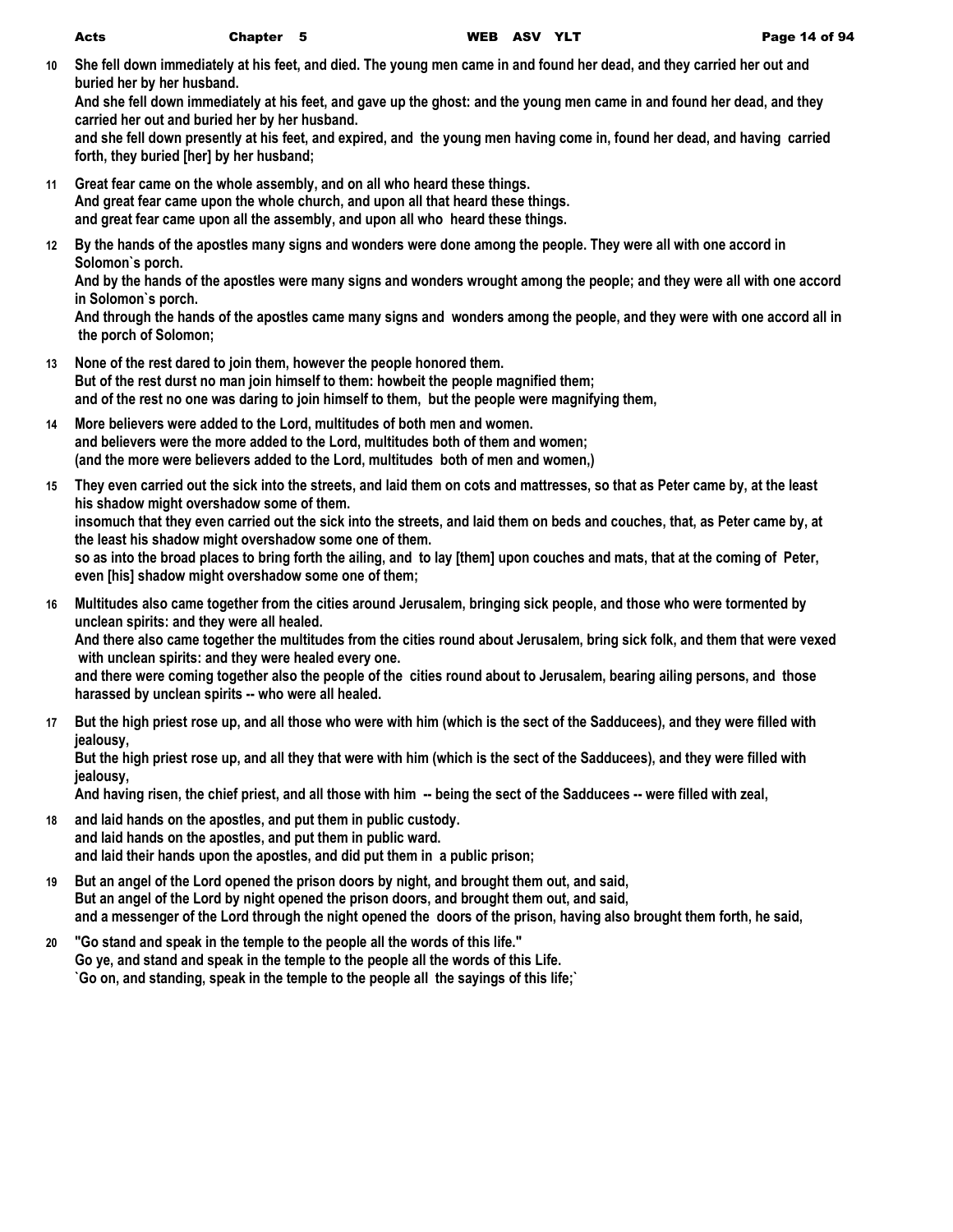**21 When they heard this, they entered into the temple about daybreak, and taught. But the high priest came, and those who were with him, and called the council together, and all the senate of the children of Israel, and sent to the prison to have them brought.**

**And when they heard [this], they entered into the temple about daybreak, and taught. But the high priest came, and they that were with him, and called the council together, and all the senate of the children of Israel, and sent to the prison-house to have them brought.**

**and having heard, they did enter at the dawn into the temple, and were teaching. And the chief priest having come, and those with him, they called together the sanhedrim and all the senate of the sons of Israel, and they sent to the prison to have them brought,**

**22 But the officers who came didn`t find them in the prison. They returned and reported, But the officers that came found them not in the prison; and they returned, and told, and the officers having come, did not find them in the prison, and having turned back, they told,**

**23 "We found the prison shut and locked, and the guards standing before the doors, but when we had opened it up, we found no one inside."**

**saying, The prison-house we found shut in all safety, and the keepers standing at the doors: but when we had opened, we found no man within.**

saying -- `The prison indeed we found shut in all safety, and the keepers standing without before the doors, and having **opened -- within we found no one.`**

**24 Now when the high priest, the captain of the temple, and the chief priests heard these words, they were very perplexed about them and what might become of this.**

**Now when the captain of the temple and the chief priests heard these words, they were much perplexed concerning them whereunto this would grow.**

**And as the priest, and the magistrate of the temple, and the chief priests, heard these words, they were doubting concerning them to what this would come;**

**25 One came and told them, "Behold, the men whom you put in prison are in the temple, standing and teaching the people." And there came one and told them, Behold, the men whom ye put in the prison are in the temple standing and teaching the people.**

and coming near, a certain one told them, saying -- `Lo, the men whom ye did put in the prison are in the temple standing and **teaching the people;`**

**26 Then the captain went with the officers, and brought them without violence, for they were afraid that the people might stone them.**

**Then went the captain with the officers, and brought them, [but] without violence; for they feared the people, lest they should be stoned.**

**then the magistrate having gone away with officers, brought them without violence, for they were fearing the people, lest they should be stoned;**

- **27 When they had brought them, they set them before the council. The high priest questioned them, And when they had brought them, they set them before the council. And the high priest asked them, and having brought them, they set [them] in the sanhedrim, and the chief priest questioned them,**
- **28 saying, "Didn`t we strictly charge you not to teach in this name? Behold, you have filled Jerusalem with your teaching, and intend to bring this man`s blood on us." saying, We strictly charged you not to teach in this name: and behold, ye have filled Jerusalem with your teaching, and intend**

**to bring this man`s blood upon us.**

**saying, `Did not we strictly command you not to teach in this name? and lo, ye have filled Jerusalem with your teaching, and ye intend to bring upon us the blood of this man.`**

- **29 But Peter and the apostles answered, "We must obey God rather than men. But Peter and the apostles answered and said, We must obey God rather than men. And Peter and the apostles answering, said, `To obey God it behoveth, rather than men;**
- **30 The God of our fathers raised up Jesus, whom you killed, hanging him on a tree. The God of our fathers raised up Jesus, whom ye slew, hanging him on a tree. and the God of our fathers did raise up Jesus, whom ye slew, having hanged upon a tree;**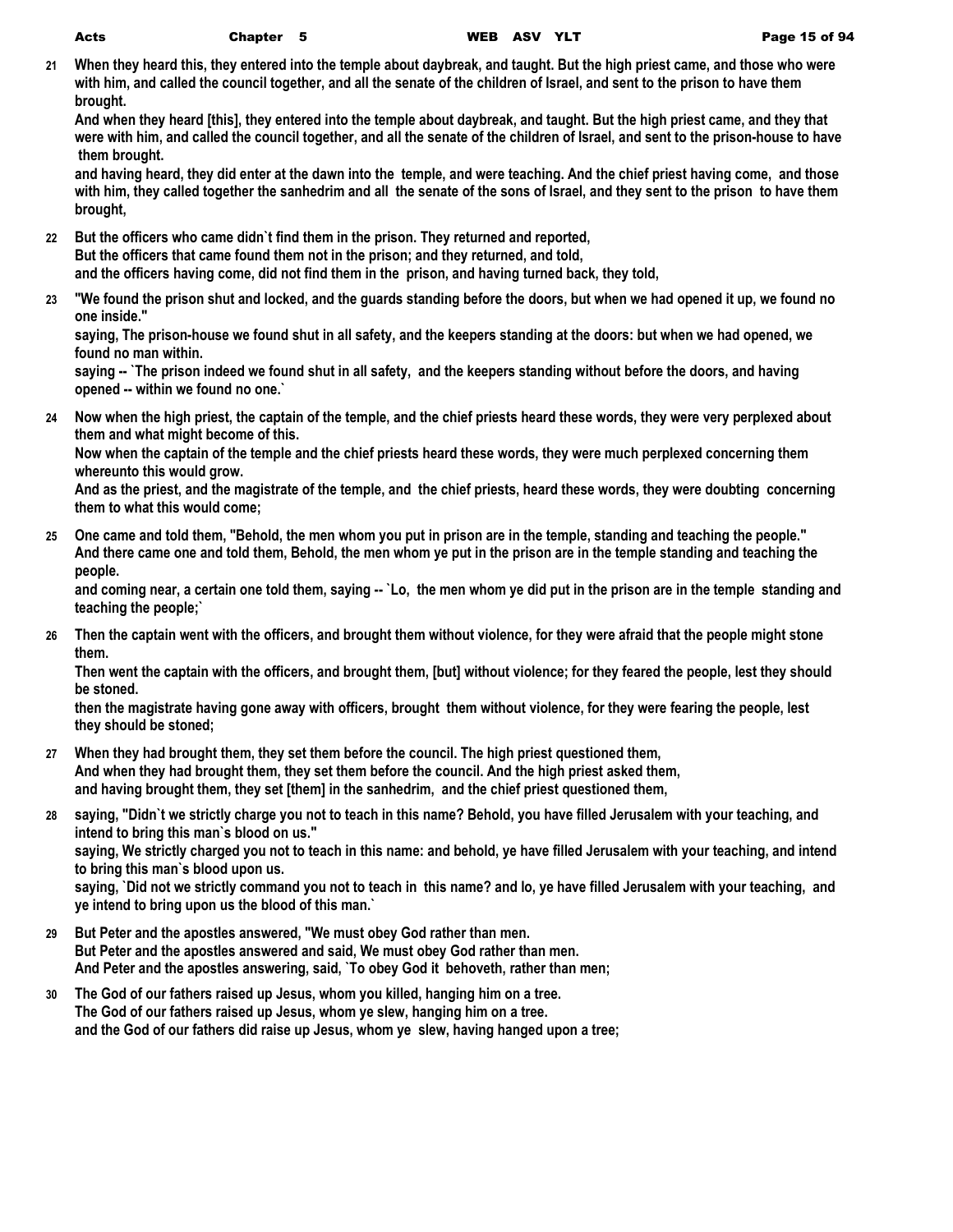- **31 God exalted him with his right hand to be a Prince and a Savior, to give repentance to Israel, and remission of sins. Him did God exalt with his right hand [to be] a Prince and a Saviour, to give repentance to Israel, and remission of sins. this one God, a Prince and a Saviour, hath exalted with His right hand, to give reformation to Israel, and forgiveness of sins;**
- **32 We are His witnesses of these things; and so also is the Holy Spirit, whom God has given to those who obey him." And we are witnesses of these things; and [so is] the Holy Spirit, whom God hath given to them that obey him. and we are His witnesses of these sayings, and the Holy Spirit also, whom God gave to those obeying him.`**
- **33 But they, when they heard this, were cut to the heart, and determined to kill them. But they, when they heard this, were cut to the heart, and minded to slay them. And they having heard, were cut [to the heart], and were taking counsel to slay them,**
- **34 But one stood up in the council, a Pharisee named Gamaliel, a teacher of the law, honored by all the people, and commanded to take the apostles out a little while.**

**But there stood up one in the council, a Pharisee, named Gamaliel, a doctor of the law, had in honor of all the people, and commanded to put the men forth a little while.**

but a certain one, having risen up in the sanhedrim -- a Pharisee, by name Gamaliel, a teacher of law honoured by all the **people -- commanded to put the apostles forth a little,**

- **35 He said to them, "You men of Israel, be careful concerning these men, what you are about to do. And he said unto them, Ye men of Israel, take heed to yourselves as touching these men, what ye are about to do. and said unto them, `Men, Israelites, take heed to yourselves about these men, what ye are about to do,**
- **36 For before these days Theudas rose up, making himself out to be somebody; to whom a number of men, about four hundred, joined themselves: who was slain; and all, as many as obeyed him, were dispersed, and came to nothing. For before these days rose up Theudas, giving himself out to be somebody; to whom a number of men, about four hundred, joined themselves: who was slain; and all, as many as obeyed him, were dispersed, and came to nought. for before these days rose up Theudas, saying, that himself was some one, to whom a number of men did join themselves, as it were four hundred, who was slain, and all, as many as were obeying him, were scattered, and came to nought.**
- **37 After this man, Judas of Galilee rose up in the days of the enrollment, and drew away some people after him. He also perished, and all, as many as obeyed him, were scattered abroad. After this man rose up Judas of Galilee in the days of the enrolment, and drew away [some of the] people after him: he also perished; and all, as many as obeyed him, were scattered abroad. `After this one rose up, Judas the Galilean, in the days of the enrollment, and drew away much people after him, and that one perished, and all, as many as were obeying him, were scattered;**
- **38 Now I tell you, refrain from these men, and leave them alone. For if this counsel or this work is of men, it will be overthrown. And now I say unto you, Refrain from these men, and let them alone: for if this counsel or this work be of men, it will be overthrown:**

**and now I say to you, Refrain from these men, and let them alone, because if this counsel or this work may be of men, it will be overthrown,**

- **39 But if it is of God, you will not be able to overthrow it, and you would be found even to be fighting against God." but if it is of God, ye will not be able to overthrow them; lest haply ye be found even to be fighting against God. and if it be of God, ye are not able to overthrow it, lest perhaps also ye be found fighting against God.`**
- **40 They agreed with him. When they had called the apostles to them, they beat them and charged them not to speak in the name of Jesus, and let them go.**

**And to him they agreed: and when they had called the apostles unto them, they beat them and charged them not to speak in the name of Jesus, and let them go.**

**And to him they agreed, and having called near the apostles, having beaten [them], they commanded [them] not to speak in the name of Jesus, and let them go;**

**41 They therefore departed from the presence of the council, rejoicing that they were counted worthy to suffer dishonor for Jesus` name.**

**They therefore departed from the presence of the council, rejoicing that they were counted worthy to suffer dishonor for the Name.**

**they, indeed, then, departed from the presence of the sanhedrim, rejoicing that for his name they were counted worthy to suffer dishonour,**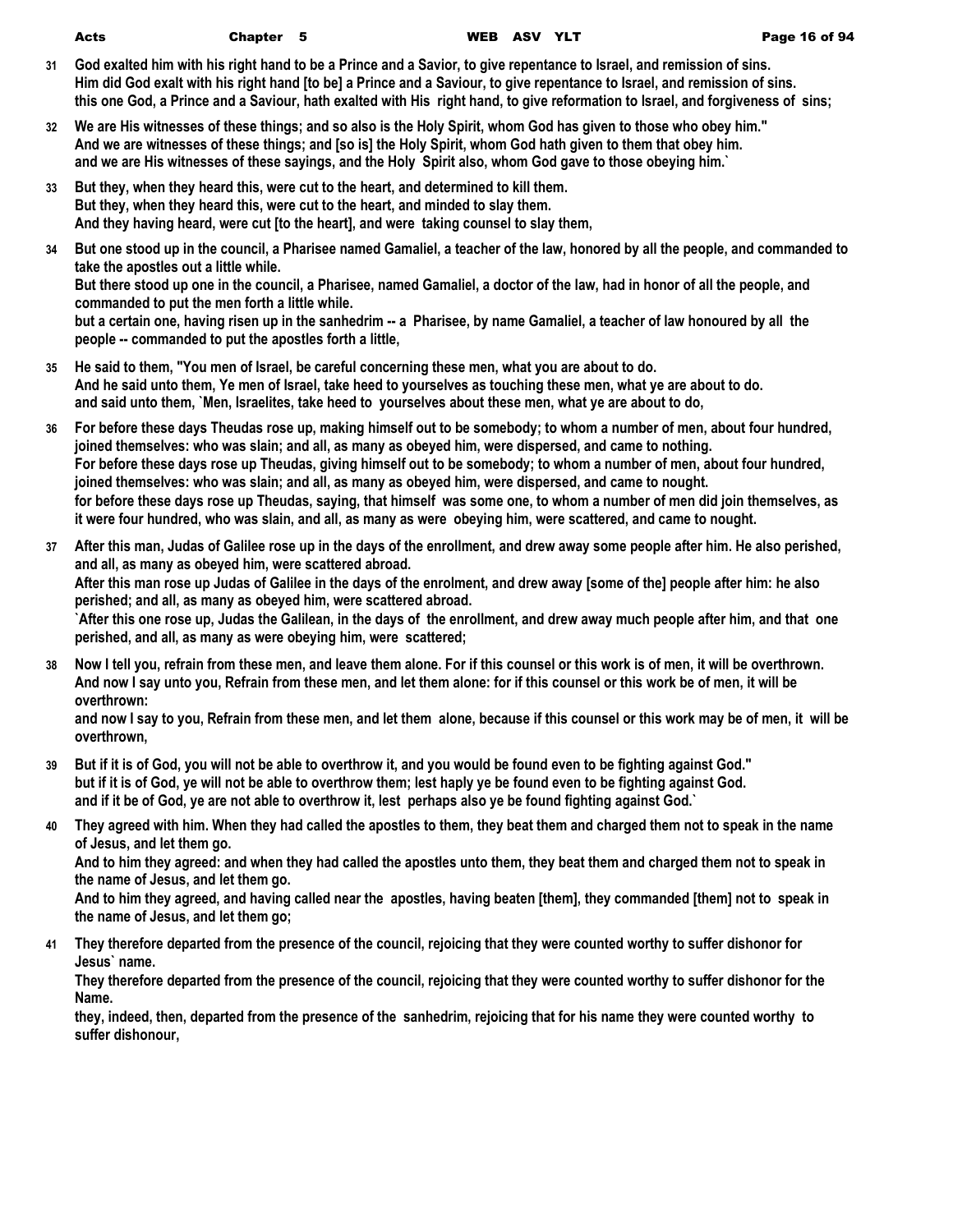**42 Every day, in the temple and at home, they never stopped teaching and preaching Jesus, the Christ. And every day, in the temple and at home, they ceased not to teach and to preach Jesus [as] the Christ. every day also in the temple, and in every house, they were not ceasing teaching and proclaiming good news -- Jesus the Christ.**

- **1 Now in those days, when the number of the disciples was multiplying, there arose a grumbling of the Grecian Jews against the Hebrews because their widows were neglected in the daily service. Now in these days, when the number of the disciples was multiplying, there arose a murmuring of the Grecian Jews against the Hebrews, because their widows were neglected in the daily ministration. And in these days, the disciples multiplying, there came a murmuring of the Hellenists at the Hebrews, because their widows were being overlooked in the daily ministration,**
- **2 The twelve called the multitude of the disciples to them and said, "It is not appropriate for us to forsake the word of God and serve tables.**

**And the twelve called the multitude of the disciples unto them, and said, It is not fit that we should forsake the word of God, and serve tables.**

**and the twelve, having called near the multitude of the disciples, said, `It is not pleasing that we, having left the word of God, do minister at tables;**

**3 Therefore select from among you, brothers, seven men of good report, full of the Holy Spirit and of wisdom, whom we may appoint over this business.**

**Look ye out therefore, brethren, from among you seven men of good report, full of the Spirit and of wisdom, whom we may appoint over this business.**

**look out, therefore, brethren, seven men of you who are well testified of, full of the Holy Spirit and wisdom, whom we may set over this necessity,**

- **4 But we will continue steadfastly in prayer and in the ministry of the word." But we will continue stedfastly in prayer, and in the ministry of the word. and we to prayer, and to the ministration of the word, will give ourselves continually.`**
- **5 These words pleased the whole multitude. They chose Stephen, a man full of faith and of the Holy Spirit, Philip, Prochorus, Nicanor, Timon, Parmenas, and Nicolaus, a proselyte of Antioch; And the saying pleased the whole multitude: and they chose Stephen, a man full of faith and of the Holy Spirit, and Philip, and Prochorus, and Nicanor, and Timon, and Parmenas, and Nicolaus a proselyte of Antioch; And the thing was pleasing before all the multitude, and they did choose Stephen, a man full of faith and the Holy Spirit, and Philip, and Prochorus, and Nicanor, and Timon, and Parmenas, and Nicolaus, a proselyte of Antioch,**
- **6 whom they set before the apostles. When they had prayed, they laid their hands on them. whom they set before the apostles: and when they had prayed, they laid their hands upon them. whom they did set before the apostles, and they, having prayed, laid on them [their] hands.**
- **7 The word of God increased and the number of the disciples multiplied in Jerusalem exceedingly. A great company of the priests were obedient to the faith. And the word of God increased; and the number of the disciples multiplied in Jerusalem exceedingly; and a great company of the priests were obedient to the faith. And the word of God did increase, and the number of the disciples did multiply in Jerusalem exceedingly; a great multitude also of the priests were obedient to the faith.**
- **8 Stephen, full of faith and power, performed great wonders and signs among the people. And Stephen, full of grace and power, wrought great wonders and signs among the people. And Stephen, full of faith and power, was doing great wonders and signs among the people,**
- **9 But some of those who were of the synagogue called "The Libertines," and of the Cyrenians, of the Alexandrians, and of those of Cilicia and Asia arose, disputing with Stephen. But there arose certain of them that were of the synagogue called [the synagogue] of the Libertines, and of the Cyrenians, and of the Alexandrians, and of them of Cilicia and Asia, disputing with Stephen. and there arose certain of those of the synagogue, called of the Libertines, and Cyrenians, and Alexandrians, and of those from Cilicia, and Asia, disputing with Stephen,**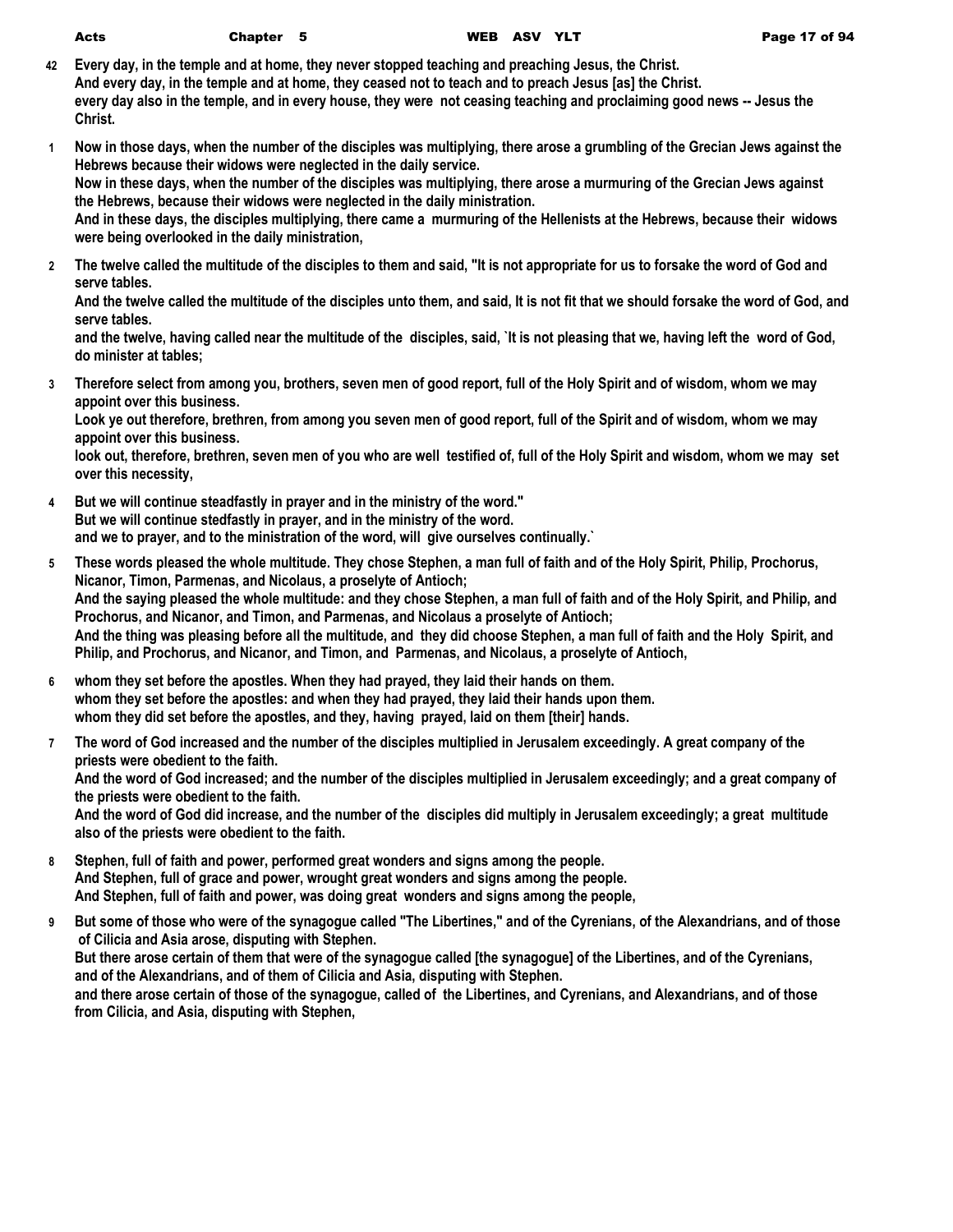**10 They weren`t able to withstand the wisdom and the Spirit by which he spoke. And they were not able to withstand the wisdom and the Spirit by which he spake. and they were not able to resist the wisdom and the spirit with which he was speaking;**

**11 Then they secretly induced men who said, "We have heard him speak blasphemous words against Moses and God." Then they suborned men, who said, We have heard him speak blasphemous words against Moses, and [against] God. then they suborned men, saying -- `We have heard him speaking evil sayings in regard to Moses and God.`**

**12 They stirred up the people, the elders, and the scribes, and came on him and seized him, and brought him in to the council, And they stirred up the people, and the elders, and the scribes, and came upon him, and seized him, and brought him into the council,**

**They did stir up also the people, and the elders, and the scribes, and having come upon [him], they caught him, and brought [him] to the sanhedrim;**

- **13 and set up false witnesses who said, "This man never stops speaking blasphemous words against this holy place and the law. and set up false witnesses, who said, This man ceaseth not to speak words against this holy place, and the law: they set up also false witnesses, saying, `This one doth not cease to speak evil sayings against this holy place and the law,**
- **14 For we have heard him say that this Jesus of Nazareth will destroy this place, and will change the customs which Moses delivered to us."**

**for we have heard him say, that this Jesus of Nazareth shall destroy this place, and shall change the customs which Moses delivered unto us.**

**for we have heard him saying, That this Jesus the Nazarean shall overthrow this place, and shall change the customs that Moses delivered to us;`**

- **15 All who sat in the council, fastening their eyes on him, saw his face like it was the face of an angel. And all that sat in the council, fastening their eyes on him, saw his face as it had been the face of an angel. and gazing at him, all those sitting in the sanhedrim saw his face as it were the face of a messenger.**
- **1 The high priest said, "Are these things so?" And the high priest said, Are these things so? And the chief priest said, `Are then these things so?`**
- **2 He said, "Brothers and fathers, listen. The God of glory appeared to our father Abraham, when he was in Mesopotamia, before he lived in Haran,**

**And he said, Brethren and fathers, hearken: The God of glory appeared unto our father Abraham, when he was in Mesopotamia, before he dwelt in Haran,**

**and he said, `Men, brethren, and fathers, hearken: The God of the glory did appear to our father Abraham, being in Mesopotamia, before his dwelling in Haran,**

- **3 and said to him, `Get out of your land, and from your relatives, and come into a land which I will show you.` and said unto him, Get thee out of thy land, and from thy kindred, and come into the land which I shall show thee. and He said to him, Go forth out of thy land, and out of thy kindred, and come to a land that I shall shew thee.**
- **4 Then he came out of the land of the Chaldaeans, and lived in Haran. From there, when his father was dead, God moved him into this land, where you are now living. Then came he out of the land of the Chaldaeans, and dwelt in Haran: and from thence, when his father was dead, [God] removed him into this land, wherein ye now dwell: `Then having come forth out of the land of the Chaldeans, he dwelt in Haran, and from thence, after the death of his father, He did remove him to this land wherein ye now dwell,**
- **5 He gave him no inheritance in it, no, not so much as to set his foot on. He promised that he would give it to him in possession, and to his seed after him, when he still had no child. and he gave him none inheritance in it, no, not so much as to set his foot on: and he promised that he would give it to him in possession, and to his seed after him, when [as yet] he had no child. and He gave him no inheritance in it, not even a footstep, and did promise to give it to him for a possession, and to his seed after him -- he having no child.**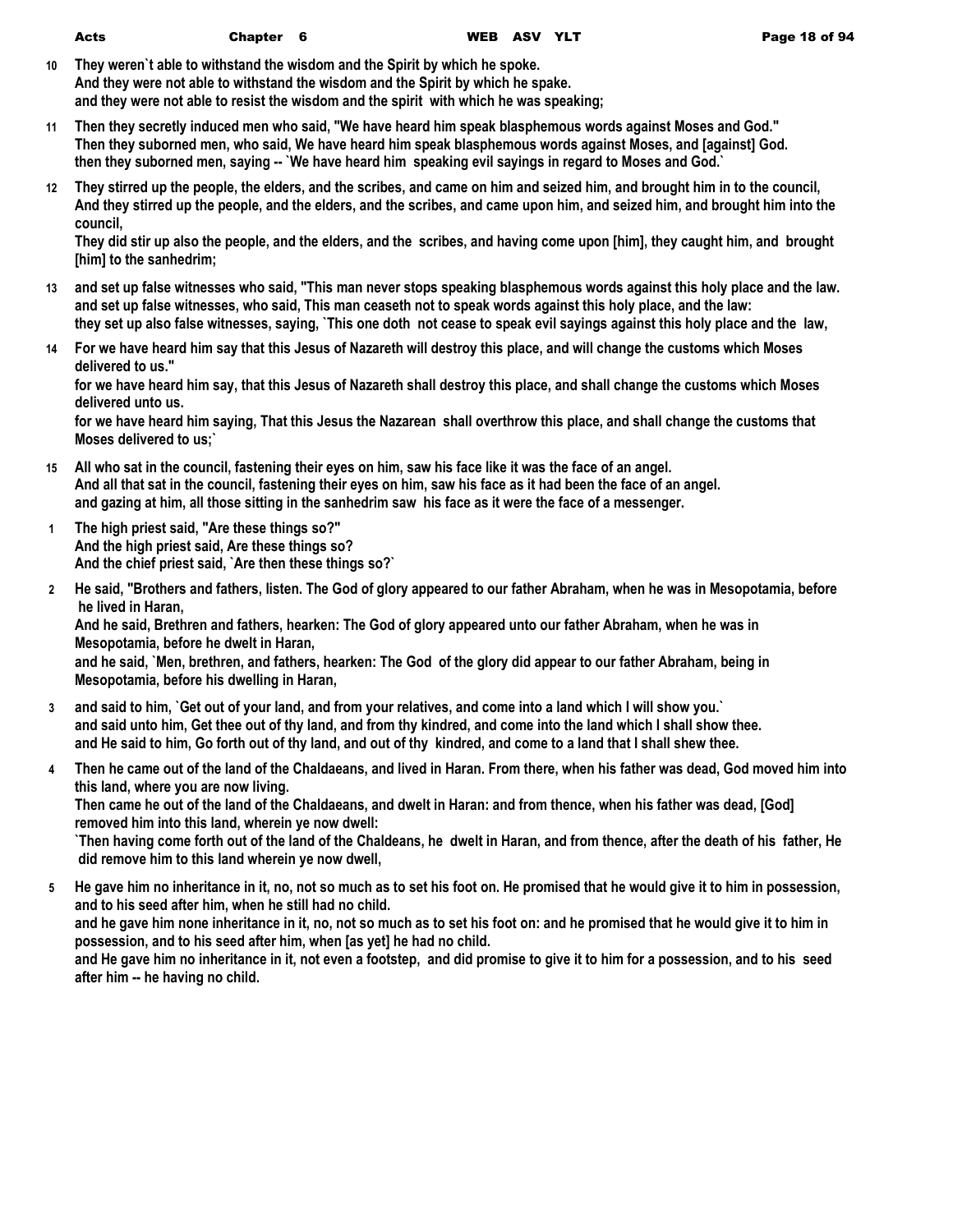**6 God spoke thus, that his seed would live as aliens in a strange land, and that they would be enslaved and mistreated for four hundred years.**

**And God spake on this wise, that his seed should sojourn in a strange land, and that they should bring them into bondage, and treat them ill, four hundred years.**

**`And God spake thus, That his seed shall be sojourning in a strange land, and they shall cause it to serve, and shall do it evil four hundred years,**

**7 `I will judge the nation to which they will be in bondage,` said God, `and after that will they come out, and serve me in this place.`**

**And the nation to which they shall be in bondage will I judge, said God: and after that shall they come forth, and serve me in this place.**

**and the nation whom they shall serve I will judge, said God; and after these things they shall come forth and shall do Me service in this place.**

**8 He gave him the covenant of circumcision. So Abraham became the father of Isaac, and circumcised him the eighth day. Isaac became the father of Jacob, and Jacob became the father of the twelve patriarchs.**

**And he gave him the covenant of circumcision: and so [Abraham] begat Isaac, and circumcised him the eighth day; and Isaac [begat] Jacob, and Jacob the twelve patriarchs.**

**`And He gave to him a covenant of circumcision, and so he begat Isaac, and did circumcise him on the eighth day, and Isaac [begat] Jacob, and Jacob -- the twelve patriarchs;**

- **9 "The patriarchs, moved with jealousy against Joseph, sold him into Egypt. God was with him, And the patriarchs, moved with jealousy against Joseph, sold him into Egypt: and God was with him, and the patriarchs, having been moved with jealousy, sold Joseph to Egypt, and God was with him,**
- **10 and delivered him out of all his afflictions, and gave him favor and wisdom before Pharaoh, king of Egypt. He made him governor over Egypt and all his house.**

**and delivered him out of all his afflictions, and gave him favor and wisdom before Pharaoh king of Egypt; and he made him governor over Egypt and all his house.**

**and did deliver him out of all his tribulations, and gave him favour and wisdom before Pharaoh king of Egypt, and he did set him -- governor over Egypt and all his house.**

- **11 Now a famine came over all the land of Egypt and Canaan, and great affliction. Our fathers found no food. Now there came a famine over all Egypt and Canaan, and great affliction: and our fathers found no sustenance. `And there came a dearth upon all the land of Egypt and Canaan, and great tribulation, and our fathers were not finding sustenance,**
- **12 But when Jacob heard that there was grain in Egypt, he sent forth our fathers the first time. But when Jacob heard that there was grain in Egypt, he sent forth our fathers the first time. and Jacob having heard that there was corn in Egypt, sent forth our fathers a first time;**
- **13 On the second time Joseph was made known to his brothers, and Joseph`s race was revealed to Pharaoh. And at the second time Joseph was made known to his brethren; and Joseph`s race became manifest unto Pharaoh. and at the second time was Joseph made known to his brethren, and Joseph`s kindred became manifest to Pharaoh,**
- **14 Joseph sent, and called Jacob, his father, to him, and all his relatives, seventy-five souls. And Joseph sent, and called to him Jacob his father, and all his kindred, threescore and fifteen souls. and Joseph having sent, did call for his father Jacob, and all his kindred -- with seventy and five souls --**
- **15 Jacob went down into Egypt, and he died, himself and our fathers, And Jacob went down into Egypt; and he died, himself and our fathers; and Jacob went down to Egypt, and died, himself and our fathers,**
- **16 and they were brought back to Shechem, and laid in the tomb that Abraham bought for a price in silver from the sons of Hamor of Shechem.**

**and they were carried over unto Shechem, and laid in the tomb that Abraham bought for a price in silver of the sons of Hamor in Shechem.**

**and they were carried over into Sychem, and were laid in the tomb that Abraham bought for a price in money from the sons of Emmor, of Sychem.**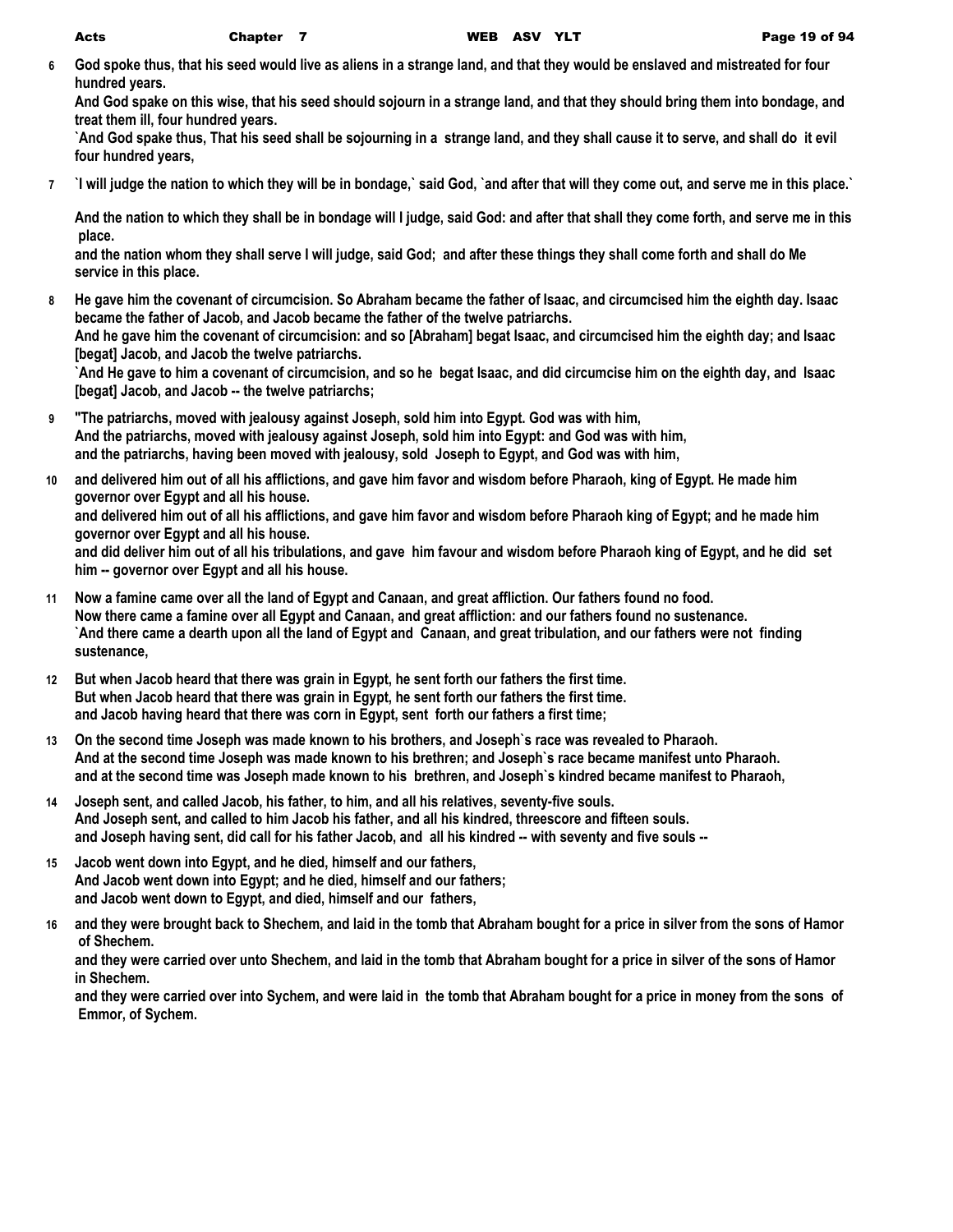- **17 "But as the time of the promise came close which God swore to Abraham, the people grew and multiplied in Egypt, But as the time of the promise drew nigh which God vouchsafed unto Abraham, the people grew and multiplied in Egypt, `And according as the time of the promise was drawing nigh, which God did swear to Abraham, the people increased and multiplied in Egypt,**
- **18 until there arose a different king, who didn`t know Joseph. till there arose another king over Egypt, who knew not Joseph. till another king rose, who had not known Joseph;**
- **19 The same dealt slyly with our race, and mistreated our fathers, that they should throw out their babies, so that they wouldn`t stay alive.**

**The same dealt craftily with our race, and ill-treated our fathers, that they should cast out their babes to the end they might not live.**

**this one, having dealt subtilely with our kindred, did evil to our fathers, causing to expose their babes, that they might not live;**

- **20 At that time Moses was born, and was exceedingly handsome. He was nourished three months in his father`s house. At which season Moses was born, and was exceeding fair; and he was nourished three months in his father`s house. in which time Moses was born, and he was fair to God, and he was brought up three months in the house of his father;**
- **21 When he was thrown out, Pharaoh`s daughter took him up, and reared him as her own son. and when he was cast out, Pharaoh`s daughter took him up, and nourished him for her own son. and he having been exposed, the daughter of Pharaoh took him up, and did rear him to herself for a son;**
- **22 Moses was instructed in all the wisdom of the Egyptians. He was mighty in his words and works. And Moses was instructed in all the wisdom of the Egyptians; and he was mighty in his words and works. and Moses was taught in all wisdom of the Egyptians, and he was powerful in words and in works.**
- **23 But when he was forty years old, it came into his heart to visit his brothers, the children of Israel. But when he was well-nigh forty years old, it came into his heart to visit his brethren the children of Israel. `And when forty years were fulfilled to him, it came upon his heart to look after his brethren, the sons of Israel;**
- **24 Seeing one of them suffer wrong, he defended him, and avenged him who was oppressed, striking the Egyptian. And seeing one [of them] suffer wrong, he defended him, and avenged him that was oppressed, smiting the Egyptian: and having seen a certain one suffering injustice, he did defend, and did justice to the oppressed, having smitten the**
- **25 He supposed that his brothers understood that God, by his hand, was giving them deliverance; but they didn`t understand. and he supposed that his brethren understood that God by his hand was giving them deliverance; but they understood not. and he was supposing his brethren to understand that God through his hand doth give salvation; and they did not**
- **26 The day following, he appeared to them as they fought, and urged them to be at peace again, saying, `Sirs, you are brothers. Why do you wrong one to another?` And the day following he appeared unto them as they strove, and would have set them at one again, saying, Sirs, ye are brethren; why do ye wrong one to another? `On the succeeding day, also, he shewed himself to them as they are striving, and urged them to peace, saying, Men, brethren are ye, wherefore do ye injustice to one another?**
- **27 But he who did his neighbor wrong pushed him away, saying, `Who made you a ruler and a judge over us? But he that did his neighbor wrong thrust him away, saying, Who made thee a ruler and a judge over us? and he who is doing injustice to the neighbour, did thrust him away, saying, Who set thee a ruler and a judge over us?**
- **28 Do you want to kill me, as you killed the Egyptian yesterday?` Wouldest thou kill me, as thou killedst the Egyptian yesterday? to kill me dost thou wish, as thou didst kill yesterday the Egyptian?**
- **29 Moses fled at this saying, and became an alien in the land of Midian, where he became the father of two sons. And Moses fled at this saying, and became a sojourner in the land of Midian, where he begat two sons. `And Moses fled at this word, and became a sojourner in the land of Midian, where he begat two sons,**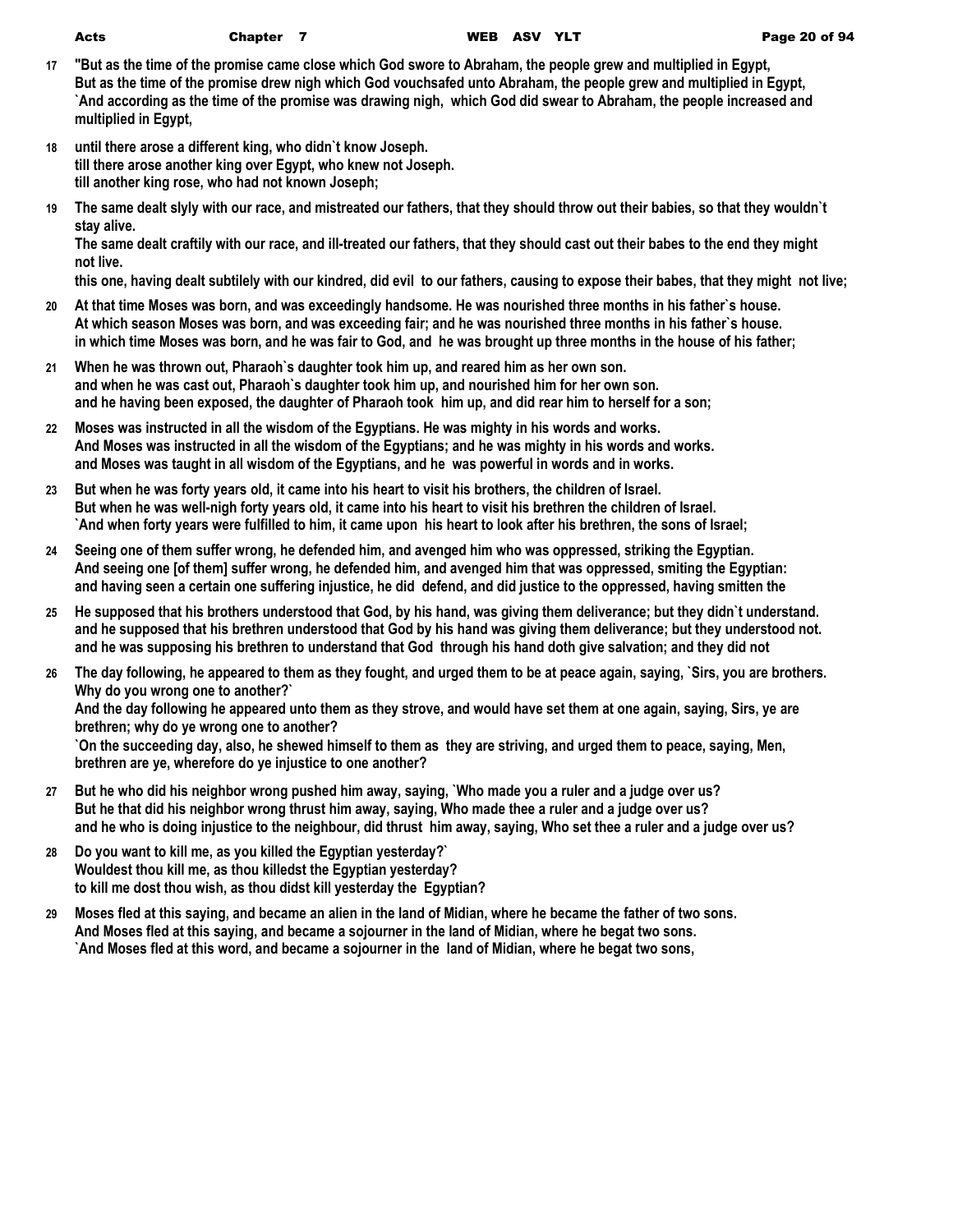**30 "When forty years were fulfilled, an angel of the Lord appeared to him in the wilderness of Mount Sinai, in a flame of fire in a bush.**

**And when forty years were fulfilled, an angel appeared to him in the wilderness of Mount Sinai, in a flame of fire in a bush. and forty years having been fulfilled, there appeared to him in the wilderness of mount Sinai a messenger of the Lord, in a flame of fire of a bush,**

- **31 When Moses saw it, he wondered at the sight. As he came close to see, a voice of the Lord came to him, And when Moses saw it, he wondered at the sight: and as he drew near to behold, there came a voice of the Lord, and Moses having seen did wonder at the sight; and he drawing near to behold, there came a voice of the Lord unto him,**
- **32 `I am the God of your fathers, the God of Abraham, the God of Isaac, and the God of Jacob.` Moses trembled, and dared not look.**

**I am the God of thy fathers, the God of Abraham, and of Isaac, and of Jacob. And Moses trembled, and durst not behold. I [am] the God of thy fathers; the God of Abraham, and the God of Isaac, and the God of Jacob. `And Moses having become terrified, durst not behold,**

- **33 The Lord said to him, `Take your sandals off of your feet, for the place where you stand is holy ground. And the Lord said unto him, Loose the shoes from thy feet: for the place whereon thou standest is holy ground. and the Lord said to him, Loose the sandal of thy feet, for the place in which thou hast stood is holy ground;**
- **34 I have surely seen the affliction of my people that is in Egypt, and have heard their groaning. I have come down to deliver them. Now come, I will send you into Egypt.` I have surely seen the affliction of my people that is in Egypt, and have heard their groaning, and I am come down to deliver them: and now come, I will send thee into Egypt. seeing I have seen the affliction of My people that [is] in Egypt, and their groaning I did hear, and came down to deliver them; and now come, I will send thee to Egypt.**
- **35 "This Moses, whom they refused, saying, `Who made you a ruler and a judge?` -- God has sent him as both a ruler and a deliverer with the hand of the angel who appeared to him in the bush. This Moses whom they refused, saying, Who made thee a ruler and a judge? him hath God sent [to be] both a ruler and a deliverer with the hand of the angel that appeared to him in the bush. `This Moses, whom they did refuse, saying, Who did set thee a ruler and a judge? this one God a ruler and a redeemer did send, in the hand of a messenger who appeared to him in the bush;**
- **36 This man led them forth, having worked wonders and signs in Egypt, in the Red Sea, and in the wilderness forty years. This man led them forth, having wrought wonders and signs in Egypt, and in the Red Sea, and in the wilderness forty years. this one did bring them forth, having done wonders and signs in the land of Egypt, and in the Red Sea, and in the wilderness forty years;**
- **37 This is that Moses, who said to the children of Israel, `The Lord God will raise up a prophet to you from among your brothers, like me.`**

**This is that Moses, who said unto the children of Israel, A prophet shall God raise up unto you from among your brethren, like unto me.**

**this is the Moses who did say to the sons of Israel: A prophet to you shall the Lord your God raise up out of your brethren, like to me, him shall ye hear.**

**38 This is he who was in the assembly in the wilderness with the angel that spoke to him in the Mount Sinai, and with our fathers, who received living oracles to give to us,**

**This is he that was in the church in the wilderness with the angel that spake to him in the Mount Sinai, and with our fathers: who received living oracles to give unto us:**

**`This is he who was in the assembly in the wilderness, with the messenger who is speaking to him in the mount Sinai, and with our fathers who did receive the living oracles to give to us;**

**39 to whom our fathers wouldn`t be obedient, but rejected him, and turned back in their hearts to Egypt, to whom our fathers would not be obedient, but thrust him from them, and turned back in their hearts unto Egypt, to whom our fathers did not wish to become obedient, but did thrust away, and turned back in their hearts to Egypt,**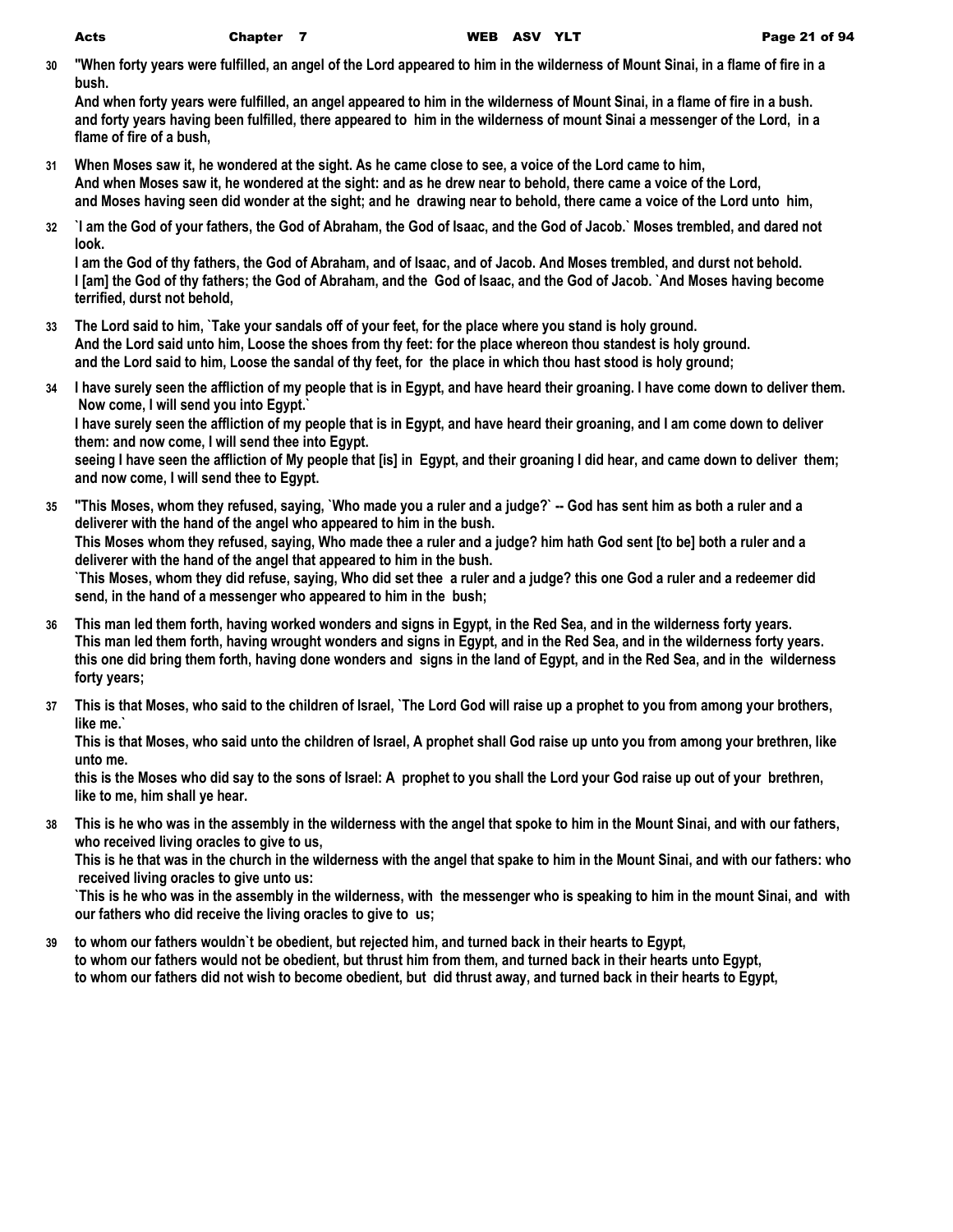**40 saying to Aaron, `Make us gods that will go before us, for as for this Moses, who led us forth out of the land of Egypt, we don`t know what has become of him.`**

**saying unto Aaron, Make us gods that shall go before us: for as for this Moses, who led us forth out of the land of Egypt, we know not what is become of him.**

**saying to Aaron, Make to us gods who shall go on before us, for this Moses, who brought us forth out of the land of Egypt, we have not known what hath happened to him.**

- **41 They made a calf in those days, and brought a sacrifice to the idol, and rejoiced in the works of their hands. And they made a calf in those days, and brought a sacrifice unto the idol, and rejoiced in the works of their hands. `And they made a calf in those days, and brought a sacrifice to the idol, and were rejoicing in the works of their hands,**
- **42 But God turned, and gave them up to serve the host of the sky, as it is written in the book of the prophets, `Did you offer to me slain animals and sacrifices Forty years in the wilderness, O house of Israel? But God turned, and gave them up to serve the host of heaven; as it is written in the book of the prophets, Did ye offer unto me slain beasts and sacrifices Forty years in the wilderness, O house of Israel? and God did turn, and did give them up to do service to the host of the heaven, according as it hath been written in the scroll of the prophets: Slain beasts and sacrifices did ye offer to Me forty years in the wilderness, O house of Israel?**
- **43 You took up the tent of Moloch, The star of your god Rephan, The figures which you made to worship. I will carry you away beyond Babylon.` And ye took up the tabernacle of Moloch, And the star of the god Rephan, The figures which ye made to worship them: And I will carry you away beyond Babylon.**

**and ye took up the tabernacle of Moloch, and the star of your god Remphan -- the figures that ye made to bow before them, and I will remove your dwelling beyond Babylon.**

**44 "Our fathers had the tent of the testimony in the wilderness, even as he who spoke to Moses appointed, that he should make it according to the pattern that he had seen.**

**Our fathers had the tabernacle of the testimony in the wilderness, even as he appointed who spake unto Moses, that he should make it according to the figure that he had seen.**

**`The tabernacle of the testimony was among our fathers in the wilderness, according as He did direct, who is speaking to Moses, to make it according to the figure that he had seen;**

- **45 Which also our fathers, in their turn, brought in with Joshua when they entered into the possession of the nations, whom God drove out before the face of our fathers, to the days of David, Which also our fathers, in their turn, brought in with Joshua when they entered on the possession of the nations, that God thrust out before the face of our fathers, unto the days of David; which also our fathers having in succession received, did bring in with Joshua, into the possession of the nations whom God did drive out from the presence of our fathers, till the days of David,**
- **46 who found favor in the sight of God, and asked to find a habitation for the God of Jacob. who found favor in the sight of God, and asked to find a habitation for the God of Jacob. who found favour before God, and requested to find a tabernacle for the God of Jacob;**
- **47 But Solomon built him a house. But Solomon built him a house. and Solomon built Him an house.**
- **48 However, the Most High doesn`t dwell in temples made with hands, as the prophet says, Howbeit the Most High dwelleth not in [houses] made with hands; as saith the prophet, `But the Most High in sanctuaries made with hands doth not dwell, according as the prophet saith:**
- **49 `heaven is my throne, And the earth the footstool of my feet. What kind of house will you build me?` says the Lord; `Or what is the place of my rest?**

**The heaven is my throne, And the earth the footstool of my feet: What manner of house will ye build me? saith the Lord: Or what is the place of my rest?**

**The heaven [is] My throne, and the earth My footstool; what house will ye build to Me? saith the Lord, or what [is] the place of My rest?**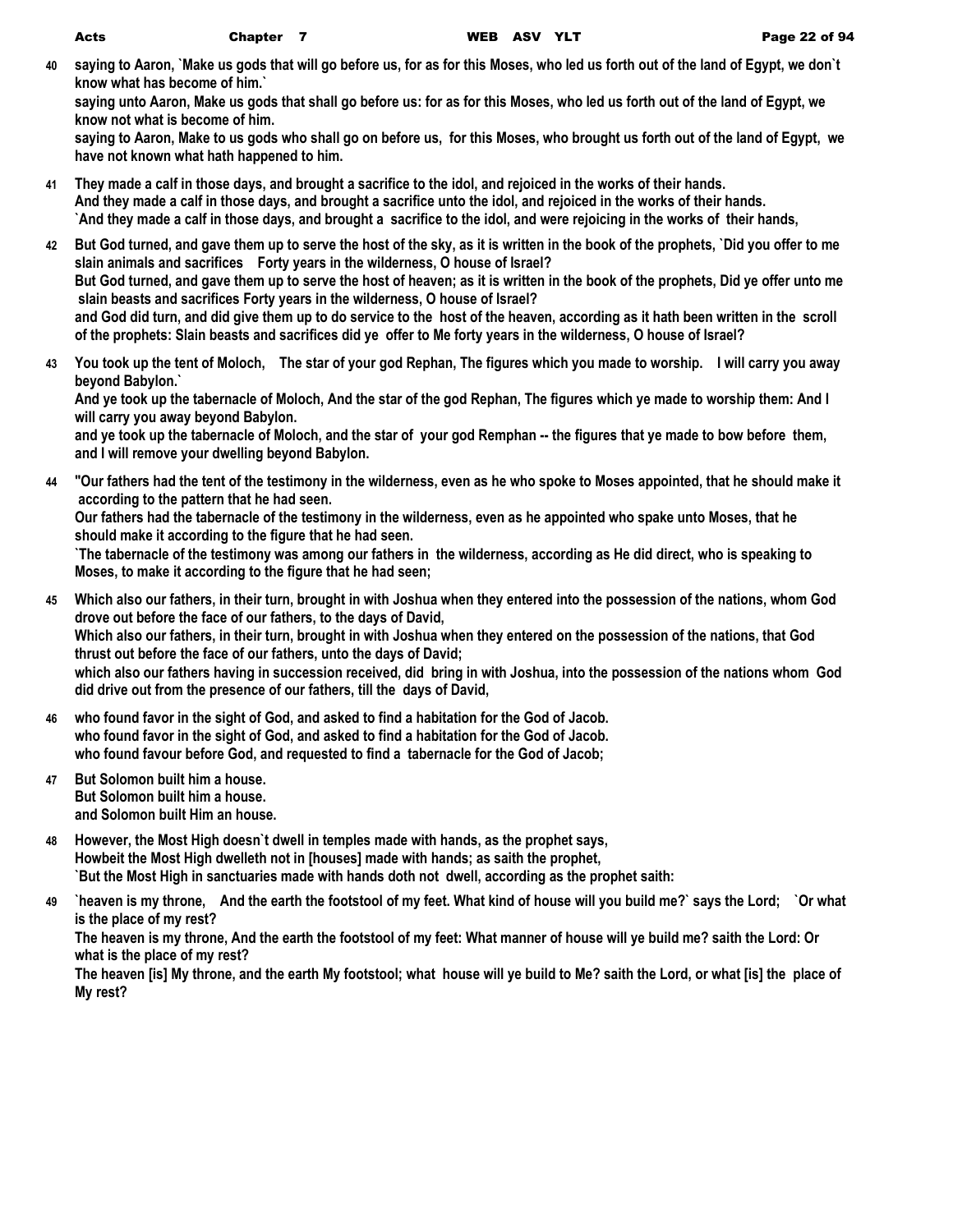- **50 Didn`t my hand make all these things?` Did not my hand make all these things? hath not My hand made all these things?**
- **51 "You stiff-necked and uncircumcised in heart and ears, you always resist the Holy Spirit! As your fathers did, so you do. Ye stiffnecked and uncircumcised in heart and ears, ye do always resist the Holy Spirit: as your fathers did, so do ye. `Ye stiff-necked and uncircumcised in heart and in ears! ye do always the Holy Spirit resist; as your fathers -- also ye;**
- **52 Which of the prophets didn`t your fathers persecute? They killed those who foretold the coming of the Righteous One, of whom you have now become betrayers and murderers. Which of the prophets did not your fathers persecute? and they killed them that showed before of the coming of the Righteous One; of whom ye have now become betrayers and murderers; which of the prophets did not your fathers persecute? and they killed those who declared before about the coming of the Righteous One, of whom now ye betrayers and murderers have become,**
- **53 You received the law as it was ordained by angels, and didn`t keep it!" ye who received the law as it was ordained by angels, and kept it not. who received the law by arrangement of messengers, and did not keep [it].`**
- **54 Now when they heard these things, they were cut to the heart, and they gnashed at him with their teeth. Now when they heard these things, they were cut to the heart, and they gnashed on him with their teeth. And hearing these things, they were cut to the hearts, and did gnash the teeth at him;**
- **55 But he, being full of the Holy Spirit, looked up steadfastly into heaven, and saw the glory of God, and Jesus standing on the right hand of God,**

**But he, being full of the Holy Spirit, looked up stedfastly into heaven, and saw the glory of God, and Jesus standing on the right hand of God,**

**and being full of the Holy Spirit, having looked stedfastly to the heaven, he saw the glory of God, and Jesus standing on the right hand of God,**

- **56 and said, "Behold, I see the heavens opened, and the Son of Man standing on the right hand of God!" and said, Behold, I see the heavens opened, and the Son of Man standing on the right hand of God. and he said, `Lo, I see the heavens having been opened, and the Son of Man standing on the right hand of God.`**
- **57 But they cried out with a loud voice, and stopped their ears, and rushed at him with one accord. But they cried out with a loud voice, and stopped their ears, and rushed upon him with one accord; And they, having cried out with a loud voice, stopped their ears, and did rush with one accord upon him,**
- **58 They threw him out of the city, and stoned him. The witnesses placed their garments at the feet of a young man named Saul. and they cast him out of the city, and stoned him: and the witnesses laid down their garments at the feet of a young man named Saul.**

**and having cast him forth outside of the city, they were stoning [him] -- and the witnesses did put down their garments at the feet of a young man called Saul --**

- **59 They stoned Stephen, as he called on the Lord, saying, "Lord Jesus, receive my Spirit!" And they stoned Stephen, calling upon [the Lord], and saying, Lord Jesus, receive my spirit. and they were stoning Stephen, calling and saying, `Lord Jesus, receive my spirit;`**
- **60 He kneeled down, and cried with a loud voice, "Lord, don`t hold this sin against them!" When he had said this, he fell asleep. And he kneeled down, and cried with a loud voice, Lord, lay not this sin to their charge. And when he had said this, he fell asleep.**

**and having bowed the knees, he cried with a loud voice, `Lord, mayest thou not lay to them this sin;` and this having said, he fell asleep.**

**1 Saul was consenting to his death. A great persecution arose against the assembly which was in Jerusalem in that day. They were all scattered abroad throughout the regions of Judea and Samaria, except for the apostles. And Saul was consenting unto his death. And there arose on that day a great persecution against the church which was in Jerusalem; and they were all scattered abroad throughout the regions of Judaea and Samaria, except the apostles. And Saul was assenting to his death, and there came in that day a great persecution upon the assembly in Jerusalem, all also were scattered abroad in the regions of Judea and Samaria, except the apostles;**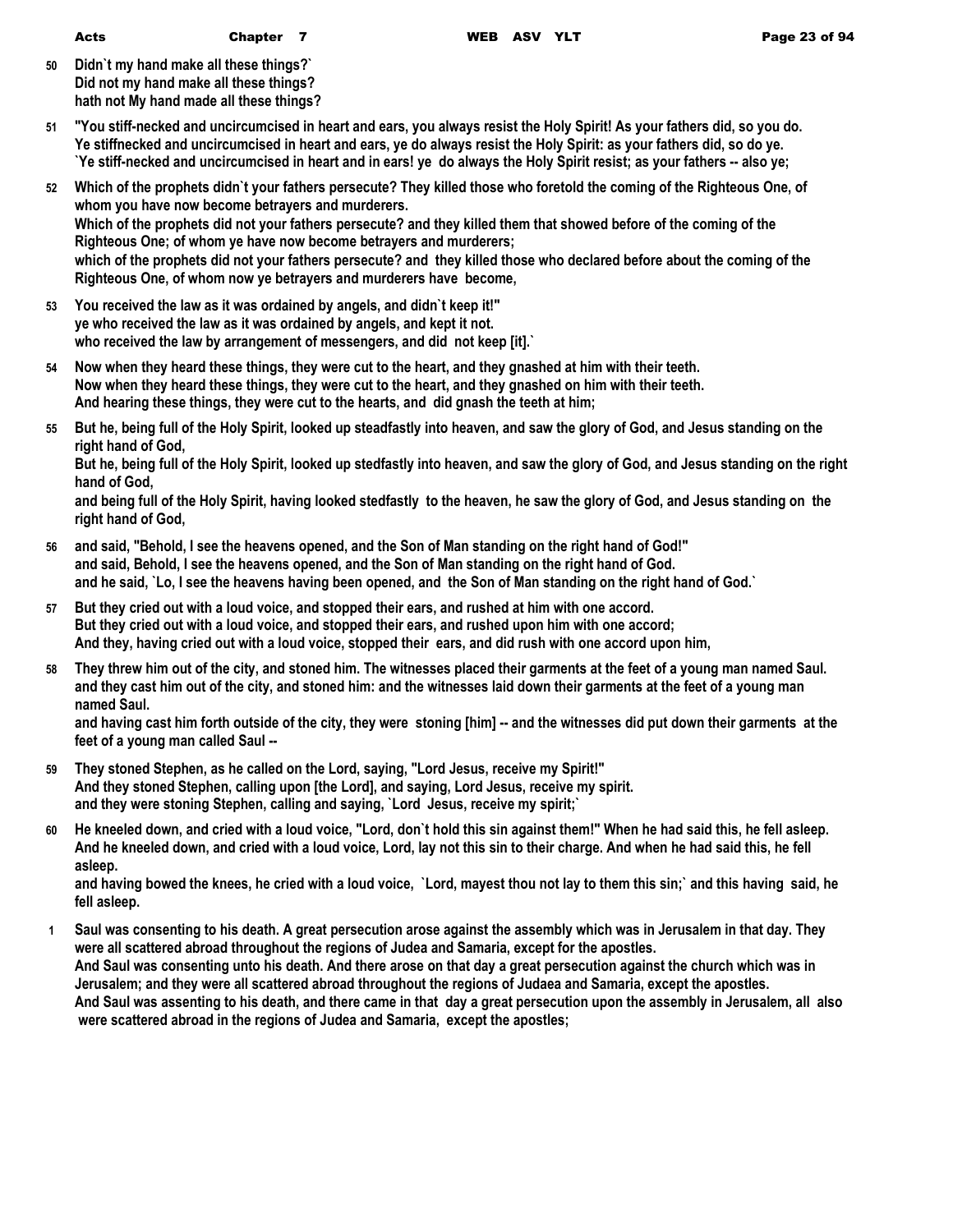| Acts | Сł |
|------|----|
|      |    |

- **2 Devout men buried Stephen, and lamented greatly over him. And devout men buried Stephen, and made great lamentation over him. and devout men carried away Stephen, and made great lamentation over him;**
- **3 But Saul ravaged the assembly, entering into every house, and dragged both men and women off to prison. But Saul laid waste the church, entering into every house, and dragging men and women committed them to prison. and Saul was making havoc of the assembly, into every house entering, and haling men and women, was giving them up to prison;**
- **4 Therefore those who were scattered abroad went around preaching the word. They therefore that were scattered abroad, went about preaching the word. they then indeed, having been scattered, went abroad proclaiming good news -- the word.**
- **5 Philip went down to the city of Samaria, and proclaimed to them the Christ. And Philip went down to the city of Samaria, and proclaimed unto them the Christ. And Philip having gone down to a city of Samaria, was preaching to them the Christ,**
- **6 The multitudes listened with one accord to the things that were spoken by Philip, when they heard and saw the signs which he did.**

**And the multitudes gave heed with one accord unto the things that were spoken by Philip, when they heard, and saw the signs which he did.**

**the multitudes also were giving heed to the things spoken by Philip, with one accord, in their hearing and seeing the signs that he was doing,**

**7 For unclean spirits came out of many of those who had them. They came out, crying with a loud voice. Many who had been paralyzed and lame were healed.**

**For [from] many of those that had unclean spirits, they came out, crying with a loud voice: and many that were palsied, and that were lame, were healed.**

**for unclean spirits came forth from many who were possessed, crying with a loud voice, and many who have been paralytic and lame were healed,**

- **8 There was great joy in that city. And there was much joy in that city. and there was great joy in that city.**
- **9 But there was a certain man, Simon by name, who had used sorcery in the city before, and amazed the people of Samaria, making himself out to be some great one, But there was a certain man, Simon by name, who beforetime in the city used sorcery, and amazed the people of Samaria, giving out that himself was some great one: And a certain man, by name Simon, was before in the city using magic, and amazing the nation of Samaria, saying himself to**
- **be a certain great one, 10 to whom they all listened, from the least to the greatest, saying, "This man is that great power of God."**
- **to whom they all gave heed, from the least to the greatest, saying, This man is that power of God which is called Great. to whom they were all giving heed, from small unto great, saying, `This one is the great power of God;`**
- **11 They listened to him, because for a long time he had amazed them with his sorceries. And they gave heed to him, because that of long time he had amazed them with his sorceries. and they were giving heed to him, because of his having for a long time amazed them with deeds of magic.**
- **12 But when they believed Philip preaching good news concerning the kingdom of God and the name of Jesus Christ, they were baptized, both men and women.**

**But when they believed Philip preaching good tidings concerning the kingdom of God and the name of Jesus Christ, they were baptized, both men and women.**

**And when they believed Philip, proclaiming good news, the things concerning the reign of God and the name of Jesus Christ, they were baptized both men and women;**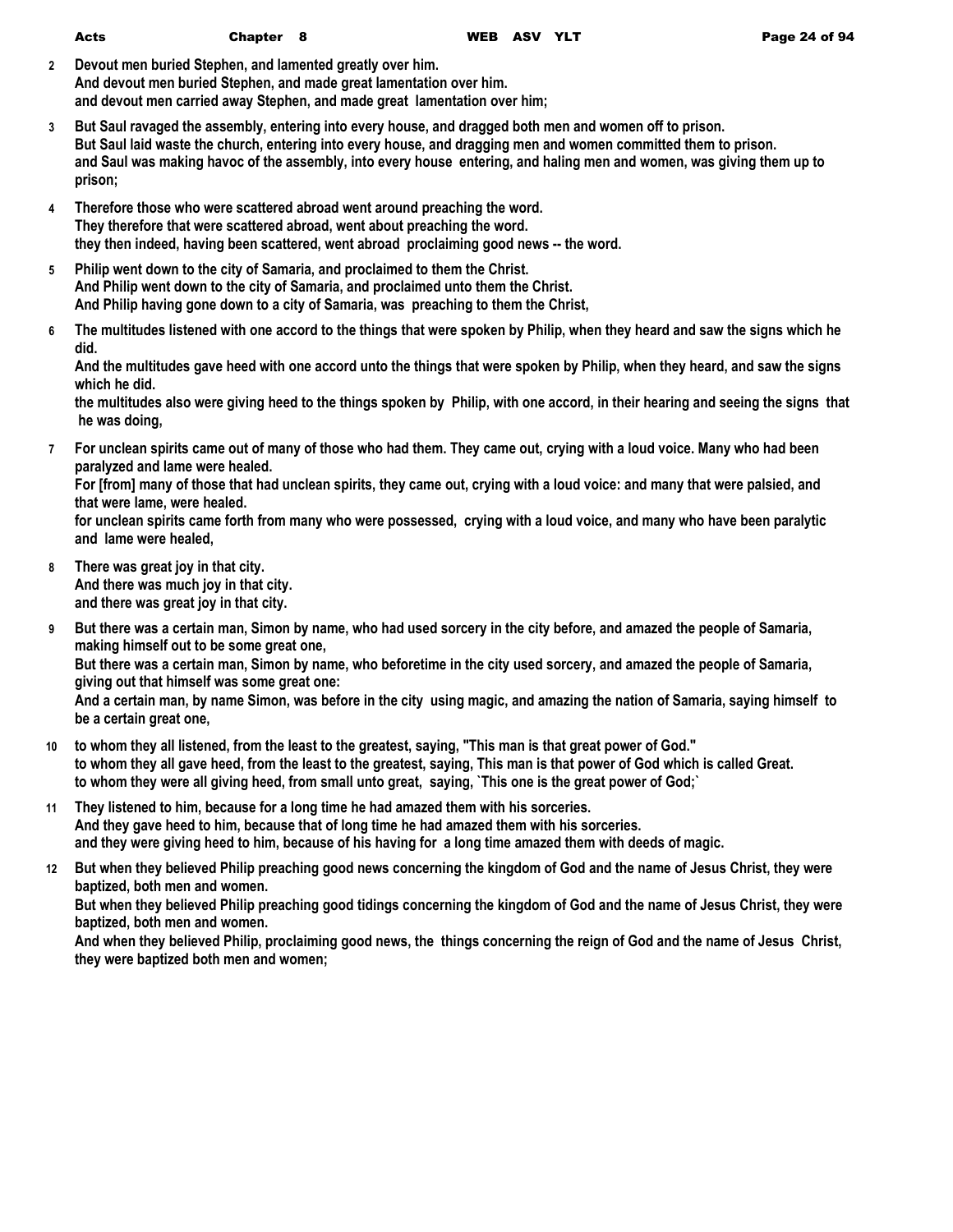**13 Simon himself also believed. Being baptized, he continued with Philip. Seeing signs and great miracles done, he was amazed. And Simon also himself believed: and being baptized, he continued with Philip; and beholding signs and great miracles wrought, he was amazed.**

**and Simon also himself did believe, and, having been baptized, he was continuing with Philip, beholding also signs and mighty acts being done, he was amazed.**

**14 Now when the apostles who were at Jerusalem heard that Samaria had received the word of God, they sent Peter and John to them,**

**Now when the apostles that were at Jerusalem heard that Samaria had received the word of God, they sent unto them Peter and John:**

**And the apostles in Jerusalem having heard that Samaria hath received the word of God, did send unto them Peter and John,**

- **15 who, when they had come down, prayed for them, that they might receive the Holy Spirit; who, when they were come down, prayed for them, that they might receive the Holy Spirit: who having come down did pray concerning them, that they may receive the Holy Spirit, --**
- **16 for as yet he had fallen on none of them. They had only been baptized into the name of the Lord Jesus. for as yet it was fallen upon none of them: only they had been baptized into the name of the Lord Jesus. for as yet he was fallen upon none of them, and only they have been baptized -- to the name of the Lord Jesus;**
- **17 Then they laid their hands on them, and they received the Holy Spirit. Then laid they their hands on them, and they received the Holy Spirit. then were they laying hands on them, and they received the Holy Spirit.**
- **18 Now when Simon saw that the Holy Spirit was given through the laying on of the apostles` hands, he offered them money, Now when Simon saw that through the laying on of the apostles` hands the Holy Spirit was given, he offered them money, And Simon, having beheld that through the laying on of the hands of the apostles, the Holy Spirit is given, brought before them money,**
- **19 saying, "Give me also this power, that whoever I lay my hands on may receive the Holy Spirit." saying, Give me also this power, that on whomsoever I lay my hands, he may receive the Holy Spirit. saying, `Give also to me this authority, that on whomsoever I may lay the hands, he may receive the Holy Spirit.`**
- **20 But Peter said to him, "May your silver perish with you, because you thought you could obtain the gift of God with money! But Peter said unto him, Thy silver perish with thee, because thou hast thought to obtain the gift of God with money. And Peter said unto him, `Thy silver with thee -- may it be to destruction! because the gift of God thou didst think to possess through money;**
- **21 You have neither part nor lot in this matter, for your heart isn`t right before God. Thou hast neither part nor lot in this matter: for thy heart is not right before God. thou hast neither part nor lot in this thing, for thy heart is not right before God;**
- **22 Repent therefore of this, your wickedness, and ask God if perhaps the thought of your heart may be forgiven you. Repent therefore of this thy wickedness, and pray the Lord, if perhaps the thought of thy heart shall be forgiven thee. reform, therefore, from this thy wickedness, and beseech God, if then the purpose of thy heart may be forgiven thee,**
- **23 For I see that you are in the gall of bitterness and in the bondage of iniquity." For I see that thou art in the gall of bitterness and in the bond of iniquity. for in the gall of bitterness, and bond of unrighteousness, I perceive thee being.`**
- **24 Simon answered, "Pray for me to the Lord, that none of the things which you have spoken come on me." And Simon answered and said, Pray ye for me to the Lord, that none of the things which ye have spoken come upon me. And Simon answering, said, `Beseech ye for me unto the Lord, that nothing may come upon me of the things ye have spoken.`**
- **25 They therefore, when they had testified and spoken the word of the Lord, returned to Jerusalem, and preached the gospel to many villages of the Samaritans.**

**They therefore, when they had testified and spoken the word of the Lord, returned to Jerusalem, and preached the gospel to many villages of the Samaritans.**

**They indeed, therefore, having testified fully, and spoken the word of the Lord, did turn back to Jerusalem; in many villages also of the Samaritans they did proclaim good news.**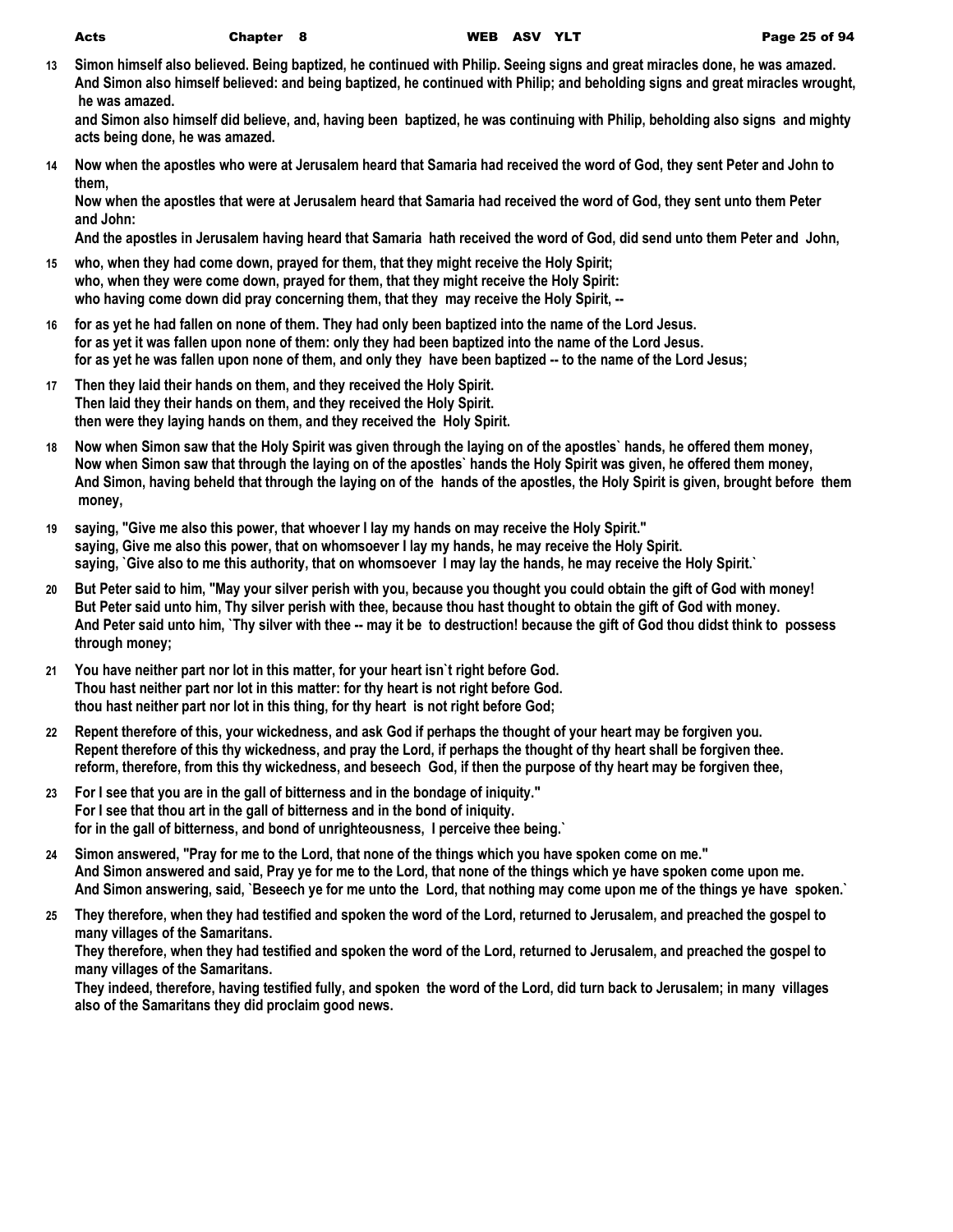**26 But an angel of the Lord spoke to Philip, saying, "Arise, and go toward the south to the way that goes down from Jerusalem to Gaza. This is a desert."**

**But an angel of the Lord spake unto Philip, saying, Arise, and go toward the south unto the way that goeth down from Jerusalem unto Gaza: the same is desert.**

**And a messenger of the Lord spake unto Philip, saying, `Arise, and go on toward the south, on the way that is going down from Jerusalem to Gaza,` -- this is desert.**

- **27 He arose and went. Behold, there was a man of Ethiopia, a eunuch of great authority under Candace, queen of the Ethiopians, who was over all her treasure, who had come to Jerusalem to worship. And he arose and went: and behold, a man of Ethiopia, a eunuch of great authority under Candace, queen of the Ethiopians, who was over all her treasure, who had come to Jerusalem to worship; And having arisen, he went on, and lo, a man of Ethiopia, a eunuch, a man of rank, of Candace the queen of the Ethiopians, who was over all her treasure, who had come to worship to Jerusalem;**
- **28 He was returning and sitting in his chariot, and was reading the prophet Isaiah. and he was returning and sitting in his chariot, and was reading the prophet Isaiah. he was also returning, and is sitting on his chariot, and he was reading the prophet Isaiah.**
- **29 The Spirit said to Philip, "Go near, and join yourself to this chariot." And the Spirit said unto Philip, Go near, and join thyself to this chariot. And the Spirit said to Philip, `Go near, and be joined to this chariot;`**
- **30 Philip ran to him, and heard him reading Isaiah the prophet, and said, "Do you understand you what you are reading?" And Philip ran to him, and heard him reading Isaiah the prophet, and said, Understandest thou what thou readest? and Philip having run near, heard him reading the prophet Isaiah, and said, `Dost thou then know what thou dost read?`**
- **31 He said, "How can I, unless someone explains it to me?" He begged Philip to come up and sit with him. And he said, How can I, except some one shall guide me? And he besought Philip to come up and sit with him. and he said, `Why, how am I able, if some one may not guide me?` he called Philip also, having come up, to sit with him.**
- **32 Now the passage of the Scripture which he was reading was this, "He was led as a sheep to the slaughter. As a lamb before his shearer is silent, So he doesn`t open his mouth. Now the passage of the Scripture which he was reading was this, He was led as a sheep to the slaughter; And as a lamb before his shearer is dumb, So he openeth not his mouth: And the contents of the Writing that he was reading was this: `As a sheep unto slaughter he was led, and as a lamb before his shearer dumb, so he doth not open his mouth;**
- **33 In his humiliation, his judgment was taken away. Who will declare His generations? For his life is taken from the earth." In his humiliation his judgment was taken away: His generation who shall declare? For his life is taken from the earth. in his humiliation his judgment was taken away, and his generation -- who shall declare? because taken from the earth is his life.`**
- **34 The eunuch answered Philip, "Please tell who the prophet is talking about: about himself, or about some other?" And the eunuch answered Philip, and said, I pray thee, of whom speaketh the prophet this? of himself, or of some other? And the eunuch answering Philip said, `I pray thee, about whom doth the prophet say this? about himself, or about some other one?`**
- **35 Philip opened his mouth, and beginning from this Scripture, preached to him Jesus. And Philip opened his mouth, and beginning from this Scripture, preached unto him Jesus. and Philip having opened his mouth, and having begun from this Writing, proclaimed good news to him -- Jesus.**
- **36 As they went on the way, they came to some water, and the eunuch said, "Behold, here is water. What is keeping me from being baptized?"**

**And as they went on the way, they came unto a certain water; and the eunuch saith, Behold, [here is] water; what doth hinder me to be baptized?**

**And as they were going on the way, they came upon a certain water, and the eunuch said, `Lo, water; what doth hinder me to be baptized?`**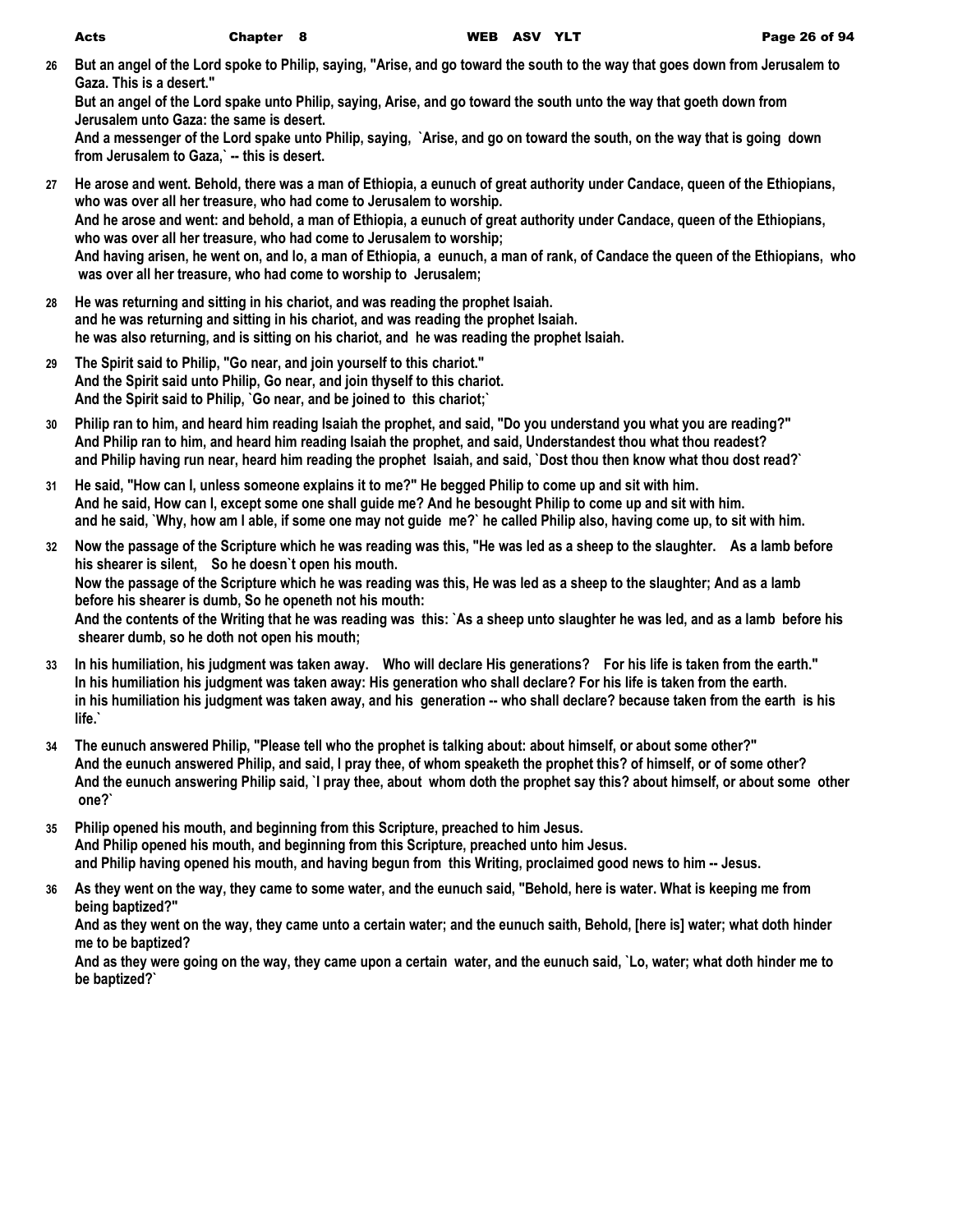**38 He commanded the chariot to stand still, and they both went down into the water, both Philip and the eunuch, and he baptized him.**

**And he commanded the chariot to stand still: and they both went down into the water, both Philip and the eunuch, and he baptized him.**

**and he commanded the chariot to stand still, and they both went down to the water, both Philip and the eunuch, and he baptized him;**

**39 When they came up out of the water, the Spirit of the Lord caught Philip away, and the eunuch didn`t see him any more, for he went on his way rejoicing.**

**And when they came up out of the water, the Spirit of the Lord caught away Philip; and the eunuch saw him no more, for he went on his way rejoicing.**

**and when they came up out of the water, the Spirit of the Lord caught away Philip, and the eunuch saw him no more, for he was going on his way rejoicing;**

- **40 But Philip was found at Azotus. Passing through, he preached the gospel to all the cities, until he came to Caesarea. But Philip was found at Azotus: and passing through he preached the gospel to all the cities, till he came to Caesarea. and Philip was found at Azotus, and passing through, he was proclaiming good news to all the cities, till his coming to Cesarea.**
- **1 But Saul, still breathing threats and slaughter against the disciples of the Lord, went to the high priest, But Saul, yet breathing threatening and slaughter against the disciples of the Lord, went unto the high priest, And Saul, yet breathing of threatening and slaughter to the disciples of the Lord, having gone to the chief priest,**
- **2 and asked for letters from him to the synagogues of Damascus, that if he found any who were of the Way, whether men or women, he might bring them bound to Jerusalem.**

**and asked of him letters to Damascus unto the synagogues, that if he found any that were of the Way, whether men or women, he might bring them bound to Jerusalem.**

**did ask from him letters to Damascus, unto the synagogues, that if he may find any being of the way, both men and women, he may bring them bound to Jerusalem.**

**3 As he traveled, it happened that he got close to Damascus, and suddenly a light from the sky shone around him. And as he journeyed, it came to pass that he drew nigh unto Damascus: and suddenly there shone round about him a light out of heaven:**

**And in the going, he came nigh to Damascus, and suddenly there shone round about him a light from the heaven,**

- 4 He fell on the earth, and heard a voice saying to him, "Saul, Saul, why do you persecute me?" **and he fell upon the earth, and heard a voice saying unto him, Saul, Saul, why persecutest thou me? and having fallen upon the earth, he heard a voice saying to him, `Saul, Saul, why me dost thou persecute?`**
- **5 He said, "Who are you, Lord?" The Lord said, "I am Jesus, whom you are persecuting. And he said, Who art thou, Lord? And he [said], I am Jesus whom thou persecutest: And he said, `Who art thou, Lord?` and the Lord said, `I am Jesus whom thou dost persecute; hard for thee at the pricks to kick;`**
- **6 But rise up, and enter into the city, and you will be told what you must do." but rise, and enter into the city, and it shall be told thee what thou must do. trembling also, and astonished, he said, `Lord, what dost thou wish me to do?` and the Lord [said] unto him, `Arise, and enter into the city, and it shall be told thee what it behoveth thee to do.`**
- **7 The men who traveled with him stood speechless, hearing the voice, but seeing no one. And the men that journeyed with him stood speechless, hearing the voice, but beholding no man. And the men who are journeying with him stood speechless, hearing indeed the voice but seeing no one,**
- **8 Saul arose from the ground, and when his eyes were opened, he saw no one. They led him by the hand, and brought him into Damascus.**

**And Saul arose from the earth; and when his eyes were opened, he saw nothing; and they led him by the hand, and brought him into Damascus.**

**and Saul arose from the earth, and his eyes having been opened, he beheld no one, and leading him by the hand they brought him to Damascus,**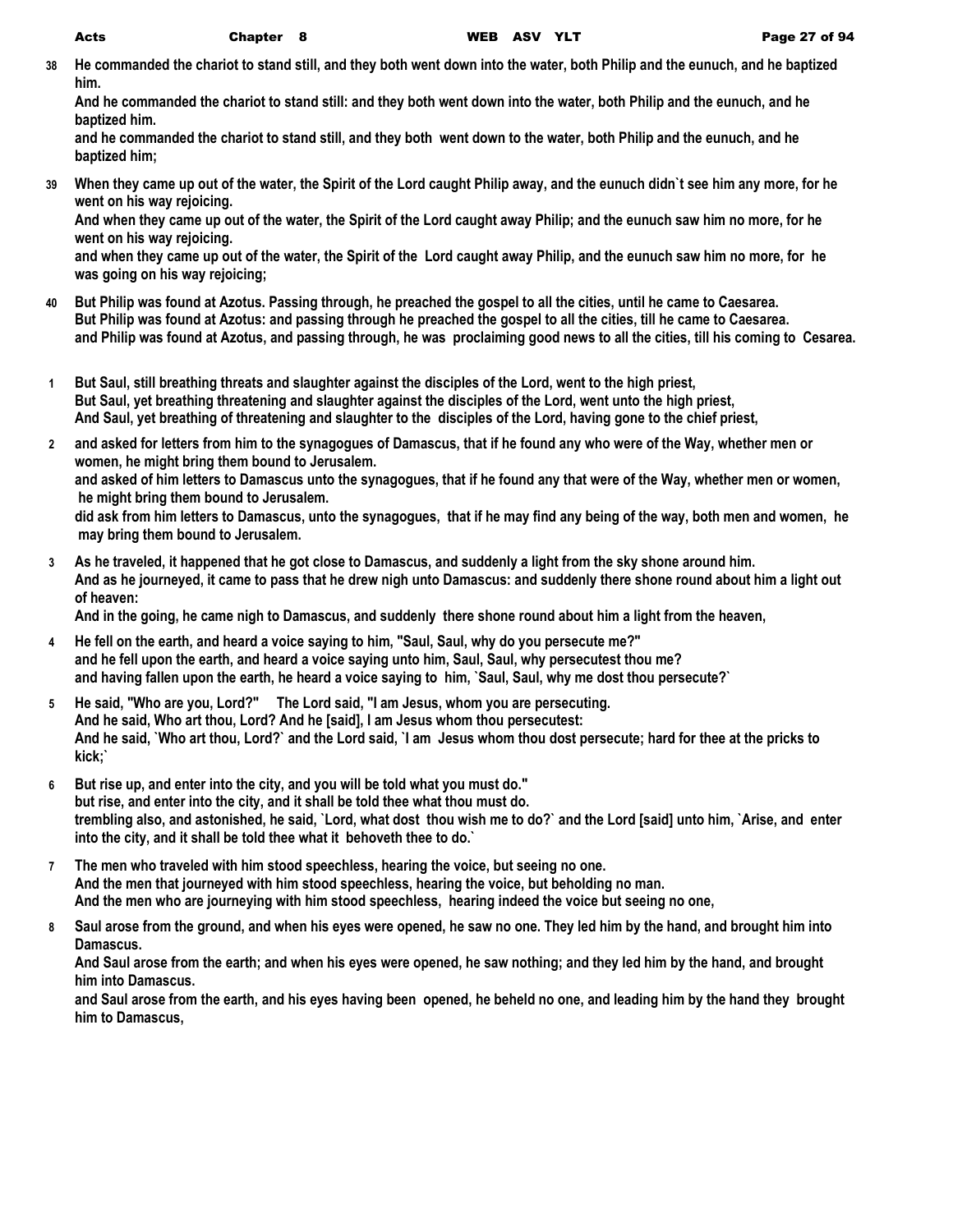| Acts | Chapter 9 |  |
|------|-----------|--|
|------|-----------|--|

- **9 He was without sight for three days, and neither ate nor drank. And he was three days without sight, and did neither eat nor drink. and he was three days without seeing, and he did neither eat nor drink.**
- **10 Now there was a certain disciple at Damascus named Ananias. The Lord said to him in a vision, "Ananias!" He said, "Behold, it`s me, Lord."**

**Now there was a certain disciple at Damascus, named Ananias; and the Lord said unto him in a vision, Ananias. And he said, Behold, I [am here], Lord.**

**And there was a certain disciple in Damascus, by name Ananias, and the Lord said unto him in a vision, `Ananias;` and he said, `Behold me, Lord;`**

- **11 The Lord said to him, "Arise, and go to the street which is called Straight, and inquire in the house of Judas for one named Saul, a man of Tarsus. For behold, he is praying, And the Lord [said] unto him, Arise, and go to the street which is called Straight, and inquire in the house of Judas for one named Saul, a man of Tarsus: for behold, he prayeth; and the Lord [saith] unto him, `Having risen, go on unto the street that is called Straight, and seek in the house of Judas, [one] by name Saul of Tarsus, for, lo, he doth pray,**
- **12 and in a vision he has seen a man named Ananias coming in, and laying his hands on him, that he might receive his sight." and he hath seen a man named Ananias coming in, and laying his hands on him, that he might receive his sight. and he saw in a vision a man, by name Ananias, coming in, and putting a hand on him, that he may see again.`**
- **13 But Ananias answered, "Lord, I have heard from many about this man, how much evil he did to your saints at Jerusalem. But Ananias answered, Lord, I have heard from many of this man, how much evil he did to thy saints at Jerusalem: And Ananias answered, `Lord, I have heard from many about this man, how many evils he did to Thy saints in Jerusalem,**
- **14 Here he has authority from the chief priests to bind all who call on your name." and here he hath authority from the chief priests to bind all that call upon thy name. and here he hath authority from the chief priests, to bind all those calling on Thy name.`**
- **15 But the Lord said to him, "Go your way, for he is my chosen vessel to bear my name before the nations and kings, and the children of Israel.**

**But the Lord said unto him, Go thy way: for he is a chosen vessel unto me, to bear my name before the Gentiles and kings, and the children of Israel:**

**And the Lord said unto him, `Be going on, because a choice vessel to Me is this one, to bear My name before nations and kings -- the sons also of Israel;**

- **16 For I will show him how many things he must suffer for my name`s sake." for I will show him how many things he must suffer for my name`s sake. for I will shew him how many things it behoveth him for My name to suffer.`**
- **17 Ananias departed, and entered into the house. Laying his hands on him, he said, "Brother Saul, the Lord, who appeared to you in the way which you came, has sent me, that you may receive your sight, and be filled with the Holy Spirit." And Ananias departed, and entered into the house; and laying his hands on him said, Brother Saul, the Lord, [even] Jesus, who appeared unto thee in the way which thou camest, hath sent me, that thou mayest receive thy sight, and be filled with the Holy Spirit.**

**And Ananias went away, and did enter into the house, and having put upon him [his] hands, said, `Saul, brother, the Lord hath sent me -- Jesus who did appear to thee in the way in which thou wast coming -- that thou mayest see again, and mayest be filled with the Holy Spirit.`**

- **18 Immediately there fell from his eyes as it were scales, and he received his sight. He arose and was baptized. And straightway there fell from his eyes as it were scales, and he received his sight; and he arose and was baptized; And immediately there fell from his eyes as it were scales, he saw again also presently, and having risen, was baptized,**
- **19 He took food and was strengthened. Saul stayed several days with the disciples who were at Damascus. and he took food and was strengthened. And he was certain days with the disciples that were at Damascus. and having received nourishment, was strengthened, and Saul was with the disciples in Damascus certain days,**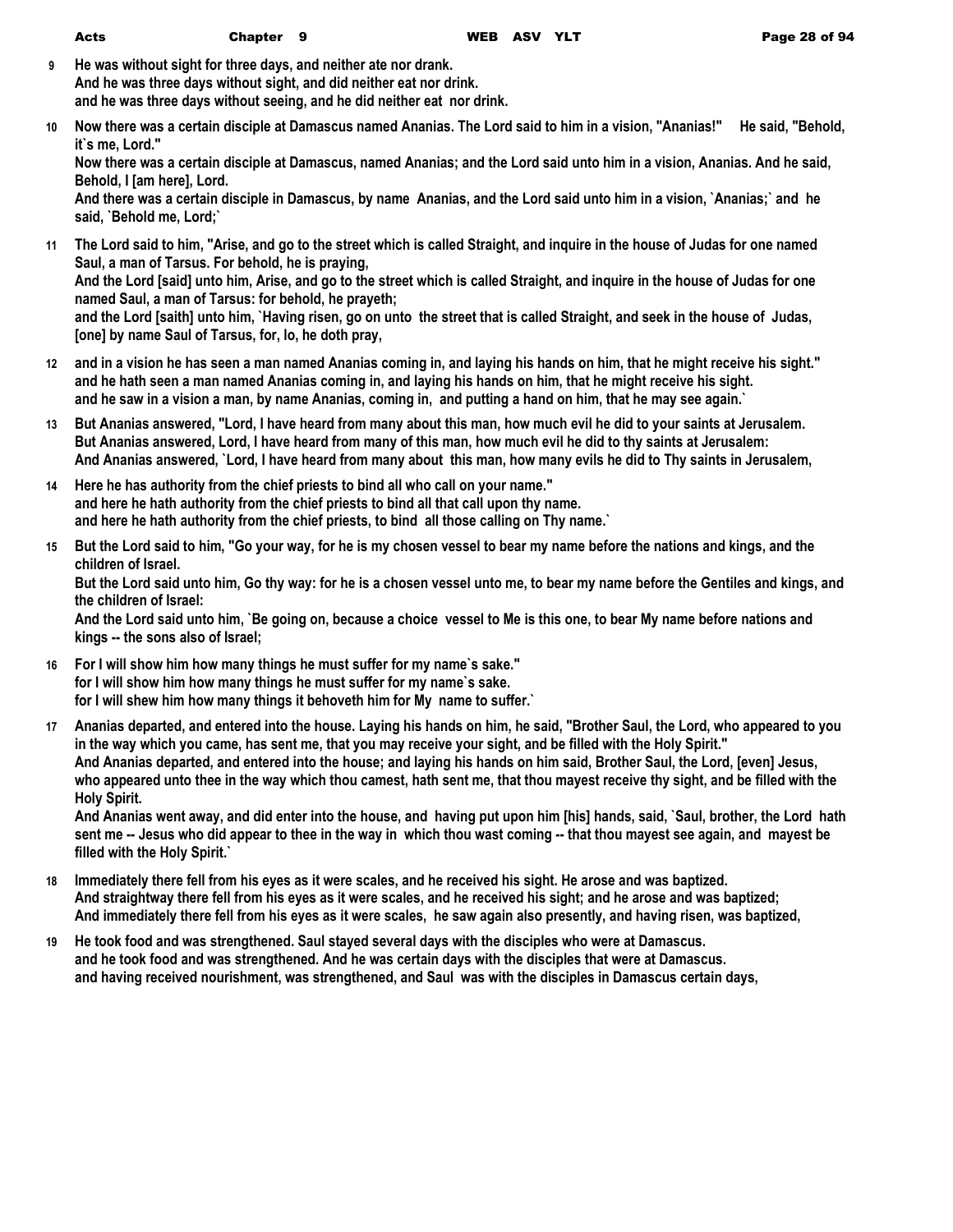| Acts |  |  |
|------|--|--|

- **20 Immediately in the synagogues he proclaimed the Christ, that he is the Son of God. And straightway in the synagogues he proclaimed Jesus, that he is the Son of God. and immediately in the synagogues he was preaching the Christ, that he is the Son of God.**
- **21 All who heard him were amazed, and said, "Isn`t this he who in Jerusalem made havoc of those who called on this name? And he had come here intending to bring them bound before the chief priests!" And all that heard him were amazed, and said, Is not this he that in Jerusalem made havoc of them that called on this name? and he had come hither for this intent, that he might bring them bound before the chief priests. And all those hearing were amazed, and said, `Is not this he who laid waist in Jerusalem those calling on this name, and hither to this intent had come, that he might bring them bound to the chief priests?`**
- **22 But Saul increased more in strength, and confounded the Jews who lived at Damascus, proving that this is the Christ. But Saul increased the more in strength, and confounded the Jews that dwelt at Damascus, proving that this is the Christ. And Saul was still more strengthened, and he was confounding the Jews dwelling in Damascus, proving that this is the Christ.**
- **23 When many days were fulfilled, the Jews conspired together to kill him, And when many days were fulfilled, the Jews took counsel together to kill him: And when many days were fulfilled, the Jews took counsel together to kill him,**
- **24 but their plot became known to Saul. They watched the gates both day and night that they might kill him, but their plot became known to Saul. And they watched the gates also day and night that they might kill him: and their counsel against [him] was known to Saul; they were also watching the gates both day and night, that they may kill him,**
- **25 but his disciples took him by night, and let him down through the wall, lowering him in a basket. but his disciples took him by night, and let him down through the wall, lowering him in a basket. and the disciples having taken him, by night did let him down by the wall, letting down in a basket.**
- **26 When Saul had come to Jerusalem, he tried to join himself to the disciples. They were all afraid of him, not believing that he was a disciple.**

**And when he was come to Jerusalem, he assayed to join himself to the disciples: and they were all afraid of him, not believing that he was a disciple.**

**And Saul, having come to Jerusalem, did try to join himself to the disciples, and they were all afraid of him, not believing that he is a disciple,**

- **27 But Barnabas took him, and brought him to the apostles, and declared to them how he had seen the Lord in the way, and that he had spoken to him, and how at Damascus he had preached boldly in the name of Jesus. But Barnabas took him, and brought him to the apostles, and declared unto them how he had seen the Lord in the way, and that he had spoken to him, and how at Damascus he had preached boldly in the name of Jesus. and Barnabas having taken him, brought [him] unto the apostles, and did declare to them how in the way he saw the Lord, and that he spake to him, and how in Damascus he was speaking boldly in the name of Jesus.**
- **28 He was with them going in and going out at Jerusalem, And he was with them going in and going out at Jerusalem, And he was with them, coming in and going out in Jerusalem,**
- **29 preaching boldly in the name of the Lord. He spoke and disputed against the Grecian Jews, but they were seeking to kill him. preaching boldly in the name of the Lord: and he spake and disputed against the Grecian Jews; but they were seeking to kill him.**

**and speaking boldly in the name of the Lord Jesus, he was both speaking and disputing with the Hellenists, and they were taking in hand to kill him,**

**30 When the brothers knew it, they brought him down to Caesarea, and sent him out to Tarsus. And when the brethren knew it, they brought him down to Caesarea, and sent him forth to Tarsus. and the brethren having known, brought him down to Cesarea, and sent him forth to Tarsus.**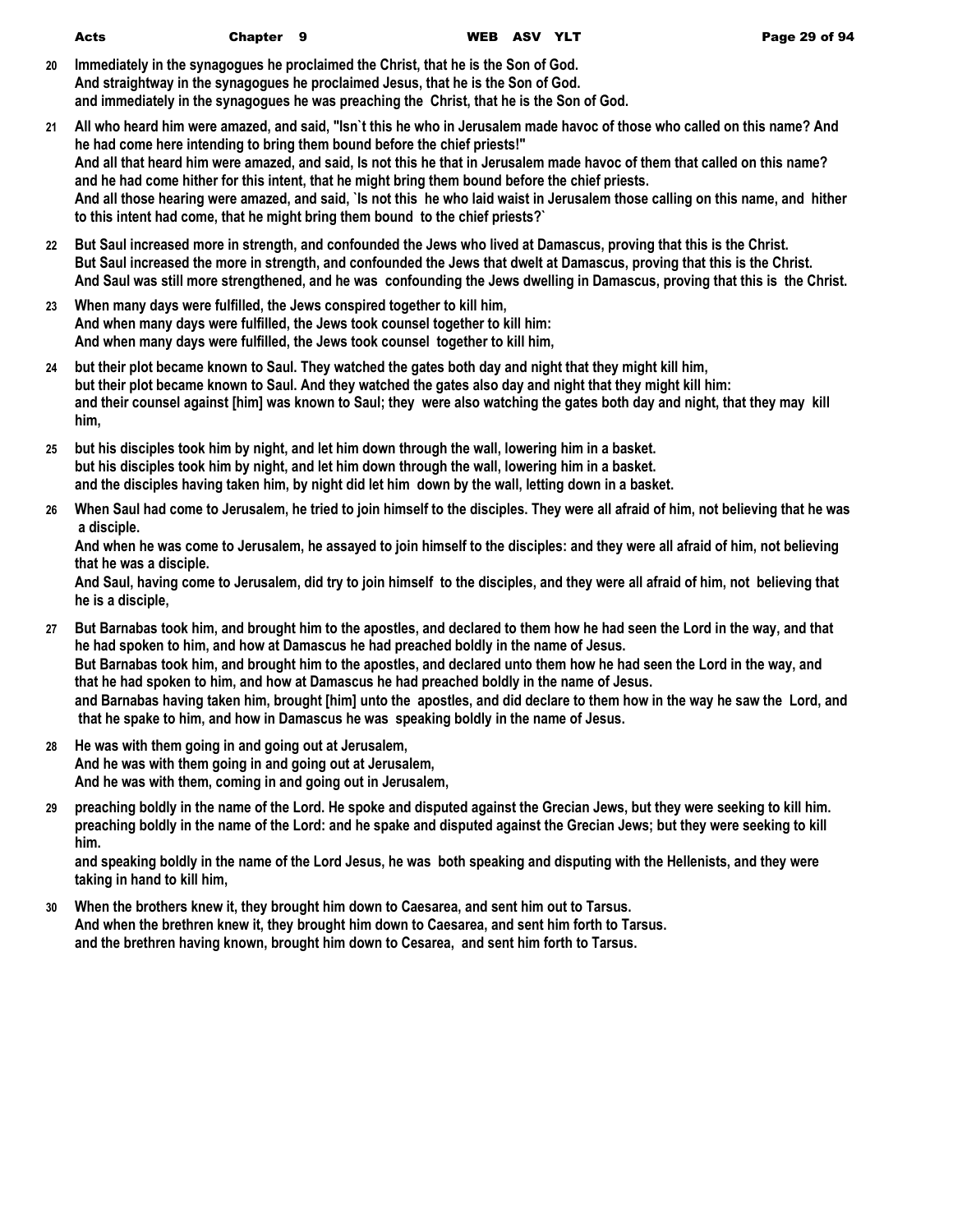**31 So the assemblies throughout all Judea and Galilee and Samaria had peace, and were built up. They were multiplied, walking in the fear of the Lord and in the comfort of the Holy Spirit.**

**So the church throughout all Judaea and Galilee and Samaria had peace, being edified; and, walking in the fear of the Lord and in the comfort of the Holy Spirit, was multiplied.**

**Then, indeed, the assemblies throughout all Judea, and Galilee, and Samaria, had peace, being built up, and, going on in the fear of the Lord, and in the comfort of the Holy Spirit, they were multiplied.**

- **32 It happened, as Peter went throughout all those parts, he came down also to the saints who lived at Lydda. And it came to pass, as Peter went throughout all parts, he came down also to the saints that dwelt at Lydda. And it came to pass that Peter passing throughout all [quarters], came down also unto the saints who were dwelling at Lydda,**
- **33 There he found a certain man named Aeneas, who had been bedridden for eight years, because he was paralyzed. And there he found a certain man named Aeneas, who had kept his bed eight years; for he was palsied. and he found there a certain man, Aeneas by name -- for eight years laid upon a couch -- who was paralytic,**
- **34 Peter said to him, "Aeneas, Jesus Christ heals you. Get up and make your bed!" Immediately he arose. And Peter said unto him, Aeneas, Jesus Christ healeth thee: arise and make thy bed. And straightway he arose. and Peter said to him, `Aeneas, heal thee doth Jesus the Christ; arise and spread for thyself;` and immediately he rose,**
- **35 All who lived at Lydda and in Sharon saw him, and they turned to the Lord. And all that dwelt at Lydda and in Sharon saw him, and they turned to the Lord. and all those dwelling at Lydda, and Saron saw him, and did turn to the Lord.**

**chamber.**

- **36 Now there was at Joppa a certain disciple named Tabitha, which when translated, means Dorcas. This woman was full of good works and acts of mercy which she did. Now there was at Joppa a certain disciple named Tabitha, which by interpretation is called Dorcas: this woman was full of good works and almsdeeds which she did. And in Joppa there was a certain female disciple, by name Tabitha, (which interpreted, is called Dorcas,) this woman was full**
- **of good works and kind acts that she was doing; 37 It happened in those days that she fell sick, and died. When they had washed her, they laid her in an upper chamber. And it came to pass in those days, that she fell sick, and died: and when they had washed her, they laid her in an upper**

**and it came to pass in those days she, having ailed, died, and having bathed her, they laid her in an upper chamber,**

**38 As Lydda was near Joppa, the disciples, hearing that Peter was there, sent two men to him, imploring him not to delay in coming to them.**

**And as Lydda was nigh unto Joppa, the disciples, hearing that Peter was there, sent two men unto him, entreating him, Delay not to come on unto us.**

**and Lydda being nigh to Joppa, the disciples having heard that Peter is in that [place], sent two men unto him, calling on him not to delay to come through unto them.**

- **39 Peter got up and went with them. When he had come, they brought him into the upper chamber. All the widows stood by him weeping, and showing the coats and garments which Dorcas made while she was with them. And Peter arose and went with them. And when he was come, they brought him into the upper chamber: and all the widows stood by him weeping, and showing the coats and garments which Dorcas made, while she was with them. And Peter having risen, went with them, whom having come, they brought into the upper chamber, and all the widows stood by him weeping, and shewing coats and garments, as many as Dorcas was making while she was with them.**
- **40 Peter put them all out, and kneeled down and prayed. Turning to the body, he said, "Tabitha, get up!" She opened her eyes, and when she saw Peter, she sat up.**

**But Peter put them all forth, and kneeled down and prayed; and turning to the body, he said, Tabitha, arise. And she opened her eyes; and when she saw Peter, she sat up.**

**And Peter having put them all forth without, having bowed the knees, did pray, and having turned unto the body said, `Tabitha, arise;` and she opened her eyes, and having seen Peter, she sat up,**

**41 He gave her his hand, and raised her up. Calling the saints and widows, he presented her alive. And he gave her his hand, and raised her up; and calling the saints and widows, he presented her alive. and having given her [his] hand, he lifted her up, and having called the saints and the widows, he presented her alive,**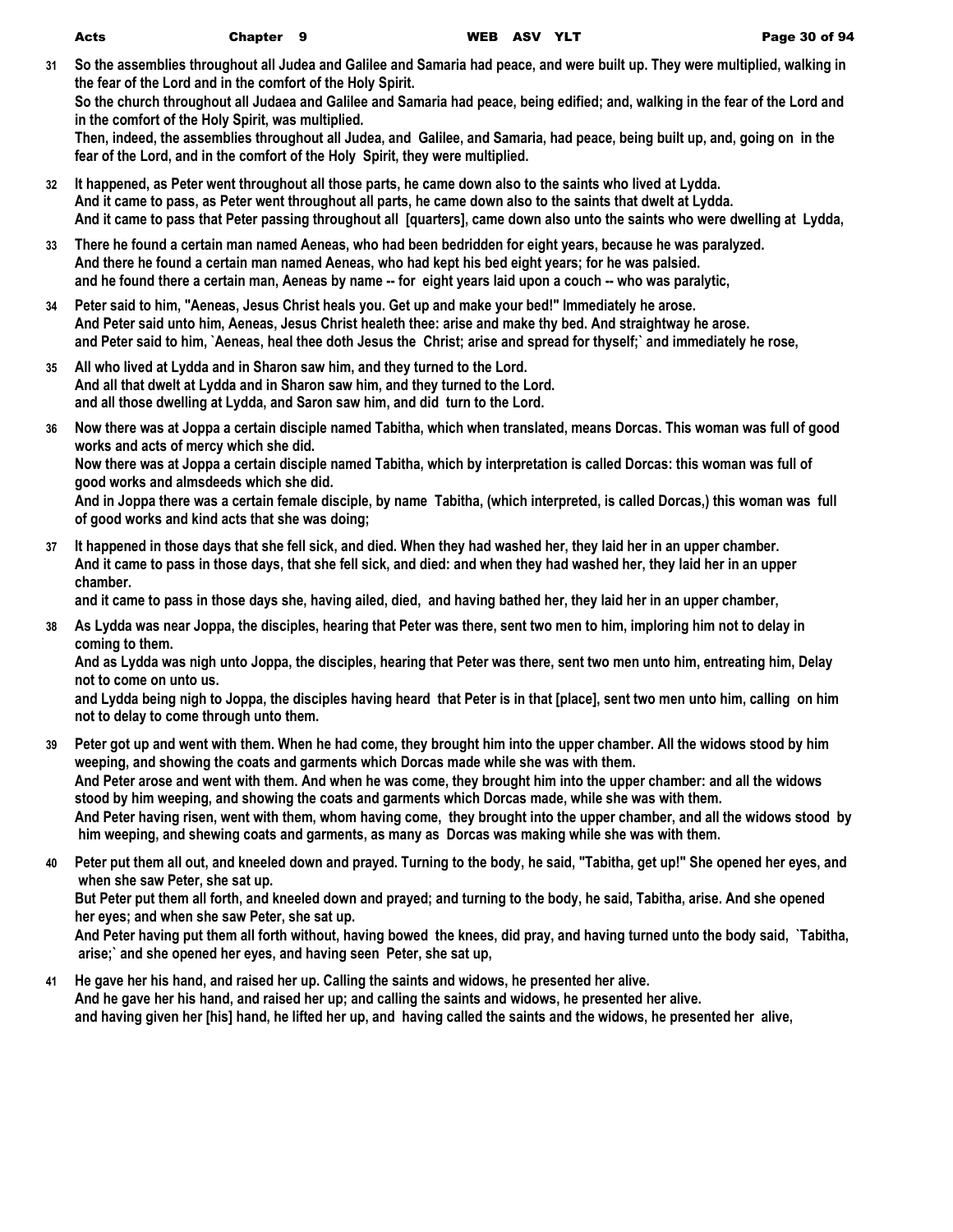- **42 It became known throughout all Joppa, and many believed in the Lord. And it became known throughout all Joppa: and many believed on the Lord. and it became known throughout all Joppa, and many believed on the Lord;**
- **43 It happened, that he stayed many days in Joppa with one Simon, a tanner. And it came to pass, that he abode many days in Joppa with one Simon a tanner. and it came to pass, that he remained many days in Joppa, with a certain one, Simon a tanner.**
- **1 Now there was a certain man in Caesarea, Cornelius by name, a centurion of what was called the Italian Regiment, Now [there was] a certain man in Caesarea, Cornelius by name, a centurion of the band called the Italian [band], And there was a certain man in Cesarea, by name Cornelius, a centurion from a band called Italian,**
- **2 a devout man, and one who feared God with all his house, who gave alms generously to the people, and always prayed to God. a devout man, and one that feared God with all his house, who gave much alms to the people, and prayed to God always. pious, and fearing God with all his house, doing also many kind acts to the people, and beseeching God always,**
- **3 At about the ninth hour of the day, he clearly saw in a vision an angel of God coming to him, and saying to him, "Cornelius!" He saw in a vision openly, as it were about the ninth hour of the day, an angel of God coming in unto him, and saying to him, Cornelius.**

**he saw in a vision manifestly, as it were the ninth hour of the day, a messenger of God coming in unto him, and saying to him, `Cornelius;`**

- **4 He, fastening his eyes on him, and being frightened, said, "What is it, Lord?" He said to him, "Your prayers and your alms have gone up for a memorial before God. And he, fastening his eyes upon him, and being affrighted, said, What is it, Lord? And he said unto him, Thy prayers and thine alms are gone up for a memorial before God. and he having looked earnestly on him, and becoming afraid, said, `What is it, Lord?` And he said to him, `Thy prayers and thy kind acts came up for a memorial before God,**
- **5 Now send men to Joppa, and get one Simon, who is surnamed Peter. And now send men to Joppa, and fetch one Simon, who is surnamed Peter: and now send men to Joppa, and send for a certain one Simon, who is surnamed Peter,**
- **6 He lodges with one Simon a tanner, whose house is by the seaside." he lodgeth with one Simon a tanner, whose house is by the sea side. this one doth lodge with a certain Simon a tanner, whose house is by the sea; this one shall speak to thee what it behoveth thee to do.`**
- **7 When the angel who spoke to him had departed, Cornelius called two of his household servants, and a devout soldier of those who waited on him continually. And when the angel that spake unto him was departed, he called two of his household-servants, and a devout soldier of them that waited on him continually;**

**And when the messenger who is speaking to Cornelius went away, having called two of his domestics, and a pious soldier of those waiting on him continually,**

- **8 Having explained everything to them, he sent them to Joppa. and having rehearsed all things unto them, he sent them to Joppa. and having declared to them all things, he sent them to Joppa.**
- **9 Now on the next day, as they were on their journey, and got close to the city, Peter went up on the housetop to pray, at about noon.**

**Now on the morrow, as they were on their journey, and drew nigh unto the city, Peter went up upon the housetop to pray, about the sixth hour:**

**And on the morrow, as these are proceeding on the way, and are drawing nigh to the city, Peter went up upon the house-top to pray, about the sixth hour,**

**10 He became hungry, and desired to eat, but while they were preparing, he fell into a trance. and he became hungry, and desired to eat: but while they made ready, he fell into a trance; and he became very hungry, and wished to eat; and they making ready, there fell upon him a trance,**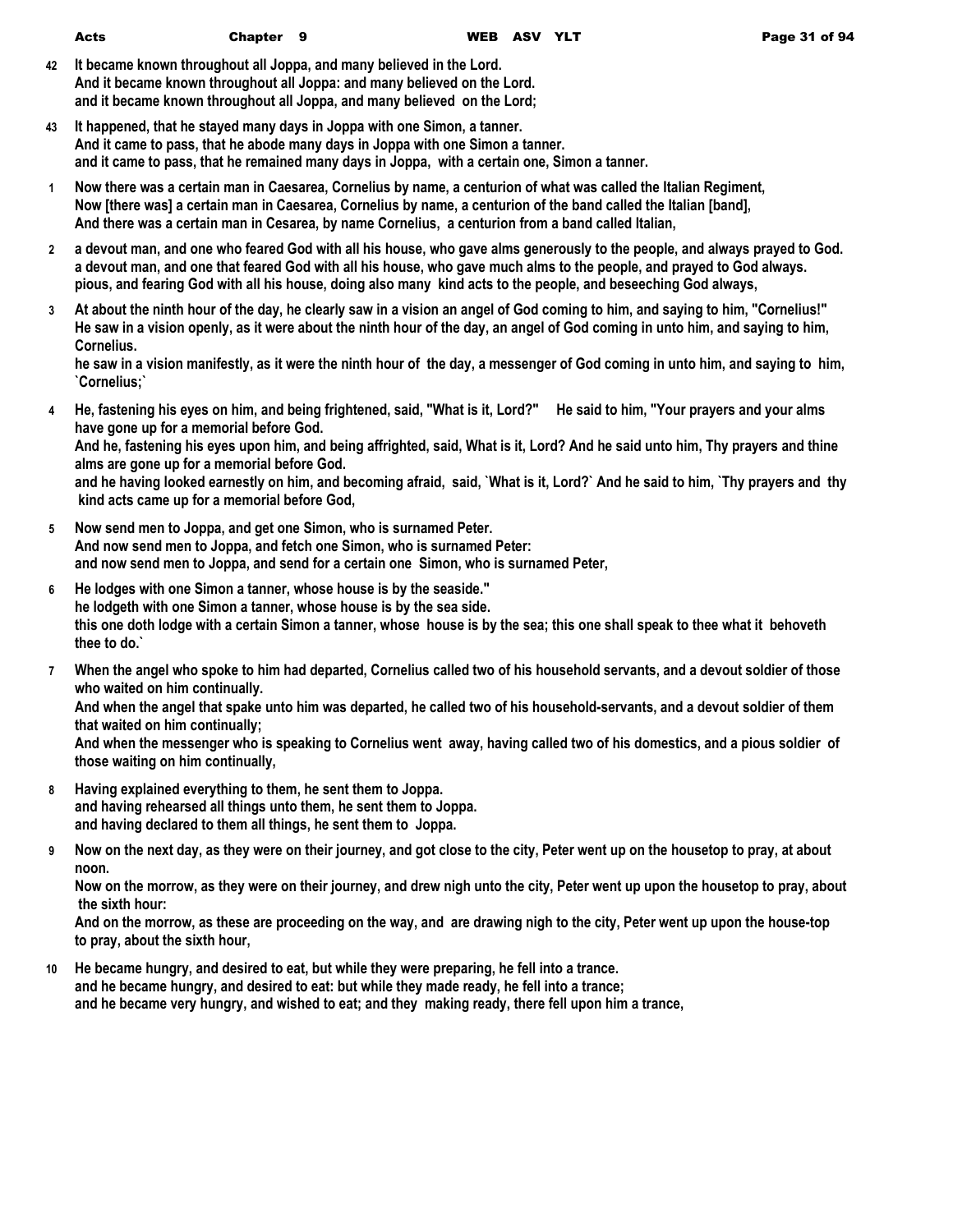|                  | Acts                                                                                                           | Chapter 10 |                                                                                                                                                                                                                                                                                                                  | WEB ASV YLT |  | Page 32 of 94                                                                                                                                                                                                                                                                                                                                                                                    |
|------------------|----------------------------------------------------------------------------------------------------------------|------------|------------------------------------------------------------------------------------------------------------------------------------------------------------------------------------------------------------------------------------------------------------------------------------------------------------------|-------------|--|--------------------------------------------------------------------------------------------------------------------------------------------------------------------------------------------------------------------------------------------------------------------------------------------------------------------------------------------------------------------------------------------------|
| 11               | upon the earth:<br>corners, and let down upon the earth,                                                       |            |                                                                                                                                                                                                                                                                                                                  |             |  | He saw heaven opened, and a certain container descending to him, like a great sheet, let down by four corners on the earth,<br>and he beholdeth the heaven opened, and a certain vessel descending, as it were a great sheet, let down by four corners<br>and he doth behold the heaven opened, and descending unto him a certain vessel, as a great sheet, bound at the four                    |
| 12 <sup>12</sup> |                                                                                                                |            | in which were all kinds of four-footed animals of the earth, wild animals, reptiles, and birds of the sky.<br>wherein were all manner of fourfooted beasts and creeping things of the earth and birds of the heaven.                                                                                             |             |  | in which were all the four-footed beasts of the earth, and the wild beasts, and the creeping things, and the fowls of the                                                                                                                                                                                                                                                                        |
| 13               | A voice came to him, "Rise, Peter, kill and eat!"<br>And there came a voice to him, Rise, Peter; kill and eat. |            | and there came a voice unto him: `Having risen, Peter, slay and eat.`                                                                                                                                                                                                                                            |             |  |                                                                                                                                                                                                                                                                                                                                                                                                  |
| 14               |                                                                                                                |            | But Peter said, "Not so, Lord; for I have never eaten anything that is common or unclean."<br>But Peter said, Not so, Lord; for I have never eaten anything that is common and unclean.<br>And Peter said, `Not so, Lord; because at no time did I eat anything common or unclean;`                              |             |  |                                                                                                                                                                                                                                                                                                                                                                                                  |
| 15               |                                                                                                                |            | A voice came to him again the second time, "What God has cleansed, you must not make unholy."<br>And a voice [came] unto him again the second time, What God hath cleansed, make not thou common.<br>and [there is] a voice again a second time unto him: `What God did cleanse, thou, declare not thou common;` |             |  |                                                                                                                                                                                                                                                                                                                                                                                                  |
| 16               |                                                                                                                |            | This was done three times, and immediately the vessel was received up into heaven.<br>And this was done thrice: and straightway the vessel was received up into heaven.<br>and this was done thrice, and again was the vessel received up to the heaven.                                                         |             |  |                                                                                                                                                                                                                                                                                                                                                                                                  |
| 17               |                                                                                                                |            | by Cornelius, having made inquiry for Simon's house, stood before the gate,<br>by Cornelius, having made inquiry for Simon's house, stood before the gate,<br>Cornelius, having made inquiry for the house of Simon, stood at the gate,                                                                          |             |  | Now while Peter was very perplexed in himself what the vision which he had seen might mean, behold, the men who were sent<br>Now while Peter was much perplexed in himself what the vision which he had seen might mean, behold, the men that were sent<br>And as Peter was perplexed in himself what the vision that he saw might be, then, lo, the men who have been sent from                 |
| 18               |                                                                                                                |            | and called and asked whether Simon, who was surnamed Peter, was lodging there.<br>and called and asked whether Simon, who was surnamed Peter, were lodging there.<br>and having called, they were asking if Simon, who is surnamed Peter, doth lodge here?                                                       |             |  |                                                                                                                                                                                                                                                                                                                                                                                                  |
| 19               |                                                                                                                |            | While Peter thought about the vision, the Spirit said to him, "Behold, three men seek you.<br>And while Peter thought on the vision, the Spirit said unto him, Behold, three men seek thee.<br>And Peter thinking about the vision, the Spirit said to him, `Lo, three men do seek thee;                         |             |  |                                                                                                                                                                                                                                                                                                                                                                                                  |
| 20               |                                                                                                                |            | But arise, get down, and go with them, doubting nothing; for I have sent them."<br>But arise, and get thee down, and go with them, nothing doubting: for I have sent them.<br>but having risen, go down and go on with them, nothing doubting, because I have sent them;                                         |             |  |                                                                                                                                                                                                                                                                                                                                                                                                  |
| 21               | [is] the cause for which ye are present?`                                                                      |            | Peter went down to the men, and said, "Behold, I am he whom you seek. Why have you come?"                                                                                                                                                                                                                        |             |  | And Peter went down to the men, and said, Behold, I am he whom ye seek: what is the cause wherefore ye are come?<br>and Peter having come down unto the men who have been sent from Cornelius unto him, said, `Lo, I am he whom ye seek, what                                                                                                                                                    |
| 22               |                                                                                                                |            | was directed by a holy angel to invite you to his house, and to listen to what you say.<br>Jews, was warned [of God] by a holy angel to send for thee into his house, and to hear words from thee.<br>was divinely warned by a holy messenger to send for thee, to his house, and to hear sayings from thee.'    |             |  | They said, "Cornelius a centurion, a righteous man and one who fears God, and well spoken of by all the nation of the Jews,<br>And they said, Cornelius a centurion, a righteous man and one that feareth God, and well reported of by all the nation of the<br>And they said, `Cornelius, a centurion, a man righteous and fearing God, well testified to, also, by all the nation of the Jews, |
|                  |                                                                                                                |            |                                                                                                                                                                                                                                                                                                                  |             |  |                                                                                                                                                                                                                                                                                                                                                                                                  |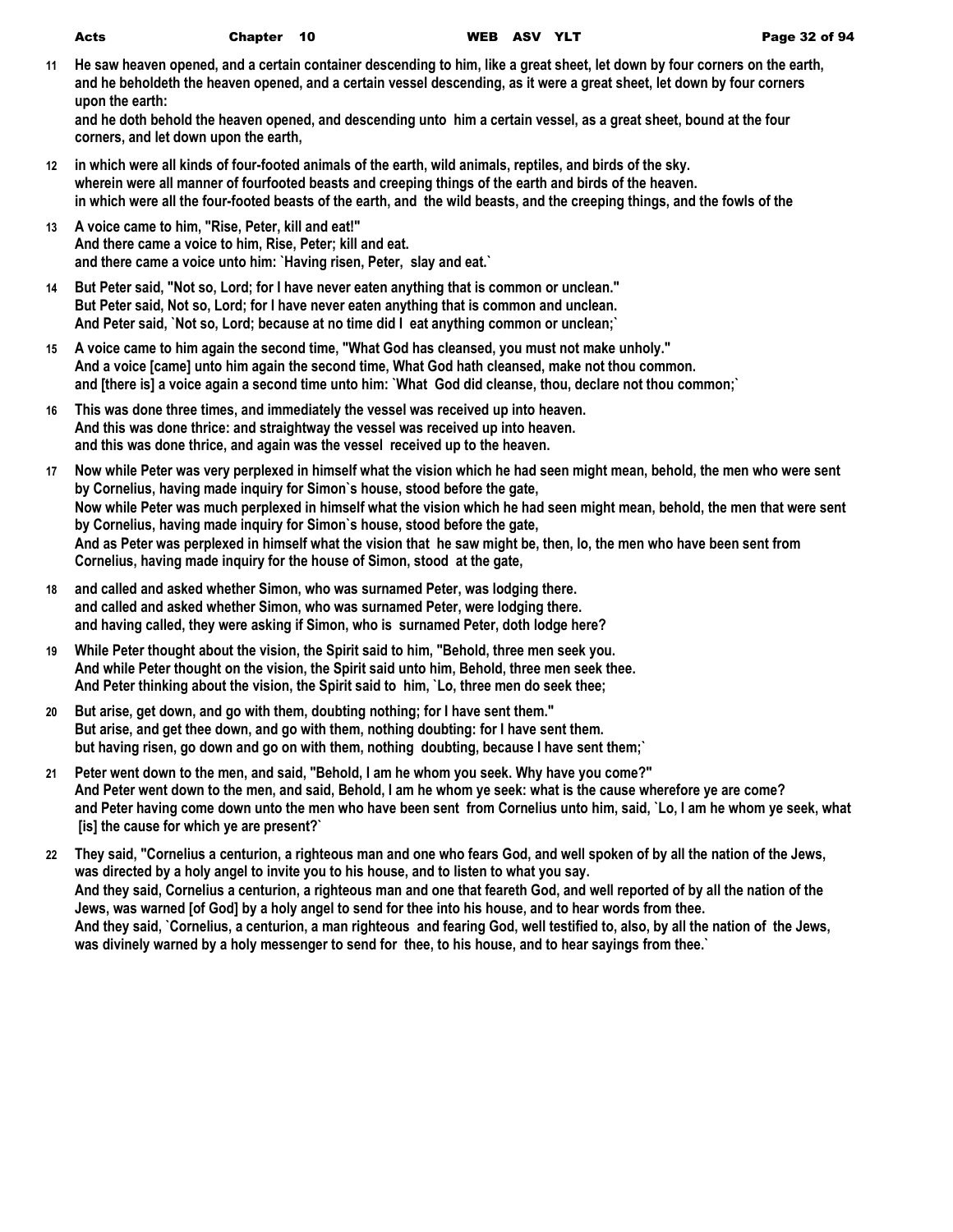**23 So he called them in and lodged them. On the next day Peter arose and went out with them, and some of the brothers from Joppa accompanied him.**

**So he called them in and lodged them. And on the morrow he arose and went forth with them, and certain of the brethren from Joppa accompanied him.**

**Having called them in, therefore, he lodged them, and on the morrow Peter went forth with them, and certain of the brethren from Joppa went with him,**

**24 On the next day they entered into Caesarea. Cornelius was waiting for them, having called together his relatives and his near friends.**

**And on the morrow they entered into Caesarea. And Cornelius was waiting for them, having called together his kinsmen and his near friends.**

**and on the morrow they did enter into Cesarea; and Cornelius was waiting for them, having called together his kindred and near friends,**

- **25 When it happened that Peter entered, Cornelius met him, and fell down at his feet, and worshipped him. And when it came to pass that Peter entered, Cornelius met him, and fell down at his feet, and worshipped him. and as it came that Peter entered in, Cornelius having met him, having fallen at [his] feet, did bow before [him];**
- **26 But Peter raised him up, saying, "Stand up! I myself am also a man." But Peter raised him up, saying, Stand up; I myself also am a man. and Peter raised him, saying, `Stand up; I also myself am a man;`**
- **27 As he talked with him, he went in, and found many come together. And as he talked with him, he went in, and findeth many come together: and talking with him he went in, and doth find many having come together.**
- **28 He said to them, "You yourselves know how it is an unlawful thing for a man who is a Jew to join himself or come to one of another nation, but God has shown me that I shouldn`t call any man unholy or unclean. and he said unto them, Ye yourselves know how it is an unlawful thing for a man that is a Jew to join himself or come unto one of another nation; and [yet] unto me hath God showed that I should not call any man common or unclean: And he said unto them, `Ye know how it is unlawful for a man, a Jew, to keep company with, or to come unto, one of another race, but to me God did shew to call no man common or unclean;**
- **29 Therefore also I came without complaint when I was sent for. I ask therefore, why did you send for me?" wherefore also I came without gainsaying, when I was sent for. I ask therefore with what intent ye sent for me. therefore also without gainsaying I came, having been sent for; I ask, therefore, for what matter ye did send for me?`**
- **30 Cornelius said, "Four days ago, I was fasting until this hour, and at the ninth hour, I prayed in my house, and behold, a man stood before me in bright clothing, And Cornelius said, Four days ago, until this hour, I was keeping the ninth hour of prayer in my house; and behold, a man stood before me in bright apparel, And Cornelius said, `Four days ago till this hour, I was fasting, and [at] the ninth hour praying in my house, and, lo, a man stood before me in bright clothing,**
- **31 and said, `Cornelius, your prayer is heard, and your alms are remembered in the sight of God. and saith, Cornelius, thy prayer is heard, and thine alms are had in remembrance in the sight of God. and he said, Cornelius, thy prayer was heard, and thy kind acts were remembered before God;**
- **32 Send therefore to Joppa, and call to you Simon, who is surnamed Peter. He lodges in the house of Simon a tanner, by the seaside. When he comes, he will speak to you.` Send therefore to Joppa, and call unto thee Simon, who is surnamed Peter; he lodgeth in the house of Simon a tanner, by the**

**sea side.**

**send, therefore, to Joppa, and call for Simon, who is surnamed Peter; this one doth lodge in the house of Simon a tanner, by the sea, who having come, shall speak to thee;**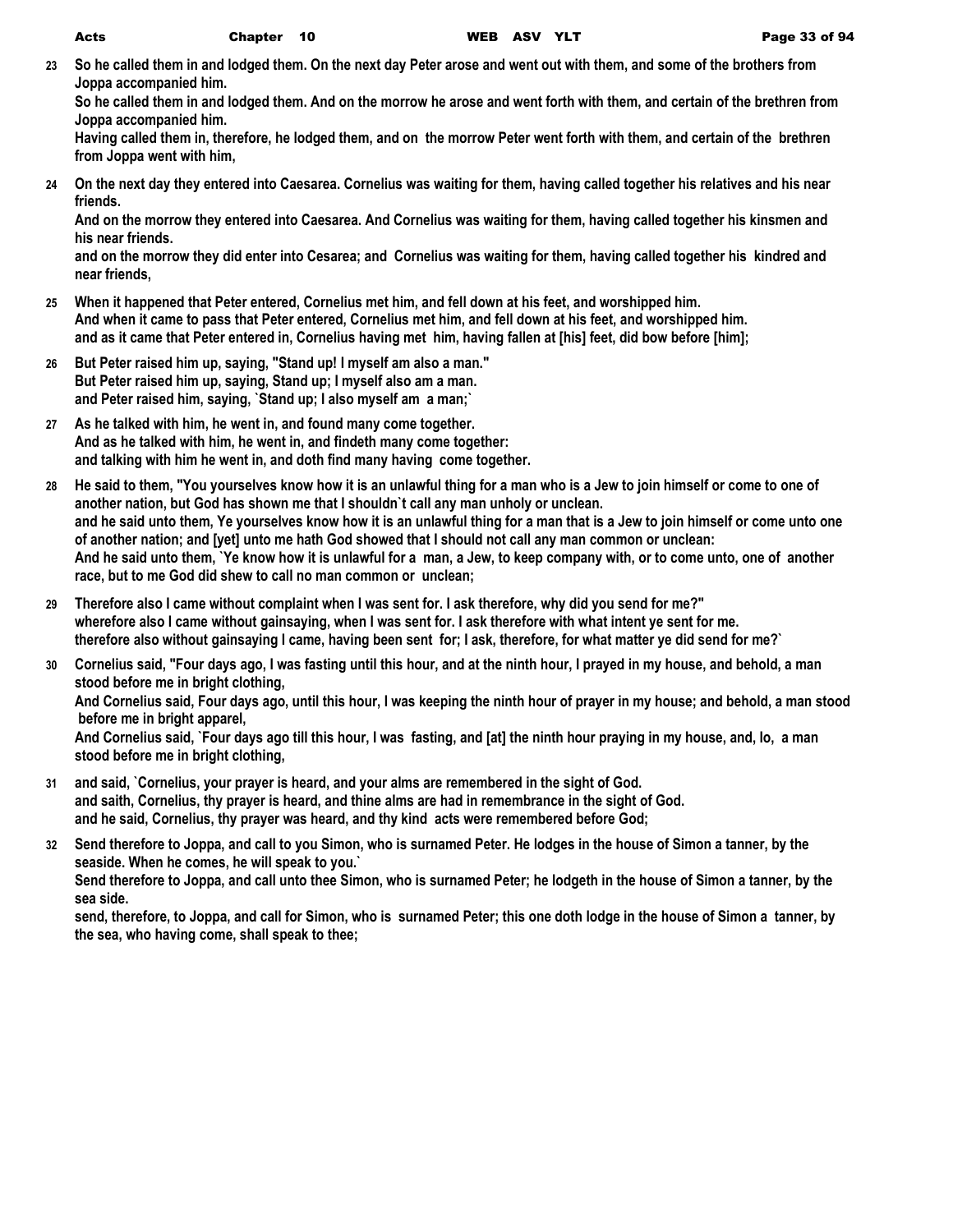- **33 Therefore I sent to you at once, and it was good of you to come. Now therefore we are all here present in the sight of God to hear all things that have been commanded you by God." Forthwith therefore I sent to thee; and thou hast well done that thou art come. Now therefore we are all here present in the sight of God, to hear all things that have been commanded thee of the Lord. at once, therefore, I sent to thee; thou also didst do well, having come; now, therefore, are we all before God present to hear all things that have been commanded thee by God.`**
- **34 Peter opened his mouth and said, "Truly I perceive that God doesn`t show favoritism, And Peter opened his mouth and said, Of a truth I perceive that God is no respecter of persons: And Peter having opened his mouth, said, `Of a truth, I perceive that God is no respecter of persons,**
- **35 but in every nation he who fears him, and works righteousness, is acceptable to him. but in every nation he that feareth him, and worketh righteousness, is acceptable to him. but in every nation he who is fearing Him, and is working righteousness, is acceptable to Him;**
- **36 The word which he sent to the children of Israel, preaching good news of peace by Jesus Christ (he is Lord of all): The word which he sent unto the children of Israel, preaching good tidings of peace by Jesus Christ (He is Lord of all.) - the word that he sent to the sons of Israel, proclaiming good news -- peace through Jesus Christ (this one is Lord of all,)**
- **37 that spoken word you yourselves know, which was proclaimed throughout all Judea, beginning from Galilee, after the baptism which John preached;**

**that saying ye yourselves know, which was published throughout all Judaea, beginning from Galilee, after the baptism which John preached;**

**ye -- ye have known; -- the word that came throughout all Judea, having begun from Galilee, after the baptism that John preached;**

- **38 even Jesus of Nazareth, how God anointed him with the Holy Spirit and with power, who went about doing good, and healing all who were oppressed by the devil; for God was with him. [even] Jesus of Nazareth, how God anointed him with the Holy Spirit and with power: who went about doing good, and healing all that were oppressed of the devil; for God was with him. Jesus who [is] from Nazareth -- how God did anoint him with the Holy Spirit and power; who went through, doing good, and healing all those oppressed by the devil, because God was with him;**
- **39 We are witnesses of all things which he did both in the country of the Jews, and in Jerusalem; whom they also killed, hanging him on a tree.**

**And we are witnesses of all things which he did both in the country of the Jews, and in Jerusalem; whom also they slew, hanging him on a tree.**

and we -- we are witnesses of all things that he did, both in the country of the Jews, and in Jerusalem, -- whom they did slay, **having hanged upon a tree.**

- **40 God raised him up the third day, and gave him to be revealed, Him God raised up the third day, and gave him to be made manifest, `This one God did raise up the third day, and gave him to become manifest,**
- **41 not to all the people, but to witnesses who were chosen before by God, to us, who ate and drank with him after he rose from the dead.**

**not to all the people, but unto witnesses that were chosen before of God, [even] to us, who ate and drank with him after he rose from the dead.**

**not to all the people, but to witnesses, to those having been chosen before by God -- to us who did eat with [him], and did drink with him, after his rising out of the dead;**

**42 He charged us to preach to the people, and to testify that this is he who is appointed by God as the Judge of the living and the dead.**

**And he charged us to preach unto the people, and to testify that this is he who is ordained of God [to be] the Judge of the living and the dead.**

**and he commanded us to preach to the people, and to testify fully that it is he who hath been ordained by God judge of living and dead --**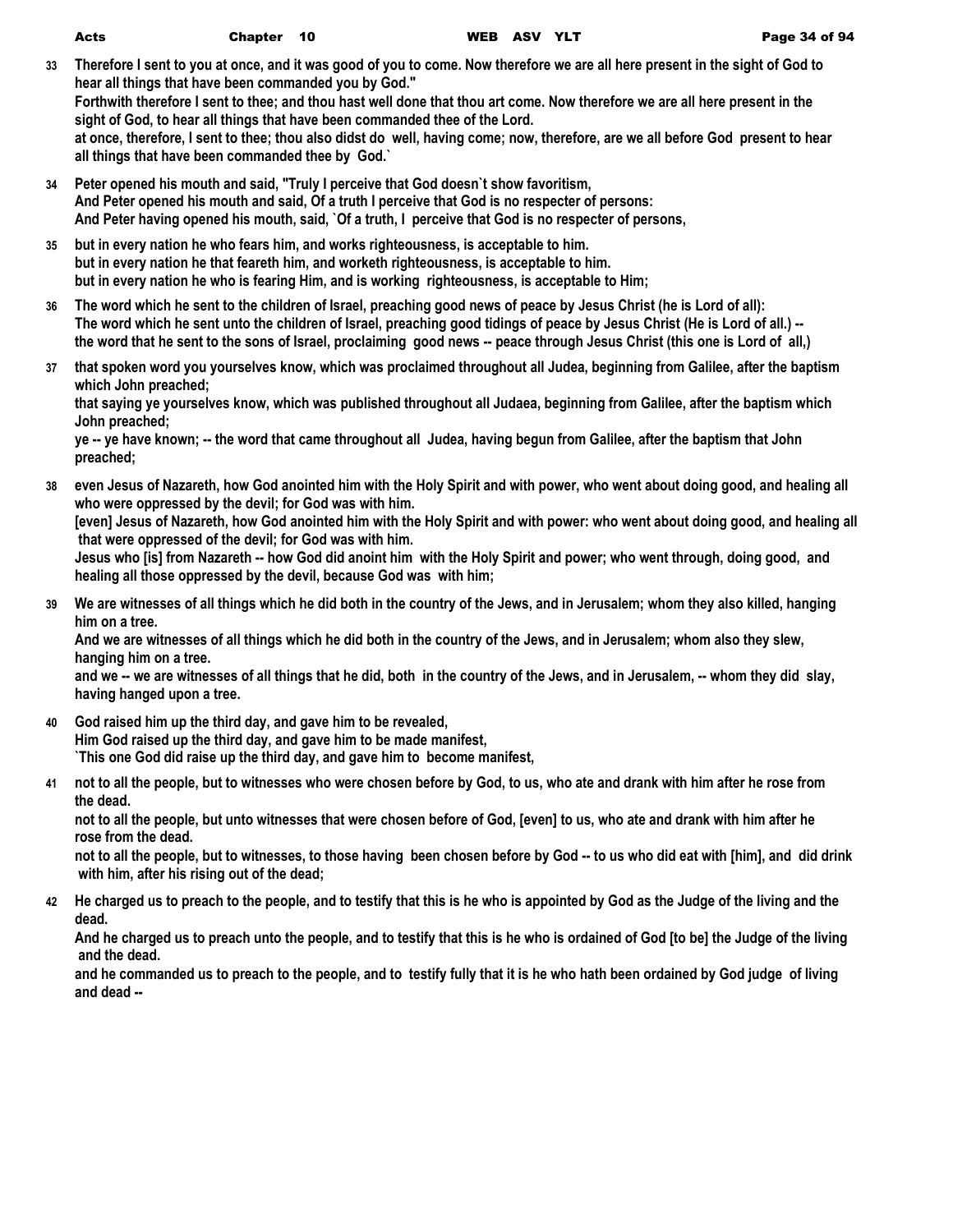- **43 All the prophets testify about him, that through his name everyone who believes in him will receive remission of sins." To him bear all the prophets witness, that through his name every one that believeth on him shall receive remission of sins. to this one do all the prophets testify, that through his name every one that is believing in him doth receive remission of sins.`**
- **44 While Peter was still speaking these words, the Holy Spirit fell on all those who heard the word. While Peter yet spake these words, the Holy Spirit fell on all them that heard the word. While Peter is yet speaking these sayings, the Holy spirit fell upon all those hearing the word,**
- **45 They of the circumcision who believed were amazed, as many as came with Peter, because the gift of the Holy Spirit was also poured out on the Gentiles.**

**And they of the circumcision that believed were amazed, as many as came with Peter, because that on the Gentiles also was poured out the gift of the Holy Spirit.**

**and those of the circumcision believing were astonished -- as many as came with Peter -- because also upon the nations the gift of the Holy Spirit hath been poured out,**

- **46 For they heard them speak with other languages, and magnify God. Then Peter answered, For they heard them speak with tongues, and magnify God. Then answered Peter, for they were hearing them speaking with tongues and magnifying God.**
- **47 "Can any man forbid the water, that these who have received the Holy Spirit as well as we should not be baptized,?" Can any man forbid the water, that these should not be baptized, who have received the Holy Spirit as well as we? Then answered Peter, `The water is any one able to forbid, that these may not be baptized, who the Holy Spirit did receive - even as also we?`**
- **48 He commanded them to be baptized in the name of Jesus Christ. Then they asked him to stay some days. And he commanded them to be baptized in the name of Jesus Christ. Then prayed they him to tarry certain days. he commanded them also to be baptized in the name of the Lord; then they besought him to remain certain days.**
- **1 Now the apostles and the brothers who were in Judea heard that the Gentiles had also received the word of God. Now the apostles and the brethren that were in Judaea heard that the Gentiles also had received the word of God. And the apostles and the brethren who are in Judea heard that also the nations did receive the word of God,**
- **2 When Peter had come up to Jerusalem, those who were of the circumcision contended with him, And when Peter was come up to Jerusalem, they that were of the circumcision contended with him, and when Peter came up to Jerusalem, those of the circumcision were contending with him,**
- **3 saying, "You went in to uncircumcised men, and ate with them!" saying, Thou wentest in to men uncircumcised, and didst eat with them. saying -- `Unto men uncircumcised thou didst go in, and didst eat with them!`**
- **4 But Peter began, and explained to them in order, saying, But Peter began, and expounded [the matter] unto them in order, saying, And Peter having begun, did expound to them in order saying,**
- **5 "I was in the city of Joppa praying, and in a trance I saw a vision: a certain container descending, like it was a great sheet let down from heaven by four corners. It came as far as me, I was in the city of Joppa praying: and in a trance I saw a vision, a certain vessel descending, as it were a great sheet let down from heaven by four corners; and it came even unto me: `I was in the city of Joppa praying, and I saw in a trance a vision, a certain vessel coming down, as a great sheet by four corners being let down out of the heaven, and it came unto me;**
- **6 on which, when I had looked intently, I considered, and saw the four-footed animals of the earth, wild animals, creeping things, and birds of the sky.**

**upon which when I had fastened mine eyes, I considered, and saw the fourfooted beasts of the earth and wild beasts and creeping things and birds of the heaven.**

**at which having looked stedfastly, I was considering, and I saw the four-footed beasts of the earth, and the wild beasts, and the creeping things, and the fowls of heaven;**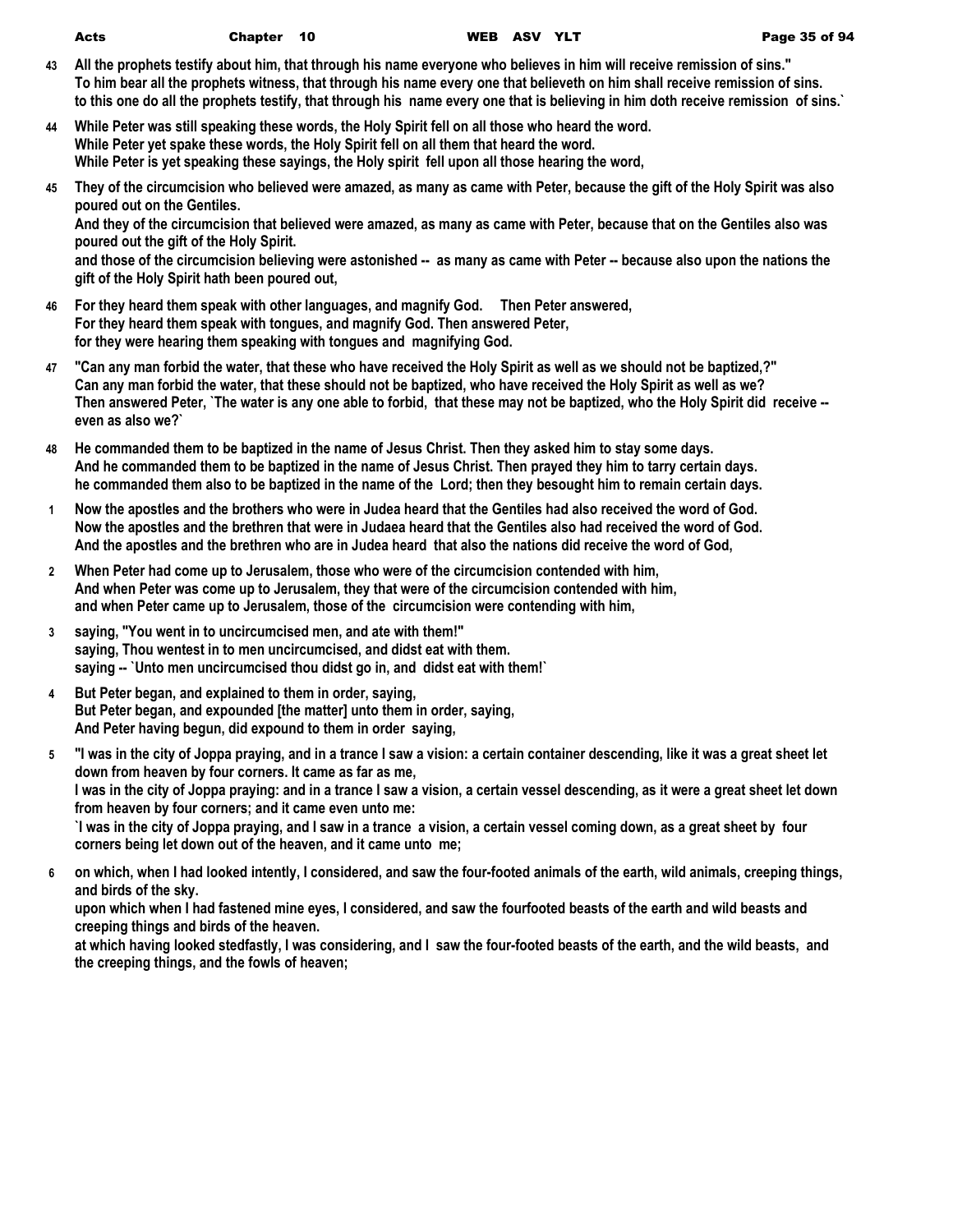- **7 I also heard a voice saying to me, `Rise, Peter, kill and eat!` And I heard also a voice saying unto me, Rise, Peter; kill and eat. and I heard a voice saying to me, Having risen, Peter, slay and eat;**
- **8 But I said, `Not so, Lord, for nothing unholy or unclean has ever entered into my mouth.` But I said, Not so, Lord: for nothing common or unclean hath ever entered into my mouth. and I said, Not so, Lord; because anything common or unclean hath at no time entered into my mouth;**
- **9 But a voice answered me the second time out of heaven, `What God has cleansed, don`t you make unholy.` But a voice answered the second time out of heaven, What God hath cleansed, make not thou common. and a voice did answer me a second time out of the heaven, What God did cleanse, thou -- declare not thou common.**
- **10 This was done three times, and all were drawn up again into heaven. And this was done thrice: and all were drawn up again into heaven. `And this happened thrice, and again was all drawn up to the heaven,**
- **11 Behold, immediately three men stood before the house where I was, having been sent from Caesarea to me. And behold, forthwith three men stood before the house in which we were, having been sent from Caesarea unto me. and, lo, immediately, three men stood at the house in which I was, having been sent from Cesarea unto me,**
- **12 The Spirit told me to go with them, without discriminating. These six brothers also accompanied me, and we entered into the man`s house.**

**And the Spirit bade me go with them, making no distinction. And these six brethren also accompanied me; and we entered into the man`s house:**

**and the Spirit said to me to go with them, nothing doubting, and these six brethren also went with me, and we did enter into the house of the man,**

**13 He told us how he had seen the angel standing in his house, and saying to him, `Send to Joppa, and get Simon, whose surname is Peter,**

**and he told us how he had seen the angel standing in his house, and saying, Send to Joppa, and fetch Simon, whose surname is Peter;**

**he declared also to us how he saw the messenger in his house standing, and saying to him, Send men to Joppa, and call for Simon, who is surnamed Peter,**

- **14 who will speak to you words whereby you will be saved, you and all your house.` who shall speak unto thee words, whereby thou shalt be saved, thou and all thy house. who shall speak sayings by which thou shalt be saved, thou and all thy house.**
- **15 As I began to speak, the Holy Spirit fell on them, even as on us at the beginning. And as I began to speak, the Holy Spirit fell on them, even as on us at the beginning. `And in my beginning to speak, the Holy Spirit did fall upon them, even as also upon us in the beginning,**
- **16 I remembered the word of the Lord, how he said, `John indeed baptized with water, but you will be baptized in the Holy Spirit.` And I remembered the word of the Lord, how he said, John indeed baptized with water; but ye shall be baptized in the Holy Spirit.**

**and I remembered the saying of the Lord, how he said, John indeed did baptize with water, and ye shall be baptized with the Holy Spirit;**

**17 If then God gave to them the same gift as us, when we believed in the Lord Jesus Christ, who was I, that I could withstand God?"**

**If then God gave unto them the like gift as [he did] also unto us, when we believed on the Lord Jesus Christ, who was I, that I could withstand God?**

**if then the equal gift God did give to them as also to us, having believed upon the Lord Jesus Christ, I -- how was I able to withstand God?`**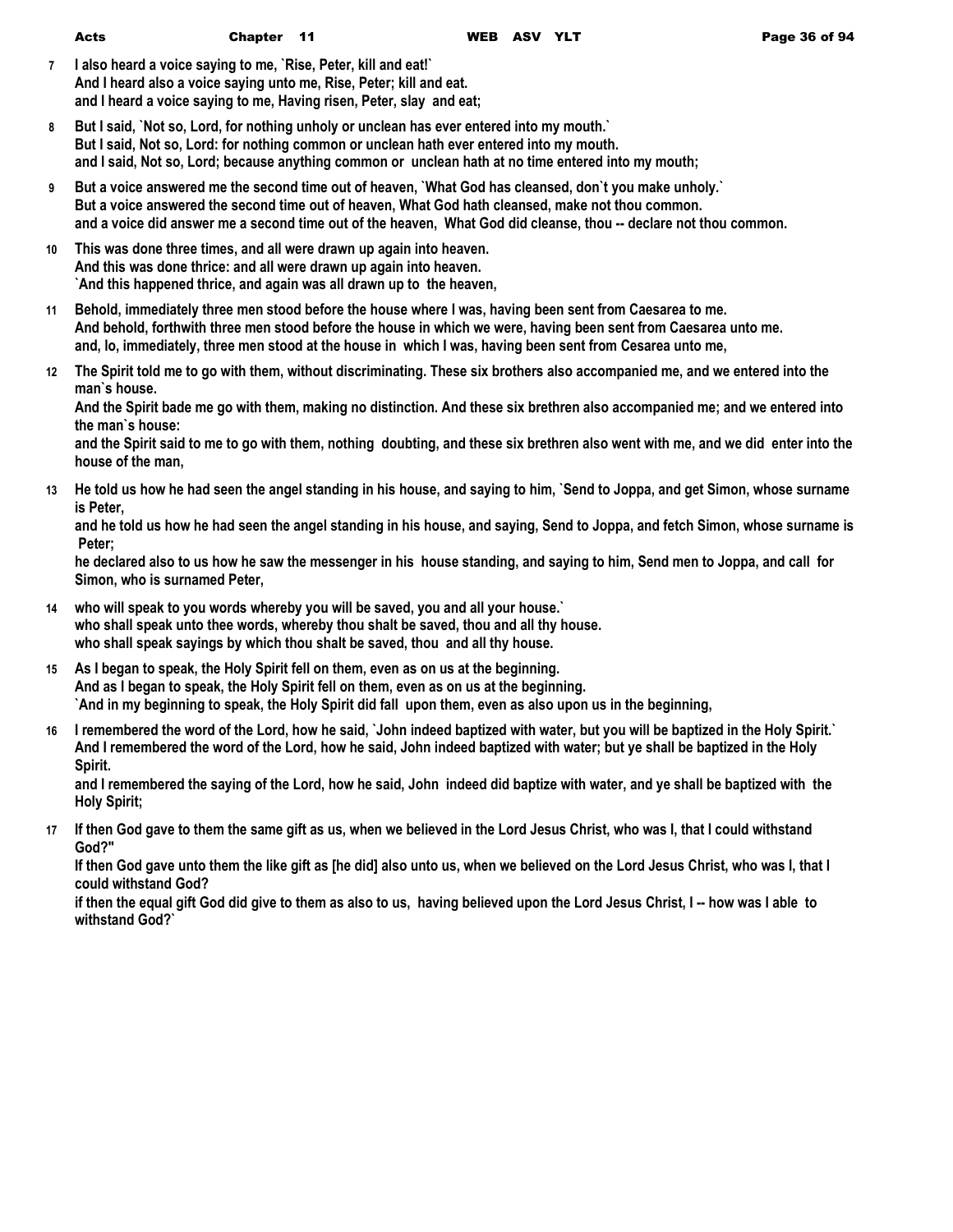**18 When they heard these things, they held their peace, and glorified God, saying, "Then God has also granted to the Gentiles repentance to life!"**

**And when they heard these things, they held their peace, and glorified God, saying, Then to the Gentiles also hath God granted repentance unto life.**

**And they, having heard these things, were silent, and were glorifying God, saying, `Then, indeed, also to the nations did God give the reformation to life.`**

**19 They therefore who were scattered abroad by the oppression that arose about Stephen traveled as far as Phoenicia, Cyprus, and Antioch, speaking the word to no one except only to Jews. They therefore that were scattered abroad upon the tribulation that arose about Stephen travelled as far as Phoenicia, and Cyprus, and Antioch, speaking the word to none save only to Jews.**

**Those, indeed, therefore, having been scattered abroad, from the tribulation that came after Stephen, went through unto Phenice, and Cyprus, and Antioch, speaking the word to none except to Jews only;**

**20 But there were some of them, men of Cyprus and Cyrene, who, when they had come to Antioch, spoke to the Greeks, preaching the Lord Jesus.**

**But there were some of them, men of Cyprus and Cyrene, who, when they were come to Antioch, spake unto the Greeks also, preaching the Lord Jesus.**

**and there were certain of them men of Cyprus and Cyrene, who having entered into Antioch, were speaking unto the Hellenists, proclaiming good news -- the Lord Jesus,**

- **21 The hand of the Lord was with them, and a great number believed and turned to the Lord. And the hand of the Lord was with them: and a great number that believed turned unto the Lord. and the hand of the Lord was with them, a great number also, having believed, did turn unto the Lord.**
- **22 The report concerning them came to the ears of the assembly which was in Jerusalem. They sent forth Barnabas to go as far as Antioch,**

**And the report concerning them came to the ears of the church which was in Jerusalem: and they sent forth Barnabas as far as Antioch:**

**And the account was heard in the ears of the assembly that [is] in Jerusalem concerning them, and they sent forth Barnabas to go through unto Antioch,**

**23 who, when he had come, and had seen the grace of God, was glad. He exhorted them all, that with purpose of heart they would remain near to the Lord.**

**who, when he was come, and had seen the grace of God, was glad; and he exhorted them all, that with purpose of heart they would cleave unto the Lord:**

**who, having come, and having seen the grace of God, was glad, and was exhorting all with purpose of heart to cleave to the Lord,**

- **24 For he was a good man, and full of the Holy Spirit and of faith, and many people were added to the Lord. for he was a good man, and full of the Holy Spirit and of faith: and much people was added unto the Lord. because he was a good man, and full of the Holy Spirit, and of faith, and a great multitude was added to the Lord.**
- **25 Barnabas went forth to Tarsus to look for Saul. And he went forth to Tarsus to seek for Saul; And Barnabas went forth to Tarsus, to seek for Saul,**
- **26 When he had found him, he brought him to Antioch. It happened, that even for a whole year they were gathered together with the assembly, and taught many people. The disciples were first called Christians in Antioch. and when he had found him, he brought him unto Antioch. And it came to pass, that even for a whole year they were gathered together with the church, and taught much people, and that the disciples were called Christians first in Antioch. and having found him, he brought him to Antioch, and it came to pass that they a whole year did assemble together in the assembly, and taught a great multitude, the disciples also were divinely called first in Antioch Christians.**
- **27 Now in these days, prophets came down from Jerusalem to Antioch. Now in these days there came down prophets from Jerusalem unto Antioch. And in those days there came from Jerusalem prophets to Antioch,**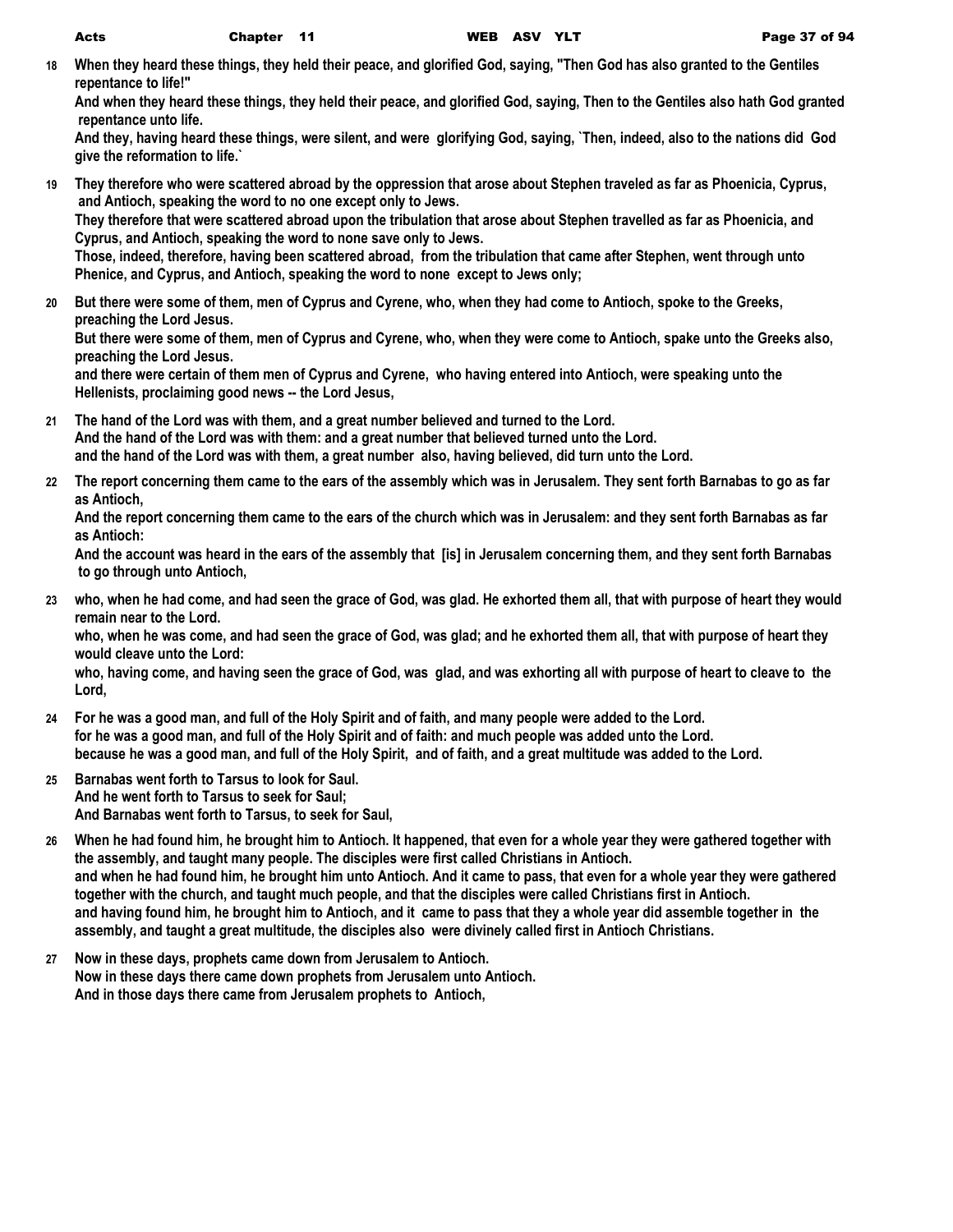**28 One of them named Agabus stood up, and indicated by the Spirit that there should be a great famine over all the world, which also happened in the days of Claudius.**

**And there stood up one of them named Agabus, and signified by the Spirit that there should be a great famine over all the world: which came to pass in the days of Claudius.**

**and one of them, by name Agabus, having stood up, did signify through the Spirit a great dearth is about to be throughout all the world -- which also came to pass in the time of Claudius Caesar --**

- **29 The disciples, as anyone had plenty, each determined to send relief to the brothers who lived in Judea; And the disciples, every man according to his ability, determined to send relief unto the brethren that dwelt in Judea: and the disciples, according as any one was prospering, determined each of them to send for ministration to the brethren dwelling in Judea,**
- **30 which they also did, sending it to the elders by the hands of Barnabas and Saul. which also they did, sending it to the elders by the hand of Barnabas and Saul. which also they did, having sent unto the elders by the hand of Barnabas and Saul.**
- **1 Now about that time, Herod the king put forth his hands to oppress some of the assembly. Now about that time Herod the king put forth his hands to afflict certain of the church. And about that time, Herod the king put forth his hands, to do evil to certain of those of the assembly,**
- **2 He killed James, the brother of John, with the sword. And he killed James the brother of John with the sword. and he killed James, the brother of John, with the sword,**
- **3 When he saw that it pleased the Jews, he proceeded to seize Peter also. This was during the days of unleavened bread. And when he saw that it pleased the Jews, he proceeded to seize Peter also. And [those] were the days of unleavened bread. and having seen that it is pleasing to the Jews, he added to lay hold of Peter also -- and they were the days of the unleavened food --**
- **4 When he had captured him, he put him in prison, and delivered him to four squads of four soldiers each to guard him, intending to bring him out to the people after the Passover. And when he had taken him, he put him in prison, and delivered him to four quaternions of soldiers to guard him; intending after the Passover to bring him forth to the people. whom also having seized, he did put in prison, having delivered [him] to four quaternions of soldiers to guard him, intending after the passover to bring him forth to the people.**
- **5 Peter therefore was kept in the prison, but constant prayer was made by the assembly to God for him. Peter therefore was kept in the prison: but prayer was made earnestly of the church unto God for him. Peter, therefore, indeed, was kept in the prison, and fervent prayer was being made by the assembly unto God for him,**
- **6 The same night when Herod was about to bring him out, Peter was sleeping between two soldiers, bound with two chains. Guards in front of the door kept the prison. And when Herod was about to bring him forth, the same night Peter was sleeping between two soldiers, bound with two chains: and guards before the door kept the prison. and when Herod was about to bring him forth, the same night was Peter sleeping between two soldiers, having been bound**

**with two chains, guards also before the door were keeping the prison,**

**7 Behold, an angel of the Lord stood by him, and a light shone in the cell. He struck Peter on the side, and woke him up, saying, "Stand up quickly!" His chains fell off from his hands.**

**And behold, an angel of the Lord stood by him, and a light shined in the cell: and he smote Peter on the side, and awoke him, saying, Rise up quickly. And his chains fell off from his hands.**

**and lo, a messenger of the Lord stood by, and a light shone in the buildings, and having smitten Peter on the side, he raised him up, saying, `Rise in haste,` and his chains fell from off [his] hands.**

**8 The angel said to him, "Put on your clothes, and tie on your sandals." He did so. He said to him, "Wrap your cloak around you, and follow me."**

**And the angel said unto him, Gird thyself, and bind on thy sandals. And he did so. And he saith unto him, Cast thy garment about thee, and follow me.**

**The messenger also said to him, `Gird thyself, and bind on thy sandals;` and he did so; and he saith to him, `Put thy garment round and be following me;`**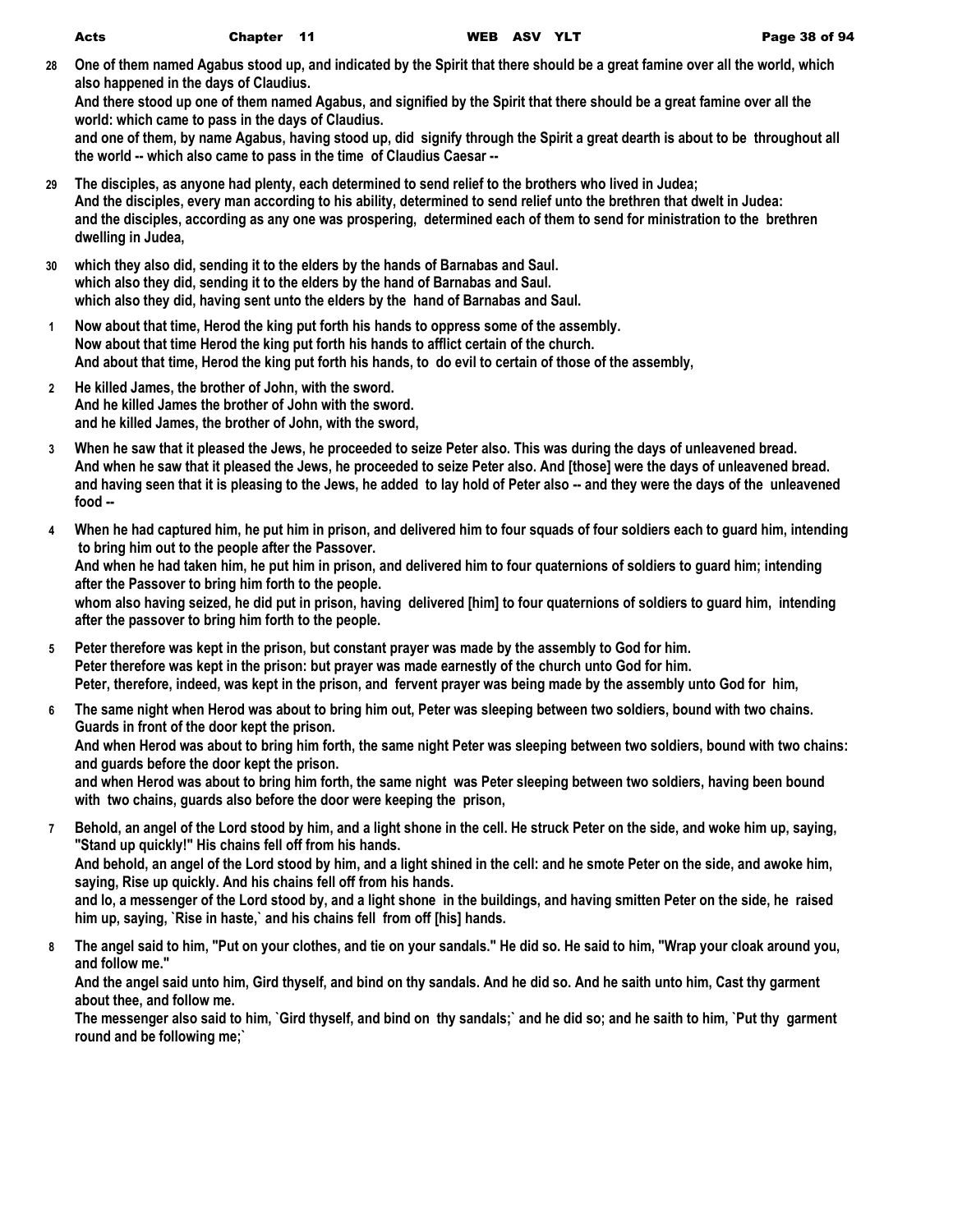- **9 He went out, and followed him. He didn`t know that what was done by the angel was real, but thought he saw a vision. And he went out, and followed; and he knew not that it was true which was done by the angel, but thought he saw a vision. and having gone forth, he was following him, and he knew not that it is true that which is done through the messenger, and was thinking he saw a vision,**
- **10 When they were past the first and the second guard, they came to the iron gate that leads into the city, which opened to them by itself. They went out, and passed on through one street, and immediately the angel departed from him. And when they were past the first and the second guard, they came unto the iron gate that leadeth into the city; which opened to them of its own accord: and they went out, and passed on through one street; and straightway the angel departed from him. and having passed through a first ward, and a second, they came unto the iron gate that is leading to the city, which of its own accord did open to them, and having gone forth, they went on through one street, and immediately the messenger departed from him.**
- **11 When Peter had come to himself, he said, "Now I truly know that the Lord has sent forth his angel and delivered me out of the hand of Herod, and from everything the Jewish people were expecting." And when Peter was come to himself, he said, Now I know of a truth, that the Lord hath sent forth his angel and delivered me out of the hand of Herod, and from all the expectation of the people of the Jews. And Peter having come to himself, said, `Now I have known of a truth that the Lord did sent forth His messenger, and did deliver me out of the hand of Herod, and all the expectation of the people of the Jews;`**
- **12 Thinking about that, he came to the house of Mary, the mother of John whose surname was Mark, where many were gathered together and were praying.**

**And when he had considered [the thing], he came to the house of Mary the mother of John whose surname was Mark; where many were gathered together and were praying.**

**also, having considered, he came unto the house of Mary, the mother of John, who is surnamed Mark, where there were many thronged together and praying.**

- **13 When Peter knocked at the door of the gate, a maid named Rhoda came to answer. And when he knocked at the door of the gate, a maid came to answer, named Rhoda. And Peter having knocked at the door of the porch, there came a damsel to hearken, by name Rhoda,**
- **14 When she recognized Peter`s voice, she didn`t open the gate for joy, but ran in, and reported that Peter stood before the gate. And when she knew Peter`s voice, she opened not the gate for joy, but ran in, and told that Peter stood before the gate. and having known the voice of Peter, from the joy she did not open the porch, but having run in, told of the standing of Peter before the porch,**
- **15 They said to her, "You are crazy!" But she insisted that it was so. They said, "It is his angel." And they said unto her, Thou art mad. But she confidently affirmed that it was even so. And they said, It is his angel. and they said unto her, `Thou art mad;` and she was confidently affirming [it] to be so, and they said, `It is his messenger;`**
- **16 But Peter continued knocking. When they had opened, they saw him, and were amazed. But Peter continued knocking: and when they had opened, they saw him, and were amazed. and Peter was continuing knocking, and having opened, they saw him, and were astonished,**
- **17 But he, beckoning to them with his hand to be silent, declared to them how the Lord had brought him forth out of the prison. He said, "Tell these things to James, and to the brothers." He departed, and went to another place. But he, beckoning unto them with the hand to hold their peace, declared unto them how the Lord had brought him forth out of the prison. And he said, Tell these things unto James, and to the brethren. And he departed, and went to another place. and having beckoned to them with the hand to be silent, he declared to them how the Lord brought him out of the prison, and he said, `Declare to James and to the brethren these things;` and having gone forth, he went on to another place.**
- **18 Now as soon as it was day, there was no small stir among the soldiers about what had become of Peter. Now as soon as it was day, there was no small stir among the soldiers, what was become of Peter. And day having come, there was not a little stir among the soldiers what then was become of Peter,**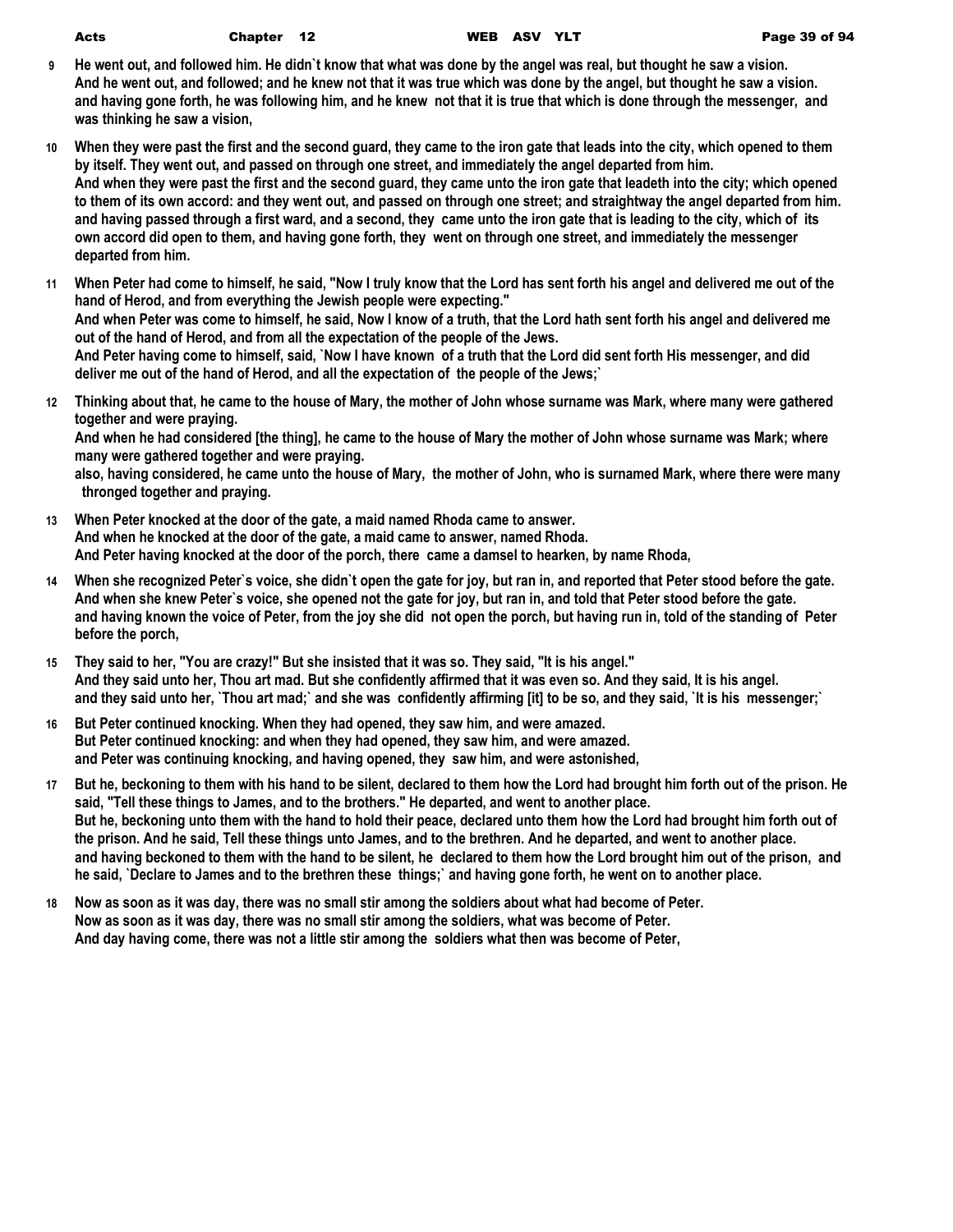| Acts | Chapter 12 |
|------|------------|
|------|------------|

**19 When Herod had sought for him, and didn`t find him, he examined the guards, and commanded that they should be put to death. He went down from Judea to Caesarea, and stayed there. And when Herod had sought for him, and found him not, he examined the guards, and commanded that they should be put to death. And he went down from Judaea to Caesarea, and tarried there.**

**and Herod having sought for him, and not having found, having examined the guards, did command [them] to be led away to punishment, and having gone down from Judea to Cesarea, he was abiding [there].**

- **20 Now Herod was highly displeased with those of Tyre and Sidon. They came with one accord to him, and, having made Blastus, the king`s chamberlain, their friend, they asked for peace, because their country depended on the king`s country for food. Now he was highly displeased with them of Tyre and Sidon: and they came with one accord to him, and, having made Blastus the king`s chamberlain their friend, they asked for peace, because their country was fed from the king`s country. And Herod was highly displeased with the Tyrians and Sidonians, and with one accord they came unto him, and having made a friend of Blastus, who [is] over the bed-chambers of the king, they were asking peace, because of their country being nourished from the king`s;**
- **21 On an appointed day, Herod dressed himself in royal clothing, sat on the throne, and gave a speech to them. And upon a set day Herod arrayed himself in royal apparel, and sat on the throne, and made an oration unto them. and on a set day, Herod having arrayed himself in kingly apparel, and having sat down upon the tribunal, was making an oration unto them,**
- **22 The people shouted, "The voice of a god, and not of a man!" And the people shouted, [saying], The voice of a god, and not of a man. and the populace were shouting, `The voice of a god, and not of a man;`**
- **23 Immediately an angel of the Lord struck him, because he didn`t give God the glory, and he was eaten by worms, and he died. And immediately an angel of the Lord smote him, because he gave not God the glory: and he was eaten of worms, and gave up the ghost.**

**and presently there smote him a messenger of the Lord, because he did not give the glory to God, and having been eaten of worms, he expired.**

- **24 But the word of God grew and multiplied. But the word of God grew and multiplied. And the word of God did grow and did multiply,**
- **25 Barnabas and Saul returned to Jerusalem, when they had fulfilled their service, also taking with them John whose surname was Mark.**

**And Barnabas and Saul returned from Jerusalem, when they had fulfilled their ministration, taking with them John whose surname was Mark.**

**and Barnabas and Saul did turn back out of Jerusalem, having fulfilled the ministration, having taken also with [them] John, who was surnamed Mark.**

- **1 Now in the assembly that was at Antioch there were some prophets and teachers: Barnabas, Simeon who was called Niger, Lucius of Cyrene, Manaen the foster-brother of Herod the tetrarch, and Saul. Now there were at Antioch, in the church that was [there], prophets and teachers, Barnabas, and Symeon that was called Niger, and Lucius of Cyrene, and Manaen the foster-brother of Herod the tetrarch, and Saul. And there were certain in Antioch, in the assembly there, prophets and teachers; both Barnabas, and Simeon who is called Niger, and Lucius the Cyrenian, Manaen also -- Herod the tetrarch`s foster-brother -- and Saul;**
- **2 As they served the Lord and fasted, the Holy Spirit said, "Separate Barnabas and Saul for me, for the work to which I have called them."**

**And as they ministered to the Lord, and fasted, the Holy Spirit said, Separate me Barnabas and Saul for the work whereunto I have called them.**

**and in their ministering to the Lord and fasting, the Holy Spirit said, `Separate ye to me both Barnabas and Saul to the work to which I have called them,`**

**3 Then, when they had fasted and prayed and laid their hands on them, they sent them away. Then, when they had fasted and prayed and laid their hands on them, they sent them away. then having fasted, and having prayed, and having laid the hands on them, they sent [them] away.**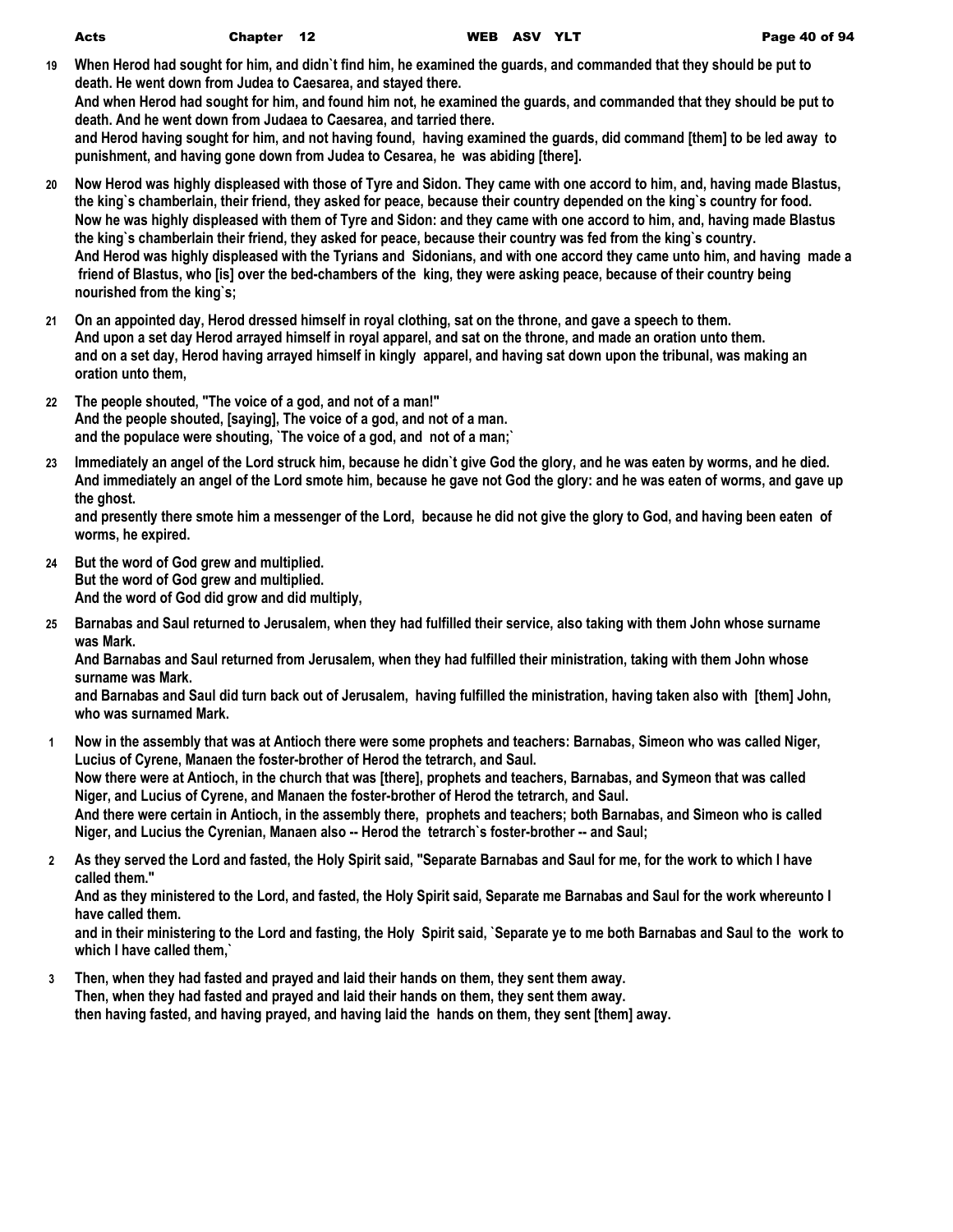- **4 So, being sent forth by the Holy Spirit, they went down to Seleucia. From there they sailed to Cyprus. So they, being sent forth by the Holy Spirit, went down to Seleucia; and from thence they sailed to Cyprus. These, indeed, then, having been sent forth by the Holy Spirit, went down to Seleucia, thence also they sailed to Cyprus,**
- **5 When they were at Salamis, they proclaimed the word of God in the synagogues of the Jews. They had also John as their attendant.**

**And when they were at Salamis, they proclaimed the word of God in the synagogues of the Jews: and they had also John as their attendant.**

**and having come unto Salamis, they declared the word of God in the synagogues of the Jews, and they had also John [as] a ministrant;**

**6 When they had gone through the island to Paphos, they found a certain sorcerer, a false prophet, a Jew, whose name was Bar-Jesus,**

**And when they had gone through the whole island unto Paphos, they found a certain sorcerer, a false prophet, a Jew, whose name was Bar-jesus;**

**and having gone through the island unto Paphos, they found a certain magian, a false prophet, a Jew, whose name [is] Bar-Jesus;**

**7 who was with the proconsul, Sergius Paulus, a man of understanding. The same called Barnabas and Saul to him, and sought to hear the word of God.**

**who was with the proconsul, Sergius Paulus, a man of understanding. The same called unto him Barnabas and Saul, and sought to hear the word of God.**

**who was with the proconsul Sergius Paulus, an intelligent man; this one having called for Barnabas and Saul, did desire to hear the word of God,**

**8 But Elymas the sorcerer (for so is his name by interpretation) withstood them, seeking to turn aside the proconsul from the faith.**

**But Elymas the sorcerer (for so is his name by interpretation) withstood them, seeking to turn aside the proconsul from the faith.**

**and there withstood them Elymas the magian -- for so is his name interpreted -- seeking to pervert the proconsul from the** 

- **9 But Saul, who is also called Paul, filled with the Holy Spirit, fastened his eyes on him, But Saul, who is also [called] Paul, filled with the Holy Spirit, fastened his eyes on him, And Saul -- who also [is] Paul -- having been filled with the Holy Spirit, and having looked stedfastly on him,**
- **10 and said, "Full of all deceit and all cunning, you son of the devil, you enemy of all righteousness, will you not cease to pervert the right ways of the Lord?**

**and said, O full of all guile and all villany, thou son of the devil, thou enemy of all righteousness, wilt thou not cease to pervert the right ways of the Lord?**

**said, `O full of all guile, and all profligacy, son of a devil, enemy of all righteousness, wilt thou not cease perverting the right ways of the Lord?**

- **11 Now, behold, the hand of the Lord is on you, and you will be blind, not seeing the sun for a season!" Immediately there fell on him a mist and darkness. He went around seeking someone to lead him by the hand. And now, behold, the hand of the Lord is upon thee, and thou shalt be blind, not seeing the sun for a season. And immediately there fell on him a mist and a darkness; and he went about seeking some to lead him by the hand. and now, lo, a hand of the Lord [is] upon thee, and thou shalt be blind, not seeing the sun for a season;` and presently there fell upon him a mist and darkness, and he, going about, was seeking some to lead [him] by the hand;**
- **12 Then the proconsul, when he saw what was done, believed, being astonished at the teaching of the Lord. Then the proconsul, when he saw what was done, believed, being astonished at the teaching of the Lord. then the proconsul having seen what hath come to pass, did believe, being astonished at the teaching of the Lord.**
- **13 Now Paul and his company set sail from Paphos, and came to Perga in Pamphylia. John departed from them and returned to Jerusalem.**

**Now Paul and his company set sail from Paphos, and came to Perga in Pamphylia: and John departed from them and returned to Jerusalem.**

**And those about Paul having set sail from Paphos, came to Perga of Pamphylia, and John having departed from them, did turn back to Jerusalem,**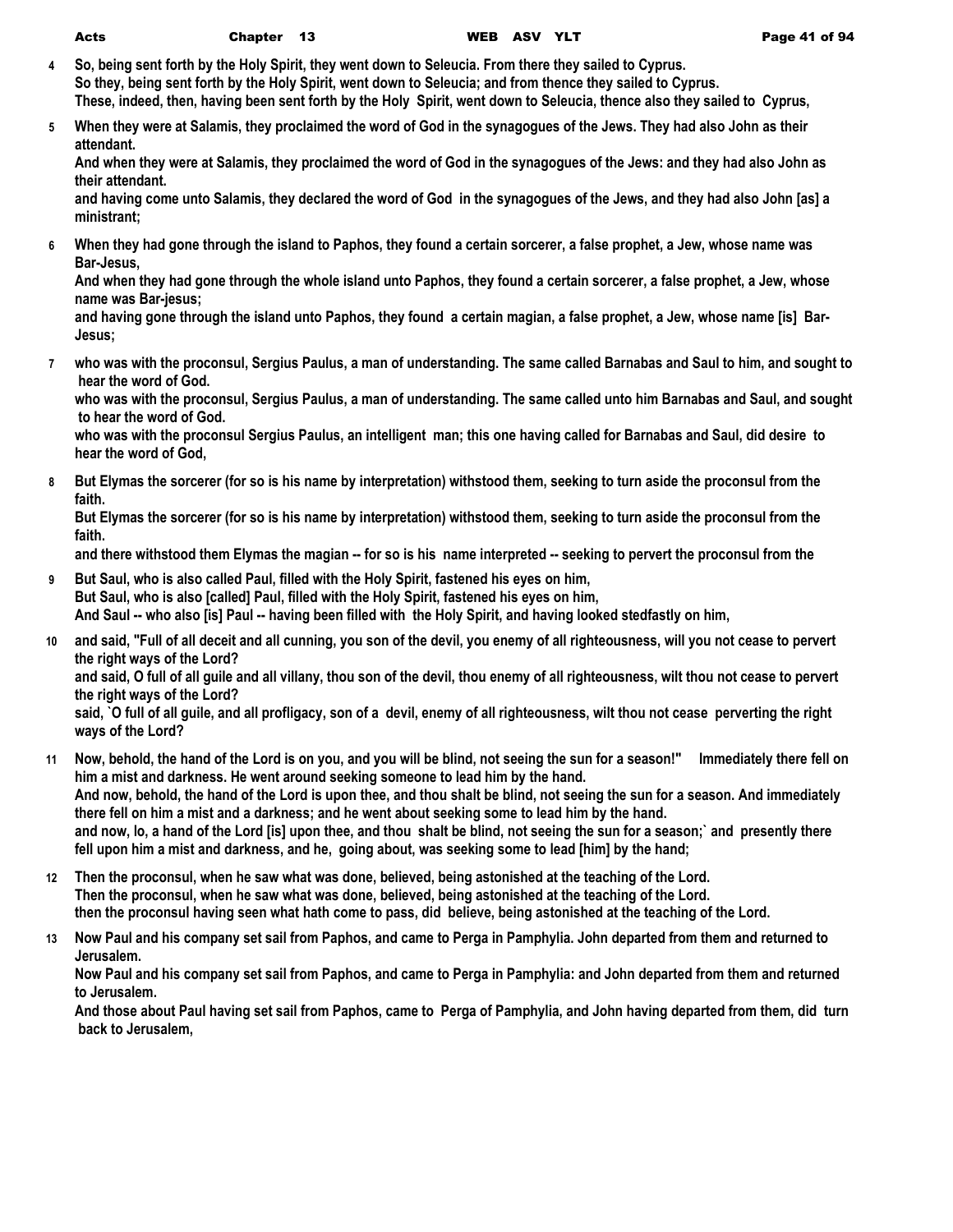**14 But they, passing through from Perga, came to Antioch of Pisidia. They went into the synagogue on the Sabbath day, and sat down.**

**But they, passing through from Perga, came to Antioch of Pisidia; and they went into the synagogue on the sabbath day, and sat down.**

**and they having gone through from Perga, came to Antioch of Pisidia, and having gone into the synagogue on the sabbathday, they sat down,**

**15 After the reading of the law and the prophets, the rulers of the synagogue sent to them, saying, "Brothers, if you have any word of exhortation for the people, speak."**

**And after the reading of the law and the prophets the rulers of the synagogue sent unto them, saying, Brethren, if ye have any word of exhortation for the people, say on.**

**and after the reading of the law and of the prophets, the chief men of the synagogue sent unto them, saying, `Men, brethren, if there be a word in you of exhortation unto the people -- say on.`**

- **16 Paul stood up, and beckoning with his hand said, "Men of Israel, and you who fear God, listen. And Paul stood up, and beckoning with the hand said, Men of Israel, and ye that fear God, hearken: And Paul having risen, and having beckoned with the hand, said, `Men, Israelites, and those fearing God, hearken:**
- **17 The God of this people Israel chose our fathers, and exalted the people when they stayed as aliens in the land of Egypt, and with an uplifted arm, he led them forth out of it. The God of this people Israel chose our fathers, and exalted the people when they sojourned in the land of Egypt, and with a high arm led he them forth out of it. the God of this people Israel did choose our fathers, and the people He did exalt in their sojourning in the land of Egypt, and**

**with an high arm did He bring them out of it;**

- **18 For about the time of forty years he put up with them in the wilderness. And for about the time of forty years as a nursing-father bare he them in the wilderness. and about a period of forty years He did suffer their manners in the wilderness,**
- **19 When he had destroyed seven nations in the land of Canaan, he gave them their land for an inheritance, for about four hundred and fifty years.**

**And when he had destroyed seven nations in the land of Canaan, he gave [them] their land for an inheritance, for about four hundred and fifty years:**

**and having destroyed seven nations in the land of Canaan, He did divide by lot to them their land.**

- **20 After these things he gave them judges until Samuel, the prophet. and after these things he gave [them] judges until Samuel the prophet. `And after these things, about four hundred and fifty years, He gave judges -- till Samuel the prophet;**
- **21 Afterward they asked for a king, and God gave to them Saul, the son of Kish, a man of the tribe of Benjamin, for forty years. And afterward they asked for a king: and God gave unto them Saul the son of Kish, a man of the tribe of Benjamin, for the space of forty years.**

**and thereafter they asked for a king, and God did give to them Saul, son of Kish, a man of the tribe of Benjamin, for forty** 

**22 When he had removed him, he raised up David to be their king, to whom he also testified, `I have found David, the son of Jesse, a man after my heart, who will do all my will.`**

**And when he had removed him, he raised up David to be their king; to whom also he bare witness and said, I have found David the son of Jesse, a man after My heart, who shall do all My will.**

**and having removed him, He did raise up to them David for king, to whom also having testified, he said, I found David, the [son] of Jesse, a man according to My heart, who shall do all My will.**

- **23 From this man`s seed, God has brought salvation to Israel according to his promise, Of this man`s seed hath God according to promise brought unto Israel a Saviour, Jesus; `Of this one`s seed God, according to promise, did raise to Israel a Saviour -- Jesus,**
- **24 before his coming, when John had first preached the baptism of repentance to all the people of Israel. when John had first preached before his coming the baptism of repentance to all the people of Israel. John having first preached, before his coming, a baptism of reformation to all the people of Israel;**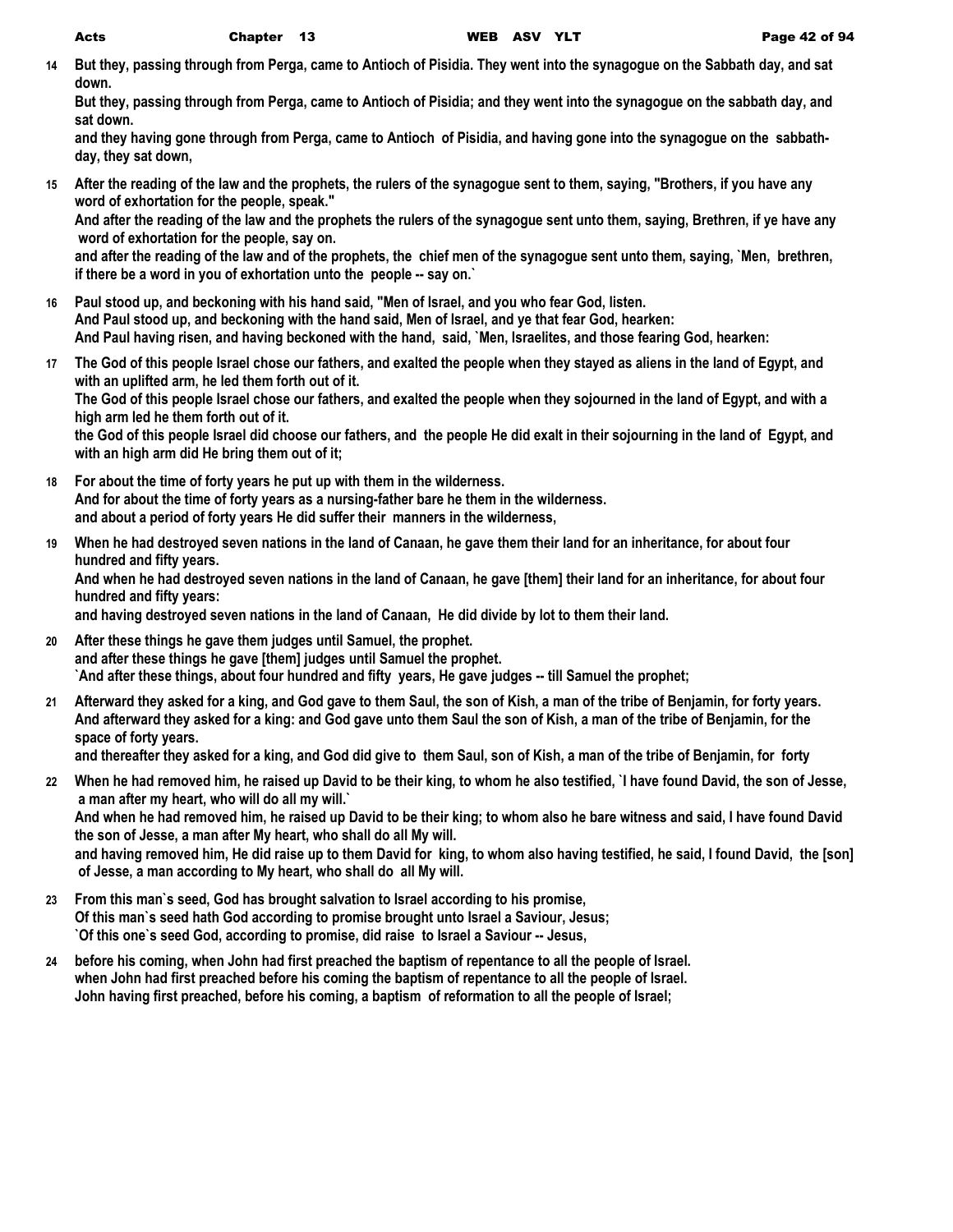**25 As John was fulfilling his course, he said, `What do you suppose that I am? I am not he. But behold, there comes one after me the sandals of whose feet I am not worthy to untie.`**

**And as John was fulfilling his course, he said, What suppose ye that I am? I am not [he]. But behold, there cometh one after me the shoes of whose feet I am not worthy to unloose.**

**and as John was fulfilling the course, he said, Whom me do ye suppose to be? I am not [he], but, lo, he doth come after me, of whom I am not worthy to loose the sandal of [his] feet.**

- **26 Brothers, children of the stock of Abraham, and those among you who fear God, the word of this salvation is sent forth to you. Brethren, children of the stock of Abraham, and those among you that fear God, to us is the word of this salvation sent forth. `Men, brethren, sons of the race of Abraham, and those among you fearing God, to you was the word of this salvation sent,**
- **27 For those who dwell in Jerusalem, and their rulers, because they didn`t know him, nor the voices of the prophets which are read every Sabbath, fulfilled them by condemning him. For they that dwell in Jerusalem, and their rulers, because they knew him not, nor the voices of the prophets which are read every sabbath, fulfilled [them] by condemning [him]. for those dwelling in Jerusalem, and their chiefs, this one not having known, also the voices of the prophets, which every sabbath are being read -- having judged [him] -- did fulfill,**
- **28 Though they found no cause of death, they still asked Pilate to have him killed. And though they found no cause of death [in him], yet asked they of Pilate that he should be slain. and no cause of death having found, they did ask of Pilate that he should be slain,**
- **29 When they had fulfilled all things that were written about him, they took him down from the tree, and laid him in a tomb. And when they had fulfilled all things that were written of him, they took him down from the tree, and laid him in a tomb. and when they did complete all the things written about him, having taken [him] down from the tree, they laid him in a tomb;**
- **30 But God raised him from the dead, But God raised him from the dead: and God did raise him out of the dead,**
- **31 and he was seen for many days by those who came up with him from Galilee to Jerusalem, who are his witnesses to the and he was seen for many days of them that came up with him from Galilee to Jerusalem, who are now his witnesses unto the people.**

**and he was seen for many days of those who did come up with him from Galilee to Jerusalem, who are his witnesses unto the people.**

- **32 We bring you good news of the promise made to the fathers, And we bring you good tidings of the promise made unto the fathers, `And we to you do proclaim good news -- that the promise made unto the fathers,**
- **33 that God has fulfilled the same to us, their children, in that he raised up Jesus. As it is also written in the second psalm, `You are my Son. Today I have become your father.` that God hath fulfilled the same unto our children, in that he raised up Jesus; as also it is written in the second psalm, Thou art**

**my Son, this day have I begotten thee.**

**God hath in full completed this to us their children, having raised up Jesus, as also in the second Psalm it hath been written, My Son thou art -- I to-day have begotten thee.**

**34 "Concerning that he raised him up from the dead, now no more to return to corruption, he has spoken thus: `I will give you the holy and sure blessings of David.`**

**And as concerning that he raised him up from the dead, now no more to return to corruption, he hath spoken on this wise, I will give you the holy and sure [blessings] of David.**

**`And that He did raise him up out of the dead, no more to return to corruption, he hath said thus -- I will give to you the faithful kindnesses of David;**

**35 Therefore he says also in another psalm, `You will not allow your Holy One to see decay.` Because he saith also in another [psalm], Thou wilt not give Thy Holy One to see corruption. wherefore also in another [place] he saith, Thou shalt not give Thy kind One to see corruption,**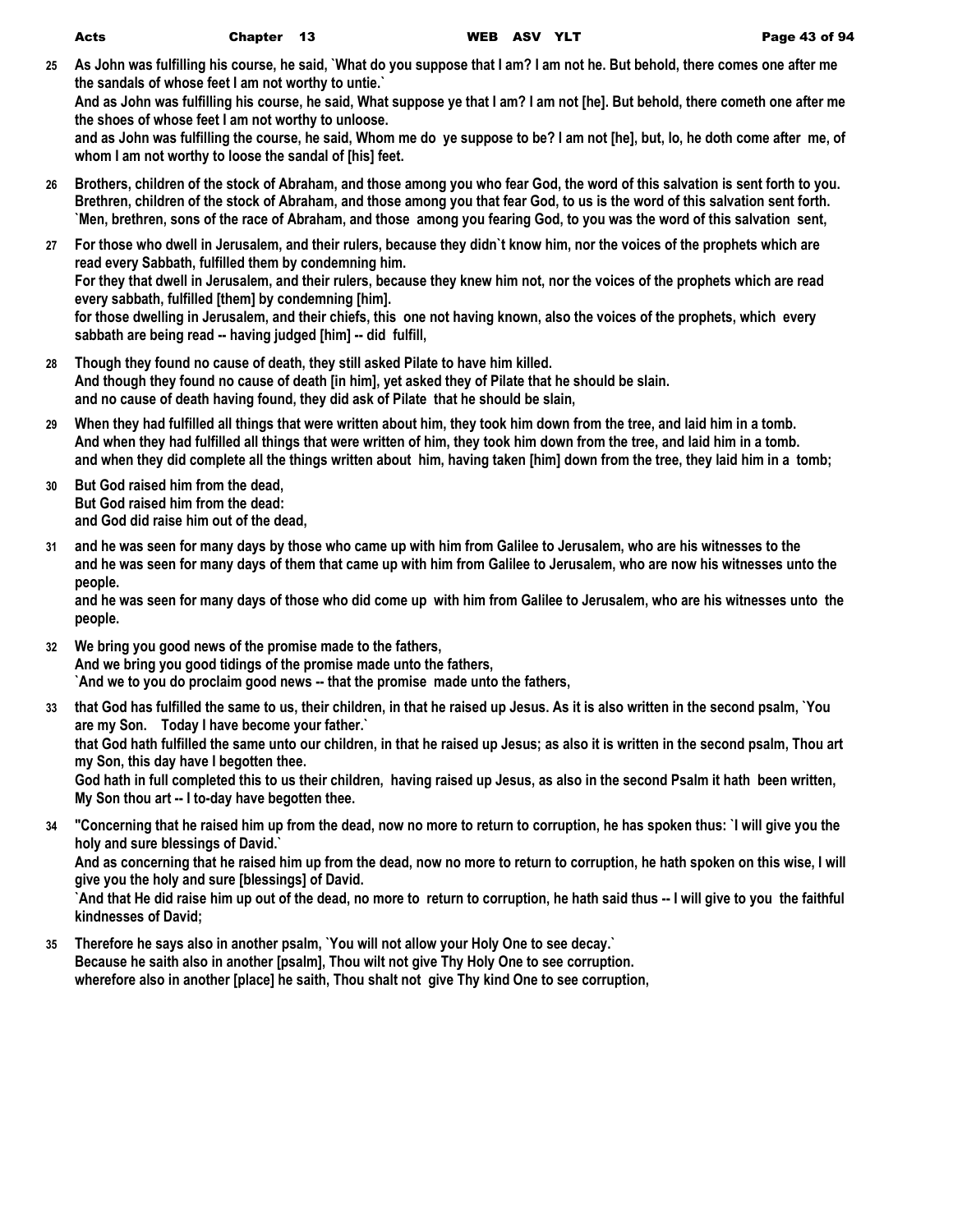**36 For David, after he had in his own generation served the counsel of God, fell asleep, and was laid with his fathers, and saw decay.**

**For David, after he had in his own generation served the counsel of God, fell asleep, and was laid unto his fathers, and saw corruption:**

**for David, indeed, his own generation having served by the will of God, did fall asleep, and was added unto his fathers, and saw corruption,**

- **37 But he whom God raised up saw no decay. but he whom God raised up saw no corruption. but he whom God did raise up, did not see corruption.**
- **38 Be it known to you therefore, brothers, that through this man is proclaimed to you remission of sins, Be it known unto you therefore, brethren, that through this man is proclaimed unto you remission of sins: `Let it therefore be known to you, men, brethren, that through this one to you is the forgiveness of sins declared,**
- **39 and by him everyone who believes is justified from all things, from which you could not be justified by the law of Moses. and by him every one that believeth is justified from all things, from which ye could not be justified by the law of Moses. and from all things from which ye were not able in the law of Moses to be declared righteous, in this one every one who is believing is declared righteous;**
- **40 Beware therefore, lest that come on you which is spoken in the prophets: Beware therefore, lest that come upon [you] which is spoken in the prophets: see, therefore, it may not come upon you that hath been spoken in the prophets:**
- **41 `Behold, you scoffers, and wonder, and perish; For I work a work in your days, A work which you will in no way believe, if one declares it to you.`"**

**Behold, ye despisers, and wonder, and perish; For I work a work in your days, A work which ye shall in no wise believe, if one declare it unto you.**

**See, ye despisers, and wonder, and perish, because a work I -- I do work in your days, a work in which ye may not believe, though any one may declare [it] to you.`**

**42 So when the Jews went out of the synagogue, the Gentiles begged that these words might be preached to them the next Sabbath.**

**And as they went out, they besought that these words might be spoken to them the next sabbath. And having gone forth out of the synagogue of the Jews, the nations were calling upon [them] that on the next sabbath these sayings may be spoken to them,**

- **43 Now when the synagogue broke up, many of the Jews and of the devout proselytes followed Paul and Barnabas; who, speaking to them, urged them to continue in the grace of God. Now when the synagogue broke up, many of the Jews and of the devout proselytes followed Paul and Barnabas; who, speaking to them, urged them to continue in the grace of God. and the synagogue having been dismissed, many of the Jews and of the devout proselytes did follow Paul and Barnabas, who, speaking to them, were persuading them to remain in the grace of God.**
- **44 The next Sabbath almost the whole city was gathered together to hear the word of God. And the next sabbath almost the whole city was gathered together to hear the word of God. And on the coming sabbath, almost all the city was gathered together to hear the word of God,**
- **45 But when the Jews saw the multitudes, they were filled with jealousy, and contradicted the things which were spoken by Paul, and blasphemed.**

**But when the Jews saw the multitudes, they were filled with jealousy, and contradicted the things which were spoken by Paul, and blasphemed.**

**and the Jews having seen the multitudes, were filled with zeal, and did contradict the things spoken by Paul -- contradicting and speaking evil.**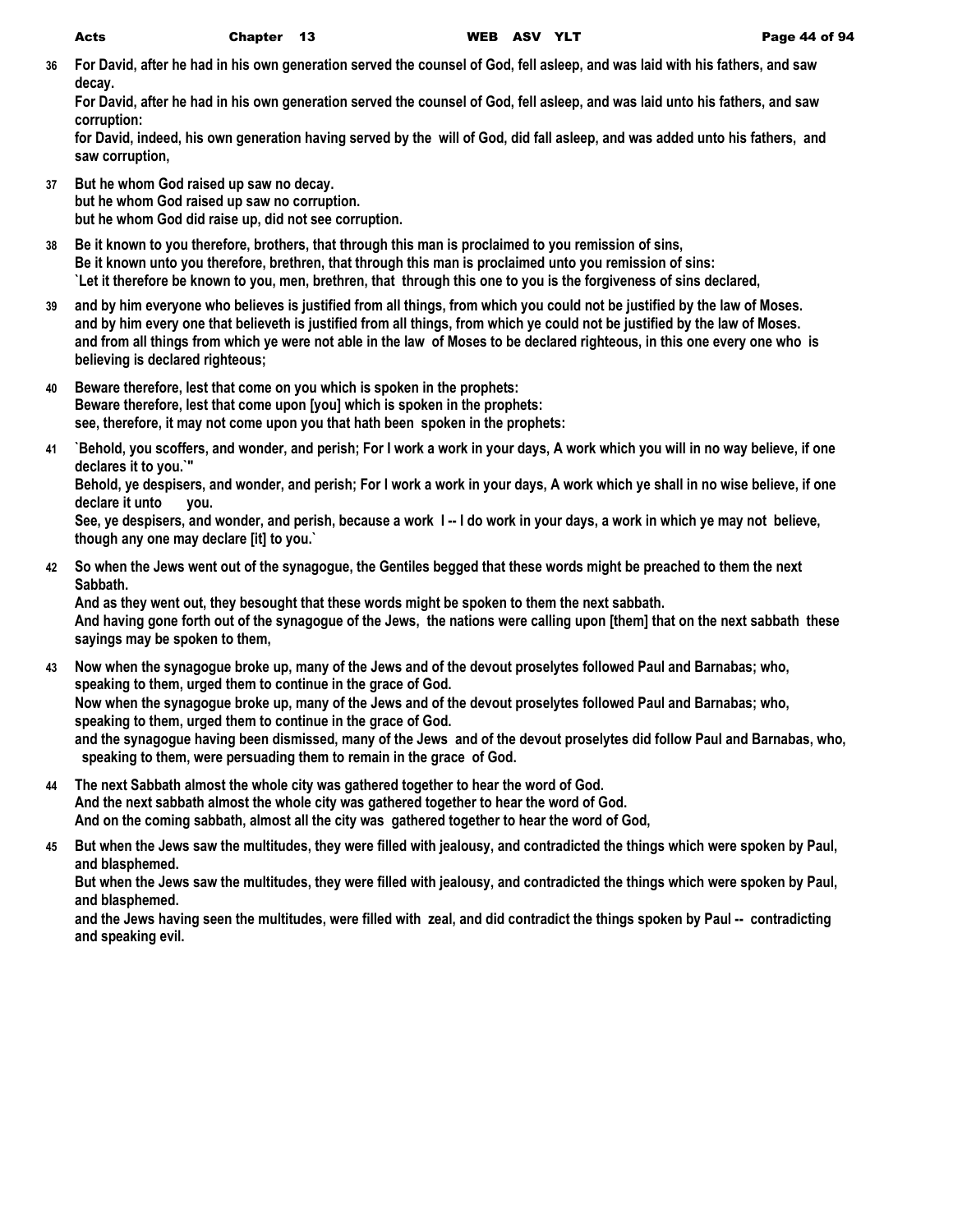**earth.`**

- **46 Paul and Barnabas spoke out boldly, and said, "It was necessary that God`s word should be spoken to you first. Since indeed you thrust it from you, and judge yourselves unworthy of eternal life, behold, we turn to the Gentiles. And Paul and Barnabas spake out boldly, and said, It was necessary that the word of God should first be spoken to you. Seeing ye thrust it from you, and judge yourselves unworthy of eternal life, lo, we turn to the Gentiles. And speaking boldly, Paul and Barnabas said, `To you it was necessary that first the word of God be spoken, and seeing ye do thrust it away, and do not judge yourselves worthy of the life age-during, lo, we do turn to the nations;**
- **47 For so has the Lord commanded us, saying, `I have set you as a light of the Gentiles, That you should be for salvation to the uttermost parts of the earth.`" For so hath the Lord commanded us, [saying], I have set thee for a light of the Gentiles, That thou shouldest be for salvation**  unto the uttermost part of the earth. **for so hath the Lord commanded us: I have set thee for a light of nations -- for thy being for salvation unto the end of the**
- **48 As the Gentiles heard this, they were glad, and glorified the word of God. As many as were appointed to eternal life believed. And as the Gentiles heard this, they were glad, and glorified the word of God: and as many as were ordained to eternal life believed.**

**And the nations hearing were glad, and were glorifying the word of the Lord, and did believe -- as many as were appointed to life age-during;**

- **49 The Lord`s word was spread abroad throughout all the region. And the word of the Lord was spread abroad throughout all the region. and the word of the Lord was spread abroad through all the region.**
- **50 But the Jews urged on the devout women of honorable estate, and the chief men of the city, and stirred up a persecution against Paul and Barnabas, and threw them out of their borders. But the Jews urged on the devout women of honorable estate, and the chief men of the city, and stirred up a persecution against Paul and Barnabas, and cast them out of their borders. And the Jews stirred up the devout and honourable women, and the first men of the city, and did raise persecution against Paul and Barnabas, and did put them out from their borders;**
- **51 But they shook off the dust of their feet against them, and came to Iconium. But they shook off the dust of their feet against them, and came unto Iconium. and they having shaken off the dust of their feet against them, came to Iconium,**
- **52 The disciples were filled with joy with the Holy Spirit. And the disciples were filled with joy with the Holy Spirit. and the disciples were filled with joy and the Holy Spirit.**
- **1 It happened in Iconium that they entered together into the synagogue of the Jews, and so spoke that a great multitude both of Jews and of Greeks believed.**

**And it came to pass in Iconium that they entered together into the synagogue of the Jews, and so spake that a great multitude both of Jews and of Greeks believed.**

**And it came to pass in Iconium, that they did enter together into the synagogue of the Jews, and spake, so that there believed both of Jews and Greeks a great multitude;**

- **2 But the disobedient Jews stirred up and embittered the souls of the Gentiles against the brothers. But the Jews that were disobedient stirred up the souls of the Gentiles, and made them evil affected against the brethren. and the unbelieving Jews did stir up and made evil the souls of the nations against the brethren;**
- **3 Therefore they stayed there a long time, speaking boldly in the Lord, who testified to the word of his grace, granting signs and wonders to be done by their hands.**

**Long time therefore they tarried [there] speaking boldly in the Lord, who bare witness unto the word of his grace, granting signs and wonders to be done by their hands.**

**long time, indeed, therefore, did they abide speaking boldly in the Lord, who is testifying to the word of His grace, and granting signs and wonders to come to pass through their hands.**

**4 But the multitude of the city was divided. Part sided with the Jews, and part with the apostles. But the multitude of the city was divided; and part held with the Jews, and part with the apostles. And the multitude of the city was divided, and some were with the Jews, and some with the apostles,**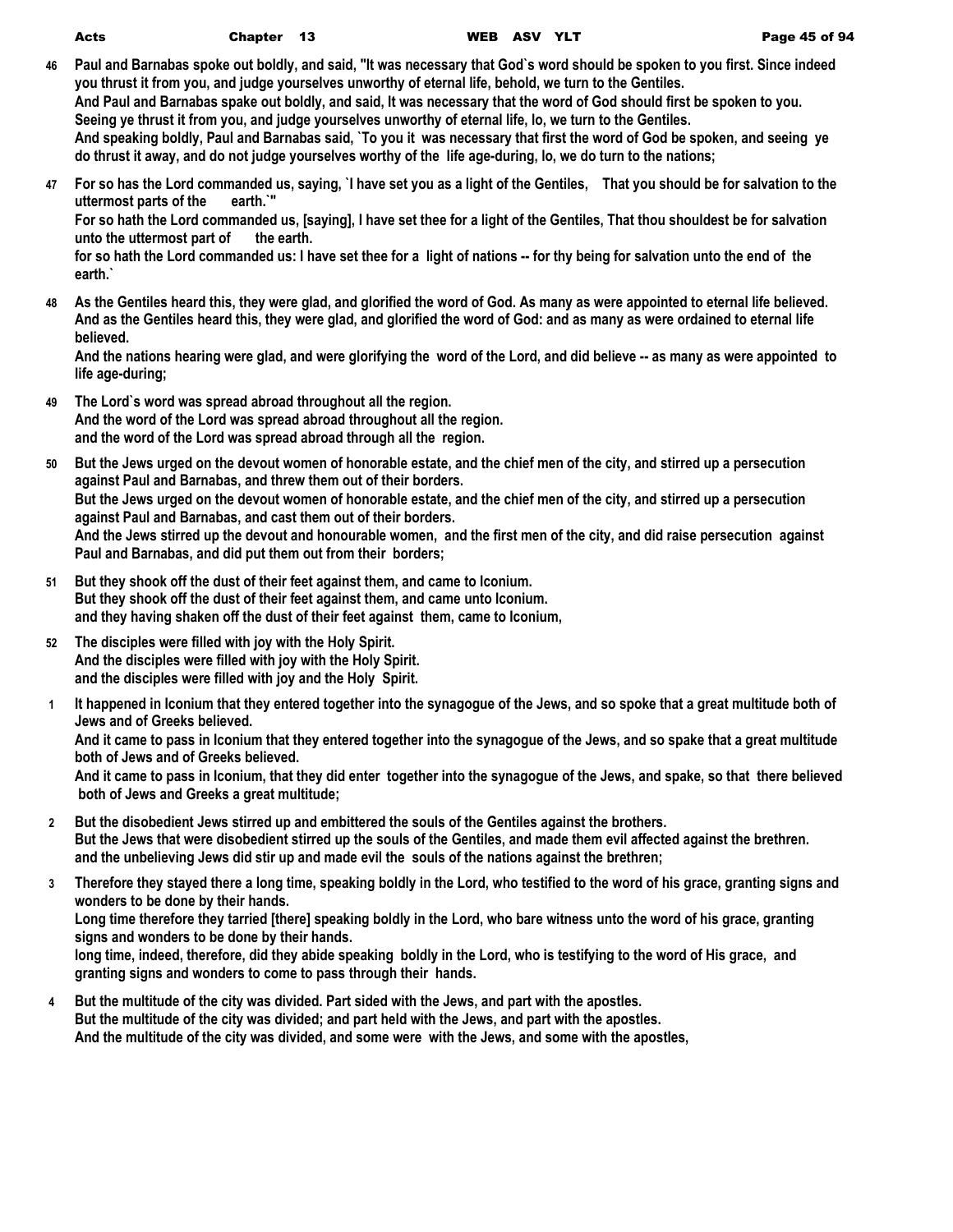**5 When some of both the Gentiles and the Jews, with their rulers, made a violent attempt to insult them and to stone them, And when there was made an onset both of the Gentiles and of the Jews with their rulers, to treat them shamefully and to stone them,**

**and when there was a purpose both of the nations and of the Jews with their rulers to use [them] despitefully, and to stone them,**

- **6 they became aware of it, and fled to the cities of Lycaonia, Lystra, Derbe, and the surrounding region. they became aware of it, and fled unto the cities of Lycaonia, Lystra and Derbe, and the region round about: they having become aware, did flee to the cities of Lycaonia, Lystra, and Derbe, and to the region round about,**
- **7 There they preached the gospel. and there they preached the gospel. and there they were proclaiming good news.**
- **8 At Lystra a certain man sat, impotent in his feet, a cripple from his mother`s womb, who never had walked. And at Lystra there sat a certain man, impotent in his feet, a cripple from his mother`s womb, who never had walked. And a certain man in Lystra, impotent in the feet, was sitting, being lame from the womb of his mother -- who never had walked,**
- **9 He was listening to Paul speaking, who, fastening eyes on him, and seeing that he had faith to be made whole, The same heard Paul speaking, who, fastening eyes upon him, and seeing that he had faith to be made whole, this one was hearing Paul speaking, who, having stedfastly beheld him, and having seen that he hath faith to be saved,**
- **10 said with a loud voice, "Stand upright on your feet!" He leaped up and walked. said with a loud voice, Stand upright on thy feet. And he leaped up and walked. said with a loud voice, `Stand up on thy feet upright;` and he was springing and walking,**
- **11 When the multitude saw what Paul had done, they lifted up their voice, saying in the language of Lycaonia, "The gods have come down to us in the likeness of men!" And when the multitude saw what Paul had done, they lifted up their voice, saying in the speech of Lycaonia, The gods are come down to us in the likeness of men. and the multitudes having seen what Paul did, did lift up their voice, in the speech of Lycaonia, saying, `The gods, having become like men, did come down unto us;`**
- **12 They called Barnabas "Jupiter," and Paul "Mercury," because he was the chief speaker. And they called Barnabas, Jupiter; and Paul, Mercury, because he was the chief speaker. they were calling also Barnabas Zeus, and Paul Hermes, since he was the leader in speaking.**
- **13 The priest of Jupiter, whose temple was in front of their city, brought oxen and garlands to the gates, and would have made a sacrifice with the multitudes.**

**And the priest of Jupiter whose [temple] was before the city, brought oxen and garlands unto the gates, and would have done sacrifice with the multitudes.**

**And the priest of the Zeus that is before their city, oxen and garlands unto the porches having brought, with the multitudes did wish to sacrifice,**

**14 But when the apostles, Barnabas and Paul, heard of it, they tore their clothes, and sprang into the multitude, crying out, But when the apostles, Barnabas and Paul, heard of it, they rent their garments, and sprang forth among the multitude, crying out**

**and having heard, the apostles Barnabas and Paul, having rent their garments, did spring into the multitude, crying**

- **15 "Men, why are you doing these things? We also are men of like passions with you, and bring you good news, that you should turn from these vain things to the living God, who made the sky and the earth and the sea, and all that is in them; and saying, Sirs, why do ye these things? We also are men of like passions with you, and bring you good tidings, that ye should turn from these vain things unto a living God, who made the heaven and the earth and the sea, and all that in them is: and saying, `Men, why these things do ye? and we are men like-affected with you, proclaiming good news to you, from these vanities to turn unto the living God, who made the heaven, and the earth, and the sea, and all the things in them;**
- **16 who in the generations gone by allowed all the nations to walk in their own ways. who in the generations gone by suffered all the nations to walk in their own ways. who in the past generations did suffer all the nations to go on in their ways,**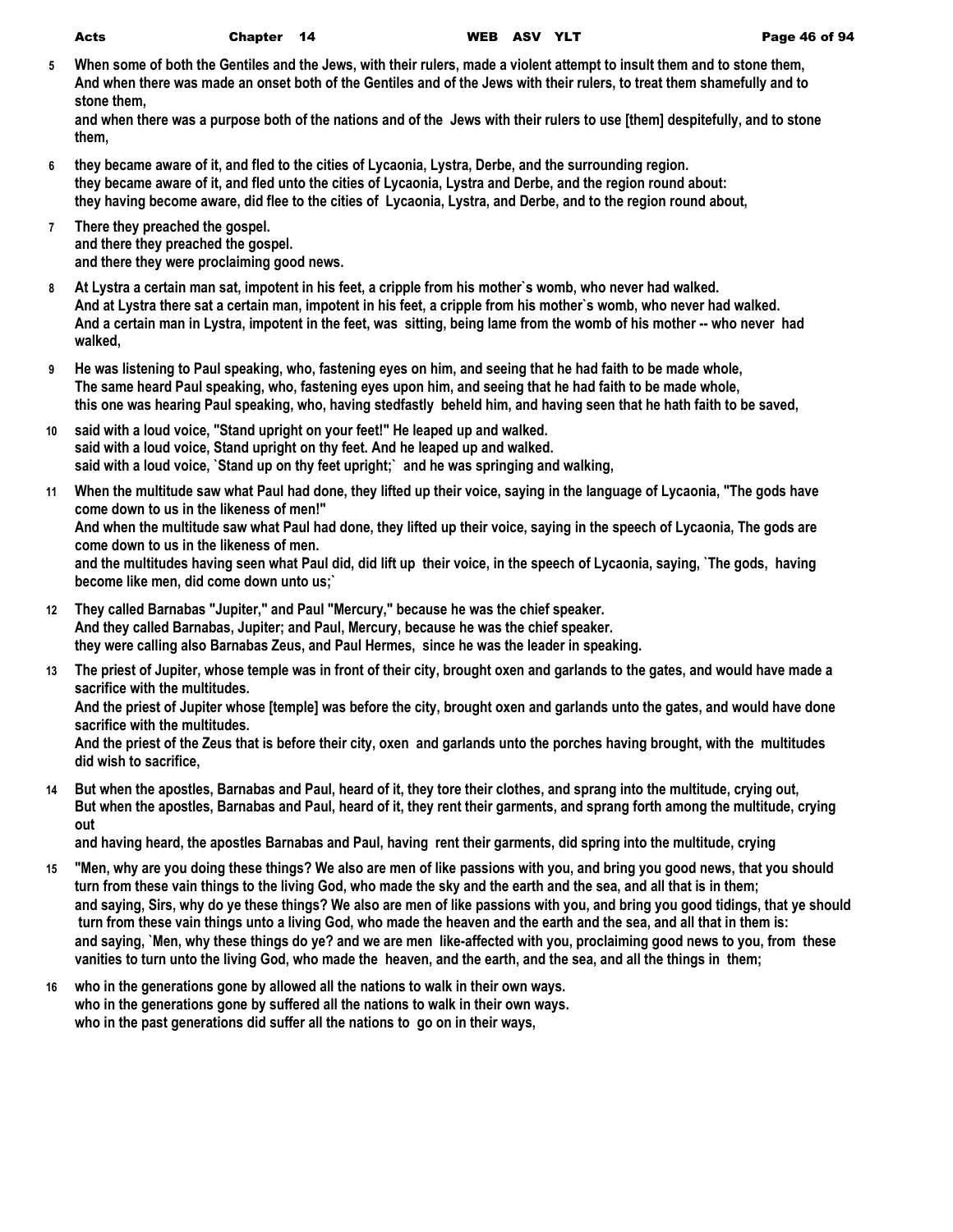**17 Yet he didn`t leave himself without witness, in that he did good and gave you rains from the sky and fruitful seasons, filling our hearts with food and gladness."**

**And yet He left not himself without witness, in that he did good and gave you from heaven rains and fruitful seasons, filling your hearts with food and gladness.**

**though, indeed, without witness He did not leave himself, doing good -- from heaven giving rains to us, and fruitful seasons, filling our hearts with food and gladness;`**

- **18 Even saying these things, they hardly stopped the multitudes from making a sacrifice to them. And with these sayings scarce restrained they the multitudes from doing sacrifice unto them. and these things saying, scarcely did they restrain the multitudes from sacrificing to them.**
- **19 But some Jews from Antioch and Iconium came there, and having persuaded the multitudes, they stoned Paul, and dragged him out of the city, supposing that he was dead. But there came Jews thither from Antioch and Iconium: and having persuaded the multitudes, they stoned Paul, and dragged him out of the city, supposing that he was dead. And there came thither, from Antioch and Iconium, Jews, and they having persuaded the multitudes, and having stoned Paul, drew him outside of the city, having supposed him to be dead;**
- **20 But as the disciples stood around him, he rose up, and entered into the city. On the next day he went out with Barnabas to Derbe.**

**But as the disciples stood round about him, he rose up, and entered into the city: and on the morrow he went forth with Barnabas to Derbe.**

**and the disciples having surrounded him, having risen he entered into the city, and on the morrow he went forth with Barnabas to Derbe.**

**21 When they had preached the gospel to that city, and had made many disciples, they returned to Lystra, Iconium, and Antioch, And when they had preached the gospel to that city, and had made many disciples, they returned to Lystra, and to Iconium, and to Antioch,**

**Having proclaimed good news also to that city, and having discipled many, they turned back to Lystra, and Iconium, and Antioch,**

**22 confirming the souls of the disciples, exhorting them to continue in the faith, and that through many afflictions we must enter into the kingdom of God.**

**confirming the souls of the disciples, exhorting them to continue in the faith, and that through many tribulations we must enter into the kingdom of God.**

**confirming the souls of the disciples, exhorting to remain in the faith, and that through many tribulations it behoveth us to enter into the reign of God,**

- **23 When they had appointed elders for them in every assembly, and had prayed with fasting, they commended them to the Lord, on whom they had believed. And when they had appointed for them elders in every church, and had prayed with fasting, they commended them to the Lord, on whom they had believed. and having appointed to them by vote elders in every assembly, having prayed with fastings, they commended them to the Lord in whom they had believed.**
- **24 They passed through Pisidia, and came to Pamphylia. And they passed through Pisidia, and came to Pamphylia. And having passed through Pisidia, they came to Pamphylia,**
- **25 When they had spoken the word in Perga, they went down to Attalia. And when they had spoken the word in Perga, they went down to Attalia; and having spoken in Perga the word, they went down to Attalia,**
- **26 From there they sailed to Antioch, from where they had been committed to the grace of God for the work which they had fulfilled.**

**and thence they sailed to Antioch, from whence they had been committed to the grace of God for the work which they had fulfilled.**

**and thence did sail to Antioch, whence they had been given by the grace of God for the work that they fulfilled;**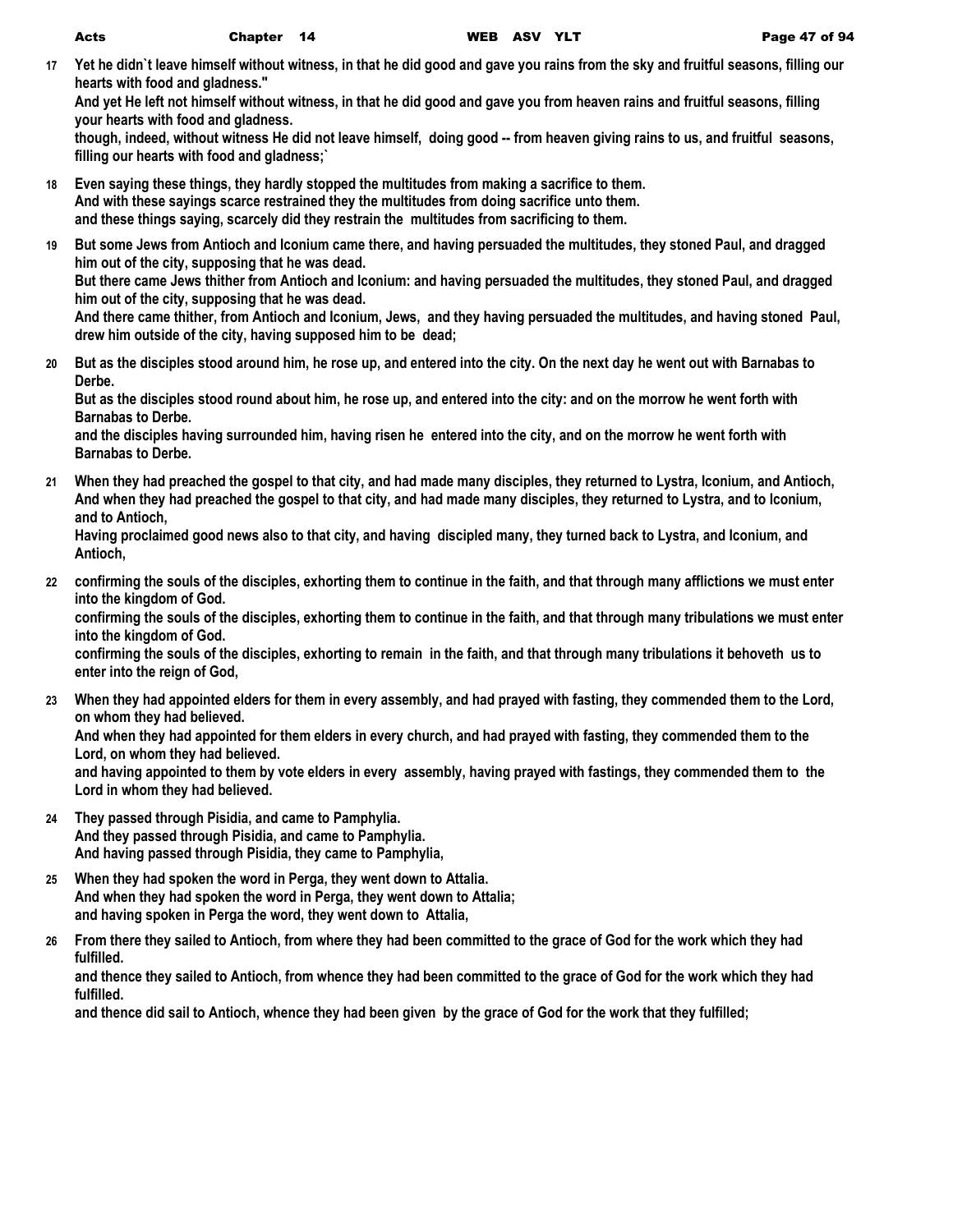**27 When they had arrived, and had gathered the assembly together, they reported all the things that God had done with them, and that he had opened a door of faith to the Gentiles. And when they were come, and had gathered the church together, they rehearsed all things that God had done with them, and that he had opened a door of faith unto the Gentiles.**

**and having come and gathered together the assembly, they declared as many things as God did with them, and that He did open to the nations a door of faith;**

- **28 They stayed there with the disciples for a long time. And they tarried no little time with the disciples. and they abode there not a little time with the disciples.**
	- **1 Some men came down from Judea and taught the brothers, "Unless you are circumcised after the custom of Moses, you can`t be saved."**

**And certain men came down from Judaea and taught the brethren, [saying], Except ye be circumcised after the custom of Moses, ye cannot be saved.**

**And certain having come down from Judea, were teaching the brethren -- `If ye be not circumcised after the custom of Moses, ye are not able to be saved;`**

- **2 Therefore when Paul and Barnabas had no small discord and discussion with them, they appointed Paul and Barnabas, and some others of them, to go up to Jerusalem to the apostles and elders about this question. And when Paul and Barnabas had no small dissension and questioning with them, [the brethren] appointed that Paul and Barnabas, and certain other of them, should go up to Jerusalem unto the apostles and elders about this question. there having been, therefore, not a little dissension and disputation to Paul and Barnabas with them, they arranged for Paul and Barnabas, and certain others of them, to go up unto the apostles and elders to Jerusalem about this question,**
- **3 They, being sent on their way by the assembly, passed through both Phoenicia and Samaria, declaring the conversion of the Gentiles. They caused great joy to all the brothers.**

**They therefore, being brought on their way by the church, passed through both Phoenicia and Samaria, declaring the conversion of the Gentiles: and they caused great joy unto all the brethren.**

**they indeed, then, having been sent forward by the assembly, were passing through Phenice and Samaria, declaring the conversion of the nations, and they were causing great joy to all the brethren.**

**4 When they had come to Jerusalem, they were received by the assembly and the apostles and the elders, and they reported all things that God had done with them.**

**And when they were come to Jerusalem, they were received of the church and the apostles and the elders, and they rehearsed all things that God had done with them.**

**And having come to Jerusalem, they were received by the assembly, and the apostles, and the elders, they declared also as many things as God did with them;**

**5 But some of the sect of the Pharisees who believed rose up, saying, "It is necessary to circumcise them, and to charge them to keep the law of Moses."**

**But there rose up certain of the sect of the Pharisees who believed, saying, It is needful to circumcise them, and to charge them to keep the law of Moses.**

**and there rose up certain of those of the sect of the Pharisees who believed, saying -- `It behoveth to circumcise them, to command them also to keep the law of Moses.`**

- **6 The apostles and the elders were gathered together to see about this matter. And the apostles and the elders were gathered together to consider of this matter. And there were gathered together the apostles and the elders, to see about this matter,**
- **7 When there had been much discussion, Peter rose up and said to them, "Brothers, you know that a good while ago God made choice among you, that by my mouth the Gentiles should hear the word of the gospel, and believe. And when there had been much questioning, Peter rose up, and said unto them, Brethren, ye know that a good while ago God made choice among you, that by my mouth the Gentiles should hear the word of the gospel, and believe. and there having been much disputing, Peter having risen up said unto them, `Men, brethren, ye know that from former days, God among us did make choice, through my mouth, for the nations to hear the word of the good news, and to believe;**
- **8 God, who knows the heart, testified about them, giving them the Holy Spirit, just like he did to us. And God, who knoweth the heart, bare them witness, giving them the Holy Spirit, even as he did unto us; and the heart-knowing God did bare them testimony, having given to them the Holy Spirit, even as also to us,**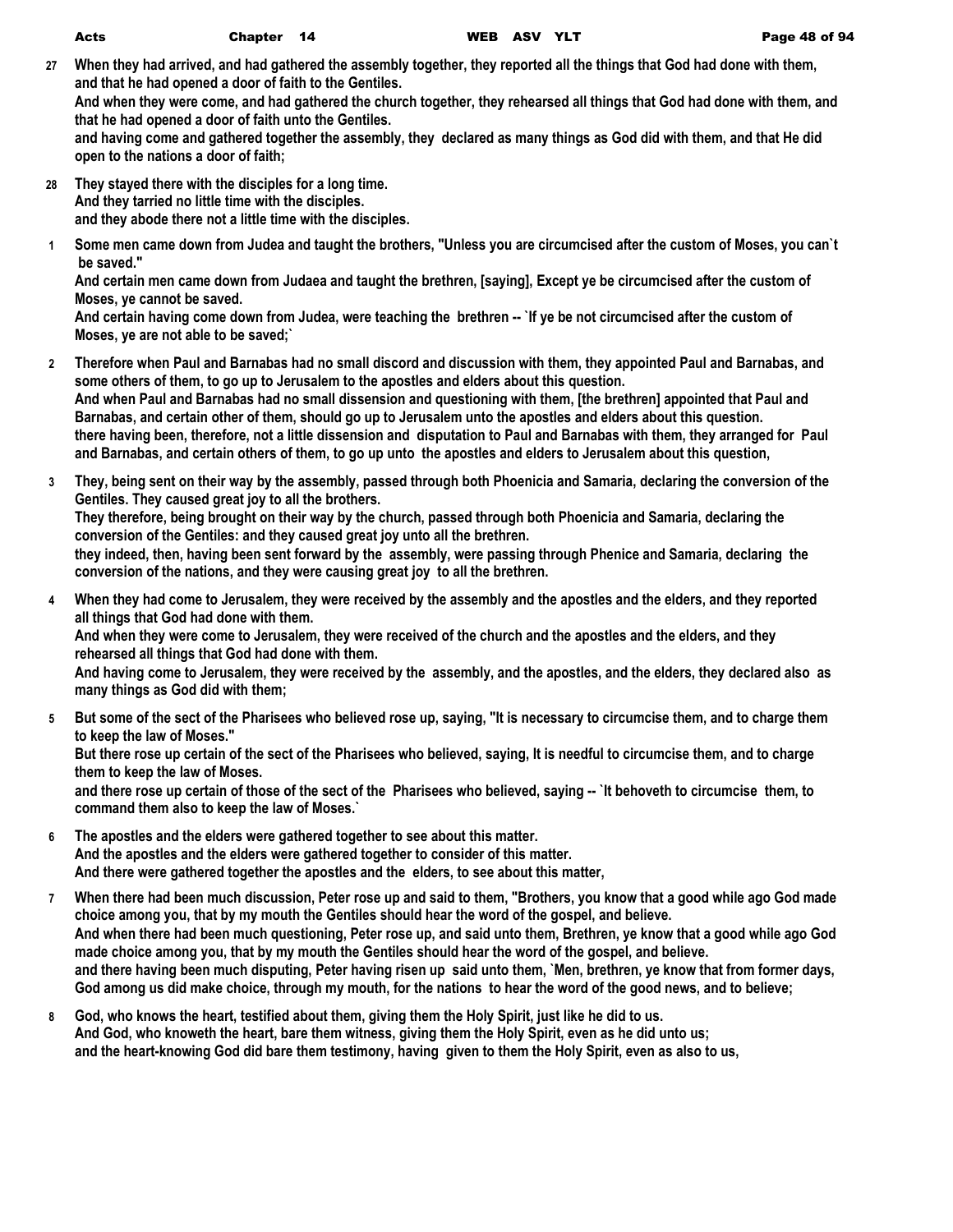|    | <b>Acts</b>                                                                                                                                                  | Chapter 15 |                                                                                                                                                                                                                                                                                                                    | WEB ASV YLT | Page 49 of 94                                                                                                                                                                                                                                                                                                                                                                                                             |
|----|--------------------------------------------------------------------------------------------------------------------------------------------------------------|------------|--------------------------------------------------------------------------------------------------------------------------------------------------------------------------------------------------------------------------------------------------------------------------------------------------------------------|-------------|---------------------------------------------------------------------------------------------------------------------------------------------------------------------------------------------------------------------------------------------------------------------------------------------------------------------------------------------------------------------------------------------------------------------------|
| 9  |                                                                                                                                                              |            | He made no distinction between us and them, cleansing their hearts by faith.<br>and he made no distinction between us and them, cleansing their hearts by faith.<br>and did put no difference also between us and them, by the faith having purified their hearts;                                                 |             |                                                                                                                                                                                                                                                                                                                                                                                                                           |
| 10 |                                                                                                                                                              |            |                                                                                                                                                                                                                                                                                                                    |             | Now therefore why do you tempt God, that you should put a yoke on the neck of the disciples which neither our fathers nor we                                                                                                                                                                                                                                                                                              |
|    | were able to bear?<br>we were able to bear?                                                                                                                  |            |                                                                                                                                                                                                                                                                                                                    |             | Now therefore why make ye trial of God, that ye should put a yoke upon the neck of the disciples which neither our fathers nor<br>now, therefore, why do ye tempt God, to put a yoke upon the neck of the disciples, which neither our fathers nor we were able                                                                                                                                                           |
|    | to bear?                                                                                                                                                     |            |                                                                                                                                                                                                                                                                                                                    |             |                                                                                                                                                                                                                                                                                                                                                                                                                           |
| 11 |                                                                                                                                                              |            | But we believe that we are saved through the grace of the Lord Jesus, just as they are."<br>But we believe that we shall be saved through the grace of the Lord Jesus, in like manner as they.<br>but, through the grace of the Lord Jesus Christ, we believe to be saved, even as also they.                      |             |                                                                                                                                                                                                                                                                                                                                                                                                                           |
|    | the Gentiles through them.                                                                                                                                   |            |                                                                                                                                                                                                                                                                                                                    |             | 12 All the multitude kept silence, and they listened to Barnabas and Paul reporting what signs and wonders God had done among<br>And all the multitude kept silence; and they hearkened unto Barnabas and Paul rehearsing what signs and wonders God had                                                                                                                                                                  |
|    | wrought among the Gentiles through them.<br>God did among the nations through them;                                                                          |            |                                                                                                                                                                                                                                                                                                                    |             | And all the multitude did keep silence, and were hearkening to Barnabas and Paul, declaring as many signs and wonders as                                                                                                                                                                                                                                                                                                  |
|    |                                                                                                                                                              |            | 13 After they were silent, James answered, "Brothers, listen to me.<br>And after they had held their peace, James answered, saying, Brethren, hearken unto me:<br>and after they are silent, James answered, saying, `Men, brethren, hearken to me;                                                                |             |                                                                                                                                                                                                                                                                                                                                                                                                                           |
| 14 |                                                                                                                                                              |            | Simeon has reported how God first visited the Gentiles, to take out of them a people for his name.<br>Symeon hath rehearsed how first God visited the Gentiles, to take out of them a people for his name.<br>Simeon did declare how at first God did look after to take out of the nations a people for His name, |             |                                                                                                                                                                                                                                                                                                                                                                                                                           |
| 15 | This agrees with the words of the prophets. As it is written,<br>And to this agree the words of the prophets; as it is written,                              |            | and to this agree the words of the prophets, as it hath been written:                                                                                                                                                                                                                                              |             |                                                                                                                                                                                                                                                                                                                                                                                                                           |
| 16 | thereof, And I will set it up:<br>again, and will set it upright --                                                                                          |            |                                                                                                                                                                                                                                                                                                                    |             | `After these things I will return. I will again build the tent of David, which has fallen. I will again build its ruins. I will set it up:<br>After these things I will return, And I will build again the tabernacle of David, which is fallen; And I will build again the ruins<br>After these things I will turn back, and I will build again the tabernacle of David, that is fallen down, and its ruins I will build |
| 17 |                                                                                                                                                              |            |                                                                                                                                                                                                                                                                                                                    |             | That the rest of men may seek after the Lord; All the Gentiles who are called by my name, Says the Lord, who does all these                                                                                                                                                                                                                                                                                               |
|    | things.<br>who is doing all these things.                                                                                                                    |            | That the residue of men may seek after the Lord, And all the Gentiles, upon whom my name is called,                                                                                                                                                                                                                |             | that the residue of men may seek after the Lord, and all the nations, upon whom My name hath been called, saith the Lord,                                                                                                                                                                                                                                                                                                 |
|    | 18 All his works are known to God from eternity.'<br>Saith the Lord, who maketh these things known from of<br>`Known from the ages to God are all His works; |            | old.                                                                                                                                                                                                                                                                                                               |             |                                                                                                                                                                                                                                                                                                                                                                                                                           |
| 19 |                                                                                                                                                              |            | "Therefore my judgment is that we don't trouble those from among the Gentiles who turn to God,<br>Wherefore my judgment is, that we trouble not them that from among the Gentiles turn to God;<br>wherefore I judge: not to trouble those who from the nations do turn back to God,                                |             |                                                                                                                                                                                                                                                                                                                                                                                                                           |
| 20 |                                                                                                                                                              |            |                                                                                                                                                                                                                                                                                                                    |             | but that we write to them that they abstain from the pollution of idols, from sexual immorality, from what is strangled, and from                                                                                                                                                                                                                                                                                         |
|    | blood.<br>from blood.                                                                                                                                        |            |                                                                                                                                                                                                                                                                                                                    |             | but that we write unto them, that they abstain from the pollutions of idols, and from fornication, and from what is strangled, and                                                                                                                                                                                                                                                                                        |
|    |                                                                                                                                                              |            |                                                                                                                                                                                                                                                                                                                    |             | but to write to them to abstain from the pollutions of the idols, and the whoredom, and the strangled thing; and the blood;                                                                                                                                                                                                                                                                                               |
|    |                                                                                                                                                              |            |                                                                                                                                                                                                                                                                                                                    |             |                                                                                                                                                                                                                                                                                                                                                                                                                           |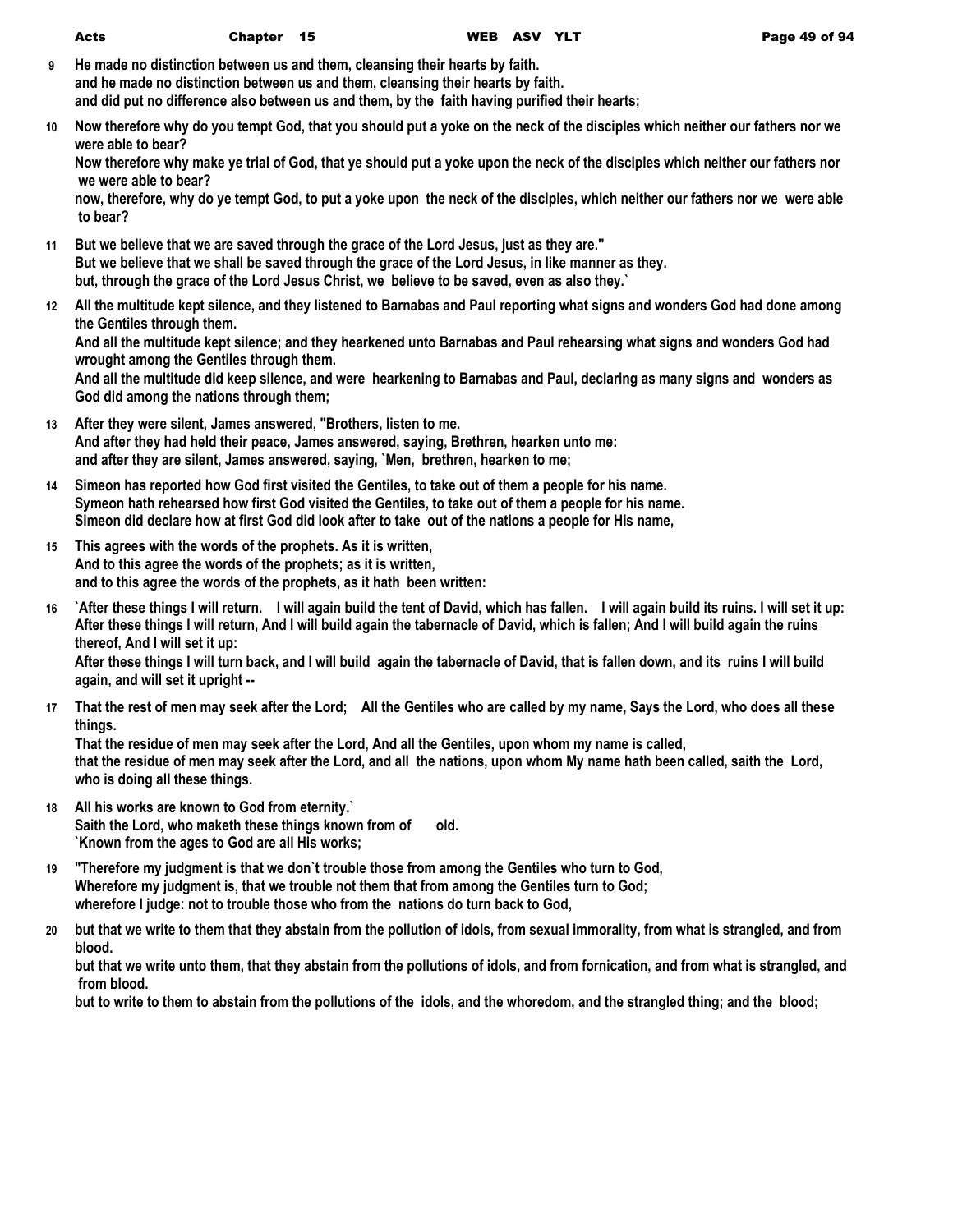| ×,<br>-<br>. . | I<br>٦<br>$-$ |
|----------------|---------------|

- **21 For Moses from generations of old has in every city those who preach him, being read in the synagogues every Sabbath." For Moses from generations of old hath in every city them that preach him, being read in the synagogues every sabbath. for Moses from former generations in every city hath those preaching him -- in the synagogues every sabbath being read.`**
- **22 Then it seemed good to the apostles and the elders, with the whole assembly, to choose men out of their company, and send them to Antioch with Paul and Barnabas: Judas called Barsabbas, and Silas, chief men among the brothers. Then it seemed good to the apostles and the elders, with the whole church, to choose men out of their company, and send them to Antioch with Paul and Barnabas; [namely], Judas called Barsabbas, and Silas, chief men among the brethren: Then it seemed good to the apostles and the elders, with the whole assembly, chosen men out of themselves to send to Antioch with Paul and Barnabas -- Judas surnamed Barsabas, and Silas, leading men among the brethren --**
- **23 They wrote these things by their hand: "The apostles, the elders, and the brothers, to the brothers who are of the Gentiles in Antioch and Syria and Cilicia: greetings.**

**and they wrote [thus] by them, The apostles and the elders, brethren, unto the brethren who are of the Gentiles in Antioch and Syria and Cilicia, greeting:**

**having written through their hand thus: `The apostles, and the elders, and the brethren, to those in Antioch, and Syria, and Cilicia, brethren, who [are] of the nations, greeting;**

- **24 Because we have heard that some who went out from us have troubled you with words, unsettling your souls, saying, `You must be circumcised and keep the law,` to whom we gave no commandment; Forasmuch as we have heard that certain who went out from us have troubled you with words, subverting your souls; to whom we gave no commandment; seeing we have heard that certain having gone forth from us did trouble you with words, subverting your souls, saying to be circumcised and to keep the law, to whom we did give no charge,**
- **25 it seemed good to us, having come to one accord, to choose out men and send them to you with our beloved Barnabas and Paul,**

**it seemed good unto us, having come to one accord, to choose out men and send them unto you with our beloved Barnabas and Paul,**

**it seemed good to us, having come together with one accord, chosen men to send unto you, with our beloved Barnabas and Paul --**

- **26 men who have risked their lives for the name of our Lord Jesus Christ. men that have hazarded their lives for the name of our Lord Jesus Christ. men who have given up their lives for the name of our Lord Jesus Christ --**
- **27 We have sent therefore Judas and Silas, who themselves will also tell you the same things by word of mouth. We have sent therefore Judas and Silas, who themselves also shall tell you the same things by word of mouth. we have sent, therefore, Judas and Silas, and they by word are telling the same things.**
- **28 For it seemed good to the Holy Spirit, and to us, to lay no greater burden on you than these necessary things: For it seemed good to the Holy Spirit, and to us, to lay upon you no greater burden than these necessary things: `For it seemed good to the Holy Spirit, and to us, no more burden to lay upon you, except these necessary things:**
- **29 that you abstain from things sacrificed to idols, from blood, from things strangled, and from sexual immorality, from which if you keep yourselves, it will be well with you. Farewell." that ye abstain from things sacrificed to idols, and from blood, and from things strangled, and from fornication; from which if ye keep yourselves, it shall be well with you. Fare ye well. to abstain from things offered to idols, and blood, and a strangled thing, and whoredom; from which keeping yourselves, ye shall do well; be strong!`**
- **30 So, when they were sent off, they came to Antioch. Having gathered the multitude together, they delivered the letter. So they, when they were dismissed, came down to Antioch; and having gathered the multitude together, they delivered the epistle.**

**They then, indeed, having been let go, went to Antioch, and having brought the multitude together, did deliver the epistle,**

**31 When they had read it, they rejoiced for the consolation. And when they had read it, they rejoiced for the consolation. and they having read, did rejoice for the consolation;**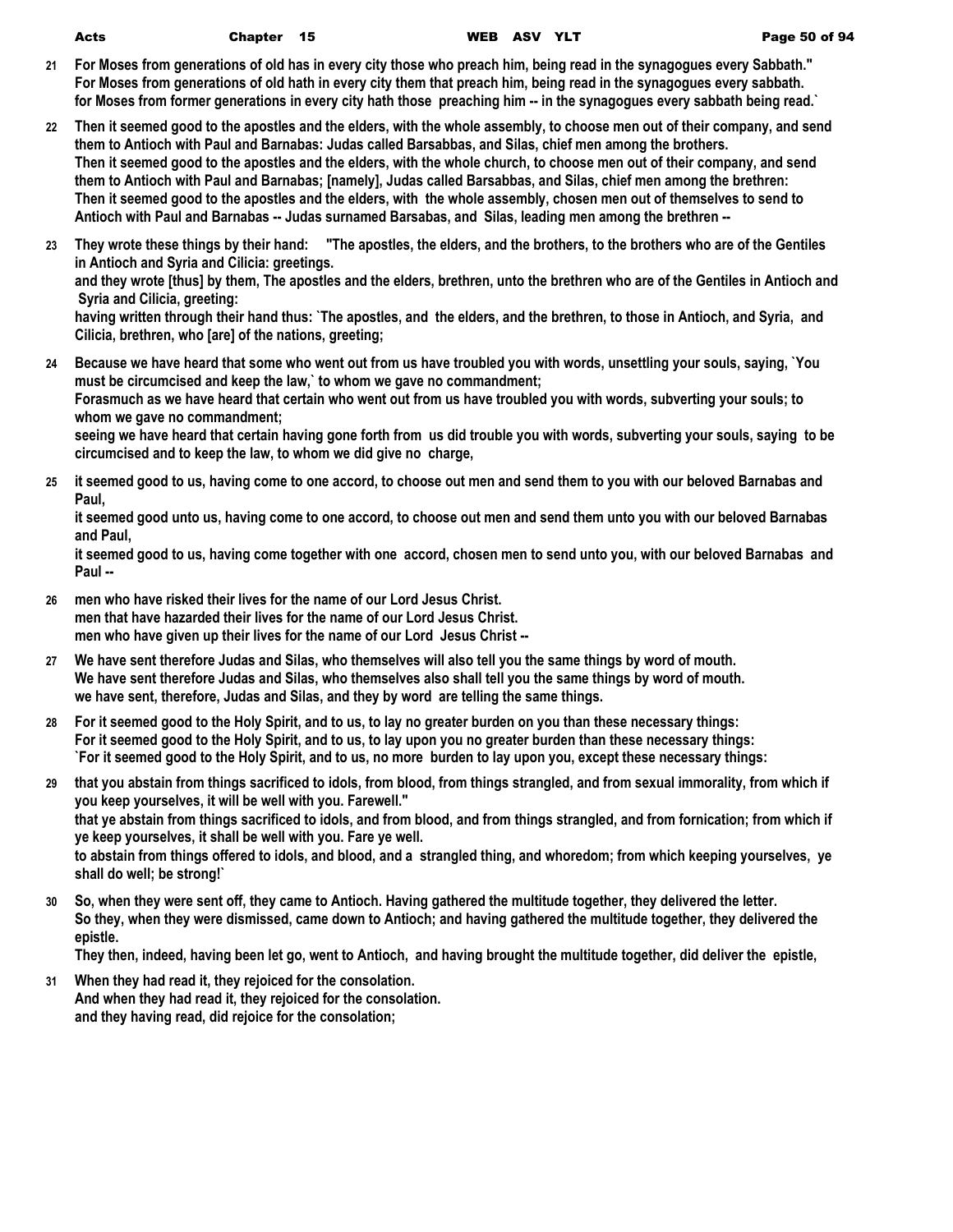- **32 Judas and Silas, also being prophets themselves, encouraged the brothers with many words, and strengthened them. And Judas and Silas, being themselves also prophets, exhorted the brethren with many words, and confirmed them. Judas also and Silas, being themselves also prophets, through much discourse did exhort the brethren, and confirm,**
- **33 After they had spent some time there, they were sent back with greetings from the brothers to the apostles. And after they had spent some time [there], they were dismissed in peace from the brethren unto those that had sent them and having passed some time, they were let go with peace from the brethren unto the apostles;**
- **35 But Paul and Barnabas stayed in Antioch, teaching and preaching the word of the Lord, with many others also. But Paul and Barnabas tarried in Antioch, teaching and preaching the word of the Lord, with many others also. And Paul and Barnabas continued in Antioch, teaching and proclaiming good news -- with many others also -- the word of the Lord;**
- **36 After some days Paul said to Barnabas, "Let`s return now and visit our brothers in every city in which we proclaimed the word of the Lord, to see how they are doing."**

**And after some days Paul said unto Barnabas, Let us return now and visit the brethren in every city wherein we proclaimed the word of the Lord, [and see] how they fare.**

**and after certain days, Paul said unto Barnabas, `Having turned back again, we may look after our brethren, in every city in which we have preached the word of the Lord -- how they are.`**

- **37 Barnabas planned to take John with them also, who was called Mark. And Barnabas was minded to take with them John also, who was called Mark. And Barnabas counseled to take with [them] John called Mark,**
- **38 But Paul didn`t think that it was a good idea to take with them someone who withdrew from them from Pamphylia, and didn`t go with them to do the work.**

**But Paul thought not good to take with them him who withdrew from them from Pamphylia, and went not with them to the work. and Paul was not thinking it good to take him with them who withdrew from them from Pamphylia, and did not go with them to the work;**

**39 Then there arose a sharp contention, so that they separated from each other. Barnabas took Mark with him, and sailed away to Cyprus,**

**And there arose a sharp contention, so that they parted asunder one from the other, and Barnabas took Mark with him, and sailed away unto Cyprus;**

**there came, therefore, a sharp contention, so that they were parted from one another, and Barnabas having taken Mark, did sail to Cyprus,**

- **40 but Paul chose Silas, and went out, being commended by the brothers to the grace of God. but Paul choose Silas, and went forth, being commended by the brethren to the grace of the Lord. and Paul having chosen Silas, went forth, having been given up to the grace of God by the brethren;**
- **41 He went through Syria and Cilicia, strengthening the assemblies. And he went through Syria and Cilicia, confirming the churches. and he went through Syria and Cilicia, confirming the assemblies.**
- **1 He came to Derbe and Lystra: and behold, a certain disciple was there, named Timothy, the son of a Jewess who believed; but his father was a Greek.**

**And he came also to Derbe and to Lystra: and behold, a certain disciple was there, named Timothy, the son of a Jewess that believed; but his father was a Greek.**

**And he came to Derbe and Lystra, and lo, a certain disciple was there, by name Timotheus son of a certain woman, a believing Jewess, but of a father, a Greek,**

**2 The brothers who were at Lystra and Iconium gave a good testimony about him. The same was well reported of by the brethren that were at Lystra and Iconium. who was well testified to by the brethren in Lystra and Iconium;**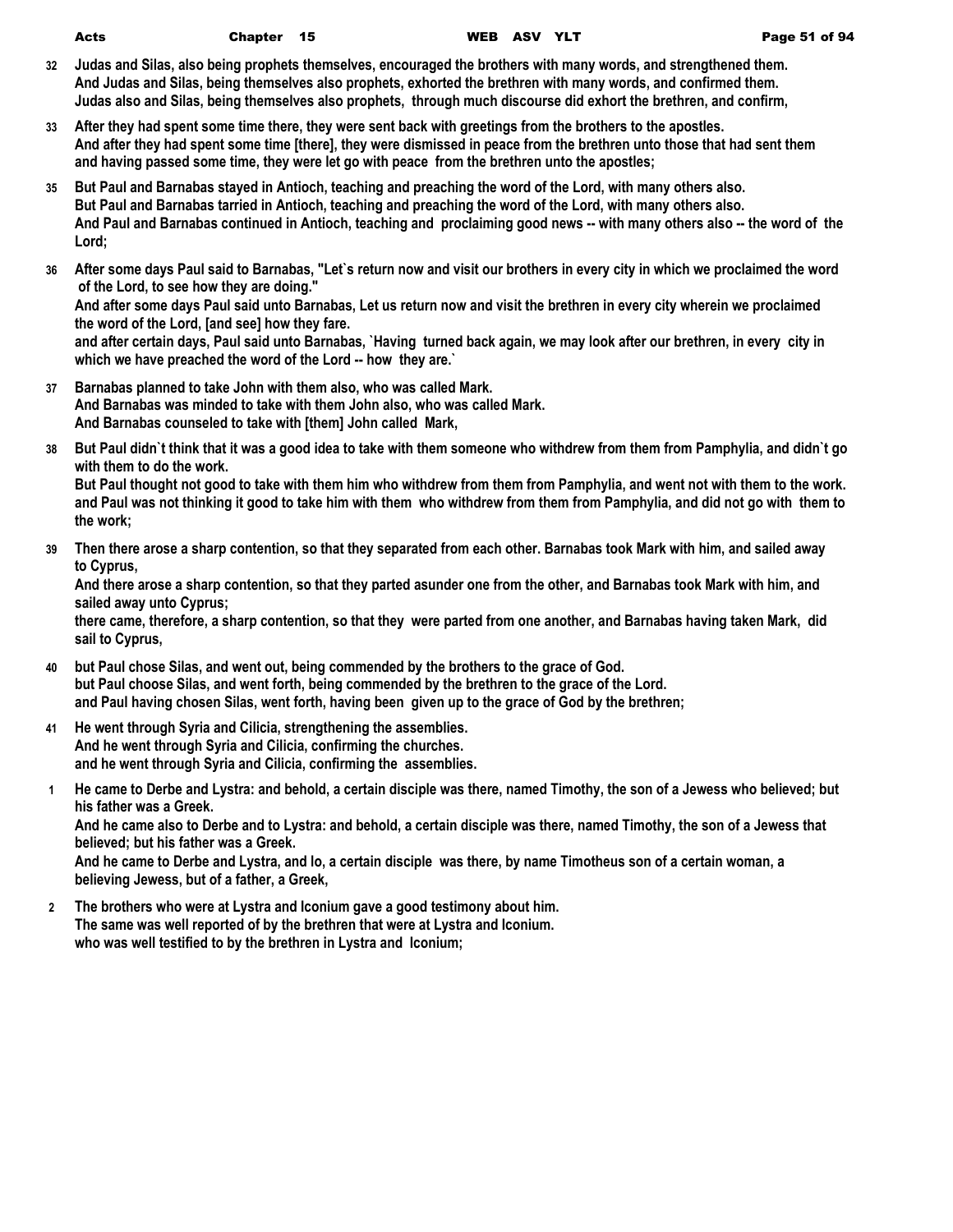**3 Paul wanted to have him go forth with him, and he took and circumcised him because of the Jews who were in those parts; for they all knew that his father was a Greek.**

**Him would Paul have to go forth with him; and he took and circumcised him because of the Jews that were in those parts: for they all knew that his father was a Greek.**

**this one did Paul wish to go forth with him, and having taken [him], he circumcised him, because of the Jews who are in those places, for they all knew his father -- that he was a Greek.**

- **4 As they went on their way through the cities, they delivered the decrees to them to keep which had been ordained by the apostles and elders who were at Jerusalem. And as they went on their way through the cities, they delivered them the decrees to keep which had been ordained of the apostles and elders that were at Jerusalem. And as they were going on through the cities, they were delivering to them the decrees to keep, that have been judged by the apostles and the elders who [are] in Jerusalem,**
- **5 So the assemblies were strengthened in the faith, and increased in number daily. So the churches were strengthened in the faith, and increased in number daily. then, indeed, were the assemblies established in the faith, and were abounding in number every day;**
- **6 When they had gone through the region of Phrygia and Galatia, they were forbidden by the Holy Spirit to speak the word in And they went through the region of Phrygia and Galatia, having been forbidden of the Holy Spirit to speak the word in Asia; and having gone through Phrygia and the region of Galatia, having been forbidden by the Holy Spirit to speak the word in**
- **7 When they had come opposite Mysia, they tried to go into Bithynia, but the Spirit didn`t allow them. and when they were come over against Mysia, they assayed to go into Bithynia; and the Spirit of Jesus suffered them not; having gone toward Mysia, they were trying to go on toward Bithynia, and the Spirit did not suffer them,**
- **8 Passing by Mysia, they came down to Troas. and passing by Mysia, they came down to Troas. and having passed by Mysia, they came down to Troas.**
- **9 A vision appeared to Paul in the night. There was a man of Macedonia standing, begging him, and saying, "Come over into Macedonia and help us."**

**And a vision appeared to Paul in the night: There was a man of Macedonia standing, beseeching him, and saying, Come over into Macedonia, and help us.**

**And a vision through the night appeared to Paul -- a certain man of Macedonia was standing, calling upon him, and saying, `Having passed through to Macedonia, help us;` --**

**10 When he had seen the vision, immediately we sought to go forth into Macedonia, concluding that the Lord had called us to preach the gospel to them.**

**And when he had seen the vision, straightway we sought to go forth into Macedonia, concluding that God had called us to preach the gospel to them.**

**and when he saw the vision, immediately we endeavoured to go forth to Macedonia, assuredly gathering that the Lord hath called us to preach good news to them,**

- **11 Setting sail therefore from Troas, we made a straight course to Samothrace, and the day following to Neapolis; Setting sail therefore from Troas, we made a straight course to Samothrace, and the day following to Neapolis; having set sail, therefore, from Troas, we came with a straight course to Samothracia, on the morrow also to Neapolis,**
- **12 and from there to Philippi, which is a city of Macedonia, the first of the district, a Roman colony. We were staying some days in this city.**

**and from thence to Philippi, which is a city of Macedonia, the first of the district, a [Roman] colony: and we were in this city tarrying certain days.**

**thence also to Philippi, which is a principal city of the part of Macedonia -- a colony. And we were in this city abiding certain days,**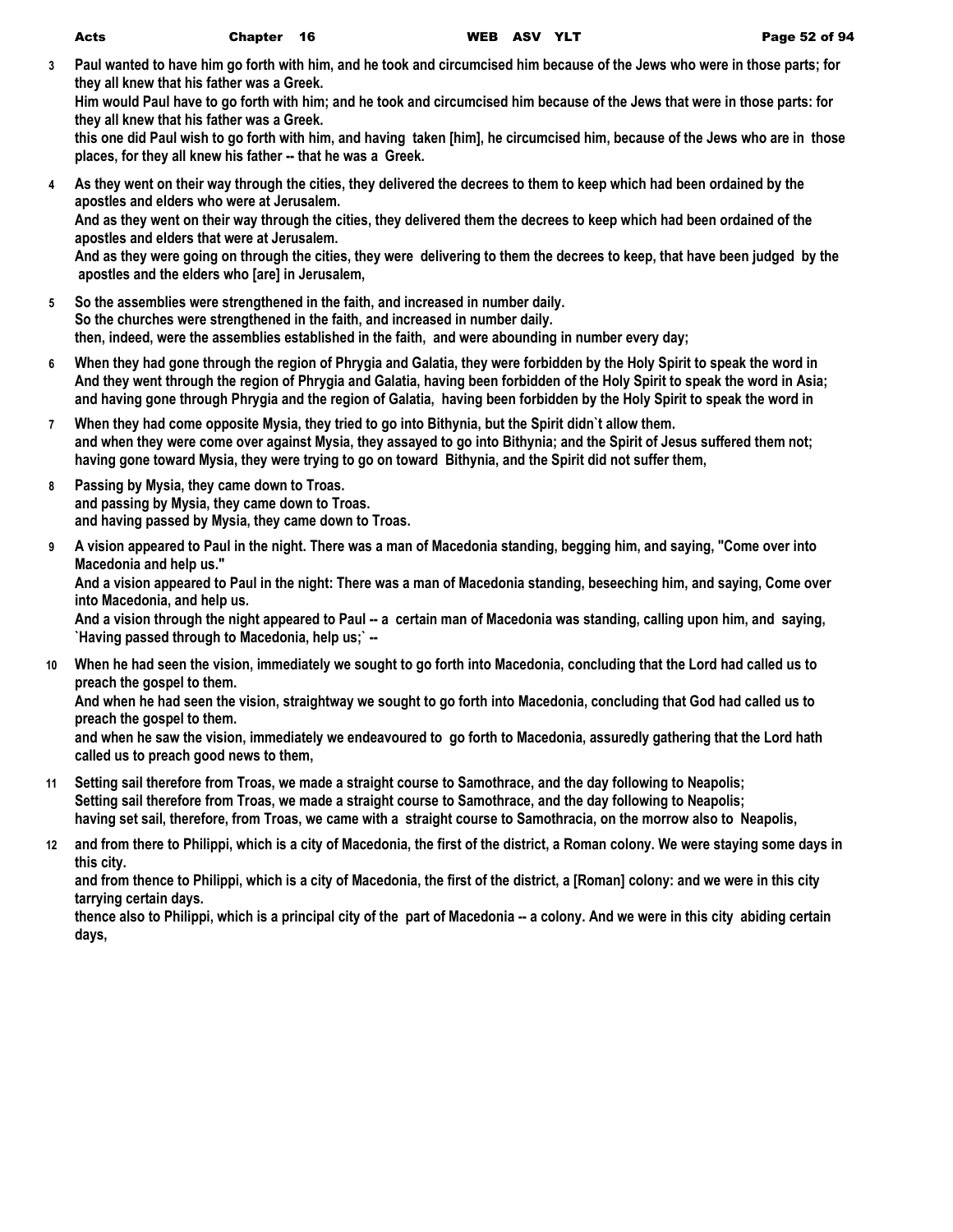**13 On the Sabbath day we went forth outside of the city by a riverside, where we supposed there was a place of prayer, and we sat down, and spoke to the women who had come together.**

**And on the sabbath day we went forth without the gate by a river side, where we supposed there was a place of prayer; and we sat down, and spake unto the women that were come together.**

**on the sabbath-day also we went forth outside of the city, by a river, where there used to be prayer, and having sat down, we were speaking to the women who came together,**

- **14 A certain woman named Lydia, a seller of purple, of the city of Thyatira, one who worshipped God, heard us; whose heart the Lord opened to listen to the things which were spoken by Paul. And a certain woman named Lydia, a seller of purple of the city of Thyatira, one that worshipped God, heard us: whose heart the Lord opened to give heed unto the things which were spoken by Paul. and a certain woman, by name Lydia, a seller of purple, of the city of Thyatira, worshipping God, was hearing, whose heart the Lord did open to attend to the things spoken by Paul;**
- **15 When she and her household were baptized, she begged us, saying, "If you have judged me to be faithful to the Lord, come into my house, and stay." She urged us.**

**And when she was baptized, and her household, she besought us, saying, If ye have judged me to be faithful to the Lord, come into my house, and abide [there]. And she constrained us.**

**and when she was baptized, and her household, she did call upon us, saying, `If ye have judged me to be faithful to the Lord, having entered into my house, remain;` and she constrained us.**

**16 It happened, as we were going to prayer, that a certain girl having a spirit of divination met us, who brought her masters much gain by fortune telling.**

**And it came to pass, as we were going to the place of prayer, that a certain maid having a spirit of divination met us, who brought her masters much gain by soothsaying.**

**And it came to pass in our going on to prayer, a certain maid, having a spirit of Python, did meet us, who brought much employment to her masters by soothsaying,**

**17 The same, following after Paul and us, cried out, "These men are servants of the Most High God, who proclaim to us the way of salvation!"**

**The same following after Paul and us cried out, saying, These men are servants of the Most High God, who proclaim unto you the way of salvation.**

**she having followed Paul and us, was crying, saying, `These men are servants of the Most High God, who declare to us a way of salvation;`**

- **18 This she did for many days. But Paul, becoming distressed, turned and said to the spirit, "I charge you in the name of Jesus Christ to come out of her!" It came out that very hour. And this she did for many days. But Paul, being sore troubled, turned and said to the spirit, I charge thee in the name of Jesus Christ to come out of her. And it came out that very hour. and this she was doing for many days, but Paul having been grieved, and having turned, said to the spirit, `I command thee, in the name of Jesus Christ, to come forth from her;` and it came forth the same hour.**
- **19 But when her masters saw that the hope of their gain was gone, they laid hold on Paul and Silas, and dragged them into the marketplace before the rulers. But when her masters saw that the hope of their gain was gone, they laid hold on Paul and Silas, and dragged them into the marketplace before the rulers, And her masters having seen that the hope of their employment was gone, having caught Paul and Silas, drew [them] to the market-place, unto the rulers,**
- **20 When they had brought them to the magistrates, they said, "These men, being Jews, are agitating our city, and when they had brought them unto the magistrates, they said, These men, being Jews, do exceedingly trouble our city, and having brought them to the magistrates, they said, `These men do exceedingly trouble our city, being Jews;**
- **21 and set forth customs which it is not lawful for us to accept or to observe, being Romans." and set forth customs which it is not lawful for us to receive, or to observe, being Romans. and they proclaim customs that are not lawful for us to receive nor to do, being Romans.`**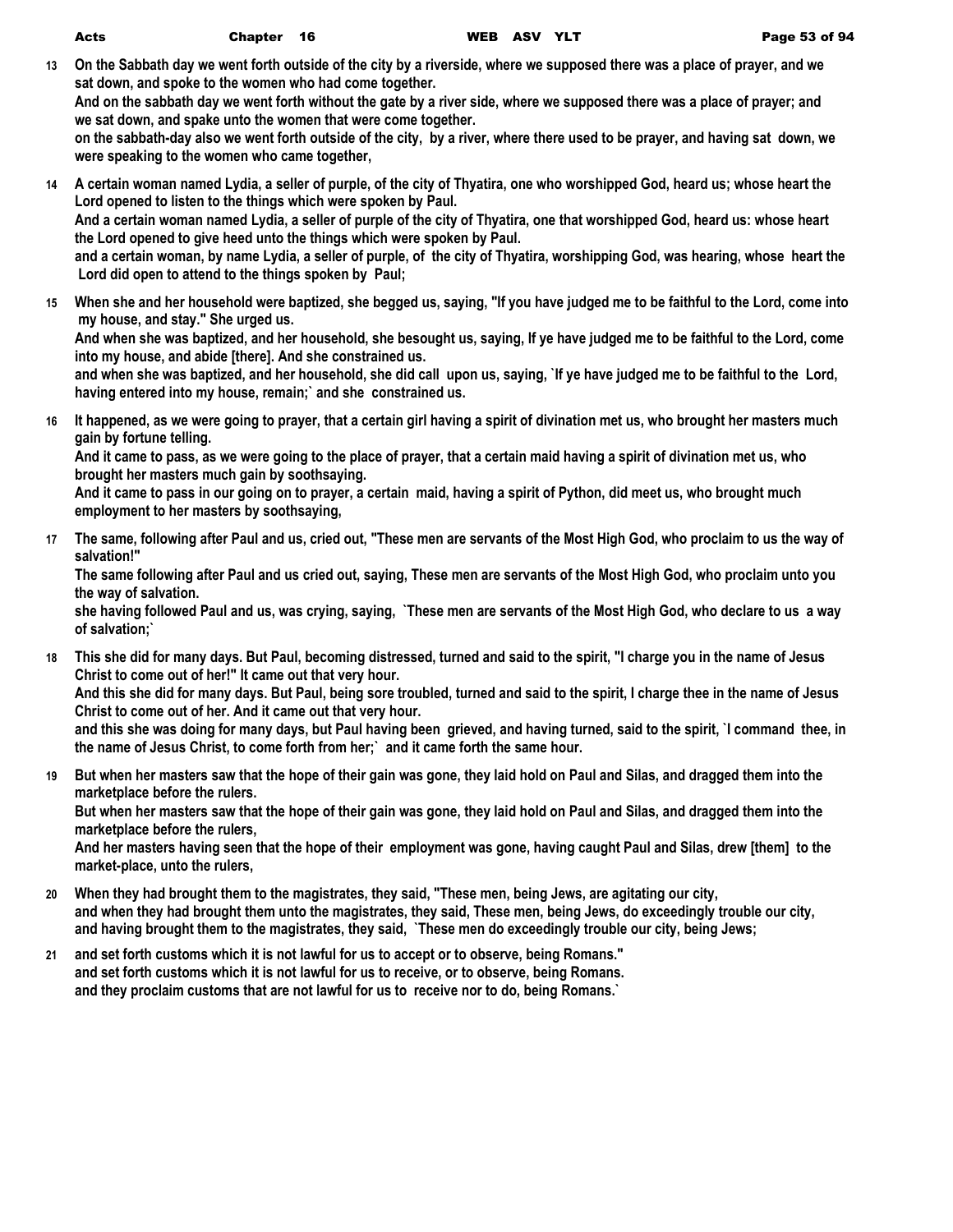**22 The multitude rose up together against them, and the magistrates tore their clothes off of them, and commanded them to be beaten with rods.**

**And the multitude rose up together against them: and the magistrates rent their garments off them, and commanded to beat them with rods.**

**And the multitude rose up together against them, and the magistrates having torn their garments from them, were commanding to beat [them] with rods,**

- **23 When they had laid many stripes on them, they threw them into prison, charging the jailer to keep them safely, And when they had laid many stripes upon them, they cast them into prison, charging the jailor to keep them safely: many blows also having laid upon them, they cast them to prison, having given charge to the jailor to keep them safely,**
- **24 who, having received such a charge, threw them into the inner prison, and secured their feet in the stocks. who, having received such a charge, cast them into the inner prison, and made their feet fast in the stocks. who such a charge having received, did put them to the inner prison, and their feet made fast in the stocks.**
- **25 But about midnight Paul and Silas were praying and singing hymns to God, and the prisoners were listening to them. But about midnight Paul and Silas were praying and singing hymns unto God, and the prisoners were listening to them; And at midnight Paul and Silas praying, were singing hymns to God, and the prisoners were hearing them,**
- **26 Suddenly there was a great earthquake, so that the foundations of the prison were shaken; and immediately all the doors were opened, and everyone`s bonds were loosened. and suddenly there was a great earthquake, so that the foundations of the prison-house were shaken: and immediately all the doors were opened, and every one`s bands were loosed. and suddenly a great earthquake came, so that the foundations of the prison were shaken, opened also presently were all the doors, and of all -- the bands were loosed;**
- **27 The jailer, being roused out of sleep and seeing the prison doors open, drew his sword and was about to kill himself, supposing that the prisoners had escaped. And the jailor, being roused out of sleep and seeing the prison doors open, drew his sword and was about to kill himself, supposing that the prisoners had escaped. and the jailor having come out of sleep, and having seen the doors of the prison open, having drawn a sword, was about to kill himself, supposing the prisoners to be fled,**
- **28 But Paul cried with a loud voice, saying, "Don`t harm yourself, for we are all here!" But Paul cried with a loud voice, saying, Do thyself no harm: for we are all here. and Paul cried out with a loud voice, saying, `Thou mayest not do thyself any harm, for we are all here.`**
- **29 He called for lights and sprang in, and, fell down trembling before Paul and Silas, And he called for lights and sprang in, and, trembling for fear, fell down before Paul and Silas, And, having asked for a light, he sprang in, and trembling he fell down before Paul and Silas,**
- **30 and brought them out and said, "Sirs, what must I do to be saved?" and brought them out and said, Sirs, what must I do to be saved? and having brought them forth, said, `Sirs, what must I do -- that I may be saved?`**
- **31 They said, "Believe in the Lord Jesus Christ, and you will be saved, you and your house." And they said, Believe on the Lord Jesus, and thou shalt be saved, thou and thy house. and they said, `Believe on the Lord Jesus Christ, and thou shalt be saved -- thou and thy house;`**
- **32 They spoke the word of the Lord to him, and to all who were in his house. And they spake the word of the Lord unto him, with all that were in his house. and they spake to him the word of the Lord, and to all those in his household;**
- **33 He took them the same hour of the night, and washed their stripes, and was immediately baptized, he and all his household. And he took them the same hour of the night, and washed their stripes; and was baptized, he and all his, immediately. and having taken them, in that hour of the night, he did bathe [them] from the blows, and was baptized, himself and all his presently,**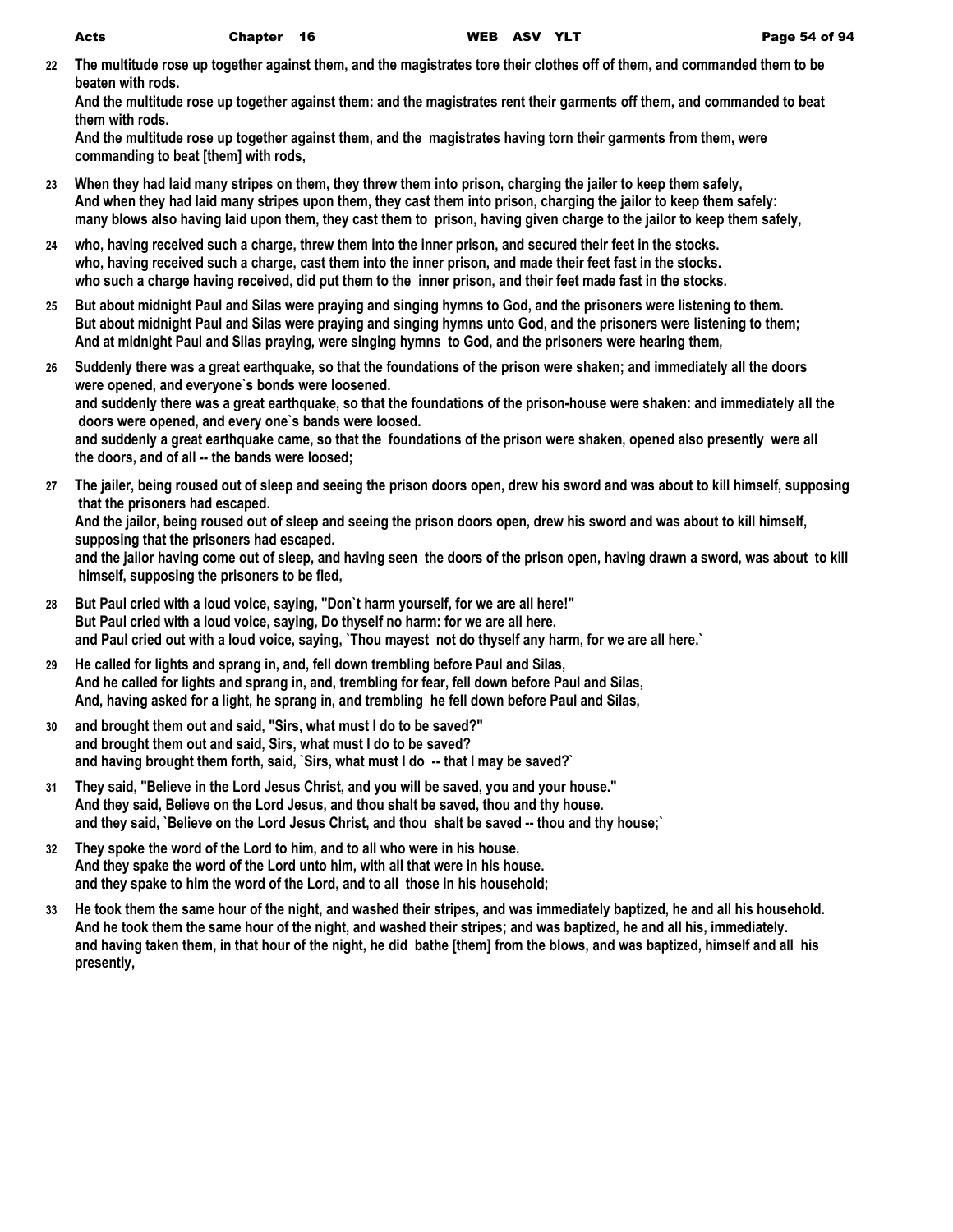**34 He brought them up into his house, and set food before them, and rejoiced greatly, with all his house, having believed in God. And he brought them up into his house, and set food before them, and rejoiced greatly, with all his house, having believed in God.**

**having brought them also into his house, he set food before [them], and was glad with all the household, he having believed in God.**

- **35 But when it was day, the magistrates sent the sergeants, saying, "Let those men go." But when it was day, the magistrates sent the sergeants, saying, Let those men go. And day having come, the magistrates sent the rod-bearers, saying, `Let those men go;`**
- **36 The jailer reported these words to Paul, saying, "The magistrates have sent to let you go; now therefore come out, and go in peace."**

**And the jailor reported the words to Paul, [saying], The magistrates have sent to let you go: now therefore come forth, and go in peace.**

**and the jailor told these words unto Paul -- `The magistrates have sent, that ye may be let go; now, therefore, having gone forth go on in peace;`**

- **37 But Paul said to them, "They have beaten us publicly, without a trial, men who are Romans, and have cast us into prison! Do they now release us secretly? No, most assuredly, but let them come themselves and bring us out!" But Paul said unto them, They have beaten us publicly, uncondemned, men that are Romans, and have cast us into prison; and do they now cast us out privily? Nay verily; but let them come themselves and bring us out. and Paul said to them, `Having beaten us publicly uncondemned -- men, Romans being -- they did cast [us] to prison, and now privately do they cast us forth! why no! but having come themselves, let them bring us forth.`**
- **38 The sergeants reported these words to the magistrates, and they were afraid when they heard that they were Romans, And the sergeants reported these words unto the magistrates: and they feared when they heard that they were Romans; And the rod-bearers told to the magistrates these sayings, and they were afraid, having heard that they are Romans,**
- **39 and they came and begged them. When they had brought them out, they asked them to depart from the city. and they came and besought them; and when they had brought them out, they asked them to go away from the city. and having come, they besought them, and having brought [them] forth, they were asking [them] to go forth from the city;**
- **40 They went out of the prison, and entered into Lydia`s house. When they had seen the brothers, they comforted them, and departed.**

**And they went out of the prison, and entered into [the house] of Lydia: and when they had seen the brethren, they comforted them, and departed.**

**and they, having gone forth out of the prison, entered into [the house of] Lydia, and having seen the brethren, they comforted them, and went forth.**

**1 Now when they had passed through Amphipolis and Apollonia, they came to Thessalonica, where there was a synagogue of the Jews.**

**Now when they had passed through Amphipolis and Apollonia, they came to Thessalonica, where was a synagogue of the Jews:**

**And having passed through Amphipolis, and Apollonia, they came to Thessalonica, where was the synagogue of the Jews,**

- **2 Paul, as was his custom, went in to them, and for three Sabbath days reasoned with them from the Scriptures, and Paul, as his custom was, went in unto them, and for three sabbath days reasoned with them from the Scriptures, and according to the custom of Paul, he went in unto them, and for three sabbaths he was reasoning with them from the Writings,**
- **3 explaining and demonstrating that the Christ had to suffer, and to rise again from the dead, and saying, "This Jesus, whom I proclaim to you, is the Christ."**

**opening and alleging that it behooved the Christ to suffer, and to rise again from the dead; and that this Jesus, whom, [said he,] I proclaim unto you, is the Christ.**

**opening and alleging, `That the Christ it behoved to suffer, and to rise again out of the dead, and that this is the Christ -- Jesus whom I proclaim to you.`**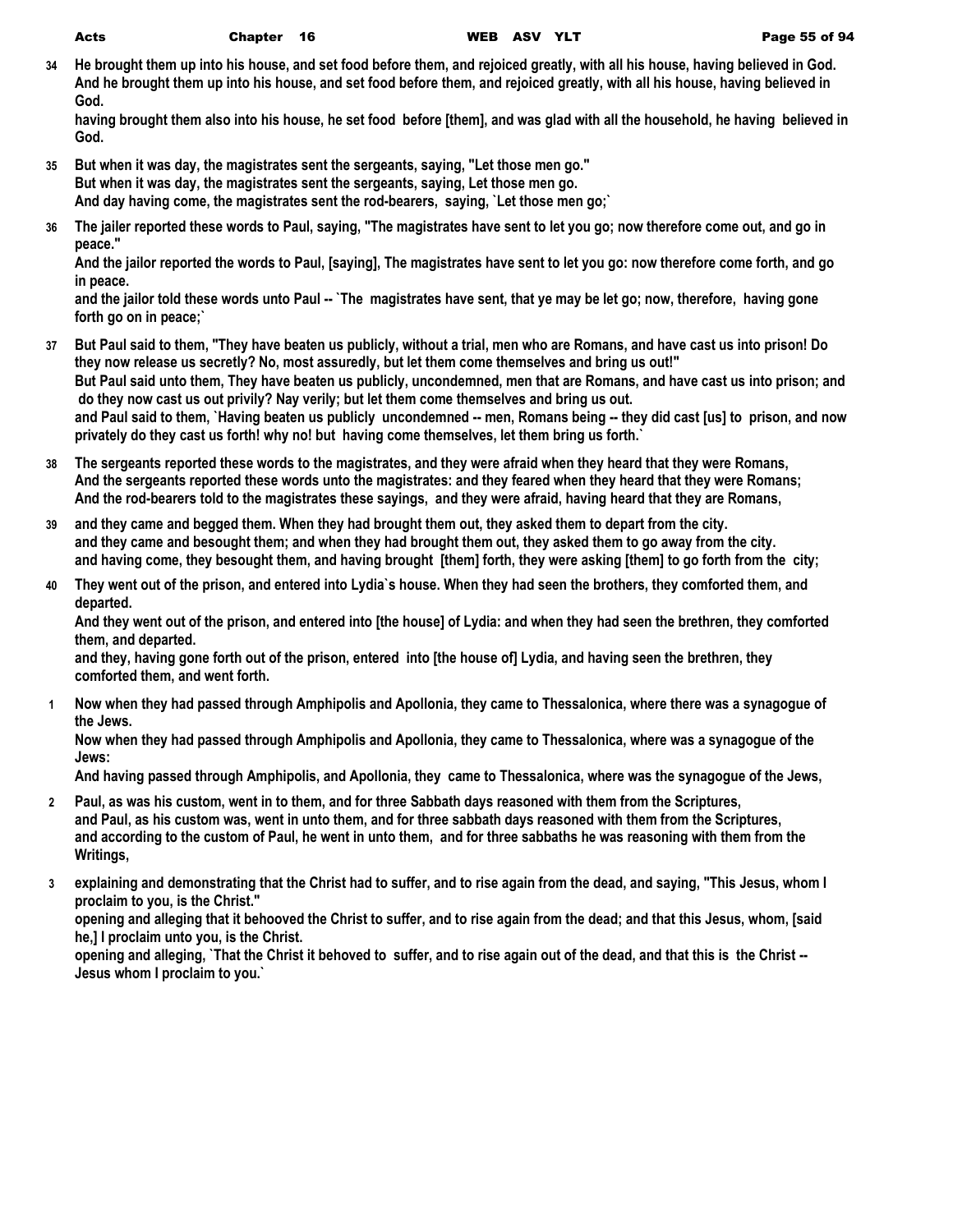**4 Some of them were persuaded, and joined Paul and Silas, of the devout Greeks a great multitude, and not a few of the chief women.**

**And some of them were persuaded, and consorted with Paul and Silas, and of the devout Greeks a great multitude, and of the chief women not a few.**

**And certain of them did believe, and attached themselves to Paul and to Silas, also of the worshipping Greeks a great multitude, of the principal women also not a few.**

- **5 But the disobedient Jews gathered some wicked men from the marketplace, and gathering a crowd, set the city in an uproar. Assaulting the house of Jason, they sought to bring them forth to the people. But the Jews, being moved with jealousy, took unto them certain vile fellows of the rabble, and gathering a crowd, set the city on an uproar; and assaulting the house of Jason, they sought to bring them forth to the people. And the unbelieving Jews, having been moved with envy, and having taken to them of the loungers certain evil men, and having made a crowd, were setting the city in an uproar; having assailed also the house of Jason, they were seeking them to bring [them] to the populace,**
- **6 When they didn`t find them, they dragged Jason and certain brothers before the rulers of the city, crying, "These who have turned the world upside down have come here also, And when they found them not, they dragged Jason and certain brethren before the rulers of the city, crying, These that have turned the world upside down are come hither also; and not having found them, they drew Jason and certain brethren unto the city rulers, calling aloud -- `These, having put the world in commotion, are also here present,**
- **7 whom Jason has received. These all act contrary to the decrees of Caesar, saying that there is another king, Jesus!" whom Jason hath received: and these all act contrary to the decrees of Caesar, saying that there is another king, [one] whom Jason hath received; and these all do contrary to the decrees of Caesar, saying another to be king -- Jesus.`**
- **8 The multitude and the rulers of the city were troubled when they heard these things. And they troubled the multitude and the rulers of the city, when they heard these things. And they troubled the multitude and the city rulers, hearing these things,**
- **9 When they had taken security from Jason and the rest, they let them go. And when they had taken security from Jason and the rest, they let them go. and having taking security from Jason and the rest, they let them go.**
- **10 The brothers immediately sent Paul and Silas away by night to Beroea. When they arrived, they went into the Jewish synagogue.**

**And the brethren immediately sent away Paul and Silas by night unto Beroea: who when they were come thither went into the synagogue of the Jews.**

**And the brethren immediately, through the night, sent forth both Paul and Silas to Berea, who having come, went to the synagogue of the Jews;**

- **11 Now these were more noble than those in Thessalonica, in that they received the word with all readiness of the mind, examining the Scriptures daily, whether these things were so. Now these were more noble than those in Thessalonica, in that they received the word with all readiness of the mind, examining the Scriptures daily, whether these things were so. and these were more noble than those in Thessalonica, they received the word with all readiness of mind, every day examining the Writings whether those things were so;**
- **12 Many of them therefore believed; also of the Greek women of honorable estate, and not a few men. Many of them therefore believed; also of the Greek women of honorable estate, and of men, not a few. many, indeed, therefore, of them did believe, and of the honourable Greek women and men not a few.**
- **13 But when the Jews of Thessalonica had knowledge that the word of God was proclaimed by Paul at Beroea also, they came there likewise, agitating the multitudes. But when the Jews of Thessalonica had knowledge that the word of God was proclaimed of Paul at Beroea also, they came thither likewise, stirring up and troubling the multitudes. And when the Jews from Thessalonica knew that also in Berea was the word of God declared by Paul, they came thither also, agitating the multitudes;**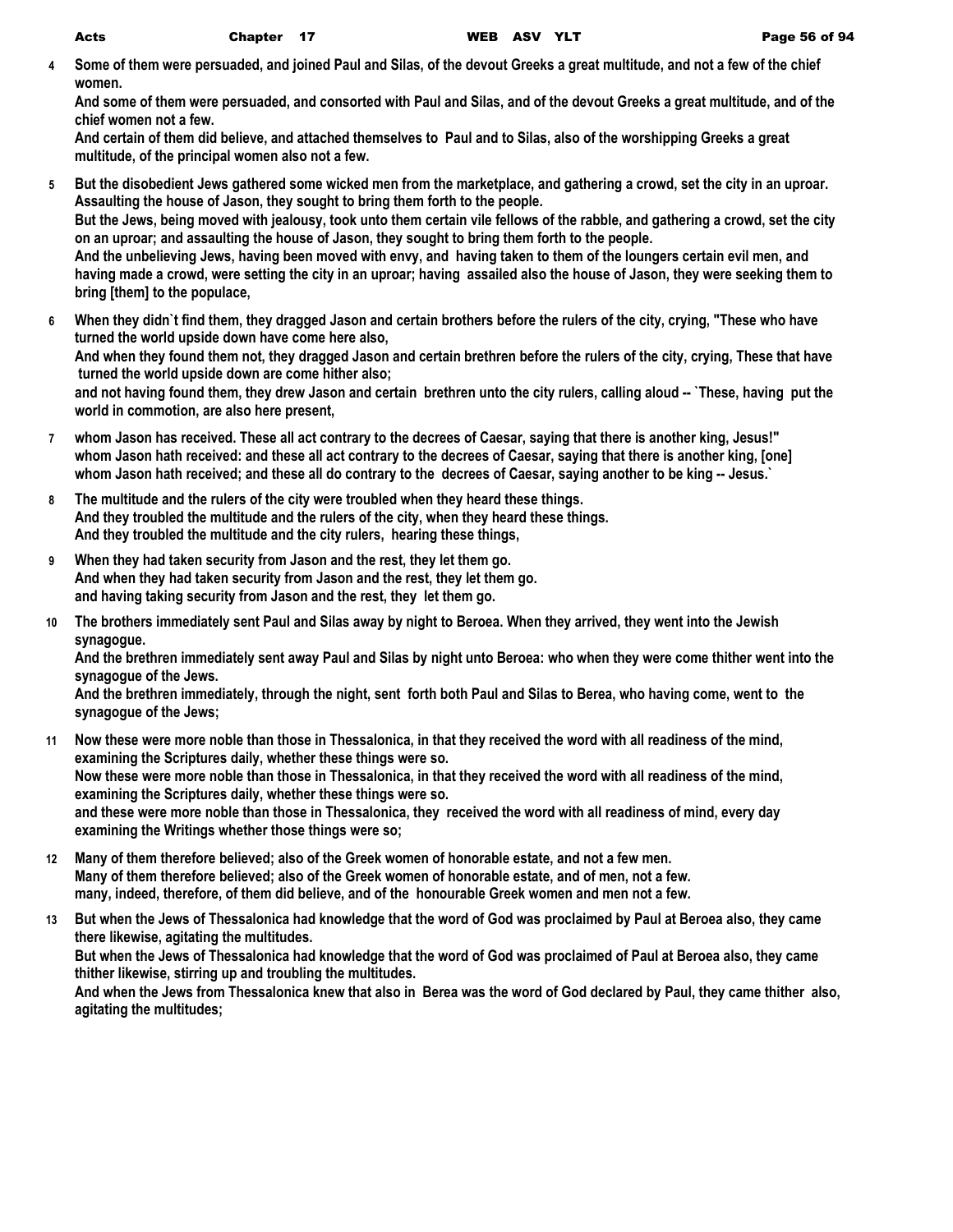- **14 Then the brothers immediately sent forth Paul to go as far as to the sea, and Silas and Timothy still stayed there. And then immediately the brethren sent forth Paul to go as far as to the sea: and Silas and Timothy abode there still. and then immediately the brethren sent forth Paul, to go on as it were to the sea, but both Silas and Timothy were remaining there.**
- **15 But those who escorted Paul brought him as far as Athens. Receiving a commandment to Silas and Timothy that they should come to him with all speed, they departed. But they that conducted Paul brought him as far as Athens: and receiving a commandment unto Silas and Timothy that they should come to him with all speed, they departed.**

**And those conducting Paul, brought him unto Athens, and having received a command unto Silas and Timotheus that with all speed they may come unto him, they departed;**

- **16 Now while Paul waited for them at Athens, his spirit was provoked within him as he saw the city full of idols. Now while Paul waited for them at Athens, his spirit was provoked within him as he beheld the city full of idols. and Paul waiting for them in Athens, his spirit was stirred in him, beholding the city wholly given to idolatry,**
- **17 So he reasoned in the synagogue with Jews and the devout persons, and in the marketplace every day with those who met So he reasoned in the synagogue with Jews and the devout persons, and in the marketplace every day with them that met him. therefore, indeed, he was reasoning in the synagogue with the Jews, and with the worshipping persons, and in the marketplace every day with those who met with him.**
- **18 Some of the Epicurean and Stoic philosophers also encountered him. Some said, "What does this babbler want to say?" Others said, "He seems to be advocating foreign demons," because he preached Jesus and the resurrection. And certain also of the Epicurean and Stoic philosophers encountered him. And some said, What would this babbler say? others, He seemeth to be a setter forth of strange gods: because he preached Jesus and the resurrection. And certain of the Epicurean and of the Stoic philosophers, were meeting together to see him, and some were saying, `What would this seed picker wish to say?` and others, `Of strange demons he doth seem to be an announcer;` because Jesus and the rising again he did proclaim to them as good news,**
- **19 They took hold of him, and brought him to the Areopagus, saying, "May we know what this new teaching is, which is spoken by you?**

**And they took hold of him, and brought him unto the Areopagus, saying, May we know what this new teaching is, which is spoken by thee?**

**having also taken him, unto the Areopagus they brought [him], saying, `Are we able to know what [is] this new teaching that is spoken by thee,**

- **20 For you bring certain strange things to our ears. We want to know therefore what these things mean." For thou bringest certain strange things to our ears: we would know therefore what these things mean. for certain strange things thou dost bring to our ears? we wish, then, to know what these things would wish to be;`**
- **21 Now all the Athenians and the strangers living there spent their time in nothing else, but either to tell or to hear some new (Now all the Athenians and the strangers sojourning there spent their time in nothing else, but either to tell or to hear some new thing.)**

**and all Athenians, and the strangers sojourning, for nothing else were at leisure but to say something, and to hear some newer thing.**

- **22 Paul stood in the midst of the Areopagus, and said, "You men of Athens, I perceive that you are very religious in all things. And Paul stood in the midst of the Areopagus, and said, Ye men of Athens, in all things, I perceive that ye are very religious. And Paul, having stood in the midst of the Areopagus, said, `Men, Athenians, in all things I perceive you as over-religious;**
- **23 For as I passed along, and observed the objects of your worship, I found also an altar with this inscription: `TO AN UNKNOWN GOD.` What therefore you worship in ignorance, this I announce to you. For as I passed along, and observed the objects of your worship, I found also an altar with this inscription, TO AN UNKNOWN GOD. What therefore ye worship in ignorance, this I set forth unto you. for passing through and contemplating your objects of worship, I found also an erection on which had been inscribed: To God**

 **-- unknown; whom, therefore -- not knowing -- ye do worship, this One I announce to you.**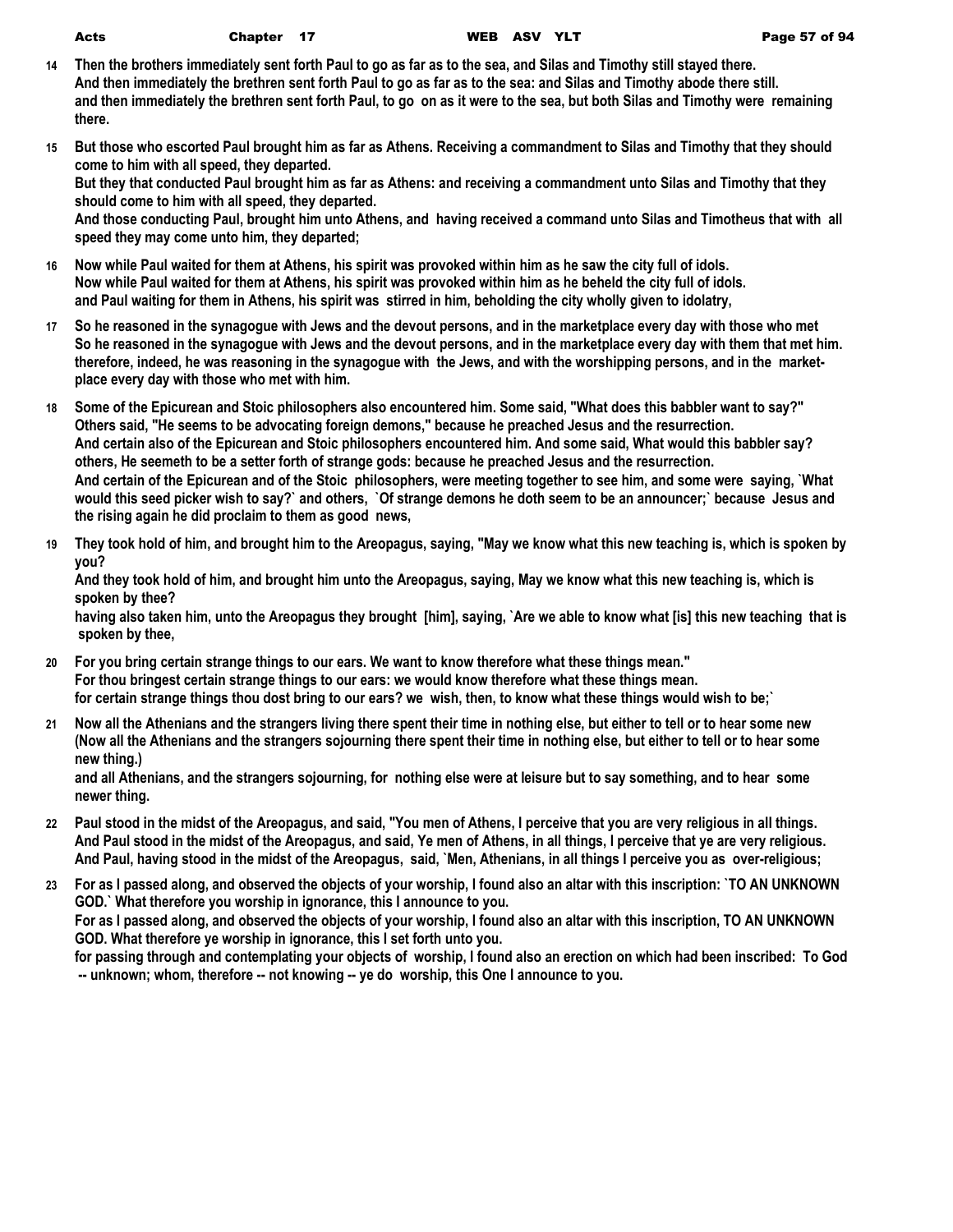**24 The God who made the world and all things in it, he, being Lord of heaven and earth, dwells not in temples made with hands, The God that made the world and all things therein, he, being Lord of heaven and earth, dwelleth not in temples made with hands;**

**`God, who did make the world, and all things in it, this One, of heaven and of earth being Lord, in temples made with hands doth not dwell,**

**25 neither is he served by men`s hands, as though he needed anything, seeing he himself gives to all life and breath, and all things.**

**neither is he served by men`s hands, as though he needed anything, seeing he himself giveth to all life, and breath, and all things;**

**neither by the hands of men is He served -- needing anything, He giving to all life, and breath, and all things;**

**26 He made from one blood every nation of men to dwell on all the surface of the earth, having determined appointed seasons, and the bounds of their habitation,**

**and he made of one every nation of men to dwell on all the face of the earth, having determined [their] appointed seasons, and the bounds of their habitation;**

**He made also of one blood every nation of men, to dwell upon all the face of the earth -- having ordained times before appointed, and the bounds of their dwellings --**

- **27 that they should seek the Lord, if perhaps they might reach out for him and find him, though he is not far from each one of us. that they should seek God, if haply they might feel after him and find him, though he is not far from each one of us: to seek the Lord, if perhaps they did feel after Him and find, -- though, indeed, He is not far from each one of us,**
- **28 `For in him we live, and move, and have our being.` As some of your own poets have said, `For we are also his offspring.` for in him we live, and move, and have our being; as certain even of your own poets have said, For we are also his offspring. for in Him we live, and move, and are; as also certain of your poets have said: For of Him also we are offspring.**
- **29 Being then the offspring of God, we ought not to think that the Divine Nature is like gold, or silver, or stone, engraved by art and device of man.**

**Being then the offspring of God, we ought not to think that the Godhead is like unto gold, or silver, or stone, graven by art and device of man.**

**`Being, therefore, offspring of God, we ought not to think the Godhead to be like to gold, or silver, or stone, graving of art and device of man;**

- **30 The times of ignorance therefore God overlooked. But now he commands that all men everywhere should repent, The times of ignorance therefore God overlooked; but now he commandeth men that they should all everywhere repent: the times, indeed, therefore, of the ignorance God having overlooked, doth now command all men everywhere to reform,**
- **31 because he has appointed a day in which he will judge the world in righteousness by the man whom he has ordained; whereof he has given assurance to all men, in that he has raised him from the dead." inasmuch as he hath appointed a day in which he will judge the world in righteousness by the man whom he hath ordained; whereof he hath given assurance unto all men, in that he hath raised him from the dead. because He did set a day in which He is about to judge the world in righteousness, by a man whom He did ordain, having given assurance to all, having raised him out of the dead.`**
- **32 Now when they heard of the resurrection of the dead, some mocked; but others said, "We want to hear you yet again concerning this."**

**Now when they heard of the resurrection of the dead, some mocked; but others said, We will hear thee concerning this yet again.**

**And having heard of a rising again of the dead, some, indeed, were mocking, but others said, `We will hear thee again concerning this;`**

**33 Thus Paul went out from among them. Thus Paul went out from among them. and so Paul went forth from the midst of them,**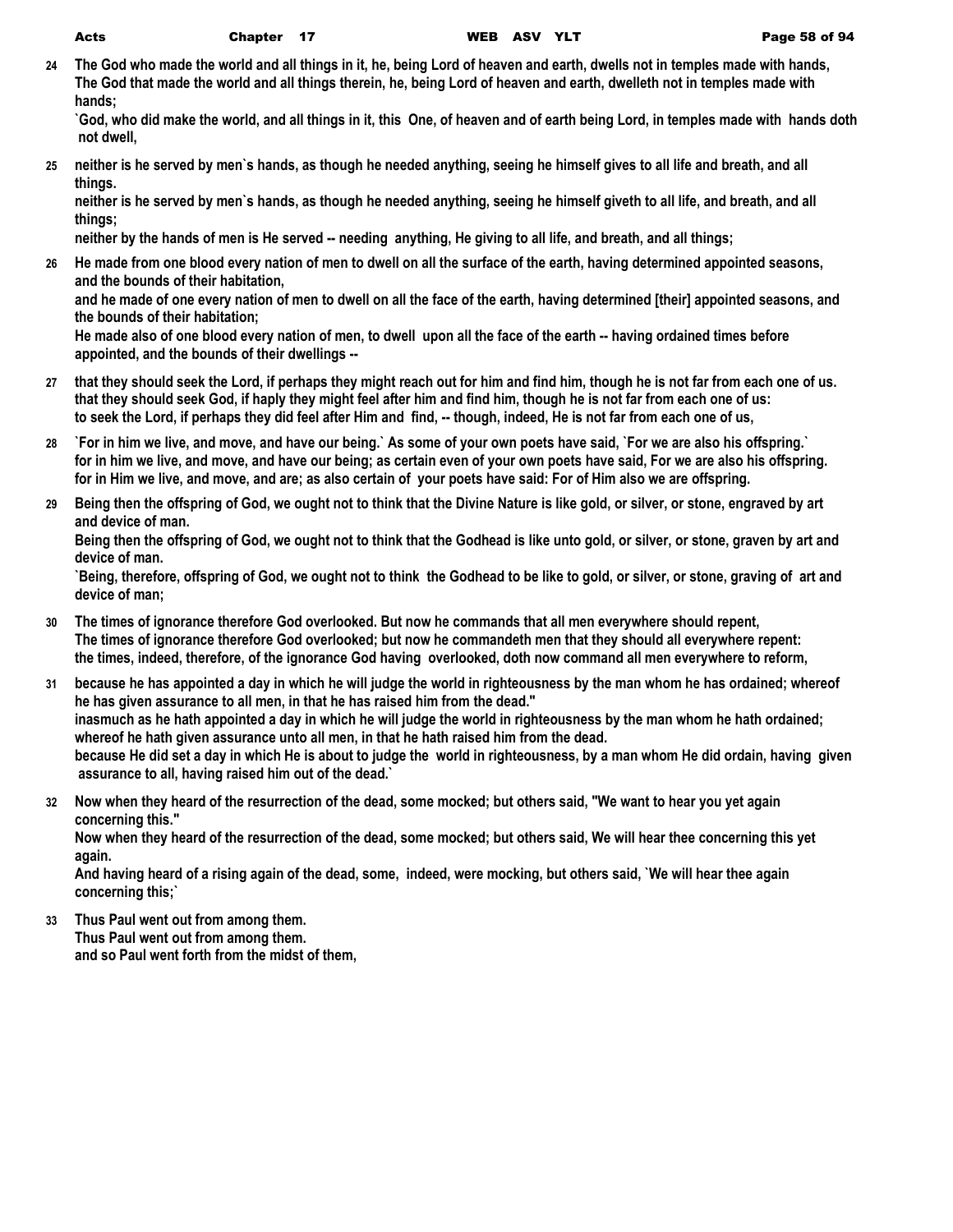**34 But certain men joined with him, and believed, among whom also was Dionysius the Areopagite, and a woman named Damaris, and others with them.**

**But certain men clave unto him, and believed: among whom also was Dionysius the Areopagite, and a woman named Damaris, and others with them.**

**and certain men having cleaved to him, did believe, among whom [is] also Dionysius the Areopagite, and a woman, by name Damaris, and others with them.**

- **1 After these things Paul departed from Athens, and came to Corinth. After these things he departed from Athens, and came to Corinth. And after these things, Paul having departed out of Athens, came to Corinth,**
- **2 He found a certain Jew named Aquila, a man of Pontus by race, who had recently come from Italy, with his wife Priscilla, because Claudius had commanded all the Jews to depart from Rome. He came to them, And he found a certain Jew named Aquila, a man of Pontus by race, lately come from Italy, with his wife Priscilla, because Claudius had commanded all the Jews to depart from Rome: and he came unto them; and having found a certain Jew, by name Aquilas, of Pontus by birth, lately come from Italy, and Priscilla his wife -- because of Claudius having directed all the Jews to depart out of Rome -- he came to them,**
- **3 and because he practiced the same trade, he lived with them and worked, for by trade they were tent makers. and because he was of the same trade, he abode with them, and they wrought, for by their trade they were tentmakers. and because of being of the same craft, he did remain with them, and was working, for they were tent-makers as to craft;**
- **4 He reasoned in the synagogue every Sabbath, and persuaded Jews and Greeks. And he reasoned in the synagogue every sabbath, and persuaded Jews and Greeks. and he was reasoning in the synagogue every sabbath, persuading both Jews and Greeks.**
- **5 But when Silas and Timothy came down from Macedonia, Paul was compelled by the Spirit, testifying to the Jews that Jesus was the Christ.**

**But when Silas and Timothy came down from Macedonia, Paul was constrained by the word, testifying to the Jews that Jesus was the Christ.**

**And when both Silas and Timotheus came down from Macedonia, Paul was pressed in the Spirit, testifying fully to the Jews Jesus the Christ;**

**6 When they opposed him and blasphemed, he shook out his clothing and said to them, "Your blood be on your own heads! I am clean. From now on, I will go to the Gentiles!"**

**And when they opposed themselves and blasphemed, he shook out his raiment and said unto them, Your blood [be] upon your own heads; I am clean: from henceforth I will go unto the Gentiles.**

**and on their resisting and speaking evil, having shaken [his] garments, he said unto them, `Your blood [is] upon your head -- I am clean; henceforth to the nations I will go on.`**

**7 He departed there, and went into the house of a certain man named Justus, one who worshipped God, whose house was next door to the synagogue.**

**And he departed thence, and went into the house of a certain man named Titus Justus, one that worshipped God, whose house joined hard to the synagogue.**

**And having departed thence, he went to the house of a certain one, by name Justus, a worshipper of God, whose house was adjoining the synagogue,**

**8 Crispus, the ruler of the synagogue, believed in the Lord with all his house. Many of the Corinthians, hearing, believed and were baptized.**

**And Crispus, the ruler of the synagogue, believed in the Lord with all his house; and many of the Corinthians hearing believed, and were baptized.**

**and Crispus, the ruler of the synagogue did believe in the Lord with all his house, and many of the Corinthians hearing were believing, and they were being baptized.**

**9 The Lord said to Paul in the night by a vision, "Don`t be afraid, but speak and don`t be silent; And the Lord said unto Paul in the night by a vision, Be not afraid, but speak and hold not thy peace: And the Lord said through a vision in the night to Paul, `Be not afraid, but be speaking and thou mayest be not silent;**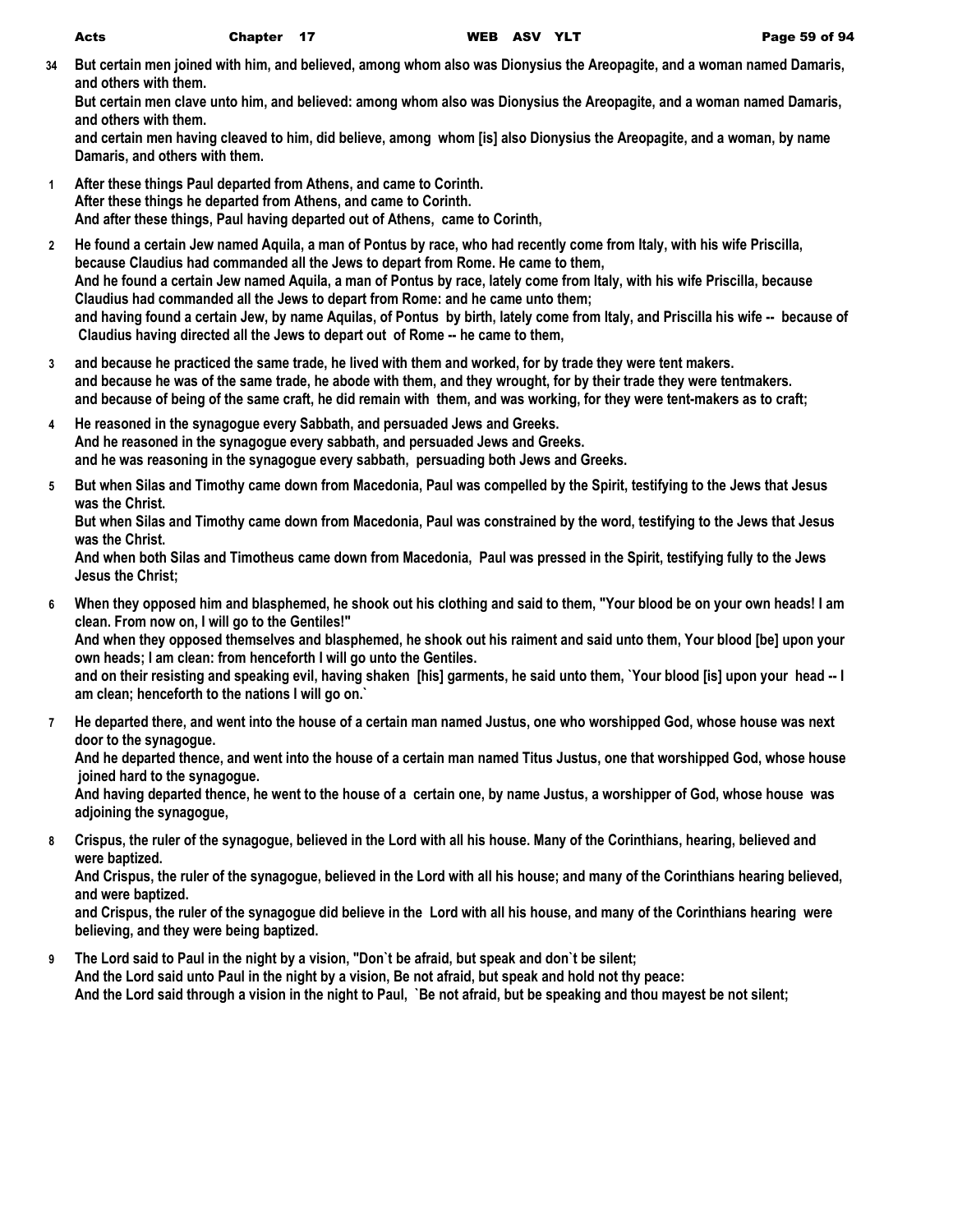| Acts | Chapter 18 | WEB ASV YLT | Page 60 of 94 |
|------|------------|-------------|---------------|

- **10 for I am with you, and no one will attack you to harm you, for I have many people in this city." for I am with thee, and no man shall set on thee to harm thee: for I have much people in this city. because I am with thee, and no one shall set on thee to do thee evil; because I have much people in this city;`**
- **11 He lived there a year and six months, teaching the word of God among them. And he dwelt [there] a year and six months, teaching the word of God among them. and he continued a year and six months, teaching among them the word of God.**
- **12 But when Gallio was proconsul of Achaia, the Jews with one accord rose up against Paul and brought him before the judgment seat,**

**But when Gallio was proconsul of Achaia, the Jews with one accord rose up against Paul and brought him before the judgmentseat,**

**And Gallio being proconsul of Achaia, the Jews made a rush with one accord upon Paul, and brought him unto the tribunal,**

- **13 saying, "This man persuades men to worship God contrary to the law." saying, This man persuadeth men to worship God contrary to the law. saying -- `Against the law this one doth persuade men to worship God;`**
- **14 But when Paul was about to open his mouth, Gallio said to the Jews, "If indeed it were a matter of wrong or of wicked crime, Jews, it would be reasonable that I should bear with you; But when Paul was about to open his mouth, Gallio said unto the Jews, If indeed it were a matter of wrong or of wicked villany, O ye Jews, reason would that I should bear with you: and Paul being about to open [his] mouth, Gallio said unto the Jews, `If, indeed, then, it was anything unrighteous, or an act of wicked profligacy, O Jews, according to reason I had borne with you,**
- **15 but if they are questions about words and names and your own law, look to it yourselves. For I don`t want to be a judge of these matters."**

**but if they are questions about words and names and your own law, look to it yourselves; I am not minded to be a judge of these matters.**

**but if it is a question concerning words and names, and of your law, look ye yourselves [to it], for a judge of these things I do not wish to be,`**

- **16 He drove them from the judgment seat. And he drove them from the judgment-seat. and he drave them from the tribunal;**
- **17 Then all the Greeks laid hold on Sosthenes, the ruler of the synagogue, and beat him before the judgment seat. Gallio didn`t care about any of these things.**

**And they all laid hold on Sosthenes, the ruler of the synagogue, and beat him before the judgment-seat. And Gallio cared for none of these things.**

**and all the Greeks having taken Sosthenes, the chief man of the synagogue, were beating [him] before the tribunal, and not even for these things was Gallio caring.**

- **18 Paul, having stayed after this yet many days, took his leave of the brothers, and sailed from there for Syria, and Priscilla and Aquila with him. He shaved his head in Cenchreae, for he had a vow. And Paul, having tarried after this yet many days, took his leave of the brethren, and sailed thence for Syria, and with him Priscilla and Aquila: having shorn his head in Cenchreae; for he had a vow. And Paul having remained yet a good many days, having taken leave of the brethren, was sailing to Syria -- and with him [are] Priscilla and Aquilas -- having shorn [his] head in Cenchera, for he had a vow;**
- **19 He came to Ephesus, and he left them there; but he himself entered into the synagogue, and reasoned with the Jews. And they came to Ephesus, and he left them there: but he himself entered into the synagogue, and reasoned with the Jews. and he came down to Ephesus, and did leave them there, and he himself having entered into the synagogue did reason with the Jews:**
- **20 When they asked him to stay a longer time, he declined; And when they asked him to abide a longer time, he consented not; and they having requested [him] to remain a longer time with them, he did not consent,**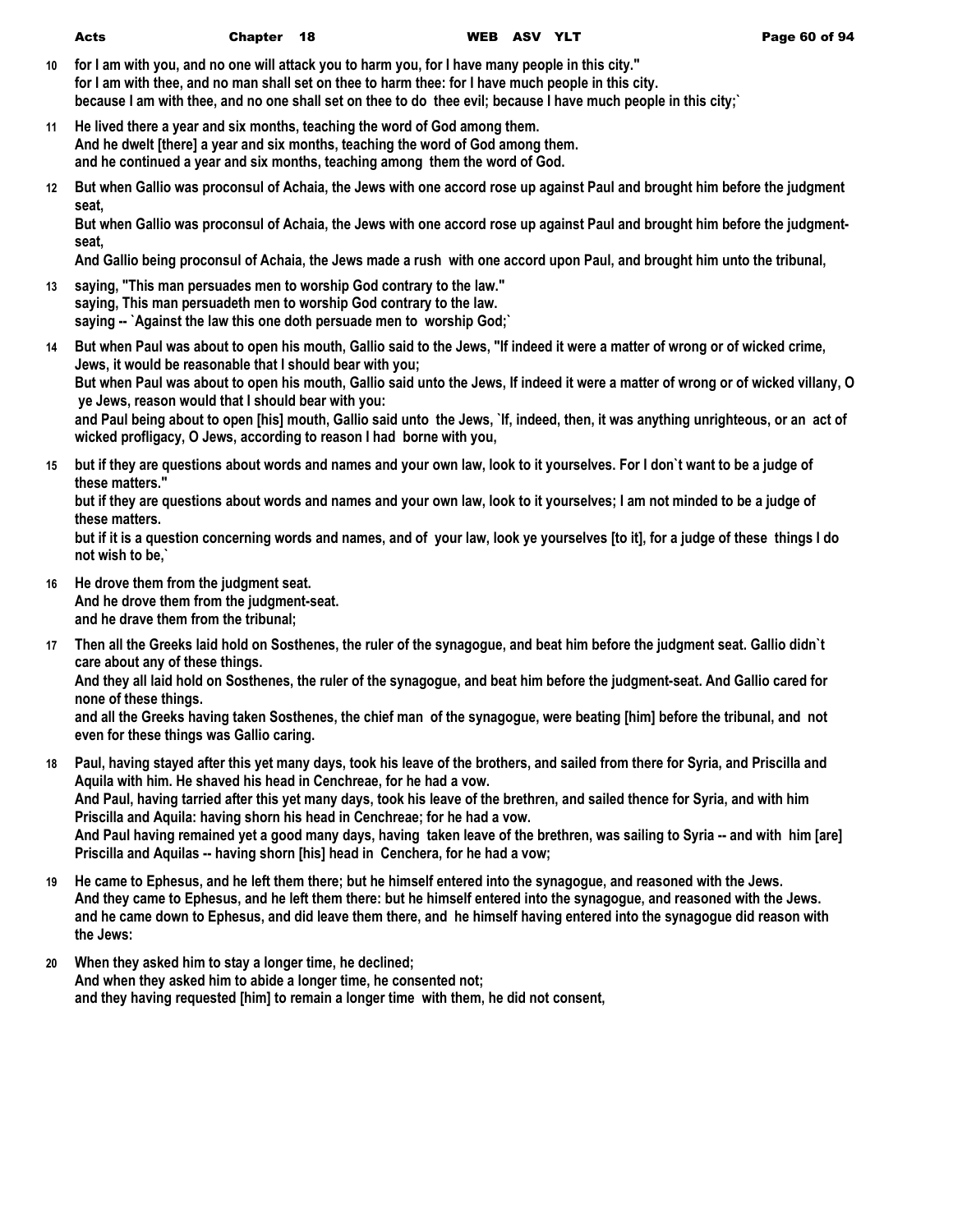**21 but taking his leave of them, and saying, "I must by all means keep this coming feast in Jerusalem, but I will return again to you if God wills," he set sail from Ephesus.**

**but taking his leave of them, and saying, I will return again unto you if God will, he set sail from Ephesus. but took leave of them, saying, `It behoveth me by all means the coming feast to keep at Jerusalem, and again I will return unto you -- God willing.` And he sailed from Ephesus,**

- **22 When he had landed at Caesarea, he went up and greeted the assembly, and went down to Antioch. And when he had landed at Caesarea, he went up and saluted the church, and went down to Antioch. and having come down to Cesarea, having gone up, and having saluted the assembly, he went down to Antioch.**
- **23 Having spent some time there, he departed, and went through the region of Galatia, and Phrygia, in order, establishing all the disciples.**

**And having spent some time [there], he departed, and went through the region of Galatia, and Phrygia, in order, establishing all the disciples.**

**And having made some stay he went forth, going through in order the region of Galatia and Phrygia, strengthening all the disciples.**

**24 Now a certain Jew named Apollos, an Alexandrian by race, an eloquent man, came to Ephesus. He was mighty in the Now a certain Jew named Apollos, an Alexandrian by race, an eloquent man, came to Ephesus; and he was mighty in the scriptures.**

**And a certain Jew, Apollos by name, an Alexandrian by birth, a man of eloquence, being mighty in the Writings, came to Ephesus,**

**25 This man had been instructed in the way of the Lord; and being fervent in spirit, he spoke and taught accurately the things concerning Jesus, although he knew only the baptism of John.**

**This man had been instructed in the way of the Lord; and being fervent in spirit, he spake and taught accurately the things concerning Jesus, knowing only the baptism of John:**

**this one was instructed in the way of the Lord, and being fervent in the Spirit, was speaking and teaching exactly the things about the Lord, knowing only the baptism of John;**

- **26 He began to speak boldly in the synagogue. But when Priscilla and Aquila heard him, they took him aside, and explained to him the way of God more accurately. and he began to speak boldly in the synagogue. But when Priscilla and Aquila heard him, they took him unto them, and expounded unto him the way of God more accurately. this one also began to speak boldly in the synagogue, and Aquilas and Priscilla having heard of him, took him to [them], and did more exactly expound to him the way of God, 27 When he had determined to pass over into Achaia, the brothers encouraged him, and wrote to the disciples to receive him.**
- **When he had come, he helped them much, who had believed through grace; And when he was minded to pass over into Achaia, the brethren encouraged him, and wrote to the disciples to receive him: and when he was come, he helped them much that had believed through grace; and he being minded to go through into Achaia, the brethren wrote to the disciples, having exhorted them to receive him, who having come, did help them much who have believed through the grace,**
- **28 for he powerfully refuted the Jews, publicly showing by the scriptures that Jesus was the Christ. for he powerfully confuted the Jews, [and that] publicly, showing by the scriptures that Jesus was the Christ. for powerfully the Jews he was refuting publicly, shewing through the Writings Jesus to be the Christ.**
- **1 It happened that, while Apollos was at Corinth, Paul, having passed through the upper country, came to Ephesus, and found certain disciples.**

**And it came to pass, that, while Apollos was at Corinth, Paul having passed through the upper country came to Ephesus, and found certain disciples:**

**And it came to pass, in Apollos` being in Corinth, Paul having gone through the upper parts, came to Ephesus, and having found certain disciples,**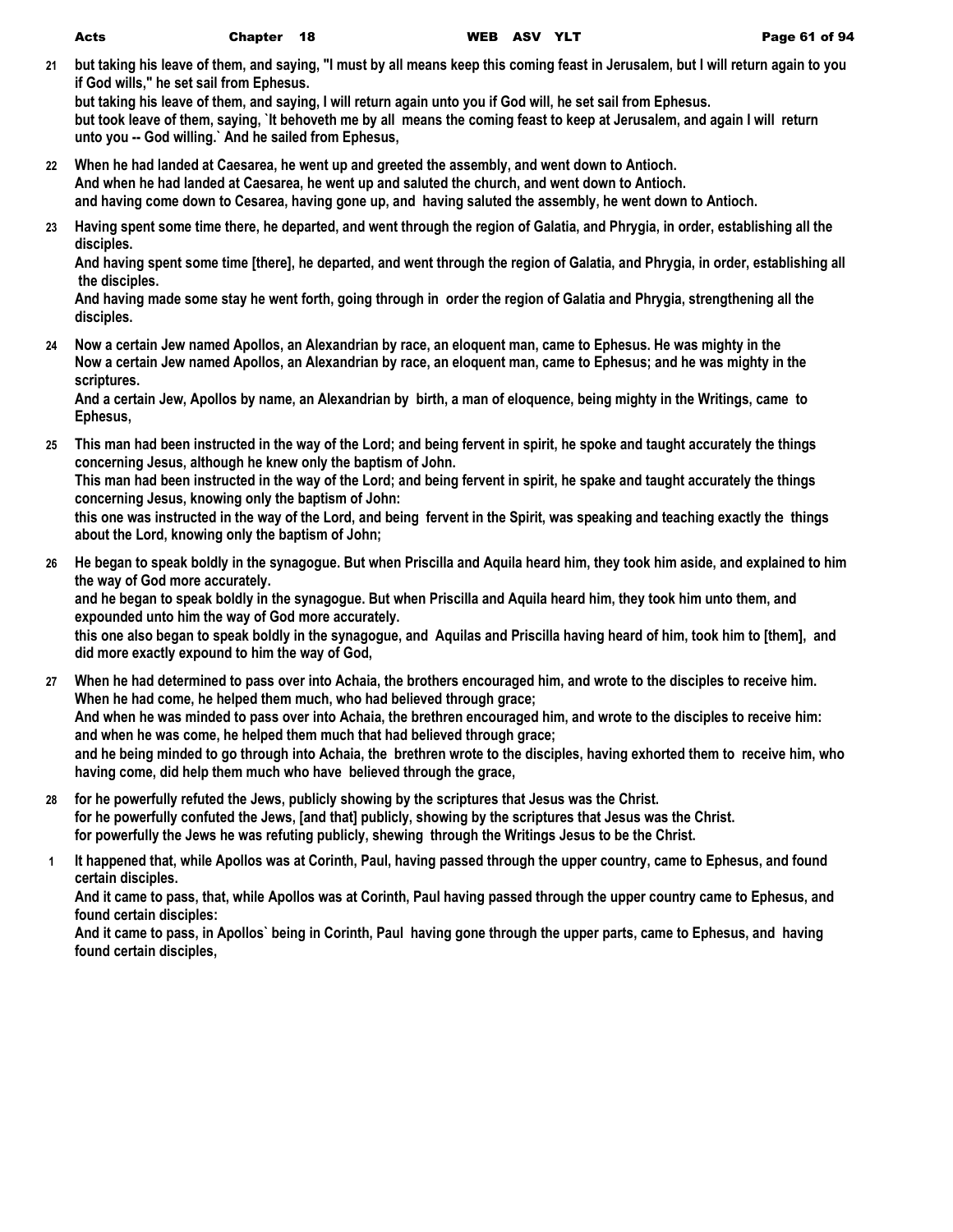**2 He said to them, "Did you receive the Holy Spirit when you believed?" They said to him, "No, we did not so much as hear whether there is a Holy Spirit."**

**and he said unto them, Did ye receive the Holy Spirit when ye believed? And they [said] unto him, Nay, we did not so much as hear whether the Holy Spirit was [given].**

**he said unto them, `The Holy Spirit did ye receive -- having believed?` and they said unto him, `But we did not even hear whether there is any Holy Spirit;`**

- **3 He said, "Into what then were you baptized?" They said, "Into John`s baptism." And he said, Into what then were ye baptized? And they said, Into John`s baptism. and he said unto them, `To what, then, were ye baptized?` and they said, `To John`s baptism.`**
- **4 Paul said, "John indeed baptized with the baptism of repentance, saying to the people that they should believe in the one who would come after him, that is, on Jesus." And Paul said, John baptized with the baptism of repentance, saying unto the people that they should believe on him that should come after him, that is, on Jesus. And Paul said, `John, indeed, did baptize with a baptism of reformation, saying to the people that in him who is coming after him they should believe -- that is, in the Christ -- Jesus;`**
- **5 When they heard this, they were baptized into the name of the Lord Jesus. And when they heard this, they were baptized into the name of the Lord Jesus. and they, having heard, were baptized -- to the name of the Lord Jesus,**
- **6 When Paul had laid his hands on them, the Holy Spirit came on them, and they spoke with other languages, and prophesied. And when Paul had laid his hands upon them, the Holy Spirit came on them; and they spake with tongues, and prophesied. and Paul having laid on them [his] hands, the Holy Spirit came upon them, they were speaking also with tongues, and prophesying,**
- **7 They were about twelve men in all. And they were in all about twelve men. and all the men were, as it were, twelve.**
- **8 He entered into the synagogue, and spoke boldly for a period of three months, reasoning and persuading about the things concerning the kingdom of God. And he entered into the synagogue, and spake boldly for the space of three months, reasoning and persuading [as to] the things concerning the kingdom of God. And having gone into the synagogue, he was speaking boldly for three months, reasoning and persuading the things concerning the reign of God, 9 But when some were hardened and disobedient, speaking evil of the Way before the multitude, he departed from them, and**
- **separated the disciples, reasoning daily in the school of Tyrannus. But when some were hardened and disobedient, speaking evil of the Way before the multitude, he departed from them, and separated the disciples, reasoning daily in the school of Tyrannus. and when certain were hardened and were disbelieving, speaking evil of the way before the multitude, having departed from them, he did separate the disciples, every day reasoning in the school of a certain Tyrannus.**
- **10 This continued for the space of two years, so that all those who lived in Asia heard the word of the Lord Jesus, both Jews and Greeks.**

**And this continued for the space of two years; so that all they that dwelt in Asia heard the word of the Lord, both Jews and Greeks.**

**And this happened for two years so that all those dwelling in Asia did hear the word of the Lord Jesus, both Jews and Greeks,**

- **11 God worked special miracles by the hands of Paul, And God wrought special miracles by the hands of Paul: mighty works also -- not common -- was God working through the hands of Paul,**
- **12 insomuch that handkerchiefs or aprons were carried away from his body to the sick, and the evil spirits went out. insomuch that unto the sick were carried away from his body handkerchiefs or aprons, and the evil spirits went out. so that even unto the ailing were brought from his body handkerchiefs or aprons, and the sicknesses departed from them; the evil spirits also went forth from them.**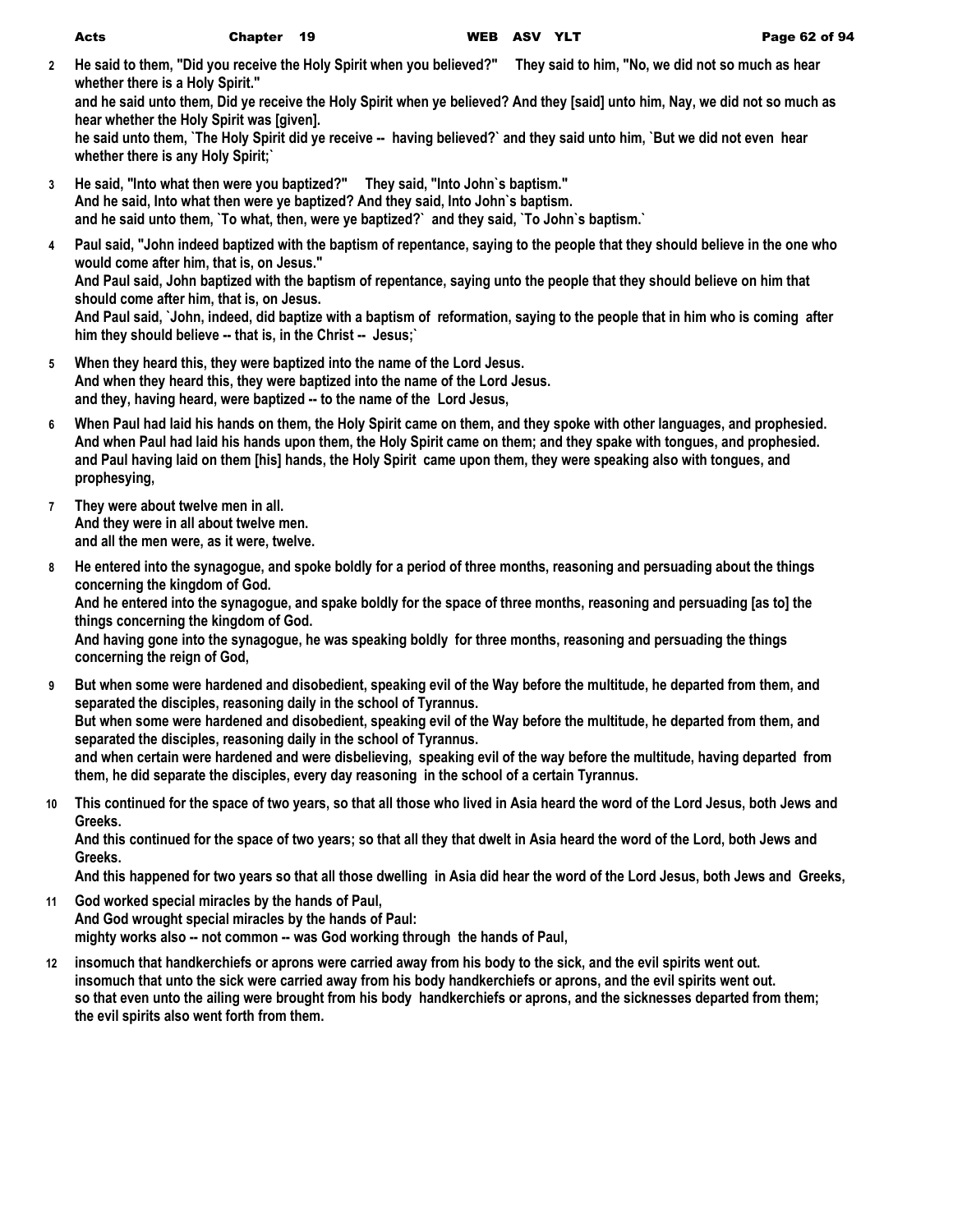| <b>Acts</b> | Chapter 19 | WEB ASV YLT | Page 63 of 94 |
|-------------|------------|-------------|---------------|
|             |            |             |               |

- **13 But some of the itinerant Jews, exorcists, took on themselves to name over those who had the evil spirits the name of the Lord Jesus, saying, "We adjure you by Jesus whom Paul preaches." But certain also of the strolling Jews, exorcists, took upon them to name over them that had the evil spirits the name of the Lord Jesus, saying, I adjure you by Jesus whom Paul preacheth. And certain of the wandering exorcist Jews, took upon [them] to name over those having the evil spirits the name of the Lord Jesus, saying, `We adjure you by Jesus, whom Paul doth preach;`**
- **14 There were seven sons of one Sceva, a Jewish chief priest, who did this. And there were seven sons of one Sceva, a Jew, a chief priest, who did this. and there were certain -- seven sons of Sceva, a Jew, a chief priest -- who are doing this thing;**
- **15 The evil spirit answered, "Jesus I know, and Paul I know, but who are you?" And the evil spirit answered and said unto them, Jesus I know, and Paul I know, but who are ye? and the evil spirit, answering, said, `Jesus I know, and Paul I am acquainted with; and ye -- who are ye?`**
- **16 The man in whom the evil spirit was leaped on them, and overpowered them, and prevailed against them, so that they fled out of that house naked and wounded.**

**And the man in whom the evil spirit was leaped on them, and mastered both of them, and prevailed against them, so that they fled out of that house naked and wounded.**

**And the man, in whom was the evil spirit, leaping upon them, and having overcome them, prevailed against them, so that naked and wounded they did flee out of that house,**

**17 This became known to all, both Jews and Greeks, who lived at Ephesus. Fear fell on them all, and the name of the Lord Jesus was magnified.**

**And this became known to all, both Jews and Greeks, that dwelt at Ephesus; and fear fell upon them all, and the name of the Lord Jesus was magnified.**

**and this became known to all, both Jews and Greeks, who are dwelling at Ephesus, and fear fell upon them all, and the name of the Lord Jesus was being magnified,**

- **18 Many also of those who had believed came, confessing, and declaring their deeds. Many also of them that had believed came, confessing, and declaring their deeds. many also of those who did believe were coming, confessing and declaring their acts,**
- **19 Not a few of those who practiced magical arts brought their books together and burned them in the sight of all. They counted the price of them, and found it fifty thousand pieces of silver. And not a few of them that practised magical arts brought their books together and burned them in the sight of all; and they counted the price of them, and found it fifty thousand pieces of silver. and many of those who had practised the curious arts, having brought the books together, were burning [them] before all; and they reckoned together the prices of them, and found [it] five myriads of silverlings;**
- **20 So the word of the Lord was growing and becoming mighty. So mightily grew the word of the Lord and prevailed. so powerfully was the word of God increasing and prevailing.**
- **21 Now after these things had ended, Paul determined in the spirit, when he had passed through Macedonia and Achaia, to go to Jerusalem, saying, "After I have been there, I must also see Rome." Now after these things were ended, Paul purposed in the spirit, when he had passed through Macedonia and Achaia, to go to Jerusalem, saying, After I have been there, I must also see Rome. And when these things were fulfilled, Paul purposed in the Spirit, having gone through Macedonia and Achaia, to go on to Jerusalem, saying -- `After my being there, it behoveth me also to see Rome;`**
- **22 Having sent into Macedonia two of those who ministered to him, Timothy and Erastus, he himself stayed in Asia for a while. And having sent into Macedonia two of them that ministered unto him, Timothy and Erastus, he himself stayed in Asia for a while.**

**and having sent to Macedonia two of those ministering to him -- Timotheus and Erastus -- he himself stayed a time in Asia.**

**23 About that time there arose no small stir concerning the Way. And about that time there arose no small stir concerning the Way. And there came, at that time, not a little stir about the way,**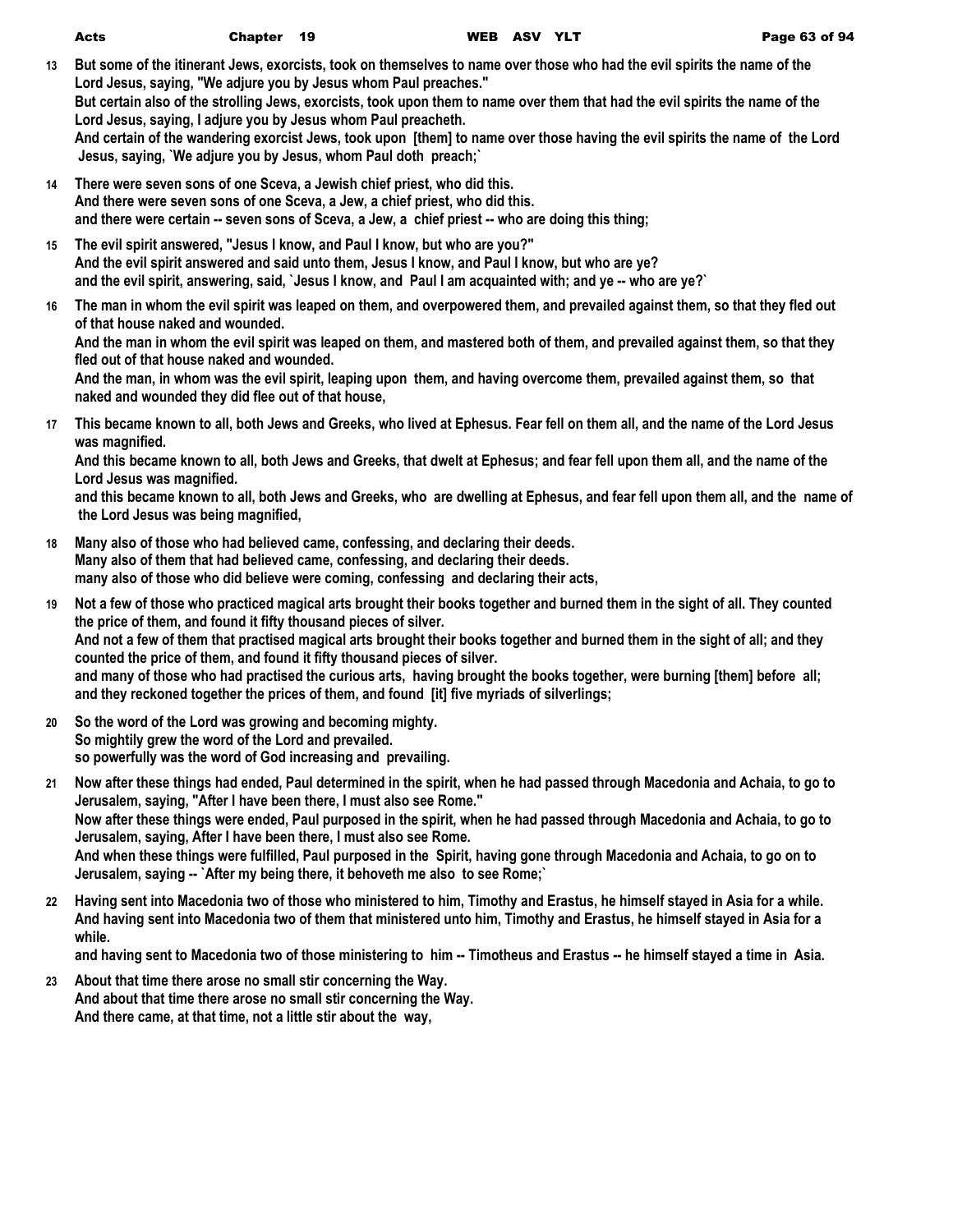**24 For a certain man named Demetrius, a silversmith, who made silver shrines of Artemis, brought no little business to the craftsmen,**

**For a certain man named Demetrius, a silversmith, who made silver shrines of Diana, brought no little business unto the craftsmen;**

**for a certain one, Demetrius by name, a worker in silver, making silver sanctuaries of Artemis, was bringing to the artificers gain not a little,**

**25 whom he gathered together, with the workmen of like occupation, and said, "Sirs, you know that by this business we have our wealth.**

**whom he gathered together, with the workmen of like occupation, and said, Sirs, ye know that by this business we have our wealth.**

**whom, having brought in a crowd together, and those who did work about such things, he said, `Men, ye know that by this work we have our wealth;**

**26 You see and hear, that not at Ephesus alone, but almost throughout all Asia, this Paul has persuaded and turned away many people, saying that they are no gods, that are made with hands. And ye see and hear, that not alone at Ephesus, but almost throughout all Asia, this Paul hath persuaded and turned away** 

**much people, saying that they are no gods, that are made with hands: and ye see and hear, that not only at Ephesus, but almost in all Asia, this Paul, having persuaded, did turn away a great multitude, saying, that they are not gods who are made by hands;**

- **27 Not only is there danger that this our trade come into disrepute, but also that the temple of the great goddess Artemis will be counted as nothing, and her majesty destroyed, whom all Asia and the world worships." and not only is there danger that this our trade come into disrepute; but also that the temple of the great goddess Diana be made of no account, and that she should even be deposed from her magnificence whom all Asia and the world worshippeth. and not only is this department in danger for us of coming into disregard, but also, that of the great goddess Artemis the temple is to be reckoned for nothing, and also her greatness is about to be brought down, whom all Asia and the world doth worship.`**
- **28 When they heard this they were filled with wrath, and cried out, saying, "Great is Artemis of the Ephesians!" And when they heard this they were filled with wrath, and cried out, saying, Great is Diana of the Ephesus. And they having heard, and having become full of wrath, were crying out, saying, `Great [is] the Artemis of the Ephesians!`**
- **29 The whole city was filled with confusion, and they rushed with one accord into the theater, having seized Gaius and Aristarchus, men of Macedonia, Paul`s companions in travel. And the city was filled with the confusion: and they rushed with one accord into the theatre, having seized Gaius and Aristarchus, men of Macedonia, Paul`s companions in travel. and the whole city was filled with confusion, they rushed also with one accord into the theatre, having caught Gaius and Aristarchus, Macedonians, Paul`s fellow-travellers.**
- **30 When Paul wanted to enter in to the people, the disciples didn`t allow him. And when Paul was minded to enter in unto the people, the disciples suffered him not. And on Paul`s purposing to enter in unto the populace, the disciples were not suffering him,**
- **31 Certain also of the Asiarchs, being his friends, sent to him and begged him not to venture into the theater. And certain also of the Asiarchs, being his friends, sent unto him and besought him not to adventure himself into the theatre. and certain also of the chief men of Asia, being his friends, having sent unto him, were entreating him not to venture himself into the theatre.**
- **32 Some therefore cried one thing, and some another, for the assembly was in confusion. Most of them didn`t know why they had come together.**

**Some therefore cried one thing, and some another: for the assembly was in confusion; and the more part knew not wherefore they were come together.**

**Some indeed, therefore, were calling out one thing, and some another, for the assembly was confused, and the greater part did not know for what they were come together;**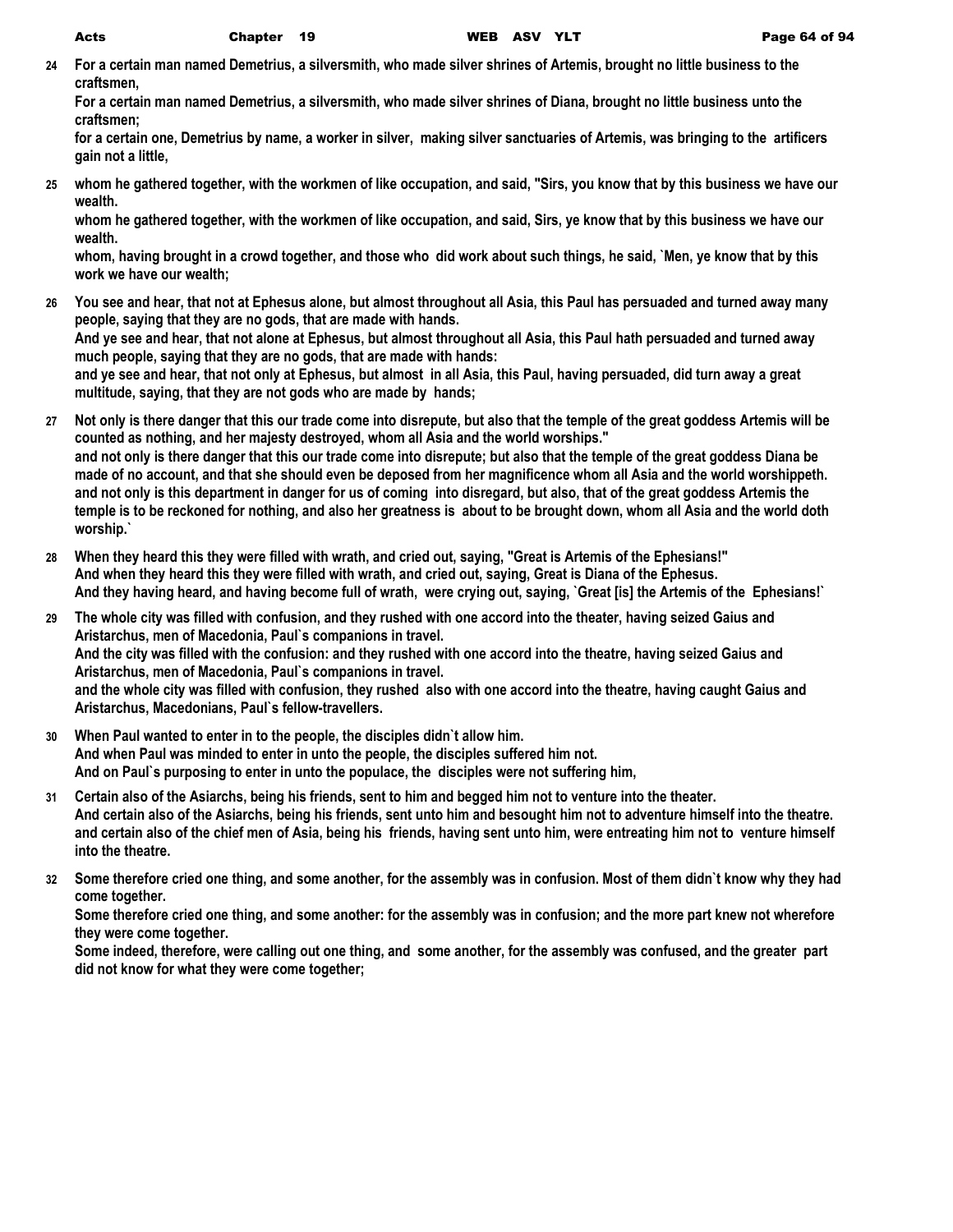**33 They brought Alexander out of the multitude, the Jews putting him forward. Alexander beckoned with his hand, and would have made a defense to the people.**

**And they brought Alexander out of the multitude, the Jews putting him forward. And Alexander beckoned with the hand, and would have made a defense unto the people.**

and out of the multitude they put forward Alexander -- the Jews thrusting him forward -- and Alexander having beckoned with  **the hand, wished to make defence to the populace,**

**34 But when they perceived that he was a Jew, all with one voice for a time of about two hours cried out, "Great is Artemis of the Ephesians!"**

**But when they perceived that he was a Jew, all with one voice about the space of two hours cried out, Great is Diana of the Ephesians.**

**and having known that he is a Jew, one voice came out of all, for about two hours, crying, `Great [is] the Artemis of the Ephesians!`**

- **35 When the town clerk had quieted the multitude, he said, "You men of Ephesus, what man is there who doesn`t know that the city of the Ephesians is temple-keeper of the great goddess Artemis, and of the image which fell down from Zeus? And when the townclerk had quieted the multitude, he saith, Ye men of Ephesus, what man is there who knoweth not that the city of the Ephesians is temple-keeper of the great Diana, and of the [image] which fell down from Jupiter? And the public clerk having quieted the multitude, saith, `Men, Ephesians, why, who is the man that doth not know that the city of the Ephesians is a devotee of the great goddess Artemis, and of that which fell down from Zeus?**
- **36 Seeing then that these things can`t be denied, you ought to be quiet, and to do nothing rash. Seeing then that these things cannot be gainsaid, ye ought to be quiet, and to do nothing rash. these things, then, not being to be gainsaid, it is necessary for you to be quiet, and to do nothing rashly.**
- **37 For you have brought these men here, who are neither robbers of temples nor blasphemers of your goddess. For ye have brought [hither] these men, who are neither robbers of temples nor blasphemers of our goddess. `For ye brought these men, who are neither temple-robbers nor speaking evil of your goddess;**
- **38 If therefore Demetrius and the craftsmen who are with him, have a matter against anyone, the courts are open, and there are proconsuls. Let them press charges against one another. If therefore Demetrius, and the craftsmen that are with him, have a matter against any man, the courts are open, and there are proconsuls: let them accuse one another. if indeed, therefore, Demetrius and the artificers with him with any one have a matter, court [days] are held, and there are proconsuls; let them accuse one another.**
- **39 But if you seek anything about other matters, it will be settled in the regular assembly. But if ye seek anything about other matters, it shall be settled in the regular assembly. `And if ye seek after anything concerning other matters, in the legal assembly it shall be determined;**
- **40 For indeed we are in danger of being accused concerning this day`s riot, there being no cause. Concerning it, we wouldn`t be able to give an account of this commotion." For indeed we are in danger to be accused concerning this day`s riot, there being no cause [for it]: and as touching it we shall not be able to give account of this concourse. for we are also in peril of being accused of insurrection in regard to this day, there being no occasion by which we shall be**

**able to give an account of this concourse;`**

- **41 When he had thus spoken, he dismissed the assembly. And when he had thus spoken, he dismissed the assembly. and these things having said, he dismissed the assembly.**
- **1 After the uproar had ceased, Paul sent for the disciples, took leave of them, and departed to go into Macedonia. And after the uproar ceased, Paul having sent for the disciples and exhorted them, took leave of them, and departed to go into Macedonia. And after the ceasing of the tumult, Paul having called near the disciples, and having embraced [them], went forth to go on to**

**Macedonia;**

**2 When he had gone through those parts, and had encouraged them with many words, he came into Greece. And when he had gone through those parts, and had given them much exhortation, he came into Greece. and having gone through those parts, and having exhorted them with many words, he came to Greece;**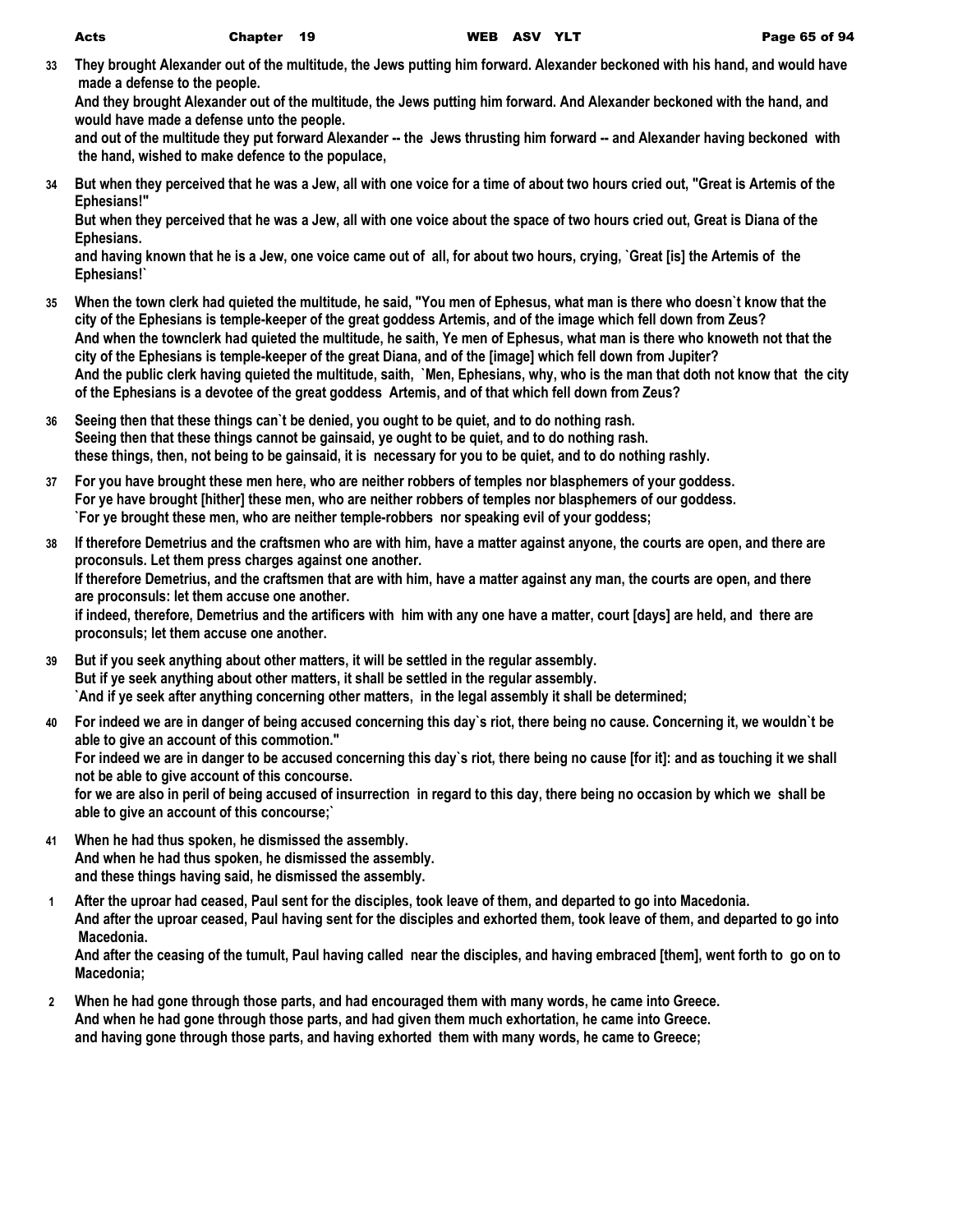**3 When he had spent three months there, and a plot was made against him by Jews as he was about to set sail for Syria, he determined to return through Macedonia.**

**And when he had spent three months [there,] and a plot was laid against him by Jews as he was about to set sail for Syria, he determined to return through Macedonia.**

**having made also three months` [stay] -- a counsel of the Jews having been against him -- being about to set forth to Syria, there came [to him] a resolution of returning through Macedonia.**

- **4 These accompanied him as far as Asia: Sopater of Beroea; Aristarchus and Secundus of the Thessalonians; Gaius of Derbe; Timothy; and Tychicus and Trophimus of Asia. And there accompanied him as far as Asia, Sopater of Beroea, [the son] of Pyrrhus; and of the Thessalonians, Aristarchus and Secundus; and Gaius of Derbe, and Timothy; and of Asia, Tychicus and Trophimus. And there were accompanying him unto Asia, Sopater of Berea, and of Thessalonians Aristarchus and Secundus, and Gaius of Derbe, and Timotheus, and of Asiatics Tychicus and Trophimus;**
- **5 But these had gone ahead, and were waiting for us at Troas. But these had gone before, and were waiting for us at Troas. these, having gone before, did remain for us in Troas,**
- **6 We sailed away from Philippi after the days of unleavened bread, and came to them at Troas in five days, where we stayed seven days.**

**And we sailed away from Philippi after the days of unleavened bread, and came unto them to Troas in five days, where we tarried seven days.**

**and we sailed, after the days of the unleavened food, from Philippi, and came unto them to Troas in five days, where we abode seven days.**

- **7 On the first day of the week, when the disciples were gathered together to break bread, Paul talked with them, intending to depart on the next day, and continued his speech until midnight. And upon the first day of the week, when we were gathered together to break bread, Paul discoursed with them, intending to depart on the morrow; and prolonged his speech until midnight. And on the first of the week, the disciples having been gathered together to break bread, Paul was discoursing to them, about to depart on the morrow, he was also continuing the discourse till midnight,**
- **8 There were many lights in the upper chamber where we were gathered together. And there were many lights in the upper chamber where we were gathered together. and there were many lamps in the upper chamber where they were gathered together,**
- **9 A certain young man named Eutychus sat in the window, weighed down with deep sleep. As Paul spoke still longer, being weighed down by his sleep, he fell down from the third story, and was taken up dead. And there sat in the window a certain young man named Eutychus, borne down with deep sleep; and as Paul discoursed yet longer, being borne down by his sleep he fell down from the third story, and was taken up dead. and there was sitting a certain youth, by name Eutychus, upon the window -- being borne down by a deep sleep, Paul discoursing long -- he having sunk down from the sleep, fell down from the third story, and was lifted up dead.**
- **10 Paul went down, and fell on him, and embracing him said, "Don`t be troubled, for his life is in him." And Paul went down, and fell on him, and embracing him said, Make ye no ado; for his life is in him. And Paul, having gone down, fell upon him, and having embraced [him], said, `Make no tumult, for his life is in him;`**
- **11 When he had gone up, and had broken bread, and eaten, and had talked with them a long while, even until break of day, he departed.**

**And when he was gone up, and had broken the bread, and eaten, and had talked with them a long while, even till break of day, so he departed.**

**and having come up, and having broken bread, and having tasted, for a long time also having talked -- till daylight, so he went forth,**

**12 They brought the boy alive, and were not a little comforted. And they brought the lad alive, and were not a little comforted. and they brought up the lad alive, and were comforted in no ordinary measure.**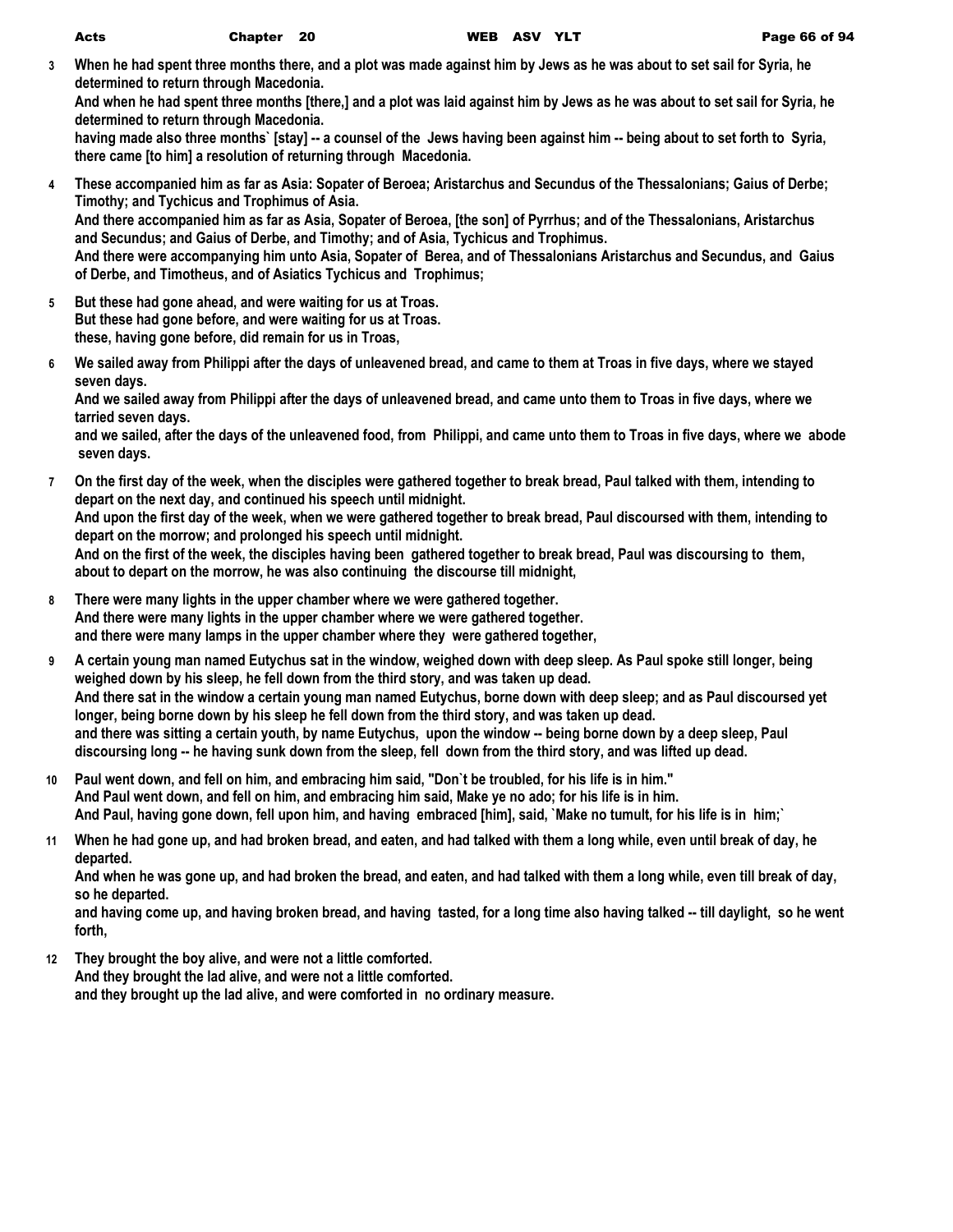**13 But we who went ahead to the ship set sail for Assos, there intending to take in Paul, for he had so arranged, intending himself to go by land.**

**But we going before to the ship set sail for Assos, there intending to take in Paul: for so had he appointed, intending himself to go by land.**

**And we having gone before unto the ship, did sail to Assos, thence intending to take in Paul, for so he had arranged, intending himself to go on foot;**

- **14 When he met us at Assos, we took him in, and came to Mitylene. And when he met us at Assos, we took him in, and came to Mitylene. and when he met with us at Assos, having taken him up, we came to Mitylene,**
- **15 Sailing from there, we came the following day opposite Chios. The next day we touched at Samos and stayed at Trogyllium, and the day after we came to Miletus.**

**And sailing from thence, we came the following day over against Chios; and the next day we touched at Samos; and the day after we came to Miletus.**

**and thence having sailed, on the morrow we came over-against Chios, and the next day we arrived at Samos, and having remained in Trogyllium, on the following day we came to Miletus,**

- **16 For Paul had determined to sail past Ephesus, that he might not have to spend time in Asia; for he was hastening, if it were possible for him, to be at Jerusalem on the day of Pentecost. For Paul had determined to sail past Ephesus, that he might not have to spend time in Asia; for he was hastening, if it were possible for him, to be at Jerusalem the day of Pentecost. for Paul decided to sail past Ephesus, that there may not be to him a loss of time in Asia, for he hasted, if it were possible for him, on the day of the Pentecost to be at Jerusalem.**
- **17 From Miletus he sent to Ephesus, and called to himself the elders of the assembly. And from Miletus he sent to Ephesus, and called to him the elders of the church. And from Miletus, having sent to Ephesus, he called for the elders of the assembly,**
- **18 When they had come to him, he said to them, "You yourselves know, from the first day that I set foot in Asia, how I was with you all the time,**

**And when they were come to him, he said unto them, Ye yourselves know, from the first day that I set foot in Asia, after what manner I was with you all the time,**

**and when they were come unto him, he said to them, `Ye -- ye know from the first day in which I came to Asia, how, with you at all times I was;**

- **19 serving the Lord with all humility, with many tears, and with trials which happened to me by the plots of the Jews; serving the Lord with all lowliness of mind, and with tears, and with trials which befell me by the plots of the Jews; serving the Lord with all humility, and many tears, and temptations, that befell me in the counsels of the Jews against [me];**
- **20 how I didn`t shrink from declaring to you anything that was profitable, teaching you publicly and from house to house, how I shrank not from declaring unto you anything that was profitable, and teaching you publicly, and from house to house, how nothing I did keep back of what things are profitable, not to declare to you, and to teach you publicly, and in every house,**
- **21 testifying both to Jews and to Greeks repentance toward God, and faith toward our Lord Jesus Christ. testifying both to Jews and to Greeks repentance toward God, and faith toward our Lord Jesus Christ. testifying fully both to Jews and Greeks, toward God reformation, and faith toward our Lord Jesus Christ.**
- **22 Now, behold, I go bound by the Spirit to Jerusalem, not knowing what will happen to me there; And now, behold, I go bound in the spirit unto Jerusalem, not knowing the things that shall befall me there: `And now, lo, I -- bound in the Spirit -- go on to Jerusalem, the things that shall befall me in it not knowing,**
- **23 except that the Holy Spirit testifies in every city, saying that bonds and afflictions wait for me. save that the Holy Spirit testifieth unto me in every city, saying that bonds and afflictions abide me. save that the Holy Spirit in every city doth testify fully, saying, that for me bonds and tribulations remain;**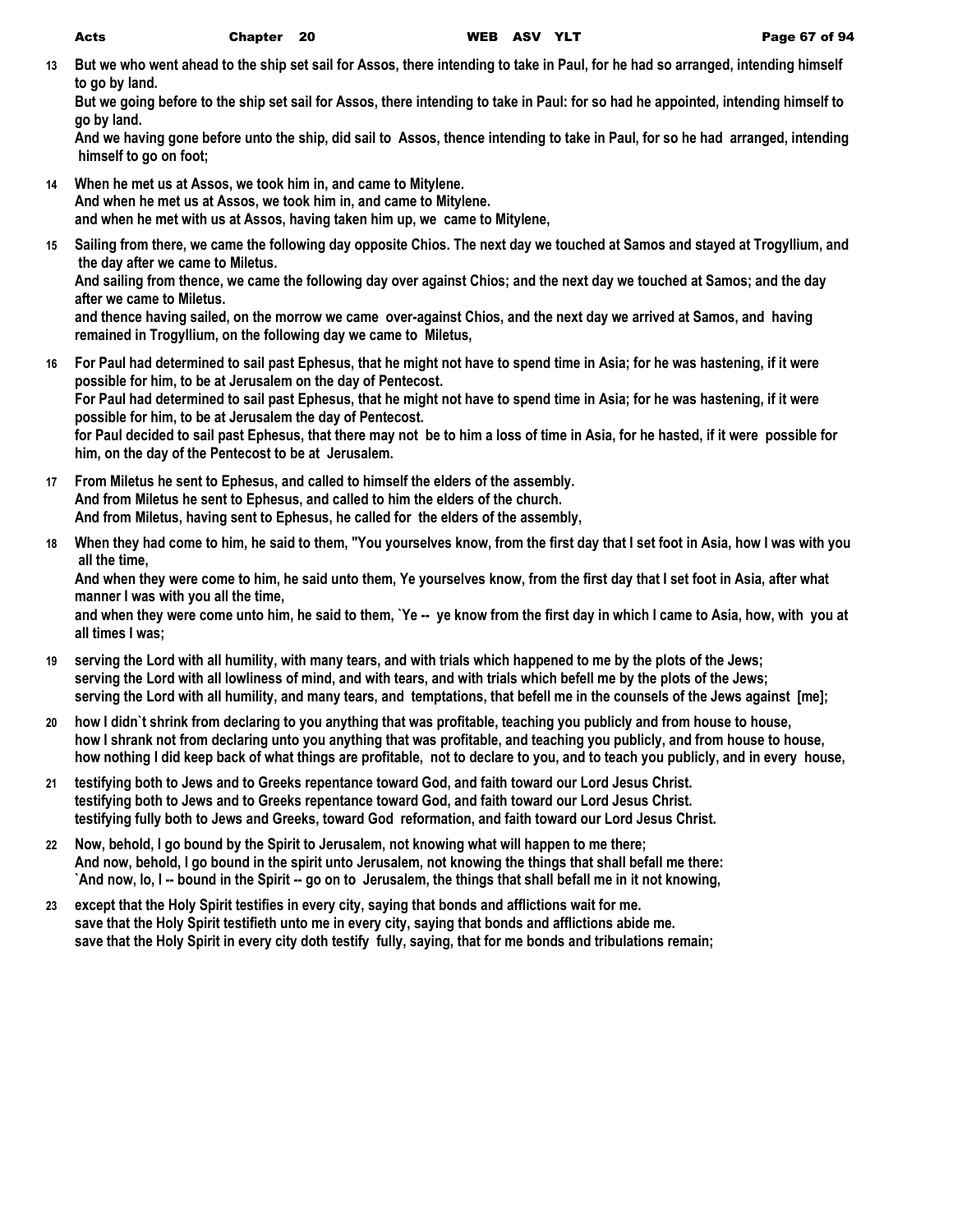| Acts | Chapter 20 | WEB ASV YLT | Page 68 of 94 |
|------|------------|-------------|---------------|

- **24 But these things don`t count; nor do I hold my life dear to myself, so that I may finish my race with joy, and the ministry which I received from the Lord Jesus, to fully testify to the gospel of the grace of God. But I hold not my life of any account as dear unto myself, so that I may accomplish my course, and the ministry which I received from the Lord Jesus, to testify the gospel of the grace of God. but I make account of none of these, neither do I count my life precious to myself, so that I finish my course with joy, and the ministration that I received from the Lord Jesus, to testify fully the good news of the grace of God.**
- **25 Now, behold, I know that you all, among whom I went about preaching the kingdom of God, will see my face no more. And now, behold, I know that ye all, among whom I went about preaching the kingdom, shall see my face no more. `And now, lo, I have known that no more shall ye see my face, -- ye all among whom I did go preaching the reign of God;**
- **26 Therefore I testify to you this day that I am clean from the blood of all men, Wherefore I testify unto you this day, that I am pure from the blood of all men. wherefore I take you to witness this day, that I [am] clear from the blood of all,**
- **27 for I didn`t shrink from declaring to you the whole counsel of God. For I shrank not from declaring unto you the whole counsel of God. for I did not keep back from declaring to you all the counsel of God.**
- **28 Take heed, therefore, to yourselves, and to all the flock, in which the Holy Spirit has made you overseers, to shepherd the assembly of the Lord and God which he purchased with his own blood. Take heed unto yourselves, and to all the flock, in which the Holy Spirit hath made you bishops, to feed the church of the Lord which he purchased with his own blood. `Take heed, therefore, to yourselves, and to all the flock, among which the Holy Spirit made you overseers, to feed the assembly of God that He acquired through His own blood,**
- **29 For I know that after my departure, vicious wolves will enter in among you, not sparing the flock. I know that after my departing grievous wolves shall enter in among you, not sparing the flock; for I have known this, that there shall enter in, after my departing, grievous wolves unto you, not sparing the flock,**
- **30 Men will arise from among your own selves, speaking perverse things, to draw away the disciples after them. and from among your own selves shall men arise, speaking perverse things, to draw away the disciples after them. and of your own selves there shall arise men, speaking perverse things, to draw away the disciples after them.**
- **31 Therefore watch, remembering that for a period of three years I didn`t cease to admonish everyone night and day with tears. Wherefore watch ye, remembering that by the space of three years I ceased not to admonish every one night and day with `Therefore, watch, remembering that three years, night and day, I did not cease with tears warning each one;**
- **32 Now, brothers, I entrust you to God, and to the word of his grace, which is able to build up, and to give you the inheritance among all those who are sanctified.**

**And now I commend you to God, and to the word of his grace, which is able to build [you] up, and to give [you] the inheritance among all them that are sanctified.**

**and now, I commend you, brethren, to God, and to the word of His grace, that is able to build up, and to give you an inheritance among all those sanctified.**

- **33 I coveted no one`s silver, or gold, or clothing. I coveted no man`s silver, or gold, or apparel. `The silver or gold or garments of no one did I covet;**
- **34 You yourselves know that these hands ministered to my necessities, and to those who were with me. Ye yourselves know that these hands ministered unto my necessities, and to them that were with me. and ye yourselves know that to my necessities, and to those who were with me, minister did these hands;**
- **35 In all things I gave you an example, that so laboring you ought to help the weak, and to remember the words of the Lord Jesus, that he himself said, `It is more blessed to give than to receive.`" In all things I gave you an example, that so laboring ye ought to help the weak, and to remember the words of the Lord Jesus, that he himself said, It is more blessed to give than to receive. all things I did shew you, that, thus labouring, it behoveth [us] to partake with the ailing, to be mindful also of the words of the Lord Jesus, that he himself said, It is more blessed to give than to receive.`**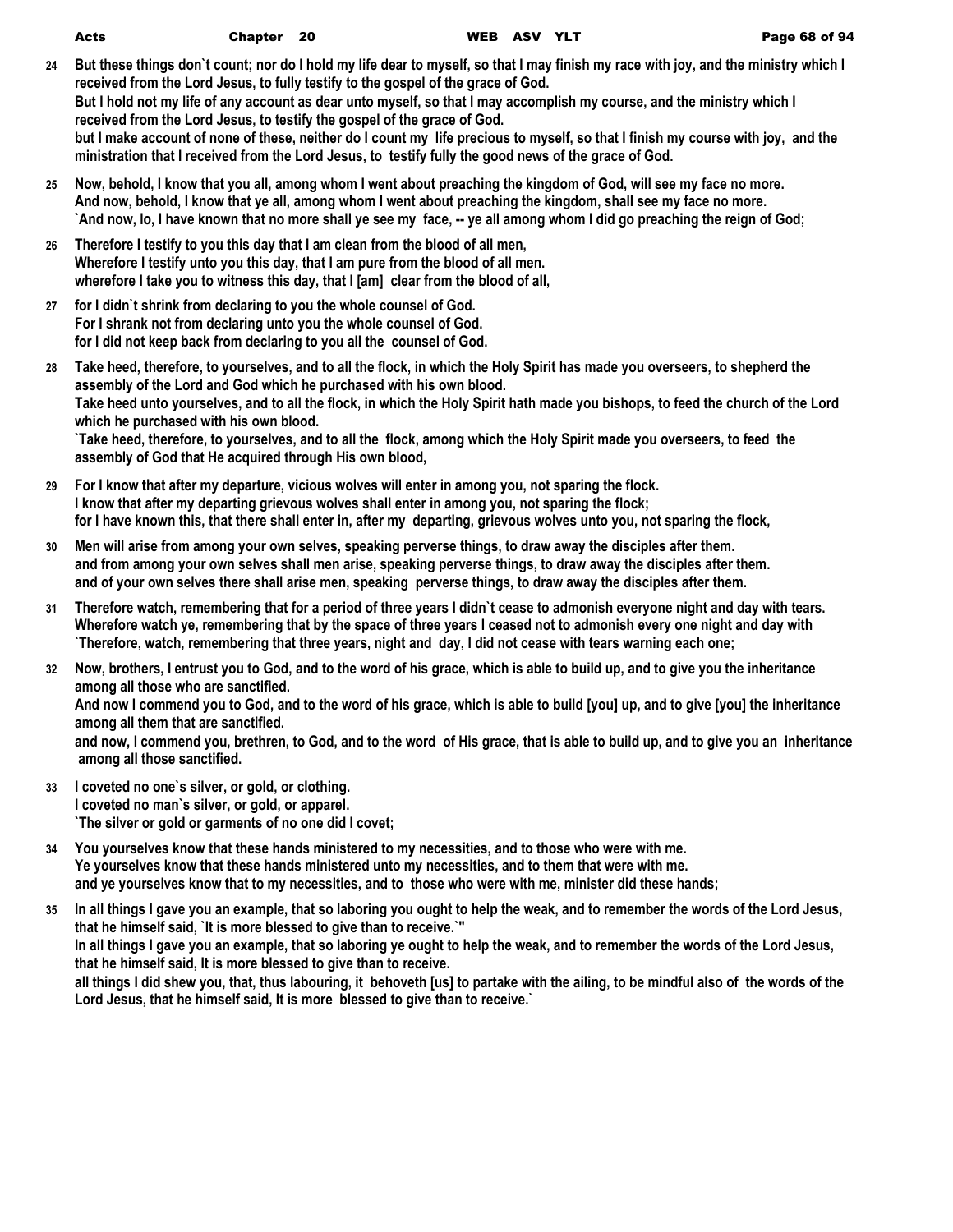**36 When he had spoken these things, he kneeled down and prayed with them all. And when he had thus spoken, he kneeled down and prayed with them all. And these things having said, having bowed his knees, with them all, he did pray,**

- **37 They all wept a lot, and fell on Paul`s neck and kissed him, And they all wept sore, and fell on Paul`s neck and kissed him, and there came a great weeping to all, and having fallen upon the neck of Paul, they were kissing him,**
- **38 sorrowing most of all because of the word which he had spoken, that they should see his face no more. They brought him on his way to the ship.**

**sorrowing most of all for the word which he had spoken, that they should behold his face no more. And they brought him on his way unto the ship.**

**sorrowing most of all for the word that he had said -- that they are about no more to see his face; and they were accompanying him to the ship.**

**1 When it happened that we had parted from them and had set sail, we came with a straight course to Cos, and the next day to Rhodes, and from there to Patara.**

**And when it came to pass that were parted from them and had set sail, we came with a straight course unto Cos, and the next day unto Rhodes, and from thence unto Patara:**

**And it came to pass, at our sailing, having been parted from them, having run direct, we came to Coos, and the succeeding [day] to Rhodes, and thence to Patara,**

- **2 Having found a ship crossing over to Phoenicia, we went aboard, and set sail. and having found a ship crossing over unto Phoenicia, we went aboard, and set sail. and having found a ship passing over to Phenicia, having gone on board, we sailed,**
- **3 When we had come in sight of Cyprus, leaving it on the left hand, we sailed to Syria, and landed at Tyre, for there the ship was to unload her cargo.**

**And when we had come in sight of Cyprus, leaving it on the left hand, we sailed unto Syria, and landed at Tyre; for there the ship was to unlade her burden.**

**and having discovered Cyprus, and having left it on the left, we were sailing to Syria, and did land at Tyre, for there was the ship discharging the lading.**

**4 Having found disciples, we stayed there seven days. These said to Paul through the Spirit, that he should not go up to Jerusalem.**

**And having found the disciples, we tarried there seven days: and these said to Paul through the Spirit, that he should not set foot in Jerusalem.**

**And having found out the disciples, we tarried there seven days, and they said to Paul, through the Spirit, not to go up to Jerusalem;**

**5 When it happened that we had accomplished the days, we departed and went on our journey. They all, with wives and children, brought us on our way until we were out of the city. Kneeling down on the beach, we prayed. And when it came to pass that we had accomplished the days, we departed and went on our journey; and they all, with wives and children, brought us on our way till we were out of the city: and kneeling down on the beach, we prayed, and bade each other farewell;**

**but when it came that we completed the days, having gone forth, we went on, all bringing us on the way, with women and children, unto the outside of the city, and having bowed the knees upon the shore, we prayed,**

- **6 After saying goodbye to each other, we went on board the ship, and they returned home again. and we went on board the ship, but they returned home again. and having embraced one another, we embarked in the ship, and they returned to their own friends.**
- **7 When we had finished the voyage from Tyre, we arrived at Ptolemais. We greeted the brothers, and stayed with them one day. And when we had finished the voyage from Tyre, we arrived at Ptolemais; and we saluted the brethren, and abode with them one day.**

**And we, having finished the course, from Tyre came down to Ptolemais, and having saluted the brethren, we remained one day with them;**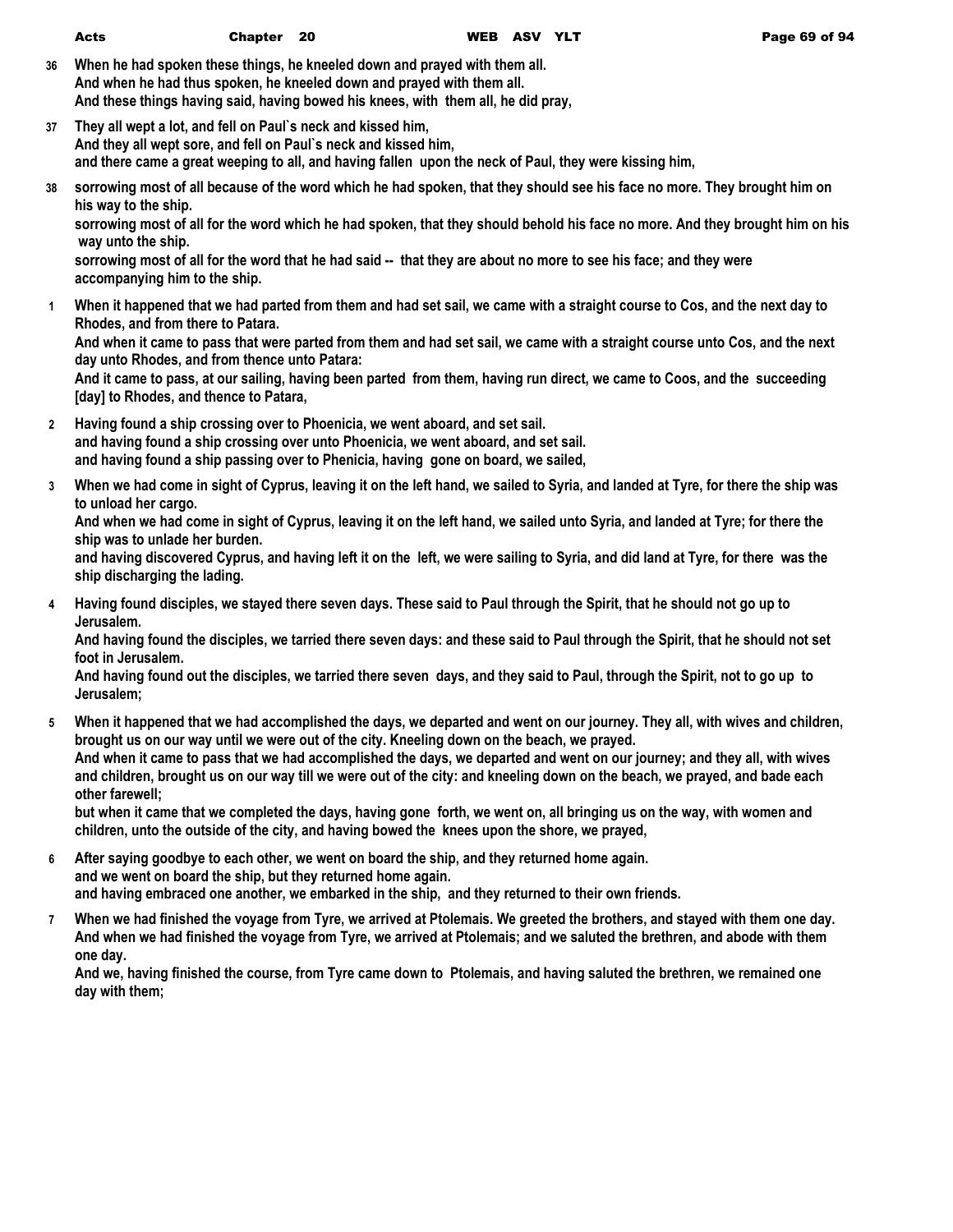- **8 On the next day, we, who were Paul`s companions, departed, and came to Caesarea. We entered into the house of Philip the evangelist, who was one of the seven, and stayed with him. And on the morrow we departed, and came unto Caesarea: and entering into the house of Philip the evangelist, who was one of the seven, we abode with him. and on the morrow Paul and his company having gone forth, we came to Cesarea, and having entered into the house of Philip the evangelist -- who is of the seven -- we remained with him,**
- **9 Now this man had four virgin daughters, who prophesied. Now this man had four virgin daughters, who prophesied. and this one had four daughters, virgins, prophesying.**
- **10 As we stayed there some days, a certain prophet, named Agabus, came down from Judea. And as we tarried there some days, there came down from Judaea a certain prophet, named Agabus. And we remaining many more days, there came down a certain one from Judea, a prophet, by name Agabus,**
- **11 Coming to us, and taking Paul`s belt, he bound his own feet and hands, and said, "Thus says the Holy Spirit: `So will the Jews at Jerusalem bind the man who owns this belt, and will deliver him into the hands of the Gentiles.`" And coming to us, and taking Paul`s girdle, he bound his own feet and hands, and said, Thus saith the Holy Spirit, So shall the Jews at Jerusalem bind the man that owneth this girdle, and shall deliver him into the hands of the Gentiles. and he having come unto us, and having taken up the girdle of Paul, having bound also his own hands and feet, said, `Thus saith the Holy Spirit, The man whose is this girdle -- so shall the Jews in Jerusalem bind, and they shall deliver [him] up to the hands of nations.`**
- **12 When we heard these things, both we and they of that place begged him not to go up to Jerusalem. And when we heard these things, both we and they of that place besought him not to go up to Jerusalem. And when we heard these things, we called upon [him] -- both we, and those of that place -- not to go up to Jerusalem,**
- **13 Then Paul answered, "What are you doing, weeping and breaking my heart? For I am ready not only to be bound, but also to die at Jerusalem for the name of the Lord Jesus." Then Paul answered, What do ye, weeping and breaking my heart? for I am ready not to be bound only, but also to die at Jerusalem for the name of the Lord Jesus. and Paul answered, `What do ye -- weeping, and crushing mine heart? for I, not only to be bound, but also to die at Jerusalem, am ready, for the name of the Lord Jesus;`**
- **14 When he would not be persuaded, we ceased, saying, "The Lord`s will be done." And when he would not be persuaded, we ceased, saying, The will of the Lord be done. and he not being persuaded, we were silent, saying, `The will of the Lord be done.`**
- **15 After these days we took up our baggage and went up to Jerusalem. And after these days we took up our baggage and went up to Jerusalem. And after these days, having taken [our] vessels, we were going up to Jerusalem,**
- **16 Some of the disciples from Caesarea also went with us, bringing one Mnason of Cyprus, an early disciple, with whom we would stay.**

**And there went with us also [certain] of the disciples from Caesarea, bringing [with them] one Mnason of Cyprus, an early disciple, with whom we should lodge.**

**and there went also of the disciples from Cesarea with us, bringing with them him with whom we may lodge, a certain Mnason of Cyprus, an aged disciple.**

- **17 When we had come to Jerusalem, the brothers received us gladly. And when we were come to Jerusalem, the brethren received us gladly. And we having come to Jerusalem, the brethren did gladly receive us,**
- **18 The day following, Paul went in with us to James; and all the elders were present. And the day following Paul went in with us unto James; and all the elders were present. and on the morrow Paul was going in with us unto James, all the elders also came,**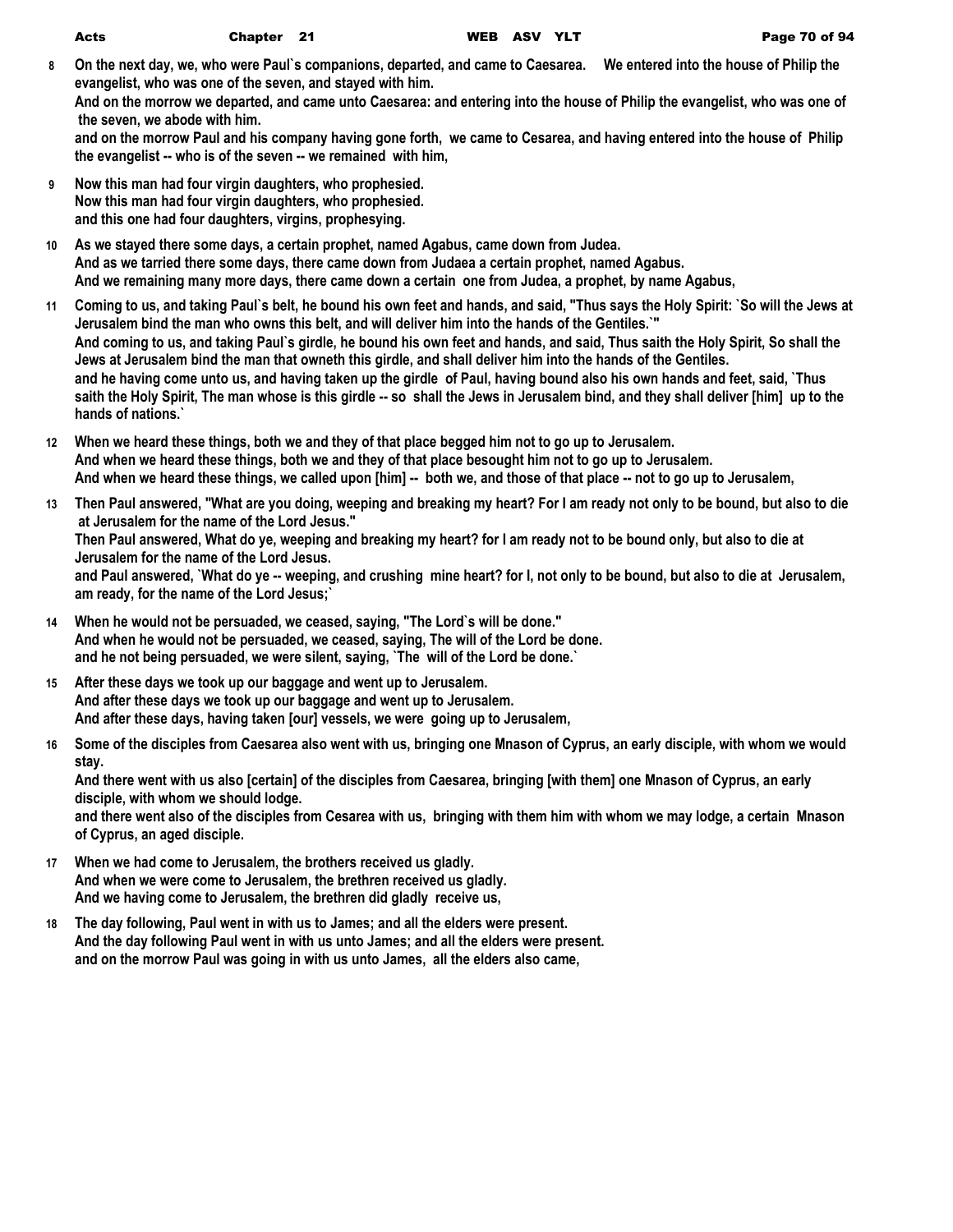**19 When he had greeted them, he reported one by one the things which God had worked among the Gentiles through his ministry. And when he had saluted them, he rehearsed one by one the things which God had wrought among the Gentiles through his ministry.**

**and having saluted them, he was declaring, one by one, each of the things God did among the nations through his ministration,**

- **20 They, when they heard it, glorified God. They said to him, "You see, brother, how many thousands there are among the Jews of those who have believed, and they are all zealous for the law. And they, when they heard it, glorified God; and they said unto him, Thou seest, brother, how many thousands there are among the Jews of them that have believed; and they are all zealous for the law: and they having heard, were glorifying the Lord. They said also to him, `Thou seest, brother, how many myriads there are of Jews who have believed, and all are zealous of the law,**
- **21 They have been informed about you, that you teach all the Jews who are among the Gentiles to forsake Moses, telling them not to circumcise their children neither to walk after the customs. and they have been informed concerning thee, that thou teachest all the Jews who are among the Gentiles to forsake Moses, telling them not to circumcise their children neither to walk after the customs. and they are instructed concerning thee, that apostacy from Moses thou dost teach to all Jews among the nations, saying -- Not to circumcise the children, nor after the customs to walk;**
- **22 What then? The assembly must certainly meet, for they will hear that you have come. What is it therefore? They will certainly hear that thou art come. what then is it? certainly the multitude it behoveth to come together, for they will hear that thou hast come.**
- **23 Therefore do what we tell you. We have four men who have a vow on them. Do therefore this that we say to thee: We have four men that have a vow on them; `This, therefore, do that we say to thee: We have four men having a vow on themselves,**
- **24 Take them, and purify yourself with them, and pay their expenses for them, that they may shave their heads. Then all will know that there is no truth in the things that they have been informed about you, but that you yourself also walk keeping the law. these take, and purify thyself with them, and be at charges for them, that they may shave their heads: and all shall know that there is no truth in the things whereof they have been informed concerning thee; but that thou thyself also walkest orderly, keeping the law.**

**these having taken, be purified with them, and be at expence with them, that they may shave the head, and all may know that the things of which they have been instructed concerning thee are nothing, but thou dost walk -- thyself also -- the law keeping.**

- **25 But concerning the Gentiles who believe, we have written our decision that they should observe no such thing, except that they should keep themselves from food offered to idols, from blood, from strangled things, and from sexual immorality." But as touching the Gentiles that have believed, we wrote, giving judgment that they should keep themselves from things sacrificed to idols, and from blood, and from what is strangled, and from fornication. `And concerning those of the nations who have believed, we have written, having given judgment, that they observe no such thing, except to keep themselves both from idol-sacrifices, and blood, and a strangled thing, and whoredom.`**
- **26 Then Paul took the men, and the next day, purified himself and went with them into the temple, declaring the fulfillment of the days of purification, until the offering was offered for every one of them. Then Paul took the men, and the next day purifying himself with them went into the temple, declaring the fulfilment of the days of purification, until the offering was offered for every one of them. Then Paul, having taken the men, on the following day, with them having purified himself, was entering into the temple, announcing the fulfilment of the days of the purification, till the offering was offered for each one of them.**
- **27 When the seven days were almost completed, the Jews from Asia, when they saw him in the temple, stirred up all the multitude and laid hands on him,**

**And when the seven days were almost completed, the Jews from Asia, when they saw him in the temple, stirred up all the multitude and laid hands on him,**

**And, as the seven days were about to be fully ended, the Jews from Asia having beheld him in the temple, were stirring up all the multitude, and they laid hands upon him,**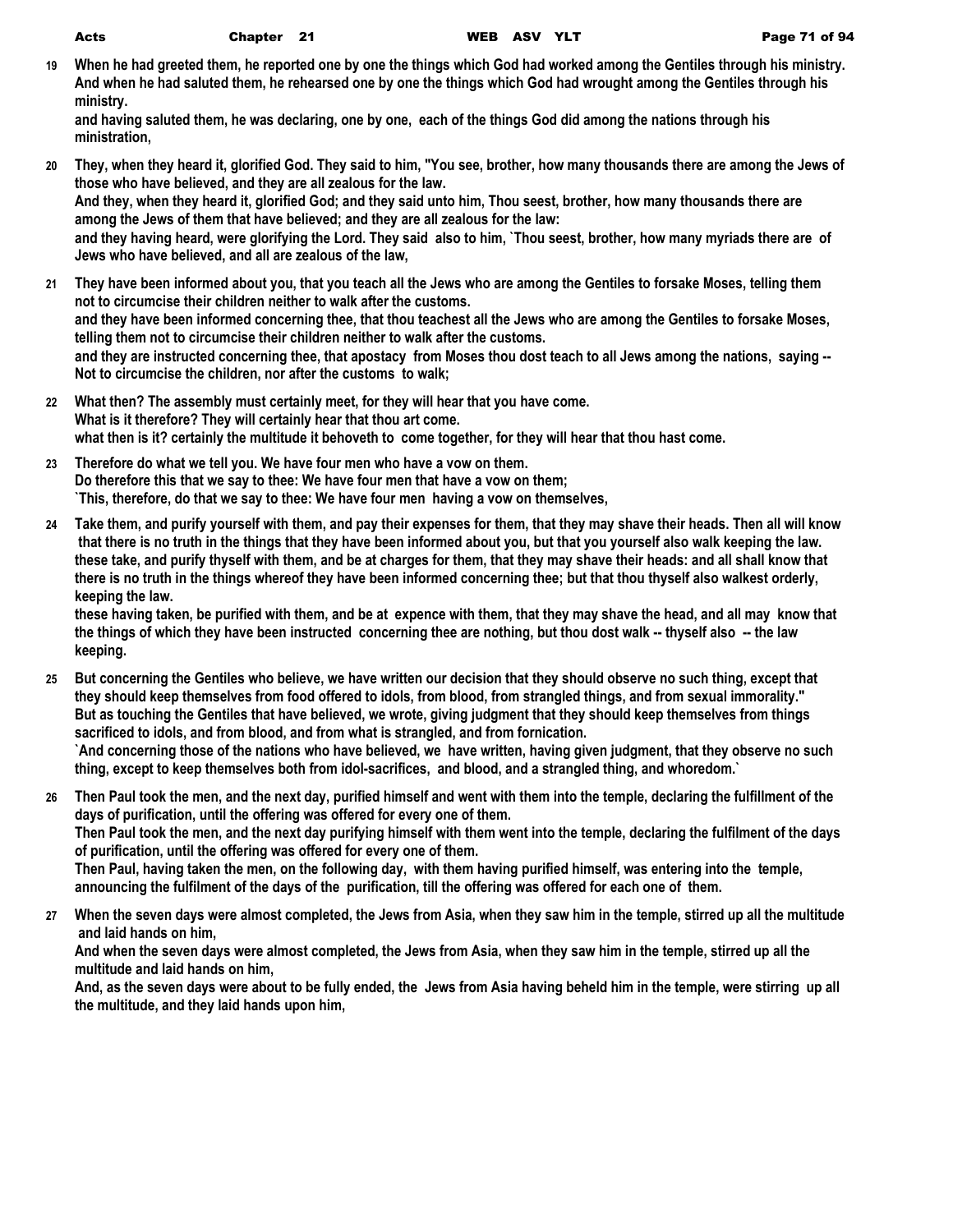- **28 crying out, "Men of Israel, help! This is the man who teaches all men everywhere against the people, and the law, and this place. Moreover, he also brought Greeks into the temple, and has defiled this holy place!" crying out, Men of Israel, help: This is the man that teacheth all men everywhere against the people, and the law, and this place; and moreover he brought Greeks also into the temple, and hath defiled this holy place. crying out, `Men, Israelites, help! this is the man who, against the people, and the law, and this place, all everywhere is teaching; and further, also, Greeks he brought into the temple, and hath defiled this holy place;`**
- **29 For they had seen Trophimus, the Ephesian, with him in the city, and they supposed that Paul had brought him into the temple. For they had before seen with him in the city Trophimus the Ephesian, whom they supposed that Paul had brought into the temple.**

**for they had seen before Trophimus, the Ephesian, in the city with him, whom they were supposing that Paul brought into the temple.**

**30 All the city was moved, and the people ran together. They seized Paul and dragged him out of the temple. Immediately the doors were shut.**

**And all the city was moved, and the people ran together; and they laid hold on Paul, and dragged him out of the temple: and straightway the doors were shut.**

**All the city also was moved and there was a running together of the people, and having laid hold on Paul, they were drawing him out of the temple, and immediately were the doors shut,**

- **31 As they were trying to kill him, news came up to the commanding officer of the regiment that all Jerusalem was in an uproar. And as they were seeking to kill him, tidings came up to the chief captain of the band, that all Jerusalem was in confusion. and they seeking to kill him, a rumour came to the chief captain of the band that all Jerusalem hath been thrown into confusion,**
- **32 Immediately he took soldiers and centurions, and ran down to them. They, when they saw the chief captain and the soldiers, stopped beating Paul.**

**And forthwith he took soldiers and centurions, and ran down upon them: and they, when they saw the chief captain and the soldiers, left off beating Paul.**

**who, at once, having taken soldiers and centurions, ran down upon them, and they having seen the chief captain and the soldiers, did leave off beating Paul.**

**33 Then the commanding officer came near, arrested him, commanded him to be bound with two chains, and inquired who he was and what he had done.**

**Then the chief captain came near, and laid hold on him, and commanded him to be bound with two chains; and inquired who he was, and what he had done.**

**Then the chief captain, having come nigh, took him, and commanded [him] to be bound with two chains, and was inquiring who he may be, and what it is he hath been doing,**

**34 Some shouted one thing, some another, among the crowd. When he couldn`t find out the truth because of the noise, he commanded him to be brought into the barracks.**

**And some shouted one thing, some another, among the crowd: and when he could not know the certainty for the uproar, he commanded him to be brought into the castle.**

**and some were crying out one thing, and some another, among the multitude, and not being able to know the certainty because of the tumult, he commanded him to be carried to the castle,**

- **35 When he came to the stairs, it happened that he was carried by the soldiers because of the violence of the crowd; And when he came upon the stairs, so it was that he was borne of the soldiers for the violence of the crowd; and when he came upon the steps, it happened he was borne by the soldiers, because of the violence of the multitude,**
- **36 for the multitude of the people followed after, crying out, "Away with him!" for the multitude of the people followed after, crying out, Away with him. for the crowd of the people was following after, crying, `Away with him.`**
- **37 As Paul was about to be brought into the barracks, he asked the commanding officer, "May I say something to you?" He said, "Do you know Greek?**

**And as Paul was about to be brought into the castle, he saith unto the chief captain, May I say something unto thee? And he said, Dost thou know Greek?**

**And Paul being about to be led into the castle, saith to the chief captain, `Is it permitted to me to say anything unto thee?` and he said, `Greek dost thou know?**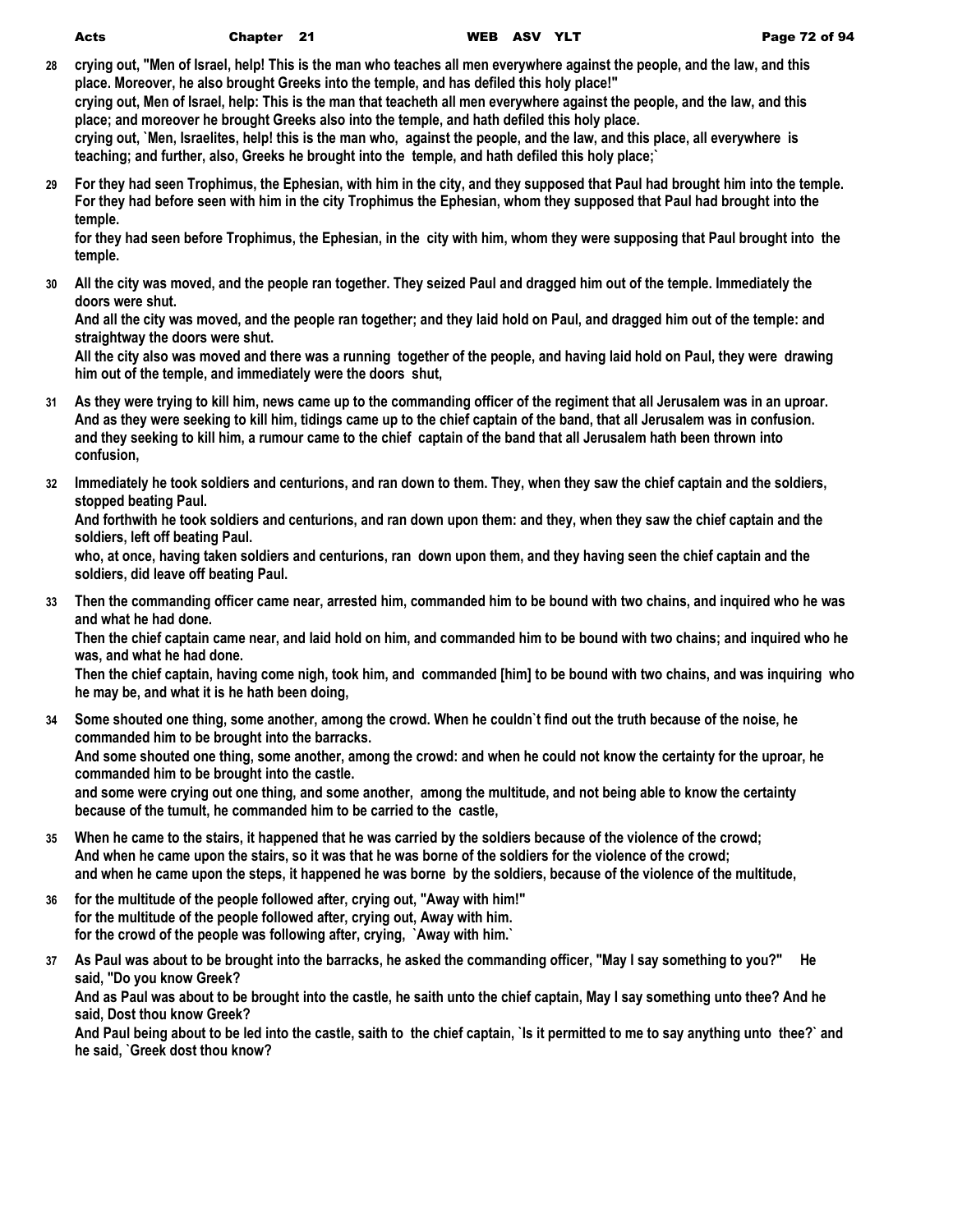**38 Aren`t you then the Egyptian, who before these days stirred up to sedition and led out into the wilderness the four thousand men of the Assassins?"**

**Art thou not then the Egyptian, who before these days stirred up to sedition and led out into the wilderness the four thousand men of the Assassins?**

**art not thou, then, the Egyptian who before these days made an uprising, and did lead into the desert the four thousand men of the assassins?`**

**39 But Paul said, "I am a Jew, from Tarsus in Cilicia, a citizen of no insignificant city. I beg you, allow me to speak to the people." But Paul said, I am a Jew, of Tarsus in Cilicia, a citizen of no mean city: and I beseech thee, give me leave to speak unto the people.**

**And Paul said, `I, indeed, am a man, a Jew, of Tarsus of Cilicia, of no mean city a citizen; and I beseech thee, suffer me to speak unto the people.`**

- **40 When he had given him permission, Paul, standing on the stairs, beckoned with his hand to the people. When there was a great silence, he spoke to them in the Hebrew language, saying, And when he had given him leave, Paul, standing on the stairs, beckoned with the hand unto the people; and when there was made a great silence, he spake unto them in the Hebrew language, saying, And he having given him leave, Paul having stood upon the stairs, did beckon with the hand to the people, and there having been a great silence, he spake unto them in the Hebrew dialect, saying:**
- **1 "Brothers and fathers, listen to the defense which I now make to you." Brethren and fathers, hear ye the defence which I now make unto you. `Men, brethren, and fathers, hear my defence now unto you;` --**
- **2 When they heard that he spoke to them in the Hebrew language, they were even more quiet. He said, And when they heard that he spake unto them in the Hebrew language, they were the more quiet: and he saith, and they having heard that in the Hebrew dialect he was speaking to them, gave the more silence, and he saith, --**
- **3 "I am indeed a Jew, born in Tarsus of Cilicia, but brought up in this city at the feet of Gamaliel, instructed according to the strict manner of the law of our fathers, being zealous for God, even as you all are this day. I am a Jew, born in Tarsus of Cilicia, but brought up in this city, at the feet of Gamaliel, instructed according to the strict manner of the law of our fathers, being zealous for God, even as ye all are this day: `I, indeed, am a man, a Jew, having been born in Tarsus of Cilicia, and brought up in this city at the feet of Gamaliel, having been taught according to the exactitude of a law of the fathers, being zealous of God, as all ye are to-day.**
- **4 I persecuted this Way to the death, binding and delivering into prisons both men and women. and I persecuted this Way unto the death, binding and delivering into prisons both men and women. `And this way I persecuted unto death, binding and delivering up to prisons both men and women,**
- **5 As also the high priest and all the council of the elders testify, from whom also I received letters to the brothers, and journeyed to Damascus to bring them also who were there to Jerusalem in bonds to be punished. As also the high priest doth bear me witness, and all the estate of the elders: from whom also I received letters unto the brethren, and journeyed to Damascus to bring them also that were there unto Jerusalem in bonds to be punished. as also the chief priest doth testify to me, and all the eldership; from whom also having received letters unto the brethren, to Damascus, I was going on, to bring also those there bound to Jerusalem that they might be punished,**
- **6 It happened that, as I made my journey, and came close to Damascus, about noon, suddenly there shone from the sky a great light around me.**

**And it came to pass, that, as I made my journey, and drew nigh unto Damascus, about noon, suddenly there shone from heaven a great light round about me.**

**and it came to pass, in my going on and coming nigh to Damascus, about noon, suddenly out of the heaven there shone a great light round about me,**

- **7 I fell to the ground, and heard a voice saying to me, `Saul, Saul, why do you persecute me?` And I fell unto the ground, and heard a voice saying unto me, Saul, Saul, why persecutest thou me? I fell also to the ground, and I heard a voice saying to me, Saul, Saul, why me dost thou persecute?**
- **8 I answered, `Who are you, Lord?` He said to me, `I am Jesus of Nazareth, whom you persecute.` And I answered, Who art thou, Lord? And he said unto me, I am Jesus of Nazareth, whom thou persecutest. `And I answered, Who art thou, Lord? and he said unto me, I am Jesus the Nazarene whom thou dost persecute --**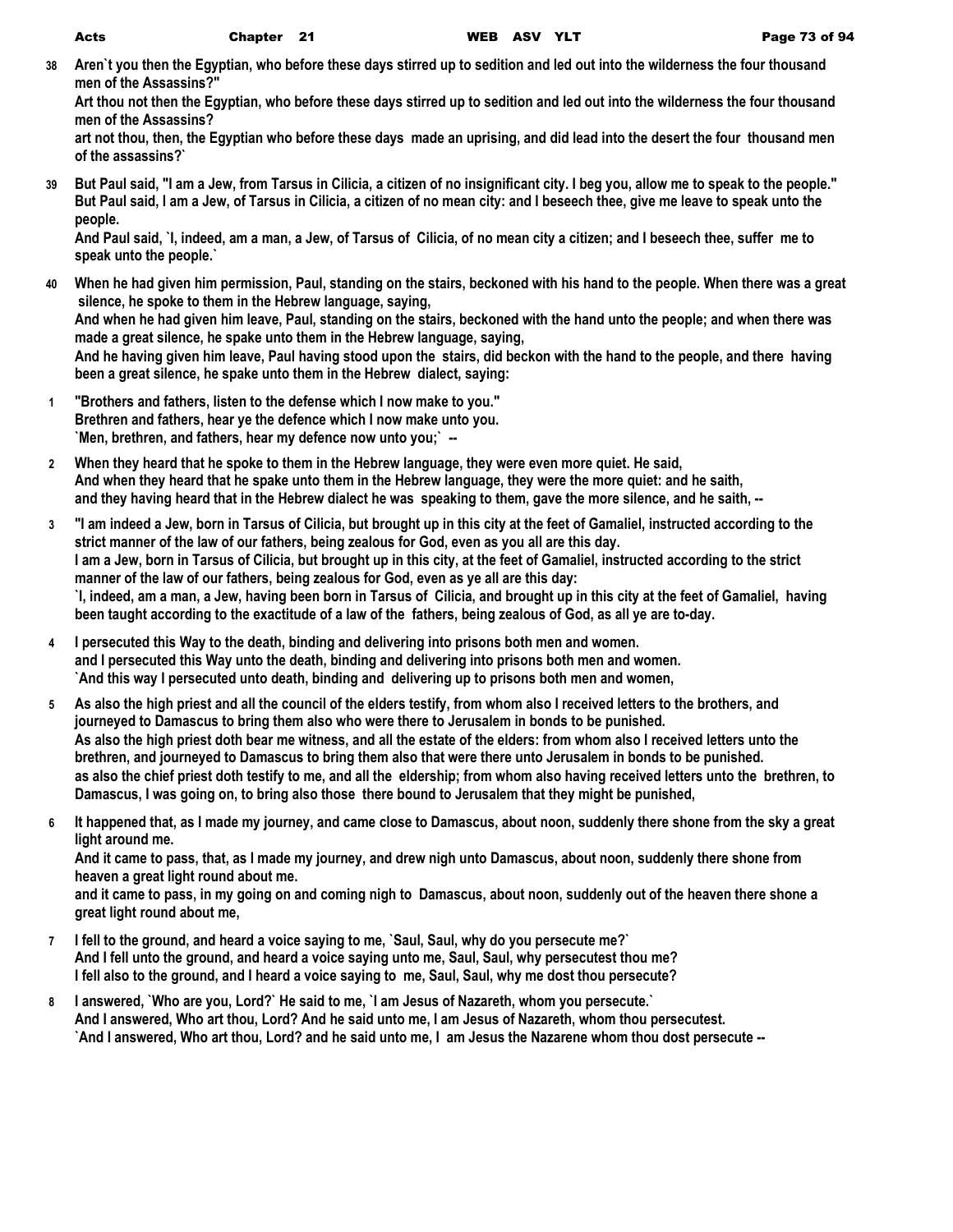- **9 Those who were with me indeed saw the light and were afraid, but they didn`t understand the voice of him who spoke to me. And they that were with me beheld indeed the light, but they heard not the voice of him that spake to me. and they who are with me the light did see, and became afraid, and the voice they heard not of him who is speaking to me --**
- **10 I said, `What will I do, Lord?` The Lord said to me, `Arise, and go into Damascus. There you will be told about all things which are appointed for you to do.`**

**And I said, What shall I do, Lord? And the Lord said unto me, Arise, and go into Damascus; and there it shall be told thee of all things which are appointed for thee to do.**

**and I said, What shall I do, Lord? and the Lord said unto me, Having risen, go on to Damascus, and there it shall be told thee concerning all things that have been appointed for thee to do.**

- **11 When I couldn`t see for the glory of that light, being led by the hand of those who were with me, I came into Damascus. And when I could not see for the glory of that light, being led by the hand of them that were with me I came into Damascus. `And when I did not see from the glory of that light, being led by the hand by those who are with me, I came to Damascus,**
- **12 One Ananias, a devout man according to the law, well reported of by all the Jews who lived there, And one Ananias, a devout man according to the law, well reported of by all the Jews that dwelt there, and a certain one, Ananias, a pious man according to the law, being testified to by all the Jews dwelling [there],**
- **13 came to me, and standing by me said to me, `Brother Saul, receive your sight!` In that very hour I looked up at him. came unto me, and standing by me said unto me, Brother Saul, receive thy sight. And in that very hour I looked up on him. having come unto me and stood by [me], said to me, Saul, brother, look up; and I the same hour did look up to him;**
- **14 He said, `The God of our fathers has appointed you to know his will, and to see the Righteous One, and to hear a voice from his mouth.**

**And he said, The God of our fathers hath appointed thee to know his will, and to see the Righteous One, and to hear a voice from his mouth.**

**and he said, The God of our fathers did choose thee beforehand to know His will, and to see the Righteous One, and to hear a voice out of his mouth,**

- **15 For you will be a witness for him to all men of what you have seen and heard. For thou shalt be a witness for him unto all men of what thou hast seen and heard. because thou shalt be his witness unto all men of what thou hast seen and heard;**
- **16 Now why do you wait? Arise, be baptized, and wash away your sins, calling on the name of the Lord.` And now why tarriest thou? arise, and be baptized, and wash away thy sins, calling on his name. and now, why tarriest thou? having risen, baptize thyself, and wash away thy sins, calling upon the name of the Lord.**
- **17 It happened that, when I had returned to Jerusalem, and while I prayed in the temple, I fell into a trance, And it came to pass, that, when I had returned to Jerusalem, and while I prayed in the temple, I fell into a trance, `And it came to pass when I returned to Jerusalem, and while I was praying in the temple, I came into a trance,**
- **18 and saw him saying to me, `Hurry and get out of Jerusalem quickly, because they will not receive testimony concerning me from you.`**

**and saw him saying unto me, Make haste, and get thee quickly out of Jerusalem; because they will not receive of thee testimony concerning me.**

**and I saw him saying to me, Haste and go forth in haste out of Jerusalem, because they will not receive thy testimony concerning me;**

- **19 I said, `Lord, they themselves know that I imprisoned and beat in every synagogue those who believed in you. And I said, Lord, they themselves know that I imprisoned and beat in every synagogue them that believed on thee: and I said, Lord, they -- they know that I was imprisoning and was scourging in every synagogue those believing on thee;**
- **20 When the blood of Stephen, your witness, was shed, I also was standing by, and consenting to his death, and guarding the cloaks of those who killed him.`**

**and when the blood of Stephen thy witness was shed, I also was standing by, and consenting, and keeping the garments of them that slew him.**

**and when the blood of thy witness Stephen was being poured forth, I also was standing by and assenting to his death, and keeping the garments of those putting him to death;**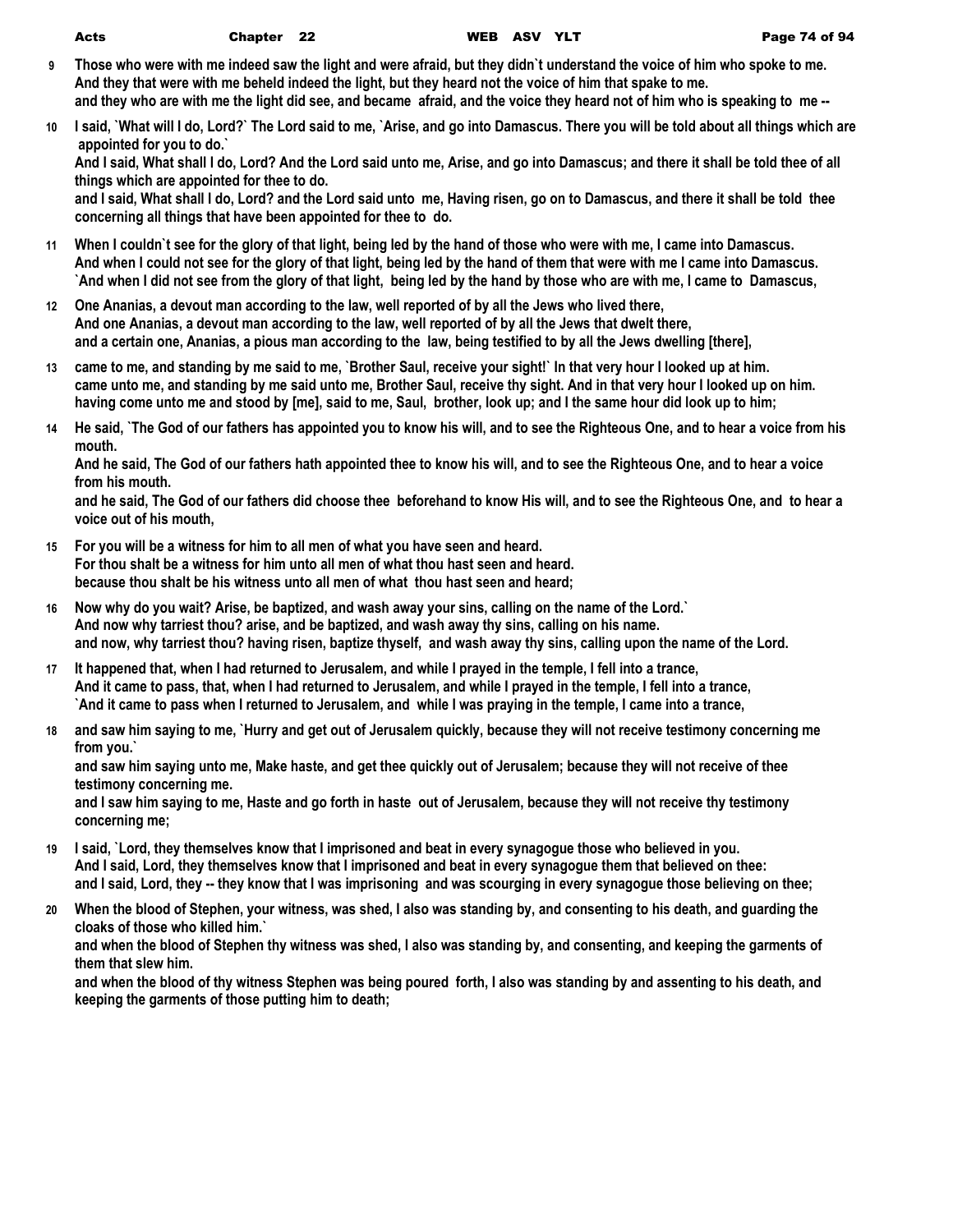- **21 He said to me, `Depart, for I will send you forth far from here to the Gentiles.`" And he said unto me, Depart: for I will send thee forth far hence unto the Gentiles. and he said unto me, Go, because to nations far off I will send thee.`**
- **22 They listened to him until he said that, then they lifted up their voice, and said, "Rid the earth of this fellow, for he isn`t fit to live!"**

**And they gave him audience unto this word; and they lifted up their voice, and said, Away with such a fellow from the earth: for it is not fit that he should live.**

**And they were hearing him unto this word, and they lifted up their voice, saying, `Away from the earth with such an one; for it is not fit for him to live.`**

- **23 As they cried out, and threw off their cloaks, and threw dust into the air, And as they cried out, and threw off their garments, and cast dust into the air, And they crying out and casting up their garments, and throwing dust into the air,**
- **24 the commanding officer commanded him to be brought into the barracks, ordering him to be examined by scourging, that he might know for what crime they shouted against him like that. the chief captain commanded him be brought into the castle, bidding that he should be examined by scourging, that he might know for what cause they so shouted against him. the chief captain commanded him to be brought into the castle, saying, `By scourges let him be examined;` that he might know for what cause they were crying so against him.**
- **25 When they had tied him up with thongs, Paul asked the centurion who stood by, "Is it lawful for you to scourge a man who is a Roman, and not found guilty?"**

**And when they had tied him up with the thongs, Paul said unto the centurion that stood by, Is it lawful for you to scourge a man that is a Roman, and uncondemned?**

**And as he was stretching him with the thongs, Paul said unto the centurion who was standing by, `A man, a Roman, uncondemned -- is it lawful to you to scourge;`**

**26 When the centurion heard it, he went to the commanding officer and told him, "Watch what you are about to do, for this man is a Roman!"**

**And when the centurion heard it, he went to the chief captain and told him, saying, What art thou about to do? for this man is a Roman.**

**and the centurion having heard, having gone near to the chief captain, told, saying, `Take heed what thou art about to do, for this man is a Roman;`**

- **27 The commanding officer came and asked him, "Tell me, are you a Roman?" He said, "Yes." And the chief captain came and said unto him, Tell me, art thou a Roman? And he said, Yea. and the chief captain having come near, said to him, `Tell me, art thou a Roman?` and he said, `Yes;`**
- **28 The commanding officer answered, "I bought my citizenship for a great price." Paul said, "But I was born a Roman." And the chief captain answered, With a great sum obtained I this citizenship. And Paul said, But I am [a Roman] born. and the chief captain answered, `I, with a great sum, did obtain this citizenship;` but Paul said, `But I have been even born [so].`**
- **29 Immediately those who were about to examine him departed from him, and the commanding officer also was afraid when he realized that he was a Roman, because he had bound him.**

**They then that were about to examine him straightway departed from him: and the chief captain also was afraid when he knew that he was a Roman, and because he had bound him.**

**Immediately, therefore, they departed from him who are about to examine him, and the chief captain also was afraid, having learned that he is a Roman, and because he had bound him,**

**30 But on the next day, desiring to know the truth about why he was accused by the Jews, he freed him from the bonds, and commanded the chief priests and all the council to come together, and brought Paul down and set him before them. But on the morrow, desiring to know the certainty wherefore he was accused of the Jews, he loosed him, and commanded the chief priests and all the council to come together, and brought Paul down and set him before them. and on the morrow, intending to know the certainty wherefore he is accused by the Jews, he did loose him from the bonds, and commanded the chief priests and all their sanhedrim to come, and having brought down Paul, he set [him] before them.**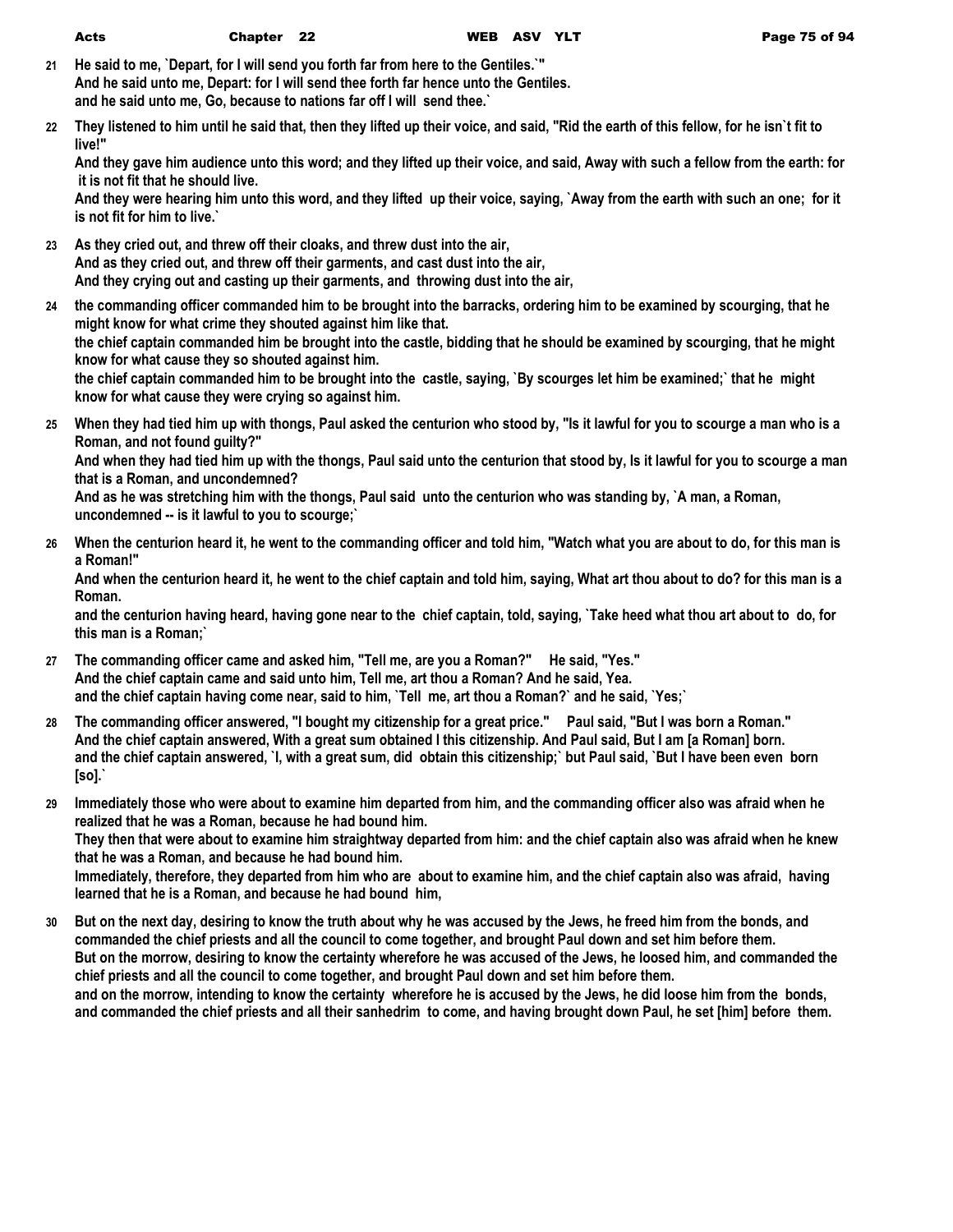| ×,<br>I<br>$\sim$<br>$-$ | ٦<br>۰. |
|--------------------------|---------|
|                          |         |

- **1 Paul, looking steadfastly at the council, said, "Brothers, I have lived before God in all good conscience until this day." And Paul, looking stedfastly on the council, said, Brethren, I have lived before God in all good conscience until this day. And Paul having earnestly beheld the sanhedrim, said, `Men, brethren, I in all good conscience have lived to God unto this day;`**
- **2 The high priest, Ananias, commanded those who stood by him to strike him on the mouth. And the high priest Ananias commanded them that stood by him to smite him on the mouth. and the chief priest Ananias commanded those standing by him to smite him on the mouth,**
- **3 Then said Paul to him, "God will strike you, you whitewashed wall! Do you sit to judge me according to the law, and command me to be struck contrary to the law?" Then said Paul unto him, God shall smite thee, thou whited wall: and sittest thou to judge me according to the law, and commandest me to be smitten contrary to the law? then Paul said unto him, `God is about to smite thee, thou whitewashed wall, and thou -- thou dost sit judging me according to the law, and, violating law, dost order me to be smitten!`**
- **4 Those who stood by said, "Do you malign God`s high priest?" And they that stood by said, Revilest thou God`s high priest? And those who stood by said, `The chief priest of God dost thou revile?`**
- **5 Paul said, "I didn`t know, brothers, that he was high priest. For it is written, `You shall not speak evil of a ruler of your people.`" And Paul said, I knew not, brethren, that he was high priest: for it is written, Thou shalt not speak evil of a ruler of thy people. and Paul said, `I did not know, brethren, that he is chief priest: for it hath been written, Of the ruler of thy people thou shalt not speak evil;`**
- **6 But when Paul perceived that the one part were Sadducees and the other Pharisees, he cried out in the council, "Men and brothers, I am a Pharisee, a son of Pharisees. Concerning the hope and resurrection of the dead I am being judged!" But when Paul perceived that the one part were Sadducees and the other Pharisees, he cried out in the council, Brethren, I am a Pharisee, a son of Pharisees: touching the hope and resurrection of the dead I am called in question. and Paul having known that the one part are Sadducees, and the other Pharisees, cried out in the sanhedrim, `Men, brethren, I am a Pharisee -- son of a Pharisee -- concerning hope and rising again of dead men I am judged.`**
- **7 When he had said this, there arose an argument between the Pharisees and Sadducees, and the assembly was divided. And when he had so said, there arose a dissension between the Pharisees and Sadducees; and the assembly was divided. And he having spoken this, there came a dissension of the Pharisees and of the Sadducees, and the crowd was divided,**
- **8 For the Sadducees say that there is no resurrection, neither angel, nor spirit; but the Pharisees confess all of these. For the Sadducees say that there is no resurrection, neither angel, nor spirit; but the Pharisees confess both. for Sadducees, indeed, say there is no rising again, nor messenger, nor spirit, but Pharisees confess both.**
- **9 A great clamor arose, and some of the scribes of the Pharisees part stood up, and contended, saying, "We find no evil in this man. But if a spirit or angel has spoken to him, let`s not fight against God!" And there arose a great clamor: and some of the scribes of the Pharisees part stood up, and strove, saying, We find no evil in this man: and what if a spirit hath spoken to him, or an angel? And there came a great cry, and the scribes of the Pharisees` part having arisen, were striving, saying, `No evil do we find in this man; and if a spirit spake to him, or a messenger, we may not fight against God;`**
- **10 When a great argument arose, the commanding officer, fearing that Paul would be torn in pieces by them, commanded the soldiers to go down and take him by force from among them, and bring him into the barracks. And when there arose a great dissension, the chief captain, fearing lest Paul should be torn in pieces by them, commanded the soldiers to go down and take him by force from among them, and bring him into the castle. and a great dissension having come, the chief captain having been afraid lest Paul may be pulled to pieces by them, commanded the soldiery, having gone down, to take him by force out of the midst of them, and to bring [him] to the castle.**
- **11 The following night, the Lord stood by him, and said, "Cheer up, Paul, for as you have testified about me at Jerusalem, so you must testify also at Rome."**

**And the night following the Lord stood by him, and said, Be of good cheer: for as thou hast testified concerning me at Jerusalem, so must thou bear witness also at Rome.**

**And on the following night, the Lord having stood by him, said, `Take courage, Paul, for as thou didst fully testify the things concerning me at Jerusalem, so it behoveth thee also at Rome to testify.`**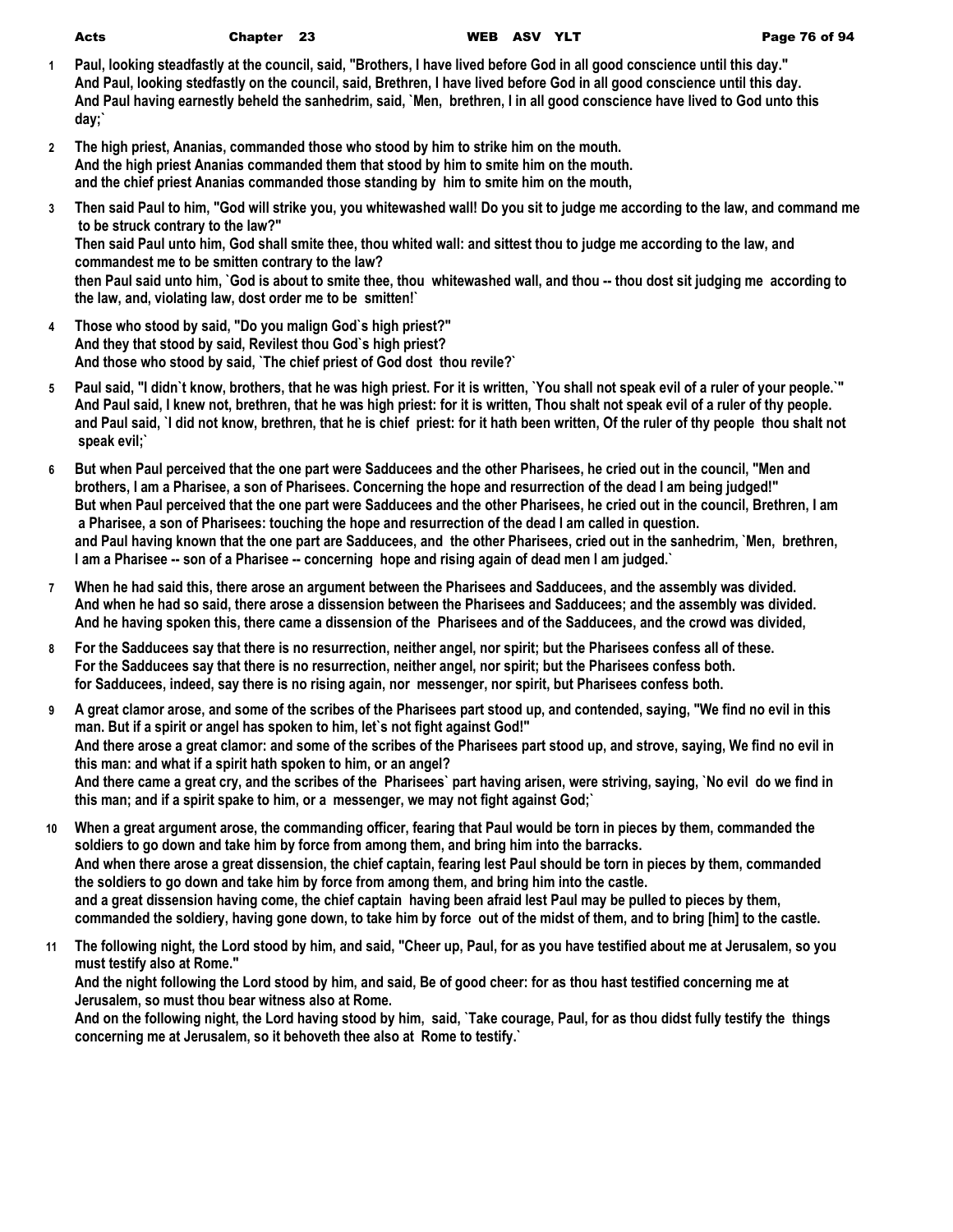**12 When it was day, some of the Jews banded together, and bound themselves under a curse, saying that they would neither eat nor drink until they had killed Paul.**

**And when it was day, the Jews banded together, and bound themselves under a curse, saying that they would neither eat nor drink till they had killed Paul.**

**And day having come, certain of the Jews having made a concourse, did anathematize themselves, saying neither to eat nor to drink till they may kill Paul;**

- **13 There were more than forty people who had made this conspiracy. And they were more than forty that made this conspiracy. and they were more than forty who made this conspiracy by oath,**
- **14 They came to the chief priests and the elders, and said, "We have bound ourselves under a great curse, to taste nothing until we have killed Paul.**

**And they came to the chief priests and the elders, and said, We have bound ourselves under a great curse, to taste nothing until we have killed Paul.**

**who having come near to the chief priests and to the elders said, `With an anathema we did anathematize ourselves -- to taste nothing till we have killed Paul;**

- **15 Now therefore, you with the council inform the commanding officer that he should bring him down to you tomorrow, as though you were going to judge his case more exactly. We are ready to kill him before he comes near." Now therefore do ye with the council signify to the chief captain that he bring him down unto you, as though ye would judge of his case more exactly: and we, before he comes near, are ready to slay him. now, therefore, ye, signify ye to the chief captain, with the sanhedrim, that to-morrow he may bring him down unto you, as being about to know more exactly the things concerning him; and we, before his coming nigh, are ready to put him to death.`**
- **16 But Paul`s sister`s son heard of their lying in wait, and he came and entered into the barracks and told Paul. But Paul`s sister`s son heard of their lying in wait, and he came and entered into the castle and told Paul. And the son of Paul`s sister having heard of the lying in wait, having gone and entered into the castle, told Paul,**
- **17 Paul summoned one of the centurions, and said, "Bring this young man to the commanding officer, for he has something to tell him."**

**And Paul called unto him one of the centurions, and said, Bring this young man unto the chief captain; for he hath something to tell him.**

**and Paul having called near one of the centurions, said, `This young man lead unto the chief captain, for he hath something to tell him.`**

**18 So he took him, and brought him to the commanding officer, and said, "Paul, the prisoner, called me to himself, and asked me to bring this young man to you, who has something to tell you." So he took him, and brought him to the chief captain, and saith, Paul the prisoner called me unto him, and asked me to bring** 

**this young man unto thee, who hath something to say to thee. He indeed, then, having taken him, brought him unto the chief captain, and saith, `The prisoner Paul, having called me near, asked [me] this young man to bring unto thee, having something to say to thee.`**

- **19 The commanding officer took him by the hand, and going aside, asked him privately, "What is it that you have to tell me?" And the chief captain took him by the hand, and going aside asked him privately, What is it that thou hast to tell me? And the chief captain having taken him by the hand, and having withdrawn by themselves, inquired, `What is that which thou hast to tell me?`**
- **20 He said, "The Jews have agreed to ask you to bring down Paul tomorrow to the council, as though intending to inquire somewhat more accurately concerning him.**

**And he said, The Jews have agreed to ask thee to bring down Paul tomorrow unto the council, as though thou wouldest inquire somewhat more exactly concerning him.**

**and he said -- `The Jews agreed to request thee, that to-morrow to the sanhedrim thou mayest bring down Paul, as being about to enquire something more exactly concerning him;**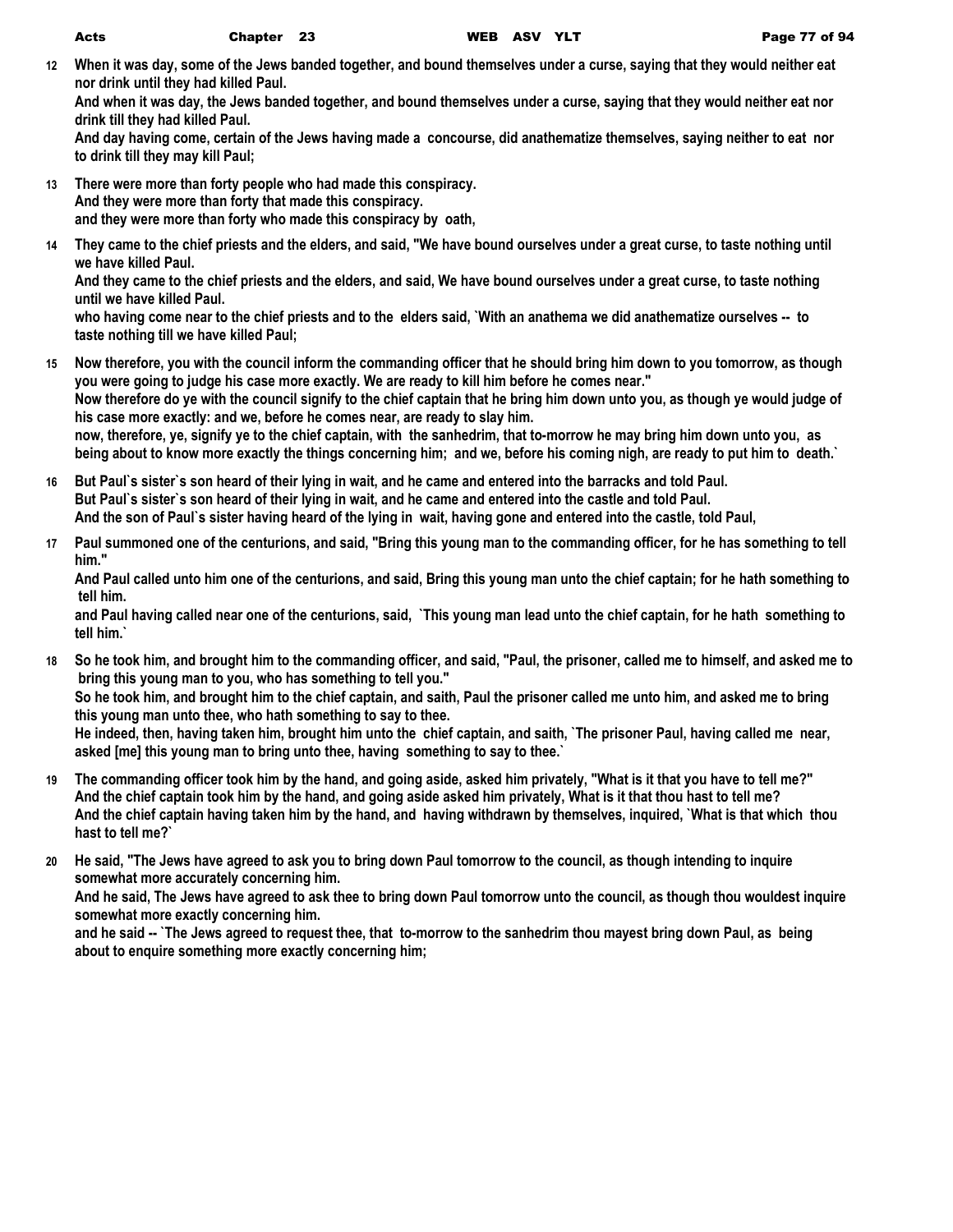| Acts | Chap |
|------|------|
|      |      |

- **21 Therefore don`t yield to them, for more than forty men lie in wait for him, who have bound themselves under a curse neither to eat nor to drink until they have killed him. Now they are ready, looking for the promise from you." Do not thou therefore yield unto them: for there lie in wait for him of them more than forty men, who have bound themselves under a curse, neither to eat nor to drink till they have slain him: and now are they ready, looking for the promise from thee. thou, therefore, mayest thou not yield to them, for there lie in wait for him of them more than forty men, who did anathematize themselves -- not to eat nor to drink till they kill him, and now they are ready, waiting for the promise from thee.`**
- **22 So the commanding officer let the young man go, charging him, "Tell no one that you have told these things to me." So the chief captain let the young man go, charging him, Tell no man that thou hast signified these things to me. The chief captain, then, indeed, let the young man go, having charged [him] to tell no one, `that these things thou didst shew unto me;`**
- **23 He called to himself two of the centurions, and said, "Prepare two hundred soldiers to go as far as Caesarea, with seventy horsemen, and two hundred men armed with spears, at the third hour of the night." And he called unto him two of the centurions, and said, Make ready two hundred soldiers to go as far as Caesarea, and horsemen threescore and ten, and spearmen two hundred, at the third hour of the night: and having called near a certain two of the centurions, he said, `Make ready soldiers two hundred, that they may go on unto Caesarea, and horsemen seventy, and spearmen two hundred, from the third hour of the night;**
- **24 He asked them to provide animals, that they might set Paul on one, and bring him safely to Felix, the governor. and [he bade them] provide beasts, that they might set Paul thereon, and bring him safe unto Felix the governor. beasts also provide, that, having set Paul on, they may bring him safe unto Felix the governor;`**
- **25 He wrote a letter like this: And he wrote a letter after this form: he having written a letter after this description:**
- **26 "Claudius Lysias to the most excellent governor Felix: Greetings. Claudius Lysias unto the most excellent governor Felix, greeting. `Claudius Lysias, to the most noble governor Felix, hail:**

**27 "This man was seized by the Jews, and was about to be killed by them, when I came on them with the soldiers and rescued him, having learned that he was a Roman.**

**This man was seized by the Jews, and was about to be slain of them, when I came upon them with the soldiers and rescued him, having learned that he was a Roman.**

**This man having been taken by the Jews, and being about to be killed by them -- having come with the soldiery, I rescued him, having learned that he is a Roman;**

- **28 Desiring to know the cause why they accused him, I brought him down to their council. And desiring to know the cause wherefore they accused him, I brought him down unto their council: and, intending to know the cause for which they were accusing him, I brought him down to their sanhedrim,**
- **29 I found him to be accused about questions of their law, but to have nothing laid to his charge worthy of death or of bonds. whom I found to be accused about questions of their law, but to have nothing laid to his charge worthy of death or of bonds. whom I found accused concerning questions of their law, and having no accusation worthy of death or bonds;**
- **30 When I was told that the Jews lay in wait for the man, I sent him to you immediately, charging his accusers also to bring their accusations against him before you. Farewell." And when it was shown to me that there would be a plot against the man, I sent him to thee forthwith, charging his accusers also to speak against him before thee. and a plot having been intimated to me against this man -- about to be of the Jews -- at once I sent unto thee, having given** 
	- **command also to the accusers to say the things against him before thee; be strong.`**
- **31 So the soldiers, carrying out their orders, took Paul and brought him by night to Antipatris. So the soldiers, as it was commanded them, took Paul and brought him by night to Antipatris. Then, indeed, the soldiers according to that directed them, having taken up Paul, brought him through the night to Antipatris,**
- **32 But on the next day they left the horsemen to go with him, and returned to the barracks. But on the morrow they left the horsemen to go with him, and returned to the castle: and on the morrow, having suffered the horsemen to go on with him, they returned to the castle;**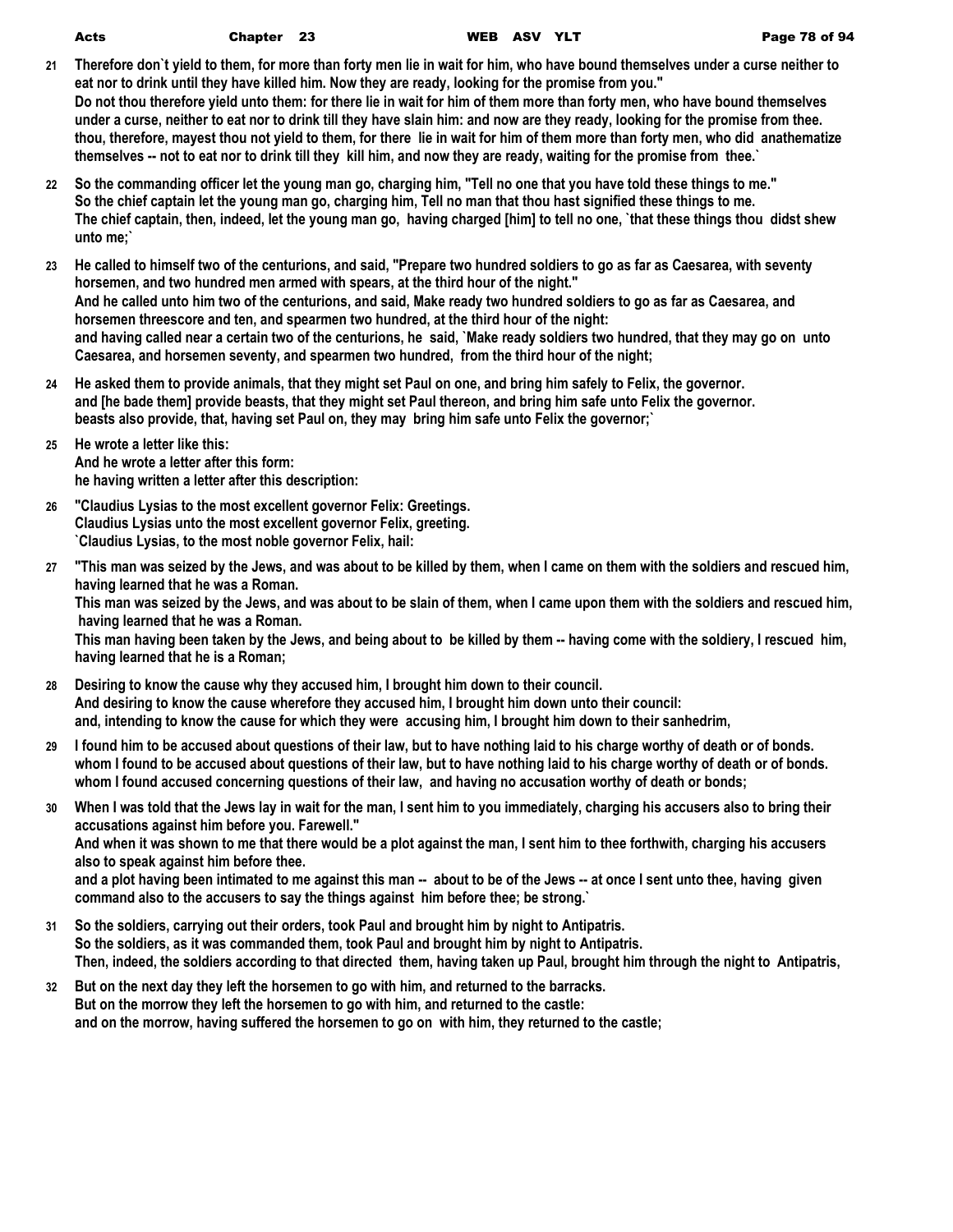| Page 79 of 94 |
|---------------|
|               |

- **33 They, when they came to Caesarea and delivered the letter to the governor, presented Paul also before him. and they, when they came to Caesarea and delivered the letter to the governor, presented Paul also before him. those having entered into Caesarea, and delivered the letter to the governor, did present also Paul to him.**
- **34 When the governor had read it, he asked what province he was from. When he understood that he was from Cilicia, he said, And when he had read it, he asked of what province he was; and when he understood that he was of Cilicia, And the governor having read [it], and inquired of what province he is, and understood that [he is] from Cilicia;**
- **35 "I will hear you fully when your accusers also arrive." He commanded that he be kept in Herod`s palace. I will hear thee fully, said he, when thine accusers also are come: and he commanded him to be kept in Herod`s palace. `I will hear thee -- said he -- when thine accusers also may have come;` he also commanded him to be kept in the praetorium of Herod.**
- **1 After five days, the high priest, Ananias, came down with certain elders and an orator, one Tertullus. They informed the governor against Paul.**

**And after five days the high priest Ananias came down with certain elders, and [with] an orator, one Tertullus; and they informed the governor against Paul.**

**And after five days came down the chief priest Ananias, with the elders, and a certain orator -- Tertullus, and they made manifest to the governor [the things] against Paul;**

- **2 When he was called, Tertullus began to accuse him, saying, "Seeing that by you we enjoy much peace, and that excellent measures are coming to this nation, And when he was called, Tertullus began to accuse him, saying, Seeing that by thee we enjoy much peace, and that by the providence evils are corrected for this nation, and he having been called, Tertullus began to accuse [him], saying, `Much peace enjoying through thee, and worthy deeds being done to this nation through thy forethought,**
- **3 we accept it in all ways and in all places, most excellent Felix, with all thankfulness. we accept it in all ways and in all places, most excellent Felix, with all thankfulness. always, also, and everywhere we receive it, most noble Felix, with all thankfulness;**
- **4 But, that I don`t delay you, I entreat you to bear with us and hear a few words. But, that I be not further tedious unto thee, I entreat thee to hear us of thy clemency a few words. and that I may not be further tedious to thee, I pray thee to hear us concisely in thy gentleness;**
- **5 For we have found this man a pestilent fellow, and an instigator of insurrections among all the Jews throughout the world, and a ringleader of the sect of the Nazarenes.**

**For we have found this man a pestilent fellow, and a mover of insurrections among all the Jews throughout the world, and a ringleader of the sect of the Nazarenes:**

**for having found this man a pestilence, and moving a dissension to all the Jews through the world -- a ringleader also of the sect of the Nazarenes --**

**6 He even tried to profane the temple. We arrested him. who moreover assayed to profane the temple: on whom also we laid hold: [and we would have judged him according to our law.]**

**who also the temple did try to profane, whom also we took, and according to our law did wish to judge,**

**7**

**[But the chief captain Lysias came, and with great violence took him away out of our hands,] and Lysias the chief captain having come near, with much violence, out of our hands did take away,**

- **8 By examining him yourself you may ascertain all these things of which we accuse him." [commanding his accusers to come before thee.] from whom thou wilt be able, by examining him thyself, to take knowledge of all these things whereof we accuse him. having commanded his accusers to come to thee, from whom thou mayest be able, thyself having examined, to know concerning all these things of which we accuse him;`**
- **9 The Jews also joined in the attack, affirming that these things were so. And the Jews also joined in the charge, affirming that these things were so. and the Jews also agreed, professing these things to be so.**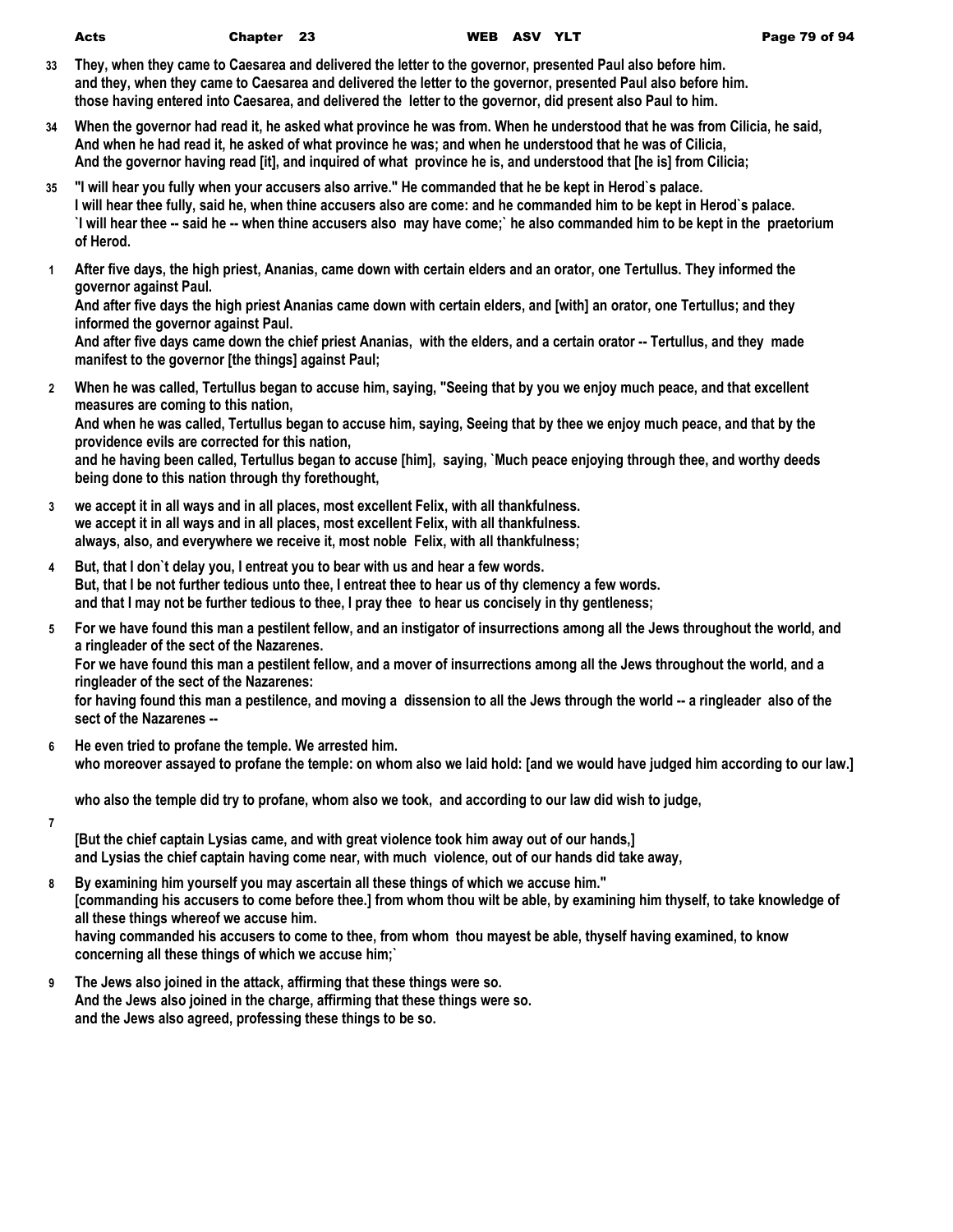**10 When the governor had beckoned to him to speak, Paul answered, "Because I know that you have been a judge of this nation for many years, I cheerfully make my defense,**

**And when the governor had beckoned unto him to speak, Paul answered, Forasmuch as I know that thou hast been of many years a judge unto this nation, I cheerfully make my defense:**

**And Paul answered -- the governor having beckoned to him to speak -- `Knowing [that] for many years thou hast been a judge to this nation, the more cheerfully the things concerning myself I do answer;**

- **11 seeing that you can recognize that it is not more than twelve days since I went up to worship at Jerusalem. Seeing that thou canst take knowledge that it is not more than twelve days since I went up to worship at Jerusalem: thou being able to know that it is not more than twelve days to me since I went up to worship in Jerusalem,**
- **12 In the temple they didn`t find me disputing with anyone or stirring up a crowd, either in the synagogues, or in the city. and neither in the temple did they find me disputing with any man or stirring up a crowd, nor in the synagogues, nor in the city. and neither in the temple did they find me reasoning with any one, or making a dissension of the multitude, nor in the synagogues, nor in the city;**
- **13 Nor can they prove to you the things whereof they now accuse me. Neither can they prove to thee the things whereof they now accuse me. nor are they able to prove against me the things concerning which they now accuse me.**
- **14 But this I confess to you, that after the Way, which they call a sect, so I serve the God of our fathers, believing all things which are according to the law, and which are written in the prophets; But this I confess unto thee, that after the Way which they call a sect, so serve I the God of our fathers, believing all things which are according to the law, and which are written in the prophets; `And I confess this to thee, that, according to the way that they call a sect, so serve I the God of the fathers, believing all things that in the law and the prophets have been written,**
- **15 having hope toward God, which these also themselves look for, that there will be a resurrection of the dead, both of the just and unjust.**

**having hope toward God, which these also themselves look for, that there shall be a resurrection both of the just and unjust. having hope toward God, which they themselves also wait for, [that] there is about to be a rising again of the dead, both of righteous and unrighteous;**

- **16 Herein I also practice always having a conscience void of offense toward God and men. Herein I also exercise myself to have a conscience void of offence toward God and men always. and in this I do exercise myself, to have a conscience void of offence toward God and men always.**
- **17 Now after some years, I came to bring alms to my nation, and offerings; Now after some years I came to bring alms to my nation, and offerings: `And after many years I came, about to do kind acts to my nation, and offerings,**
- **18 amid which they found me purified in the temple, with no crowd, nor yet with tumult. But certain Jews from Asia - amidst which they found me purified in the temple, with no crowd, nor yet with tumult: but [there were] certain Jews from Asia- in which certain Jews from Asia did find me purified in the temple, not with multitude, nor with tumult,**
- **19 who ought to have been here before you, and to make accusation, if they had anything against me. who ought to have been here before thee, and to make accusation, if they had aught against me. whom it behoveth to be present before thee, and to accuse, if they had anything against me,**
- **20 Or else let these men themselves say what injustice they found in me when I stood before the council, Or else let these men themselves say what wrong-doing they found when I stood before the council, or let these same say if they found any unrighteousness in me in my standing before the sanhedrim,**
- **21 unless it is for this one thing that I cried standing among them, `Concerning the resurrection of the dead I am being judged before you today!`"**

**except it be for this one voice, that I cried standing among them, Touching the resurrection of the dead I am called in question before you this day.**

**except concerning this one voice, in which I cried, standing among them -- Concerning a rising again of the dead I am judged to-day by you.`**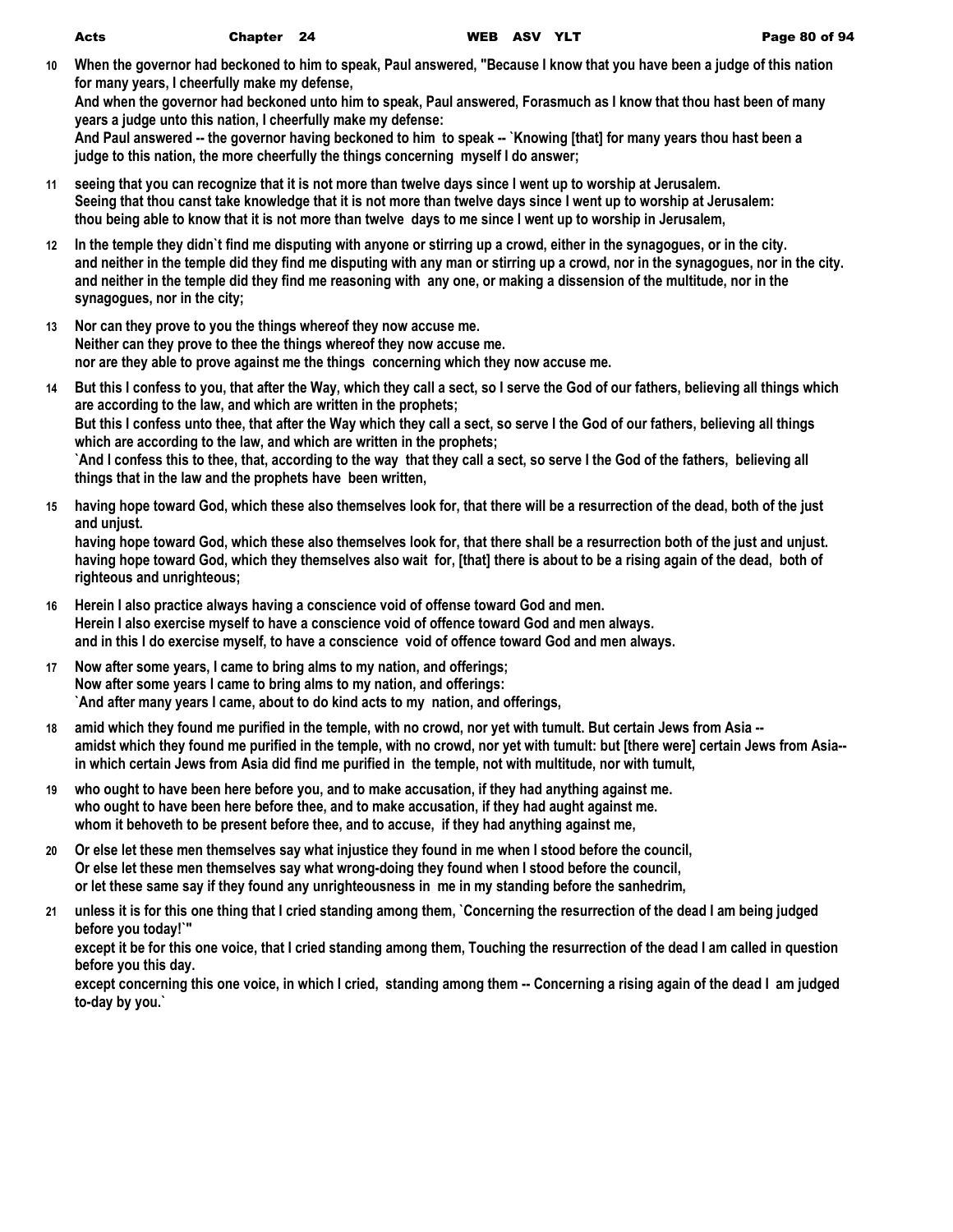**22 But Felix, having more exact knowledge concerning the Way, deferred them, saying, "When Lysias, the commanding officer, comes down, I will decide your case."**

**But Felix, having more exact knowledge concerning the Way, deferred them, saying, When Lysias the chief captain shall come down, I will determine your matter.**

**And having heard these things, Felix delayed them -- having known more exactly of the things concerning the way -- saying, `When Lysias the chief captain may come down, I will know fully the things concerning you;`**

**23 He ordered the centurion that Paul should be kept in custody, and should have some privileges, and not to forbid any of his friends to serve him or to visit him.**

**And he gave order to the centurion that he should be kept in charge, and should have indulgence; and not to forbid any of his friends to minister unto him.**

**having given also a direction to the centurion to keep Paul, to let [him] also have liberty, and to forbid none of his own friends to minister or to come near to him.**

**24 But after some days, Felix came with Drusilla, his wife, who was a Jewess, and sent for Paul, and heard him concerning the faith in Christ Jesus.**

**But after certain days, Felix came with Drusilla, his wife, who was a Jewess, and sent for Paul, and heard him concerning the faith in Christ Jesus.**

**And after certain days, Felix having come with Drusilla his wife, being a Jewess, he sent for Paul, and heard him concerning the faith toward Christ,**

- **25 As he reasoned about righteousness, self-control, and the judgment to come, Felix was terrified, and answered, "Go your way for this time, and when it is convenient for me, I will call you to me." And as he reasoned of righteousness, and self-control, and the judgment to come, Felix was terrified, and answered, Go thy way for this time; and when I have a convenient season, I will call thee unto me. and he reasoning concerning righteousness, and temperance, and the judgment that is about to be, Felix, having become afraid, answered, `For the present be going, and having got time, I will call for thee;`**
- **26 He hoped that way that money would be given to him by Paul, that he might release him. Therefore also he sent for him more often, and talked with him.**

**He hoped withal that money would be given him of Paul: wherefore also he sent for him the oftener, and communed with him. and at the same time also hoping that money shall be given to him by Paul, that he may release him, therefore, also sending for him the oftener, he was conversing with him;**

**27 But when two years were fulfilled, Felix was succeeded by Porcius Festus, and desiring to gain favor with the Jews, Felix left Paul in bonds.**

**But when two years were fulfilled, Felix was succeeded by Porcius Festus; and desiring to gain favor with the Jews, Felix left Paul in bonds.**

**and two years having been fulfilled, Felix received a successor, Porcius Festus; Felix also willing to lay a favour on the Jews, left Paul bound.**

- **1 Festus therefore, having come into the province, after three days went up to Jerusalem from Caesarea. Festus therefore, having come into the province, after three days went up to Jerusalem from Caesarea. Festus, therefore, having come into the province, after three days went up to Jerusalem from Caesarea,**
- **2 Then the high priest and the principal men of the Jews informed him against Paul, and they begged him, And the chief priests and the principal men of the Jews informed him against Paul; and they besought him, and the chief priest and the principal men of the Jews made manifest to him [the things] against Paul, and were calling on him,**
- **3 asking a favor against him, that he would send for him to Jerusalem; plotting to kill him on the way. asking a favor against him, that he would send for him to Jerusalem; laying a plot to kill him on the way. asking favour against him, that he may send for him to Jerusalem, making an ambush to put him to death in the way.**
- **4 However Festus answered that Paul was kept in custody at Caesarea, and that he himself was about to depart shortly. Howbeit Festus answered, that Paul was kept in charge at Caesarea, and that he himself was about to depart [thither] shortly. Then, indeed, Festus answered that Paul is kept in Caesarea, and himself is about speedily to go on thither,**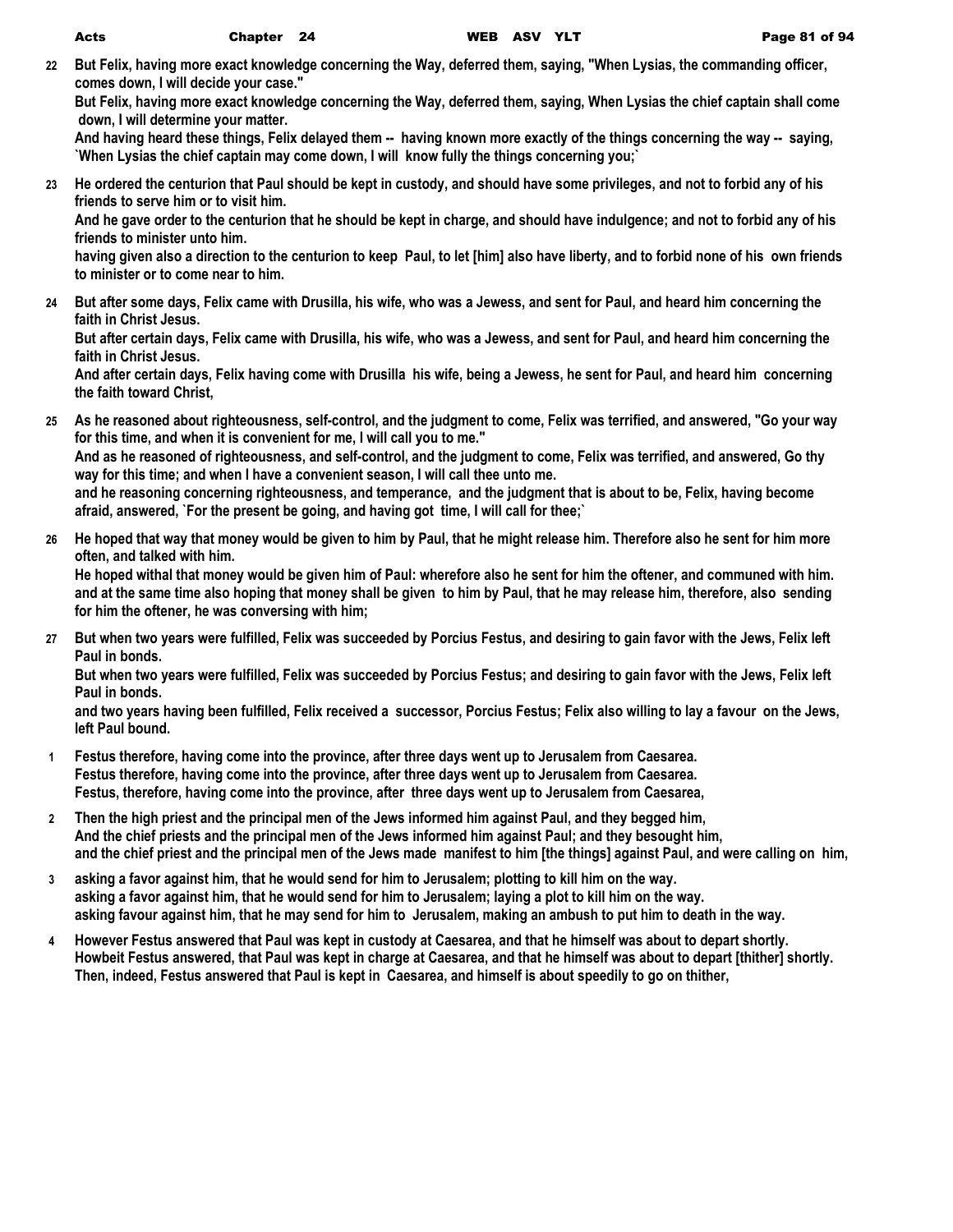**5 "Let them therefore," said he, "that are in power among you go down with me, and if there is anything wrong in the man, let them accuse him."**

**Let them therefore, saith he, that are of power among you go down with me, and if there is anything amiss in the man, let them accuse him.**

**`Therefore those able among you -- saith he -- having come down together, if there be anything in this man -- let them accuse him;`**

**6 When he had stayed among them more than ten days, he went down to Caesarea, and on the next day he sat on the judgment seat, and commanded Paul to be brought.**

**And when he had tarried among them not more than eight or ten days, he went down unto Caesarea; and on the morrow he sat on the judgment-seat, and commanded Paul to be brought.**

**and having tarried among them more than ten days, having gone down to Caesarea, on the morrow having sat upon the tribunal, he commanded Paul to be brought;**

**7 When he had come, the Jews who had come down from Jerusalem stood around him, bringing against him many and grievous charges which they could not prove,**

**And when he was come, the Jews that had come down from Jerusalem stood round about him, bringing against him many and grievous charges which they could not prove;**

**and he having come, there stood round about the Jews who have come down from Jerusalem -- many and weighty charges they are bringing against Paul, which they were not able to prove,**

**8 while he said in his defense, "Neither against the law of the Jews, nor against the temple, nor against Caesar, have I sinned at all."**

**while Paul said in his defense, Neither against the law of the Jews, nor against the temple, nor against Caesar, have I sinned at all.**

**he making defence -- `Neither in regard to the law of the Jews, nor in regard to the temple, nor in regard to Caesar -- did I commit any sin.`**

**9 But Festus, desiring to gain favor with the Jews, answered Paul and said, "Will you go up to Jerusalem, and there be judged of these things before me?"**

**But Festus, desiring to gain favor with the Jews, answered Paul and said, Wilt thou go up to Jerusalem, and there be judged of these things before me?**

**And Festus willing to lay on the Jews a favour, answering Paul, said, `Art thou willing, to Jerusalem having gone up, there concerning these things to be judged before me?`**

**10 But Paul said, "I am standing before Caesar`s judgment seat, where I ought to be tried. I have done no wrong to the Jews, as you also know very well.**

**But Paul said, I am standing before Caesar`s judgment-seat, where I ought to be judged: to the Jews have I done no wrong, as thou also very well knowest.**

**and Paul said, `At the tribunal of Caesar I am standing, where it behoveth me to be judged; to Jews I did no unrighteousness, as thou dost also very well know;**

- **11 For if I have done wrong, and have committed anything worthy of death, I don`t refuse to die; but if none of those things is true that these accuse me of, no one can give me up to them. I appeal to Caesar!" If then I am a wrong-doer, and have committed anything worthy of death, I refuse not to die; but if none of those things is [true] whereof these accuse me, no man can give me up unto them. I appeal unto Caesar. for if indeed I am unrighteous, and anything worthy of death have done, I deprecate not to die; and if there is none of the things of which these accuse me, no one is able to make a favour of me to them; to Caesar I appeal!`**
- **12 Then Festus, when he had conferred with the council, answered, "You have appealed to Caesar. To Caesar you will go." Then Festus, when he had conferred with the council, answered, Thou hast appealed unto Caesar: unto Caesar shalt thou go. then Festus, having communed with the council, answered, `To Caesar thou hast appealed; to Caesar thou shalt go.`**
- **13 Now when some days had passed, Agrippa, the King, and Bernice arrived at Caesarea, and greeted Festus. Now when certain days were passed, Agrippa the King and Bernice arrived at Caesarea, and saluted Festus. And certain days having passed, Agrippa the king, and Bernice, came down to Caesarea saluting Festus,**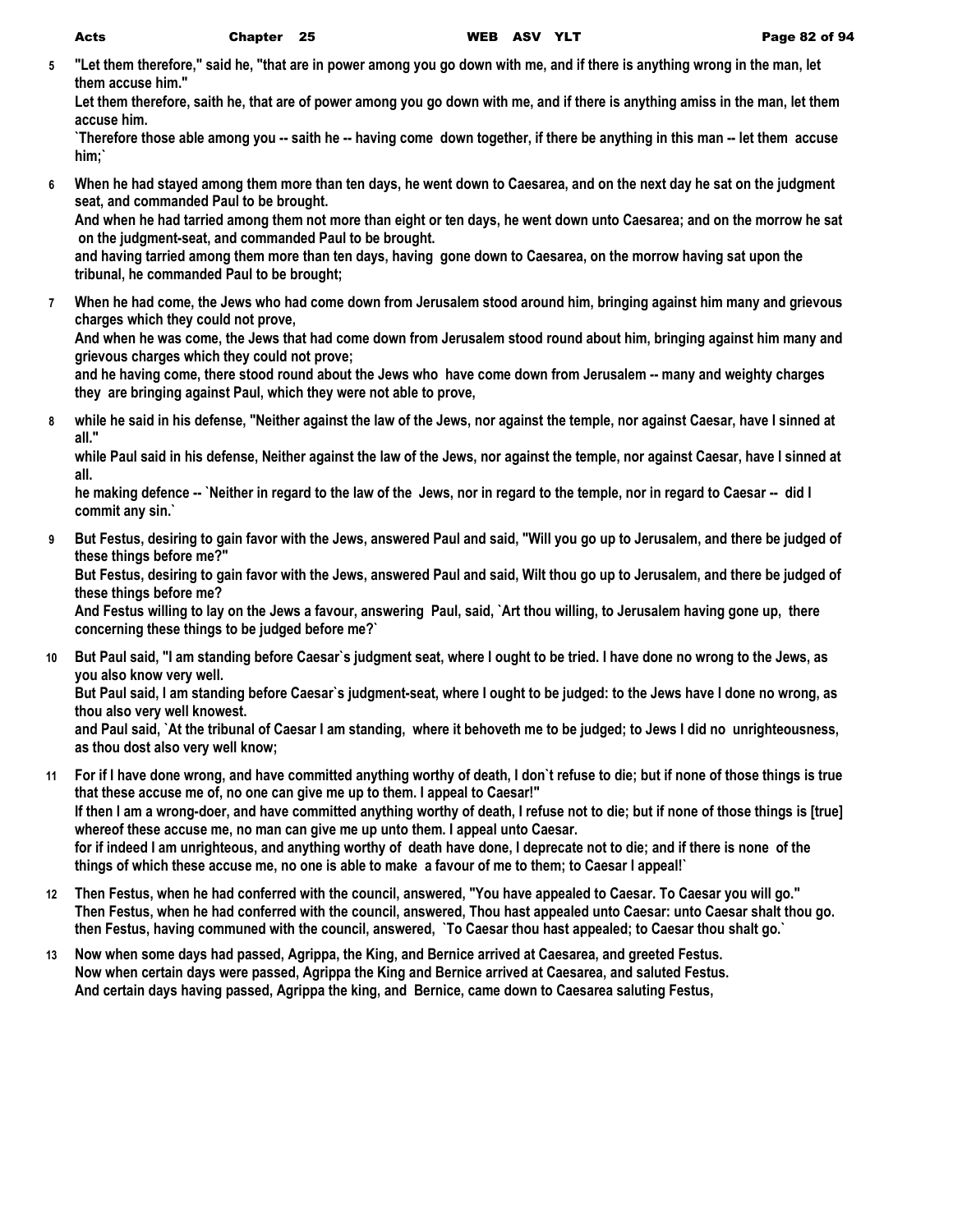**14 As they stayed there many days, Festus laid Paul`s case before the King, saying, "There is a certain man left a prisoner by And as they tarried there many days, Festus laid Paul`s case before the King, saying, There is a certain man left a prisoner by Felix;**

**and as they were continuing there more days, Festus submitted to the king the things concerning Paul, saying, `There is a certain man, left by Felix, a prisoner,**

**15 about whom, when I was at Jerusalem, the chief priests and the elders of the Jews informed me, asking for a sentence against him.**

**about whom, when I was at Jerusalem, the chief priests and the elders of the Jews informed [me], asking for sentence against him.**

**about whom, in my being at Jerusalem, the chief priests and the elders of the Jews laid information, asking a decision against him,**

- **16 To whom I answered that it is not the custom of the Romans to give up any man to destruction, before the accused have met the accusers face to face, and have had opportunity to make his defense concerning the matter laid against him. To whom I answered, that it is not the custom of the Romans to give up any man, before that the accused have the accusers face to face, and have had opportunity to make his defense concerning the matter laid against him. unto whom I answered, that it is not a custom of Romans to make a favour of any man to die, before that he who is accused may have the accusers face to face, and may receive place of defence in regard to the charge laid against [him].**
- **17 When therefore they were come together here, I didn`t delay, but on the next day sat on the judgment seat, and commanded the man to be brought.**

**When therefore they were come together here, I made no delay, but on the next day sat on the judgment-seat, and commanded the man to be brought.**

**`They, therefore, having come together -- I, making no delay, on the succeeding [day] having sat upon the tribunal, did command the man to be brought,**

- **18 Concerning whom, when the accusers stood up, they brought no charge of such things as I supposed; Concerning whom, when the accusers stood up, they brought no charge of such evil things as I supposed; concerning whom the accusers, having stood up, were bringing against [him] no accusation of the things I was thinking of,**
- **19 but had certain questions against him of their own religion, and of one Jesus, who was dead, whom Paul affirmed to be alive. but had certain questions against him of their own religion, and of one Jesus, who was dead, whom Paul affirmed to be alive. but certain questions concerning their own religion they had against him, and concerning a certain Jesus who was dead, whom Paul affirmed to be alive;**
- **20 I, being perplexed how to inquire concerning these things, asked whether he would go to Jerusalem and there be judged of these matters.**

**And I, being perplexed how to inquire concerning these things, asked whether he would go to Jerusalem and there be judged of these matters.**

**and I, doubting in regard to the question concerning this, said, If he would wish to go on to Jerusalem, and there to be judged concerning these things --**

**21 But when Paul had appealed to be kept for the decision of the emperor, I commanded him to be kept until I should send him to Caesar."**

**But when Paul had appealed to be kept for the decision of the emperor, I commanded him to be kept till I should send him to Caesar.**

**but Paul having appealed to be kept to the hearing of Sebastus, I did command him to be kept till I might send him unto Caesar.`**

**22 Agrippa said to Festus, "I also would like to hear the man myself." "Tomorrow," he said, "you will hear him." And Agrippa [said] unto Festus, I also could wish to hear the man myself. To-morrow, saith he, thou shalt hear him. And Agrippa said unto Festus, `I was wishing also myself to hear the man;` and he said, `To-morrow thou shalt hear him;`**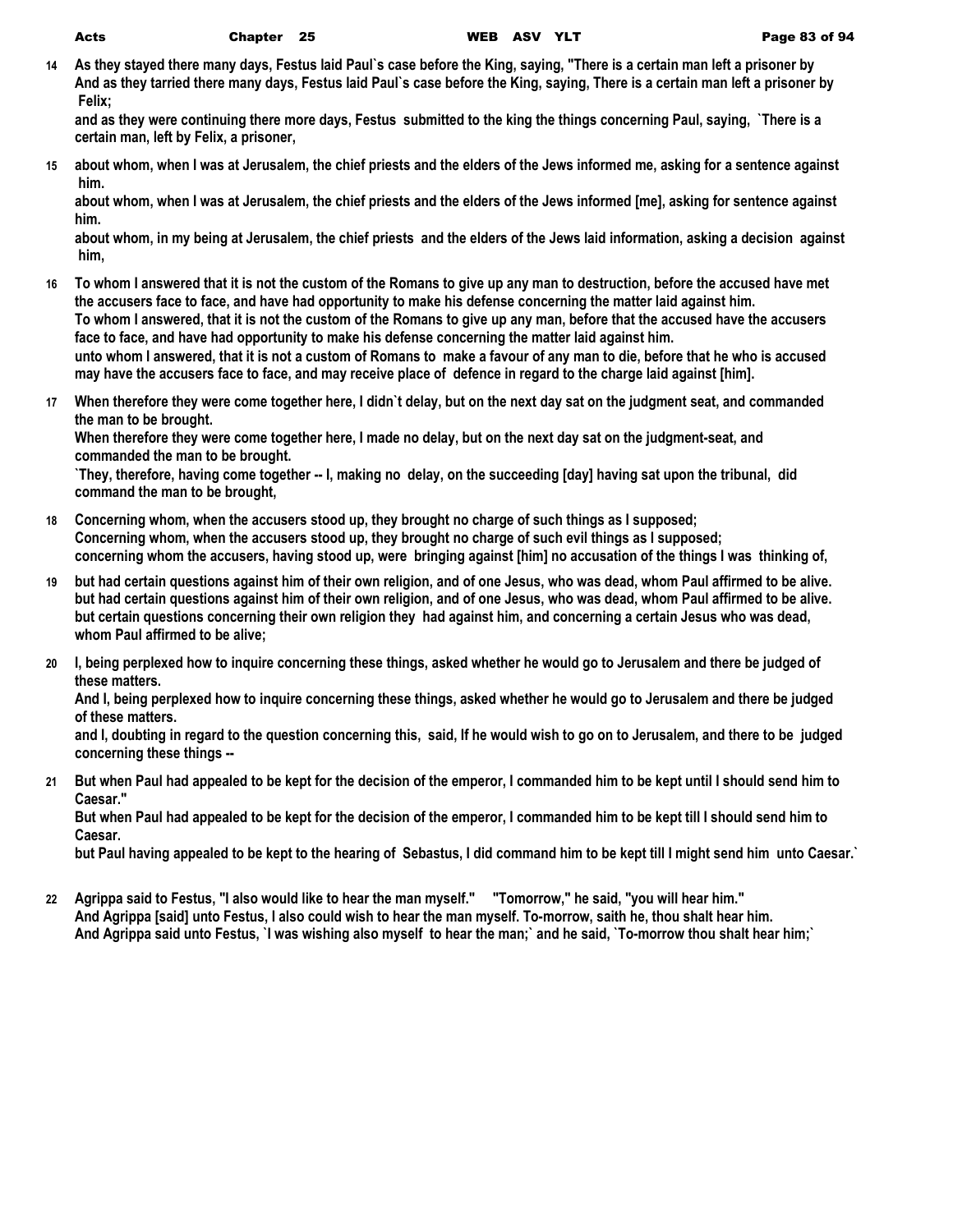| Acts | <b>Chapte</b> |
|------|---------------|
|------|---------------|

- **23 So on the next day, when Agrippa and Bernice had come with great pomp, and they had entered into the place of hearing with the commanding officers and principal men of the city, at the command of Festus, Paul was brought in. So on the morrow, when Agrippa was come, and Bernice, with great pomp, and they were entered into the place of hearing with the chief captains and principal men of the city, at the command of Festus Paul was brought in. on the morrow, therefore -- on the coming of Agrippa and Bernice with much display, and they having entered into the audience chamber, with the chief captains also, and the principal men of the city, and Festus having ordered -- Paul was brought forth.**
- **24 Festus said, "King Agrippa, and all men who are here present with us, you see this man, about whom all the multitude of the Jews petitioned me, both at Jerusalem and here, crying that he ought not to live any longer. And Festus saith, King Agrippa, and all men who are here present with us, ye behold this man, about whom all the multitude of the Jews made suit to me, both at Jerusalem and here, crying that he ought not to live any longer. And Festus said, `King Agrippa, and all men who are present with us, ye see this one, about whom all the multitude of the Jews did deal with me, both in Jerusalem and here, crying out, He ought not to live any longer;**
- **25 But when I found that he had committed nothing worthy of death, and as he himself appealed to the emperor I determined to send him.**

**But I found that he had committed nothing worthy of death: and as he himself appealed to the emperor I determined to send him.**

**and I, having found him to have done nothing worthy of death, and he also himself having appealed to Sebastus, I decided to send him,**

- **26 Of whom I have no certain thing to write to my lord. Therefore I have brought him forth before you, and especially before you, king Agrippa, that, after examination, I may have something to write. Of whom I have no certain thing to write unto my lord. Wherefore I have brought him forth before you, and specially before thee, king Agrippa, that, after examination had, I may have somewhat to write. concerning whom I have no certain thing to write to [my] lord, wherefore I brought him forth before you, and specially before thee, king Agrippa, that the examination having been made, I may have something to write;**
- **27 For it seems to me unreasonable, in sending a prisoner, not to also specify the charges against him." For it seemeth to me unreasonable, in sending a prisoner, not withal to signify the charges against him. for it doth seem to me irrational, sending a prisoner, not also to signify the charges against him.`**
- **1 Agrippa said to Paul, "You may speak for yourself." Then Paul stretched out his hand, and made his defense. And Agrippa said unto Paul, Thou art permitted to speak for thyself. Then Paul stretched forth his hand, and made his And Agrippa said unto Paul, `It is permitted to thee to speak for thyself;` then Paul having stretched forth the hand, was making a defence:**
- **2 "I think myself happy, King Agrippa, that I am to make my defense before you this day concerning all the things whereof I am accused by the Jews,**

**I think myself happy, king Agrippa, that I am to make my defense before thee this day touching all the things whereof I am accused by the Jews:**

**`Concerning all things of which I am accused by Jews, king Agrippa, I have thought myself happy, being about to make a defence before thee to-day,**

**3 especially because you are expert in all customs and questions which are among the Jews. Therefore I beg you to hear me patiently.**

**especially because thou art expert in all customs and questions which are among the Jews: wherefore I beseech thee to hear me patiently.**

**especially knowing thee to be acquainted with all things -- both customs and questions -- among Jews; wherefore, I beseech thee, patiently to hear me.**

**4 "Indeed, all the Jews know my way of life from my youth up, which was from the beginning among my own nation and at Jerusalem;**

**My manner of life then from my youth up, which was from the beginning among mine own nation and at Jerusalem, know all the Jews;**

**`The manner of my life then, indeed, from youth -- which from the beginning was among my nation, in Jerusalem -- know do all the Jews,**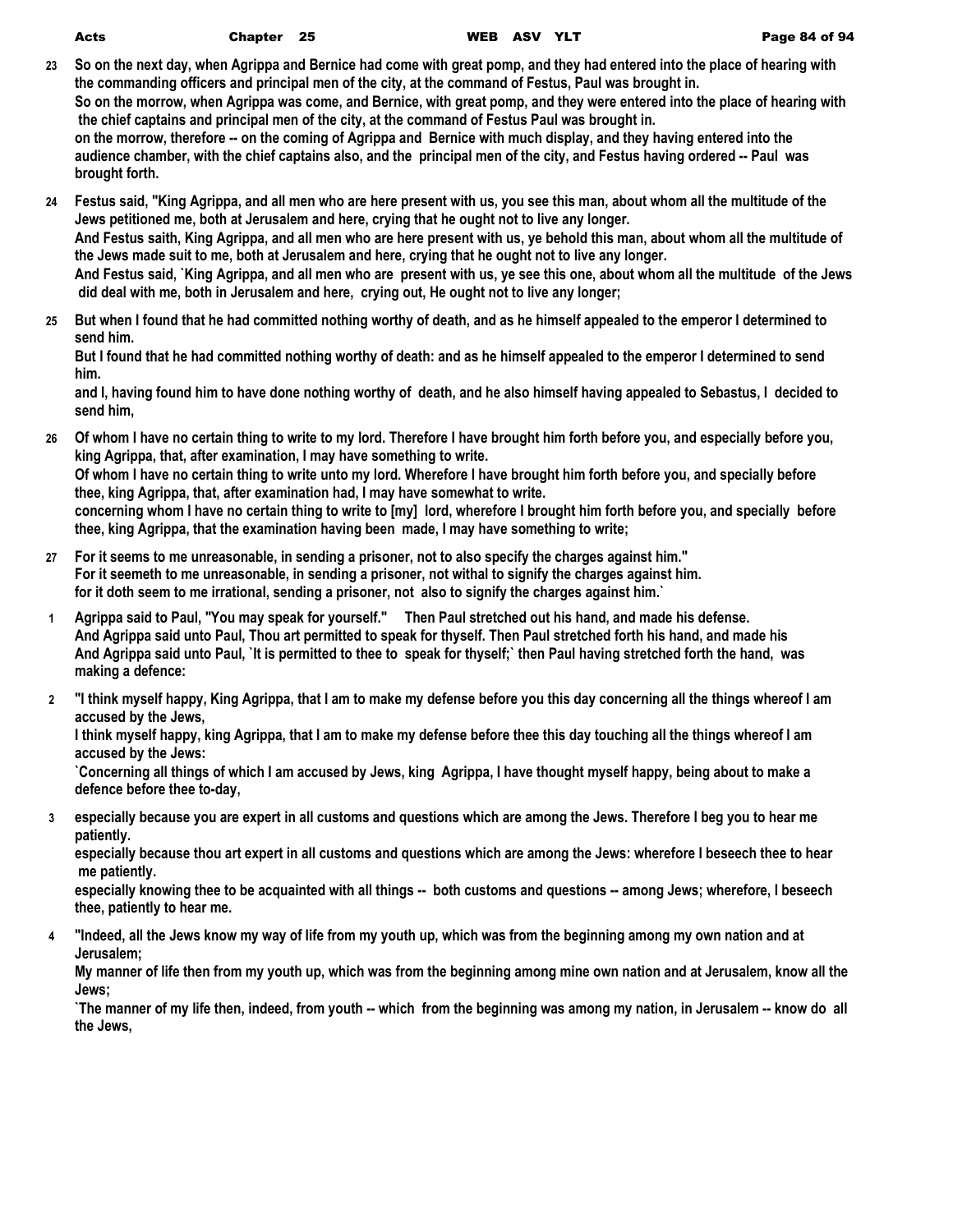- **5 having known me from the first, if they are willing to testify, that after the strictest sect of our religion I lived a Pharisee. having knowledge of me from the first, if they be willing to testify, that after the straitest sect of our religion I lived a Pharisee. knowing me before from the first, (if they may be willing to testify,) that after the most exact sect of our worship, I lived a Pharisee;**
- **6 Now I stand here to be judged for the hope of the promise made by God to our fathers, And now I stand [here] to be judged for the hope of the promise made of God unto our fathers; and now for the hope of the promise made to the fathers by God, I have stood judged,**
- **7 which our twelve tribes, earnestly serving night and day, hope to attain. Concerning this hope I am accused by the Jews, King Agrippa!**

**unto which [promise] our twelve tribes, earnestly serving [God] night and day, hope to attain. And concerning this hope I am accused by the Jews, O king!**

**to which our twelve tribes, intently night and day serving, do hope to come, concerning which hope I am accused, king Agrippa, by the Jews;**

- **8 Why is it judged incredible with you, if God does raise the dead? Why is it judged incredible with you, if God doth raise the dead? why is it judged incredible with you, if God doth raise the dead?**
- **9 "I most assuredly thought with myself that I ought to do many things contrary to the name of Jesus of Nazareth. I verily thought with myself that I ought to do many things contrary to the name of Jesus of Nazareth. `I, indeed, therefore, thought with myself, that against the name of Jesus of Nazareth it behoved [me] many things to do,**
- **10 This I also did in Jerusalem. I both shut up many of the saints in prisons, having received authority from the chief priests, and when they were put to death I gave my vote against them. And this I also did in Jerusalem: and I both shut up many of the saints in prisons, having received authority from the chief priests, and when they were put to death I gave my vote against them. which also I did in Jerusalem, and many of the saints I in prison did shut up, from the chief priests having received the authority; they also being put to death, I gave my vote against them,**
- **11 Punishing them often in all the synagogues, I tried to make them blaspheme. Being exceedingly enraged against them, I persecuted them even to foreign cities. And punishing them oftentimes in all the synagogues, I strove to make them blaspheme; and being exceedingly mad against them, I persecuted them even unto foreign cities. and in every synagogue, often punishing them, I was constraining [them] to speak evil, being also exceedingly mad against them, I was also persecuting [them] even unto strange cities.**
- **12 "Whereupon as I journeyed to Damascus with the authority and commission from the chief priests, Whereupon as I journeyed to Damascus with the authority and commission of the chief priests, `In which things, also, going on to Damascus -- with authority and commission from the chief priests --**
- **13 at noon, O King, I saw on the way a light from the sky, brighter than the sun, shining around me and those who traveled with me.**

**at midday, O king, I saw on the way a light from heaven, above the brightness of the sun, shining round about me and them that journeyed with me.**

**at mid-day, I saw in the way, O king, out of heaven, above the brightness of the sun, shining round about me a light -- and those going on with me;**

**14 When we had all fallen to the earth, I heard a voice saying to me in the Hebrew language, `Saul, Saul, why do you persecute me? It is hard for you to kick against the goad.`**

**And when we were all fallen to the earth, I heard a voice saying unto me in the Hebrew language, Saul, Saul, why persecutest thou me? it is hard for thee to kick against the goad.**

**and we all having fallen to the earth, I heard a voice speaking unto me, and saying in the Hebrew dialect, Saul, Saul, why me dost thou persecute? hard for thee against pricks to kick!**

**15 I said, `Who are you, Lord?` He said, `I am Jesus, whom you persecute. And I said, Who art thou, Lord? And the Lord said, I am Jesus whom thou persecutest. `And I said, Who art thou, Lord? and he said, I am Jesus whom thou dost persecute;**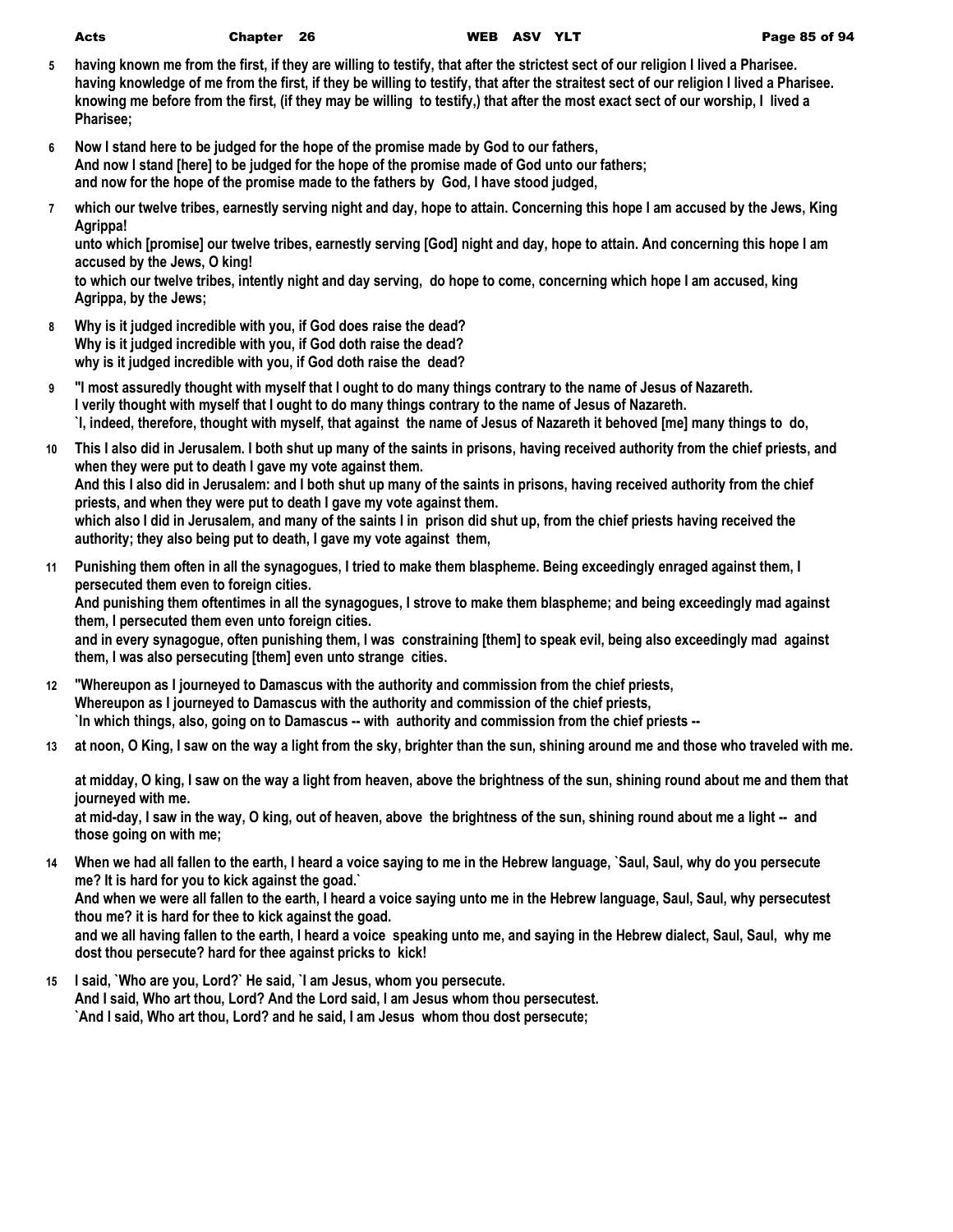| Acts | Chapter 26 | WEB ASV YLT |  | Page 86 of 94 |
|------|------------|-------------|--|---------------|
|      |            |             |  |               |

- **16 But arise, and stand on your feet, for to this end have I appeared to you, to appoint you a servant and a witness both of the things which you have seen, and of the things which I will reveal to you; But arise, and stand upon thy feet: for to this end have I appeared unto thee, to appoint thee a minister and a witness both of the things wherein thou hast seen me, and of the things wherein I will appear unto thee; but rise, and stand upon thy feet, for for this I appeared to thee, to appoint thee an officer and a witness both of the things thou didst see, and of the things [in which] I will appear to thee,**
- **17 delivering you from the people, and from the Gentiles, to whom I send you, delivering thee from the people, and from the Gentiles, unto whom I send thee, delivering thee from the people, and the nations, to whom now I send thee,**
- **18 to open their eyes, that they may turn from darkness to light and from the power of Satan to God, that they may receive remission of sins and an inheritance among those who are sanctified by faith in me.` to open their eyes, that they may turn from darkness to light and from the power of Satan unto God, that they may receive remission of sins and an inheritance among them that are sanctified by faith in me. to open their eyes, to turn [them] from darkness to light, and [from] the authority of the Adversary unto God, for their receiving forgiveness of sins, and a lot among those having been sanctified, by faith that [is] toward me.**
- **19 "Therefore, King Agrippa, I was not disobedient to the heavenly vision, Wherefore, O king Agrippa, I was not disobedient unto the heavenly vision: `Whereupon, king Agrippa, I was not disobedient to the heavenly vision,**
- **20 but declared first to them of Damascus, at Jerusalem, and throughout all the country of Judea, and also to the Gentiles, that they should repent and turn to God, doing works worthy of repentance. but declared both to them of Damascus first and at Jerusalem, and throughout all the country of Judaea, and also to the Gentiles, that they should repent and turn to God, doing works worthy of repentance. but to those in Damascus first, and to those in Jerusalem, to all the region also of Judea, and to the nations, I was preaching to reform, and to turn back unto God, doing works worthy of reformation;**
- **21 For this reason the Jews seized me in the temple, and tried to kill me. For this cause the Jews seized me in the temple, and assayed to kill me. because of these things the Jews -- having caught me in the temple -- were endeavouring to kill [me].**
- **22 Having therefore obtained the help that is from God, I stand to this day testifying both to small and great, saying nothing but what the prophets and Moses did say should come, Having therefore obtained the help that is from God, I stand unto this day testifying both to small and great, saying nothing but what the prophets and Moses did say should come; `Having obtained, therefore, help from God, till this day, I have stood witnessing both to small and to great, saying nothing besides the things that both the prophets and Moses spake of as about to come,**
- **23 how the Christ must suffer, and how he first by the resurrection of the dead should proclaim light both to these people and to the Gentiles."**

**how that the Christ must suffer, [and] how that he first by the resurrection of the dead should proclaim light both to the people and to the Gentiles.**

**that the Christ is to suffer, whether first by a rising from the dead, he is about to proclaim light to the people and to the nations.`**

- **24 As he thus made his defense, Festus said with a loud voice, "Paul, you are crazy! Your great learning is driving you insane!" And as he thus made his defense, Festus saith with a loud voice, Paul, thou art mad; thy much learning is turning thee mad. And, he thus making a defence, Festus with a loud voice said, `Thou art mad, Paul; much learning doth turn thee mad;`**
- **25 But he said, "I am not crazy, most excellent Festus, but speak forth words of truth and soberness. But Paul saith, I am not mad, most excellent Festus; but speak forth words of truth and soberness. and he saith, `I am not mad, most noble Festus, but of truth and soberness the sayings I speak forth;**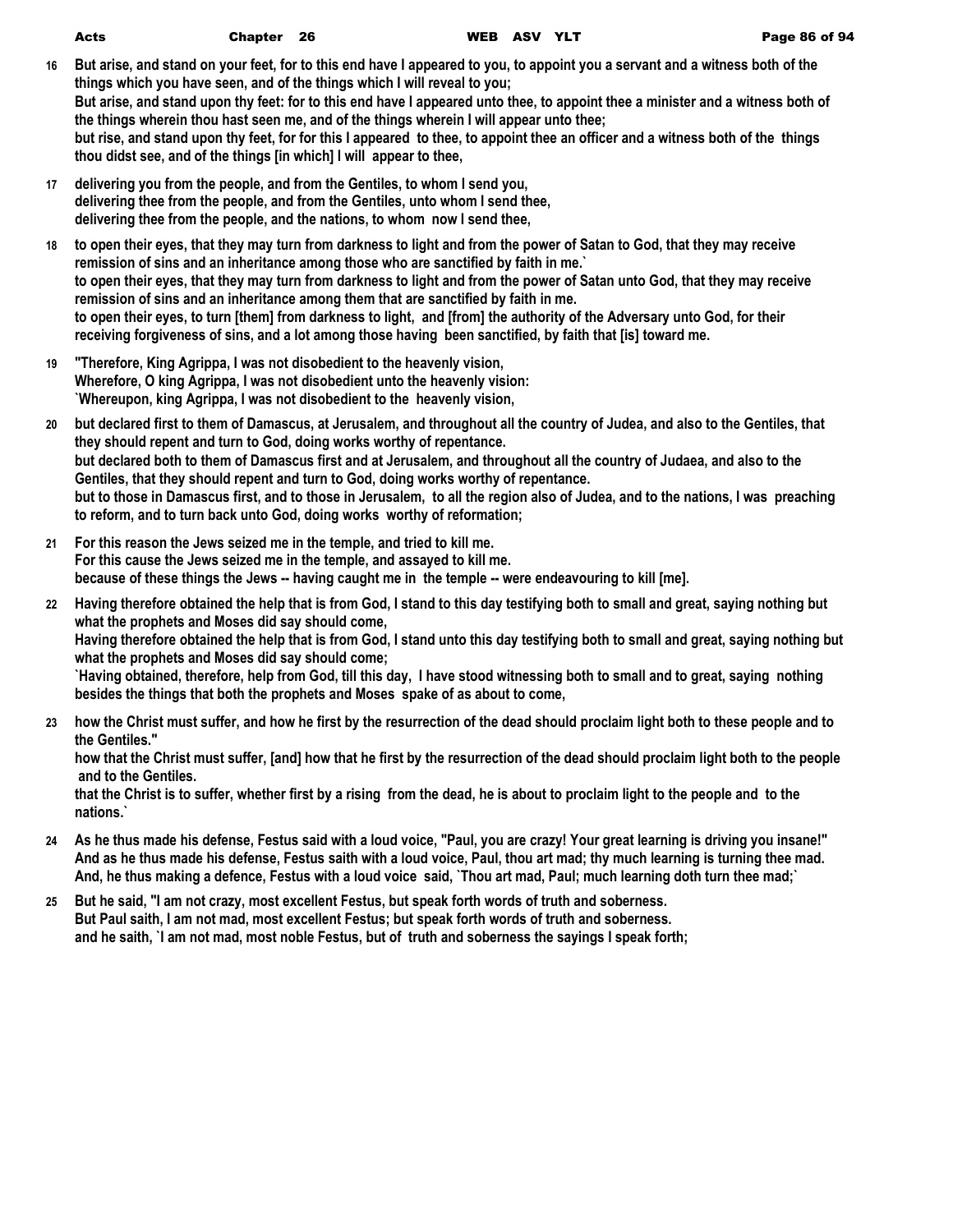**26 For the king knows of these things, to whom also I speak freely. For I am persuaded that none of these things is hidden from him, for this has not been done in a corner.**

**For the king knoweth of these things, unto whom also I speak freely: for I am persuaded that none of these things is hidden from him; for this hath not been done in a corner.**

**for the king doth know concerning these things, before whom also I speak boldly, for none of these things, I am persuaded, are hidden from him; for this thing hath not been done in a corner;**

- **27 King Agrippa, do you believe the prophets? I know that you believe." King Agrippa, believest thou the prophets? I know that thou believest. thou dost believe, king Agrippa, the prophets? I have known that thou dost believe!`**
- **28 Agrippa said to Paul, "With a little persuasion are you trying to make me a Christian?" And Agrippa [said] unto Paul, With but little persuasion thou wouldest fain make me a Christian. And Agrippa said unto Paul, `In a little thou dost persuade me to become a Christian!`**
- **29 Paul said, "I pray to God, that whether with little or with much, not only you, but also all that hear me this day, might become such as I am, except for these bonds." And Paul [said], I would to God, that whether with little or with much, not thou only, but also all that hear me this day, might become such as I am, except these bonds. and Paul said, `I would have wished to God, both in a little, and in much, not only thee, but also all those hearing me to-day, to become such as I also am -- except these bonds.`**
- **30 The king rose up, and the governor, and Bernice, and those who sat with them. And the king rose up, and the governor, and Bernice, and they that sat with them: And, he having spoken these things, the king rose up, and the governor, Bernice also, and those sitting with them,**
- **31 When they had withdrawn, they spoke one to another, saying, "This man does nothing worthy of death or of bonds." and when they had withdrawn, they spake one to another, saying, This man doeth nothing worthy of death or of bonds. and having withdrawn, they were speaking unto one another, saying -- `This man doth nothing worthy of death or of bonds;`**
- **32 Agrippa said to Festus, "This man might have been set free if he had not appealed to Caesar." And Agrippa said unto Festus, This man might have been set at liberty, if he had not appealed unto Caesar. and Agrippa said to Festus, `This man might have been released if he had not appealed to Caesar.`**
- **1 When it was determined that we should sail for Italy, they delivered Paul and certain other prisoners to a centurion named Julius, of the Augustan band.**

**And when it was determined that we should sail for Italy, they delivered Paul and certain other prisoners to a centurion named Julius, of the Augustan band.**

**And when our sailing to Italy was determined, they were delivering up both Paul and certain others, prisoners, to a centurion, by name Julius, of the band of Sebastus,**

- **2 Embarking in a ship of Adramyttium, which was about to sail to places on the coast of Asia, we put to sea, Aristarchus, a Macedonian of Thessalonica, being with us. And embarking in a ship of Adramyttium, which was about to sail unto the places on the coast of Asia, we put to sea, Aristarchus, a Macedonian of Thessalonica, being with us. and having embarked in a ship of Adramyttium, we, being about to sail by the coasts of Asia, did set sail, there being with us Aristarchus, a Macedonian of Thessalonica,**
- **3 The next day, we touched at Sidon. Julius treated Paul kindly, and gave him permission to go to his friends and refresh himself. And the next day we touched at Sidon: and Julius treated Paul kindly, and gave him leave to go unto his friends and refresh himself.**

**on the next [day] also we touched at Sidon, and Julius, courteously treating Paul, did permit [him], having gone on unto friends, to receive [their] care.**

**4 Putting to sea from there, we sailed under the lee of Cyprus, because the winds were contrary. And putting to sea from thence, we sailed under the lee of Cyprus, because the winds were contrary. And thence, having set sail, we sailed under Cyprus, because of the winds being contrary,**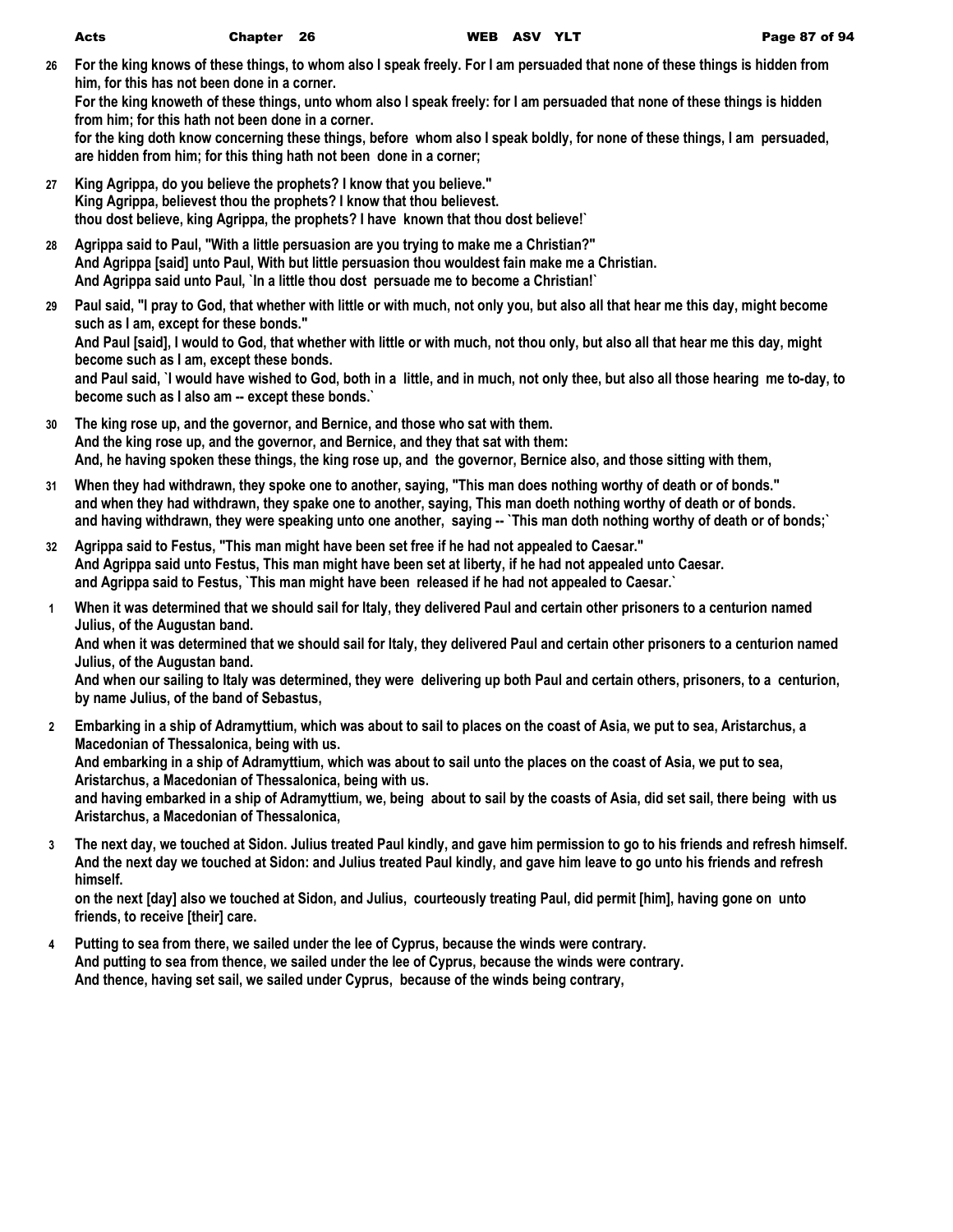| Acts | Chapter 27 | WEB ASV YLT | Page 88 of 94 |
|------|------------|-------------|---------------|
|      |            |             |               |

- **5 When we had sailed across the sea which is off Cilicia and Pamphylia, we came to Myra, a city of Lycia. And when we had sailed across the sea which is off Cilicia and Pamphylia, we came to Myra, [a city] of Lycia. and having sailed over the sea over-against Cilicia and Pamphylia, we came to Myria of Lycia,**
- **6 There the centurion found a ship of Alexandria sailing for Italy, and he put us on board. And there the centurion found a ship of Alexandria sailing for Italy; and he put us therein. and there the centurion having found a ship of Alexandria, sailing to Italy, did put us into it,**
- **7 When we had sailed slowly many days, and had come with difficulty opposite Cnidus, the wind not allowing us further, we sailed under the lee of Crete, opposite Salmone.**

**And when we had sailed slowly many days, and were come with difficulty over against Cnidus, the wind not further suffering us, we sailed under the lee of Crete, over against Salmone;**

**and having sailed slowly many days, and with difficulty coming over-against Cnidus, the wind not suffering us, we sailed under Crete, over-against Salmone,**

- **8 With difficulty sailing along it we came to a certain place called Fair Havens, near the city of Lasea. and with difficulty coasting along it we came unto a certain place called Fair Havens; nigh whereunto was the city of Lasea. and hardly passing it, we came to a certain place called `Fair Havens,` nigh to which was the city [of] Lasaea.**
- **9 When much time was spent, and the voyage was now dangerous, because the Fast had now already gone by, Paul admonished them,**

**And when much time was spent, and the voyage was now dangerous, because the Fast was now already gone by, Paul admonished them,**

**And much time being spent, and the sailing being now dangerous -- because of the fast also being already past -- Paul was admonishing,**

**10 and said to them, "Sirs, I perceive that the voyage will be with injury and much loss, not only of the cargo and the ship, but also of our lives."**

**and said unto them, Sirs, I perceive that the voyage will be with injury and much loss, not only of the lading and the ship, but also of our lives.**

**saying to them, `Men, I perceive that with hurt, and much damage, not only of the lading and of the ship, but also of our lives - the voyage is about to be;`**

- **11 But the centurion gave more heed to the master and to the owner of the ship than to those things which were spoken by Paul. But the centurion gave more heed to the master and to the owner of the ship, than to those things which were spoken by Paul. but the centurion to the pilot and to the shipowner gave credence more than to the things spoken by Paul;**
- **12 Because the haven was not suitable to winter in, the majority advised to put to sea from there, if by any means they could reach Phoenix, and winter there, which is a port of Crete, looking northeast and southeast. And because the haven was not commodious to winter in, the more part advised to put to sea from thence, if by any means they could reach Phoenix, and winter [there; which is] a haven of Crete, looking northeast and south-east. and the haven being incommodious to winter in, the more part gave counsel to sail thence also, if by any means they might be able, having attained to Phenice, [there] to winter, [which is] a haven of Crete, looking to the south-west and north-west,**
- **13 When the south wind blew softly, supposing that they had obtained their purpose, they weighed anchor and sailed along Crete, close to shore.**

**And when the south wind blew softly, supposing that they had obtained their purpose, they weighed anchor and sailed along Crete, close in shore.**

**and a south wind blowing softly, having thought they had obtained [their] purpose, having lifted anchor, they sailed close by Crete,**

- **14 But after no long time there beat down from it a tempestuous wind, which is called Euroclydon. But after no long time there beat down from it a tempestuous wind, which is called Euraquilo: and not long after there arose against it a tempestuous wind, that is called Euroclydon,**
- **15 When the ship was caught, and couldn`t face the wind, we gave way to it, and were driven along. and when the ship was caught, and could not face the wind, we gave way [to it,] and were driven. and the ship being caught, and not being able to bear up against the wind, having given [her] up, we were borne on,**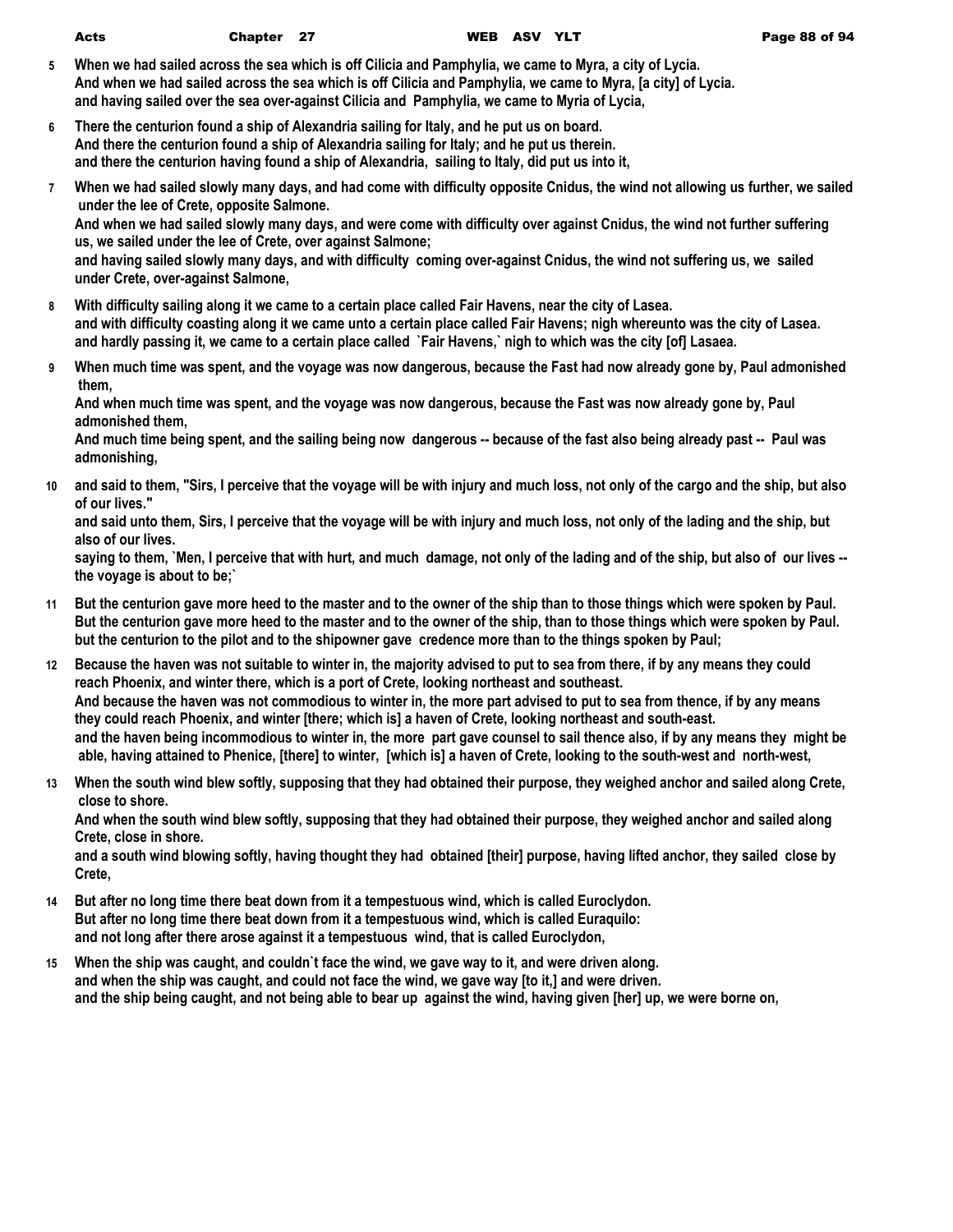- **16 Running under the lee of a small island called Clauda, we were able, with difficulty, to secure the boat. And running under the lee of a small island called Cauda, we were able, with difficulty, to secure the boat: and having run under a certain little isle, called Clauda, we were hardly able to become masters of the boat,**
- **17 When they had hoisted it up, they used cables to help reinforce the ship. Fearing that they would run aground on the Syrtis sand bars, they lowered the sea anchor, and so were driven. and when they had hoisted it up, they used helps, under-girding the ship; and, fearing lest they should be cast upon the Syrtis, they lowered the gear, and so were driven. which having taken up, they were using helps, undergirding the ship, and fearing lest they may fall on the quicksand, having let down the mast -- so were borne on.**
- **18 As we labored exceedingly with the storm, the next day they began to throw things overboard. And as we labored exceedingly with the storm, the next day they began to throw the [the freight] overboard; And we, being exceedingly tempest-tossed, the succeeding [day] they were making a clearing,**
- **19 On the third day, they threw out the ship`s tackle with their own hands. and the third day they cast out with their own hands the tackling of the ship. and on the third [day] with our own hands the tackling of the ship we cast out,**
- **20 When neither sun nor stars shone on us for many days, and no small tempest pressed on us, all hope that we should be saved was now taken away. And when neither sun nor stars shone upon [us] for many days, and no small tempest lay on [us,] all hope that we should be**

**saved was now taken away. and neither sun nor stars appearing for more days, and not a little tempest lying upon us, thenceforth all hope was taken away of our being saved.**

- **21 When they had been long without food, Paul stood up in the midst of them, and said, "Sirs, you should have listened to me, and not have set sail from Crete, and have gotten this injury and loss. And when they had been long without food, then Paul stood forth in the midst of them, and said, Sirs, ye should have hearkened unto me, and not have set sail from Crete, and have gotten this injury and loss. And there having been long fasting, then Paul having stood in the midst of them, said, `It behoved [you], indeed, O men - having hearkened to me -- not to set sail from Crete, and to save this hurt and damage;**
- **22 Now I exhort you to cheer up, for there will be no loss of life among you, but only of the ship. And now I exhort you to be of good cheer; for there shall be no loss of life among you, but [only] of the ship. and now I exhort you to be of good cheer, for there shall be no loss of life among you -- but of the ship;**
- **23 For there stood by me this night an angel, belonging to the God whose I am and whom I serve, For there stood by me this night an angel of the God whose I am, whom also I serve, for there stood by me this night a messenger of God -- whose I am, and whom I serve --**
- **24 saying, `Don`t be afraid, Paul. You must stand before Caesar. Behold, God has granted you all those who sail with you.` saying, Fear not, Paul; thou must stand before Caesar: and lo, God hath granted thee all them that sail with thee. saying, Be not afraid Paul; before Caesar it behoveth thee to stand; and, lo, God hath granted to thee all those sailing with thee;**
- **25 Therefore, sirs, cheer up! For I believe God, that it will be just as it has been spoken to me. Wherefore, sirs, be of good cheer: for I believe God, that it shall be even so as it hath been spoken unto me. wherefore be of good cheer, men! for I believe God, that so it shall be, even as it hath been spoken to me,**
- **26 But we must run aground on a certain island." But we must be cast upon a certain island. and on a certain island it behoveth us to be cast.`**
- **27 But when the fourteenth night was come, as we were driven back and forth in the Adriatic Sea, about midnight the sailors surmised that they were drawing near to some land. But when the fourteenth night was come, as we were driven to and fro in the [sea of] Adria, about midnight the sailors surmised that they were drawing near to some country: And when the fourteenth night came -- we being borne up and down in the Adria -- toward the middle of the night the sailors**

**were supposing that some country drew nigh to them;**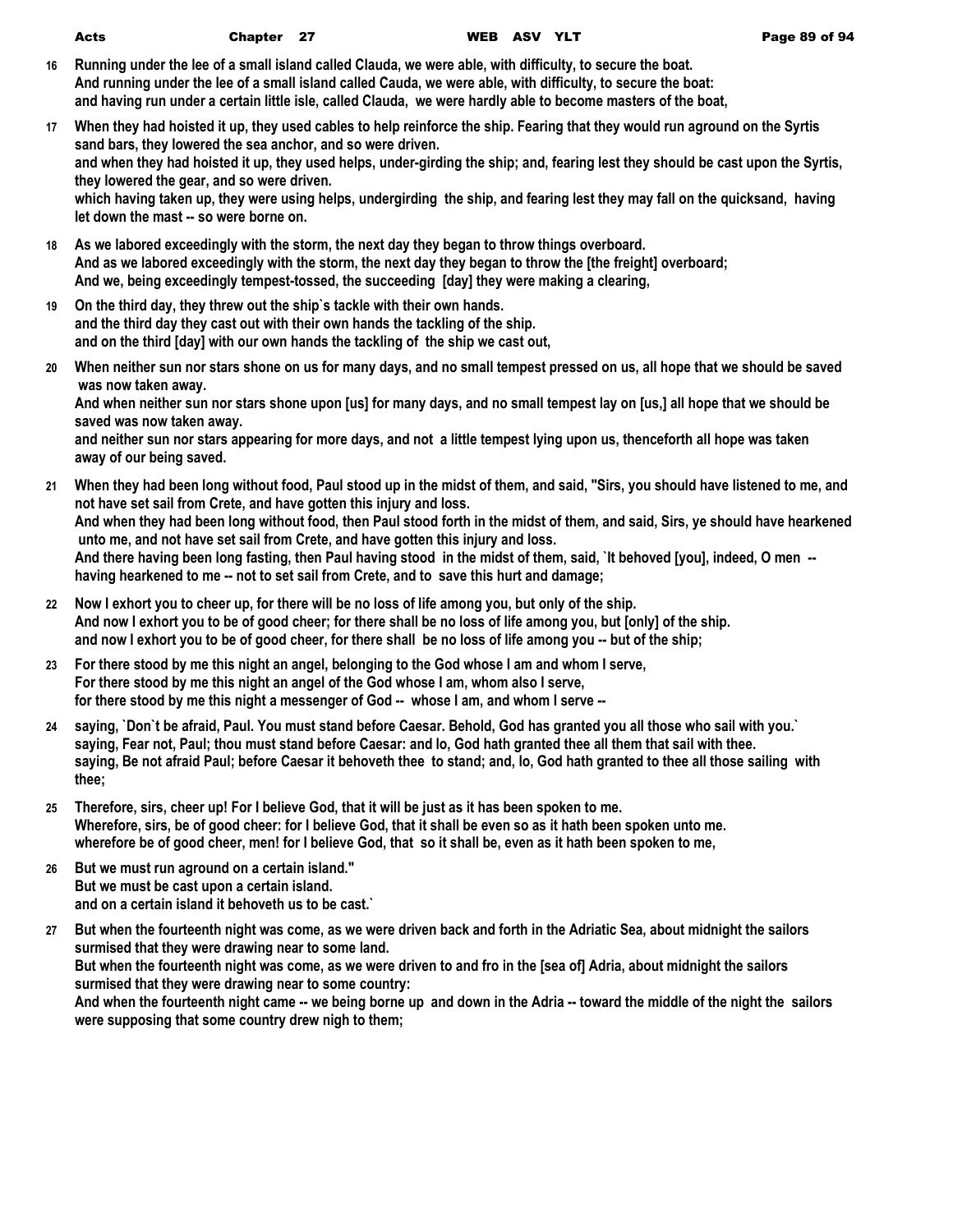| ×, | I<br>. | ٦<br>۰. |
|----|--------|---------|

- **28 They took soundings, and found twenty fathoms. After a little while, they took soundings again, and found fifteen fathoms. and they sounded, and found twenty fathoms; and after a little space, they sounded again, and found fifteen fathoms. and having sounded they found twenty fathoms, and having gone a little farther, and again having sounded, they found fifteen fathoms,**
- **29 Fearing that we would run aground on rocky ground, they let go four anchors from the stern, and wished for daylight. And fearing lest haply we should be cast ashore on rocky ground, they let go four anchors from the stern, and wished for the day.**

**and fearing lest on rough places we may fall, out of the stern having cast four anchors, they were wishing day to come.**

**30 As the sailors were trying to flee out of the ship, and had lowered the boat into the sea, pretending that they would lay out anchors from the bow,**

**And as the sailors were seeking to flee out of the ship, and had lowered the boat into the sea, under color as though they would lay out anchors from the foreship,**

**And the sailors seeking to flee out of the ship, and having let down the boat to the sea, in pretence as [if] out of the foreship they are about to cast anchors,**

- **31 Paul said to the centurion and to the soldiers, "Unless these stay in the ship, you can`t be saved." Paul said to the centurion and to the soldiers, Except these abide in the ship, ye cannot be saved. Paul said to the centurion and to the soldiers, `If these do not remain in the ship -- ye are not able to be saved;`**
- **32 Then the soldiers cut away the ropes of the boat, and let her fall off. Then the soldiers cut away the ropes of the boat, and let her fall off. then the soldiers did cut off the ropes of the boat, and suffered it to fall off.**
- **33 While the day was coming on, Paul begged them all to take some food, saying, "This day is the fourteenth day that you wait and continue fasting, having taken nothing.**

**And while the day was coming on, Paul besought them all to take some food, saying, This day is the fourteenth day that ye wait and continue fasting, having taken nothing.**

**And till the day was about to be, Paul was calling upon all to partake of nourishment, saying, `Fourteen days to-day, waiting, ye continue fasting, having taken nothing,**

**34 Therefore I beg you to take some food, for this is for your safety; for there will not a hair perish from the head of any of you." Wherefore I beseech you to take some food: for this is for your safety: for there shall not a hair perish from the head of any of you.**

**wherefore I call upon you to take nourishment, for this is for your safety, for of not one of you shall a hair from the head fall;`**

- **35 When he had said this, and had taken bread, he gave thanks to God in the presence of all, and he broke it, and began to eat. And when he had said this, and had taken bread, he gave thanks to God in the presence of all; and he brake it, and began to and having said these things, and having taken bread, he gave thanks to God before all, and having broken [it], he began to eat;**
- **36 Then were they all of good cheer, and they also took food. Then were they all of good cheer, and themselves also took food. and all having become of good cheer, themselves also took food,**
- **37 We were in all in the ship two hundred seventy-six souls. And we were in all in the ship two hundred threescore and sixteen souls. (and we were -- all the souls in the ship -- two hundred, seventy and six),**
- **38 When they had eaten enough, they lightened the ship, throwing out the wheat into the sea. And when they had eaten enough, they lightened the ship, throwing out the wheat into the sea. and having eaten sufficient nourishment, they were lightening the ship, casting forth the wheat into the sea.**
- **39 When it was day, they didn`t recognize the land, but they noticed a certain bay with a beach, and they decided to try to drive the ship onto it.**

**And when it was day, they knew not the land: but they perceived a certain bay with a beach, and they took counsel whether they could drive the ship upon it.**

**And when the day came, they were not discerning the land, but a certain creek were perceiving having a beach, into which they took counsel, if possible, to thrust forward the ship,**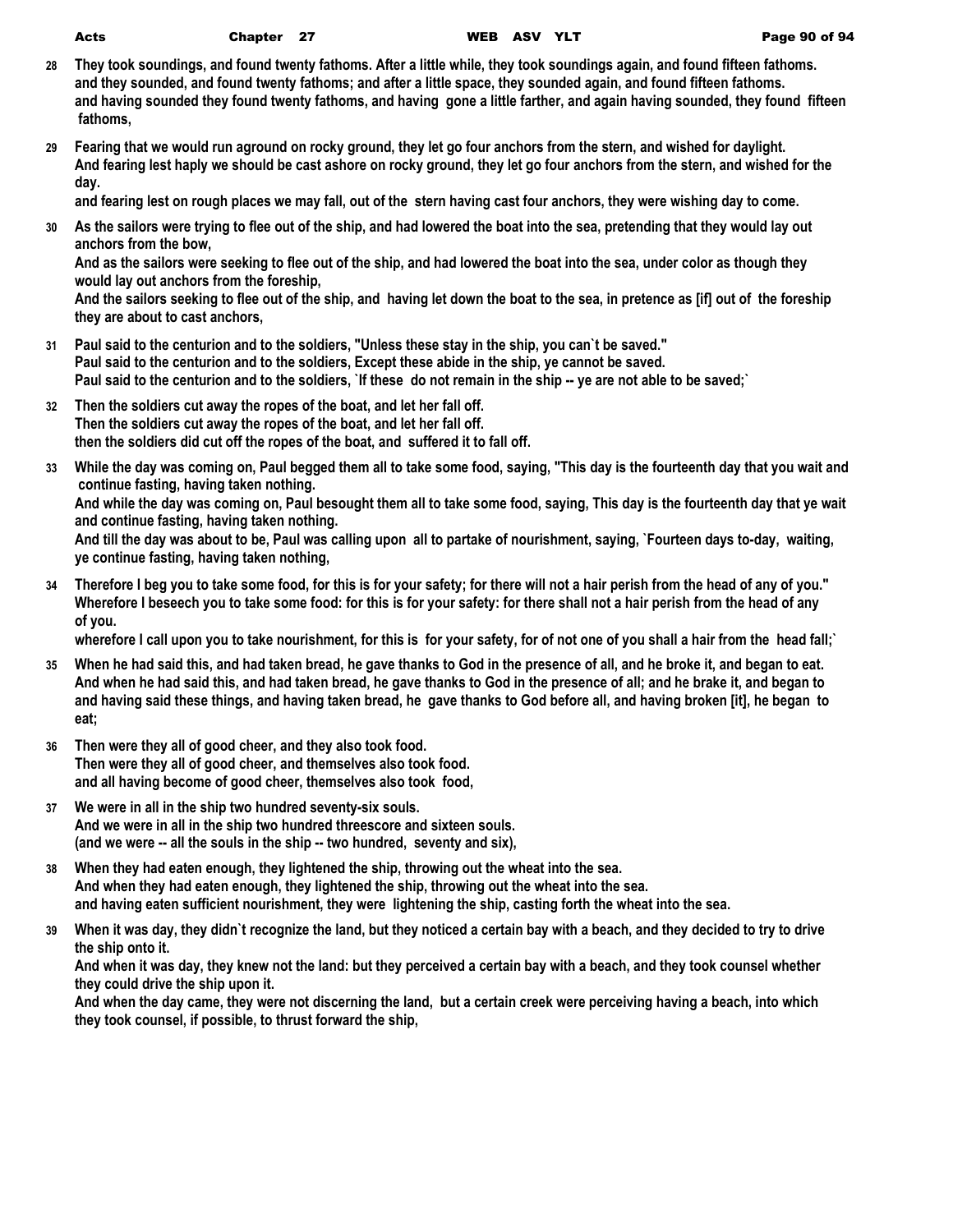**40 Casting off the anchors, they left them in the sea, at the same time untying the rudder ropes. Hoisting up the foresail to the wind, they made for the beach.**

**And casting off the anchors, they left them in the sea, at the same time loosing the bands of the rudders; and hoisting up the foresail to the wind, they made for the beach.**

**and the anchors having taken up, they were committing [it] to the sea, at the same time -- having loosed the bands of the rudders, and having hoisted up the mainsail to the wind -- they were making for the shore,**

- **41 But coming to a place where two seas met, they ran the vessel aground. The bow struck and remained immovable, but the stern began to break up by the violence of the waves. But lighting upon a place where two seas met, they ran the vessel aground; and the foreship struck and remained unmoveable, but the stern began to break up by the violence [of the waves]. and having fallen into a place of two seas, they ran the ship aground, and the fore-part, indeed, having stuck fast, did remain immoveable, but the hinder-part was broken by the violence of the waves.**
- **42 The soldiers` counsel was to kill the prisoners, so that none of them would swim out and escape. And the soldiers` counsel was to kill the prisoners, lest any [of them] should swim out, and escape. And the soldiers` counsel was that they should kill the prisoners, lest any one having swam out should escape,**
- **43 But the centurion, desiring to save Paul, stopped them from their purpose, and commanded that those who could swim should throw themselves overboard first to go to the land; But the centurion, desiring to save Paul, stayed them from their purpose; and commanded that they who could swim should cast themselves overboard, and get first to the land; but the centurion, wishing to save Paul, hindered them from the counsel, and did command those able to swim, having cast themselves out first -- to get unto the land,**
- **44 and the rest, some on planks, and some on other things from the ship. So it happened that they all escaped safely to the land. and the rest, some on planks, and some on [other] things from the ship. And so it came to pass, that they all escaped safe to the land.**

**and the rest, some indeed upon boards, and some upon certain things of the ship; and thus it came to pass that all came safe unto the land.**

- **1 When we had escaped, then we knew that the island was called Malta. And when we were escaped, then we knew that the island was called Melita. And having been saved, then they knew that the island is called Melita,**
- **2 The natives showed us no common kindness; for they kindled a fire, and received us all, because of the present rain, and because of the cold.**

**And the barbarians showed us no common kindness; for they kindled a fire, and received us all, because of the present rain, and because of the cold.**

**and the foreigners were shewing us no ordinary kindness, for having kindled a fire, they received us all, because of the pressing rain, and because of the cold;**

**3 But when Paul had gathered a bundle of sticks and laid them on the fire, a viper came out because of the heat, and fastened on his hand.**

**But when Paul had gathered a bundle of sticks and laid them on the fire, a viper came out by reason of the heat, and fastened on his hand.**

**but Paul having gathered together a quantity of sticks, and having laid [them] upon the fire, a viper -- out of the heat having come -- did fasten on his hand.**

- **4 When the natives saw the creature hanging from his hand, they said one to another, "No doubt this man is a murderer, whom, though he has escaped from the sea, yet Justice has not allowed to live." And when the barbarians saw the [venomous] creature hanging from his hand, they said one to another, No doubt this man is a murderer, whom, though he hath escaped from the sea, yet Justice hath not suffered to live. And when the foreigners saw the beast hanging from his hand, they said unto one another, `Certainly this man is a murderer, whom, having been saved out of the sea, the justice did not suffer to live;`**
- **5 However he shook off the creature into the fire, and wasn`t harmed. Howbeit he shook off the creature into the fire, and took no harm. he then, indeed, having shaken off the beast into the fire, suffered no evil,**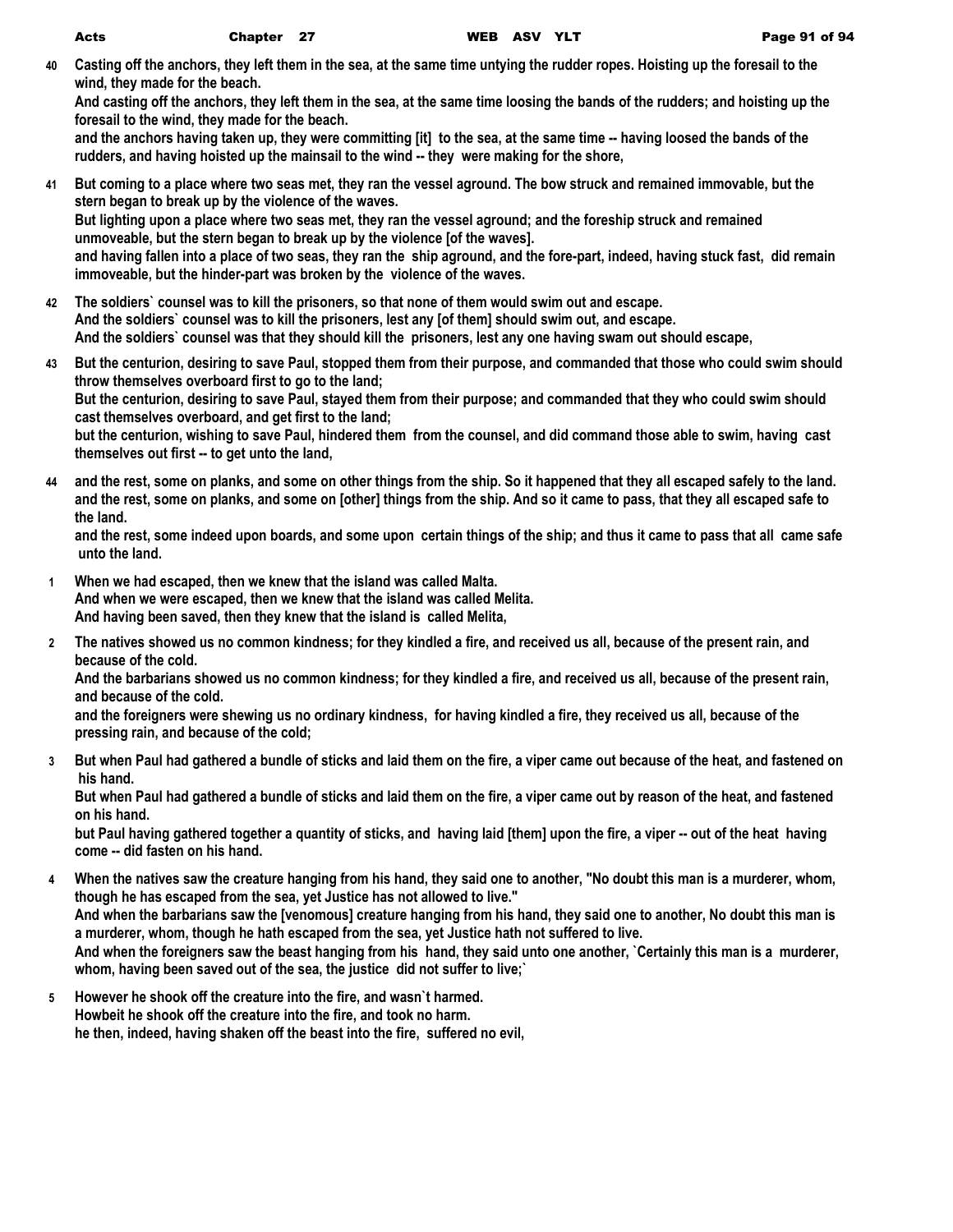- **6 But they expected that he would have swollen, or fallen down dead suddenly, but when they were long in expectation and saw nothing bad happen to him, they changed their minds, and said that he was a god. But they expected that he would have swollen, or fallen down dead suddenly: but when they were long in expectation and beheld nothing amiss came to him, they changed their minds, and said that he was a god. and they were expecting him to be about to be inflamed, or to fall down suddenly dead, and they, expecting [it] a long time, and seeing nothing uncommon happening to him, changing [their] minds, said he was a god.**
- **7 Now in the neighborhood of that place were lands belonging to the chief man of the island, named Publius, who received us, and courteously entertained us three days. Now in the neighborhood of that place were lands belonging to the chief man of the island, named Publius, who received us, and entertained us three days courteously. And in the neighbourhood of that place were lands of the principal man of the island, by name Publius, who, having received us, three days did courteously lodge [us];**
- **8 It was so, that the father of Publius lay sick of fever and dysentery. Paul entered in to him, prayed, and laying his hands on him, healed him.**

**And it was so, that the father of Publius lay sick of fever and dysentery: unto whom Paul entered in, and prayed, and laying his hands on him healed him.**

**and it came to pass, the father of Publius with feverish heats and dysentery pressed, was laid, unto whom Paul having entered, and having prayed, having laid [his] hands on him, healed him;**

- **9 Then when this was done, the rest also that had diseases in the island came, and were cured. And when this was done, the rest also that had diseases in the island came, and were cured: this, therefore, being done, the others also in the island having infirmities were coming and were healed;**
- **10 They also honored us with many honors, and when we sailed, they put on board the things that we needed. who also honored us with many honors; and when we sailed, they put on board such things as we needed. who also with many honours did honour us, and we setting sail -- they were lading [us] with the things that were necessary.**
- **11 After three months, we set sail in a ship of Alexandria which had wintered in the island, whose sign was "The Twin Brothers." And after three months we set sail in a ship of Alexandria which had wintered in the island, whose sign was The Twin Brothers. And after three months, we set sail in a ship (that had wintered in the isle) of Alexandria, with the sign Dioscuri,**
- **12 Touching at Syracuse, we stayed there three days. And touching at Syracuse, we tarried there three days. and having landed at Syracuse, we remained three days,**
- **13 From there we circled around and arrived at Rhegium. After one day, a south wind sprang up, and on the second day we came to Puteoli,**

**And from thence we made a circuit, and arrived at Rhegium: and after one day a south wind sprang up, and on the second day we came to Puteoli;**

**thence having gone round, we came to Rhegium, and after one day, a south wind having sprung up, the second [day] we came to Puteoli;**

- **14 where we found brothers, and were entreated to stay with them seven days. So we came to Rome. where we found brethren, and were entreated to tarry with them seven days: and so we came to Rome. where, having found brethren, we were called upon to remain with them seven days, and thus to Rome we came;**
- **15 From there the brothers, when they heard of us, came to meet us as far as The Market of Appius and The Three Taverns; whom when Paul saw, he thanked God, and took courage. And from thence the brethren, when they heard of us, came to meet us as far as The Market of Appius and The Three Taverns; whom when Paul saw, he thanked God, and took courage. and thence, the brethren having heard the things concerning us, came forth to meet us, unto Appii Forum, and Three Taverns -- whom Paul having seen, having given thanks to God, took courage.**
- **16 When we entered into Rome, the centurion delivered the prisoners to the captain of the guard, but Paul was allowed to stay by himself with the soldier who guarded him. And when we entered into Rome, Paul was suffered to abide by himself with the soldier that guarded him. And when we came to Rome, the centurion delivered up the prisoners to the captain of the barrack, but Paul was suffered to remain by himself, with the soldier guarding him.**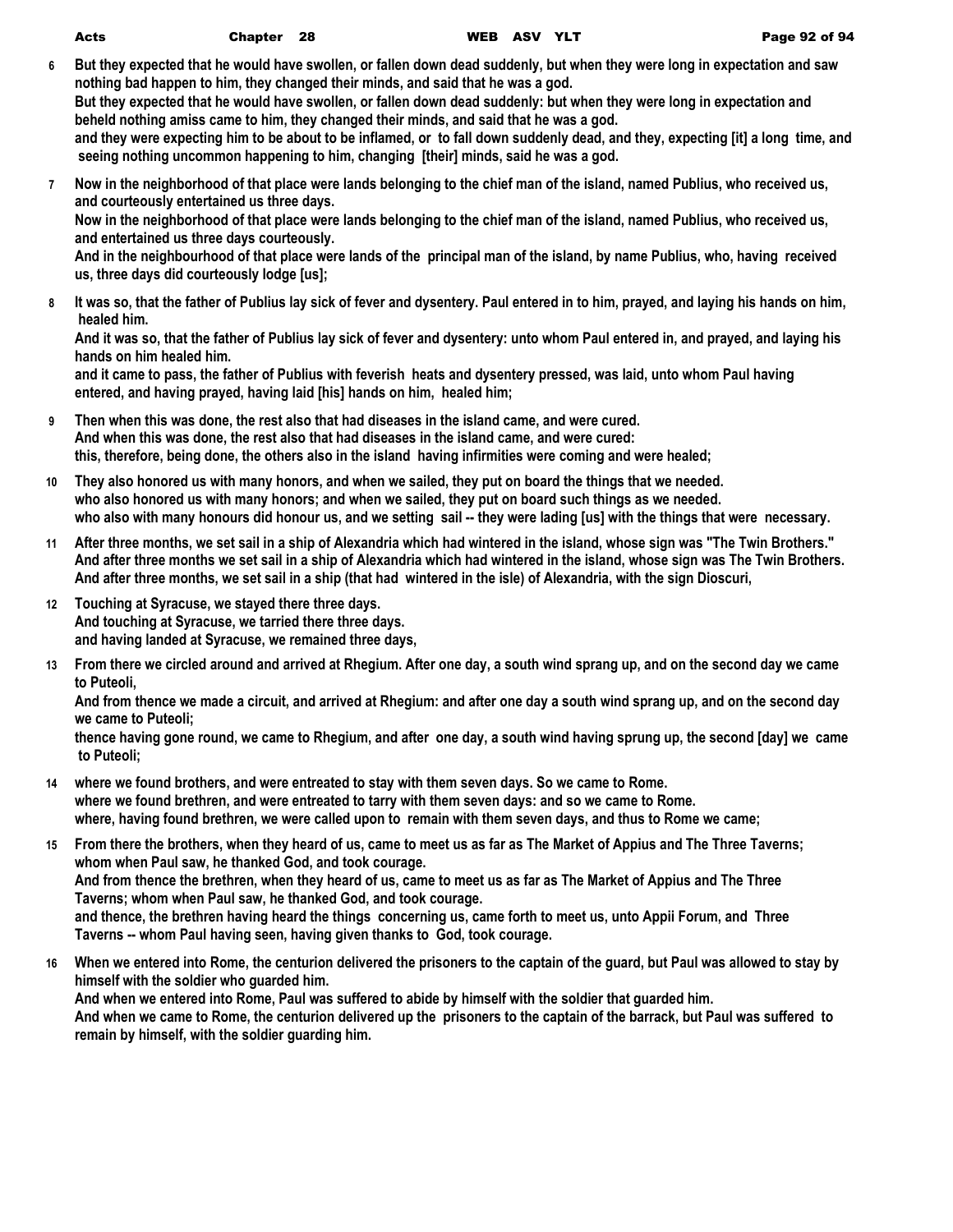**17 It happened, that after three days Paul called together those who were the leaders of the Jews. When they had come together, he said to them, "I, brothers, though I had done nothing against the people, or the customs of our fathers, still was delivered prisoner from Jerusalem into the hands of the Romans,**

**And it came to pass, that after three days he called together those that were the chief of the Jews: and when they were come together, he said unto them, I, brethren, though I had done nothing against the people, or the customs of our fathers, yet was delivered prisoner from Jerusalem into the hands of the Romans:**

**And it came to pass after three days, Paul called together those who are the principal men of the Jews, and they having come together, he said unto them: `Men, brethren, I -- having done nothing contrary to the people, or to the customs of the fathers -- a prisoner from Jerusalem, was delivered up to the hands of the Romans;**

- **18 who, when they had examined me, desired to set me free, because there was no cause of death in me. who, when they had examined me, desired to set me at liberty, because there was no cause of death in me. who, having examined me, were wishing to release [me], because of their being no cause of death in me,**
- **19 But when the Jews spoke against it, I was constrained to appeal to Caesar, not that I had anything about which to accuse my nation.**

**But when the Jews spake against it, I was constrained to appeal unto Caesar; not that I had aught whereof to accuse my and the Jews having spoken against [it], I was constrained to appeal unto Caesar -- not as having anything to accuse my nation of;**

**20 For this cause therefore did I ask you to see and to speak with me. For because of the hope of Israel I am bound with this chain."**

**For this cause therefore did I entreat you to see and to speak with [me]: for because of the hope of Israel I am bound with this chain.**

**for this cause, therefore, I called for you to see and to speak with [you], for because of the hope of Israel with this chain I am bound.`**

**21 They said to him, "We neither received letters from Judea concerning you, nor did any of the brothers come here and report or speak any evil of you.**

**And they said unto him, We neither received letters from Judaea concerning thee, nor did any of the brethren come hither and report or speak any harm of thee.**

**And they said unto him, `We did neither receive letters concerning thee from Judea, nor did any one who came of the brethren declare or speak any evil concerning thee,**

**22 But we desire to hear of you what you think. For, as concerning this sect, it is known to us that everywhere it is spoken against."**

**But we desire to hear of thee what thou thinkest: for as concerning this sect, it is known to us that everywhere it is spoken against.**

**and we think it good from thee to hear what thou dost think, for, indeed, concerning this sect it is known to us that everywhere it is spoken against;`**

**23 When they had appointed him a day, they came to him into his lodging in great number. He explained to them, testifying about the kingdom of God, and persuading them concerning Jesus, both from the law of Moses and from the prophets, from morning until evening.**

**And when they had appointed him a day, they came to him into his lodging in great number; to whom he expounded [the matter,] testifying the kingdom of God, and persuading them concerning Jesus, both from the law of Moses and from the prophets, from morning till evening.**

**and having appointed him a day, they came, more of them unto him, to the lodging, to whom he was expounding, testifying fully the reign of God, persuading them also of the things concerning Jesus, both from the law of Moses, and the prophets, from morning till evening,**

**24 Some believed the things which were spoken, and some disbelieved.**

**And some believed the things which were spoken, and some disbelieved.**

**and, some, indeed, were believing the things spoken, and some were not believing.**